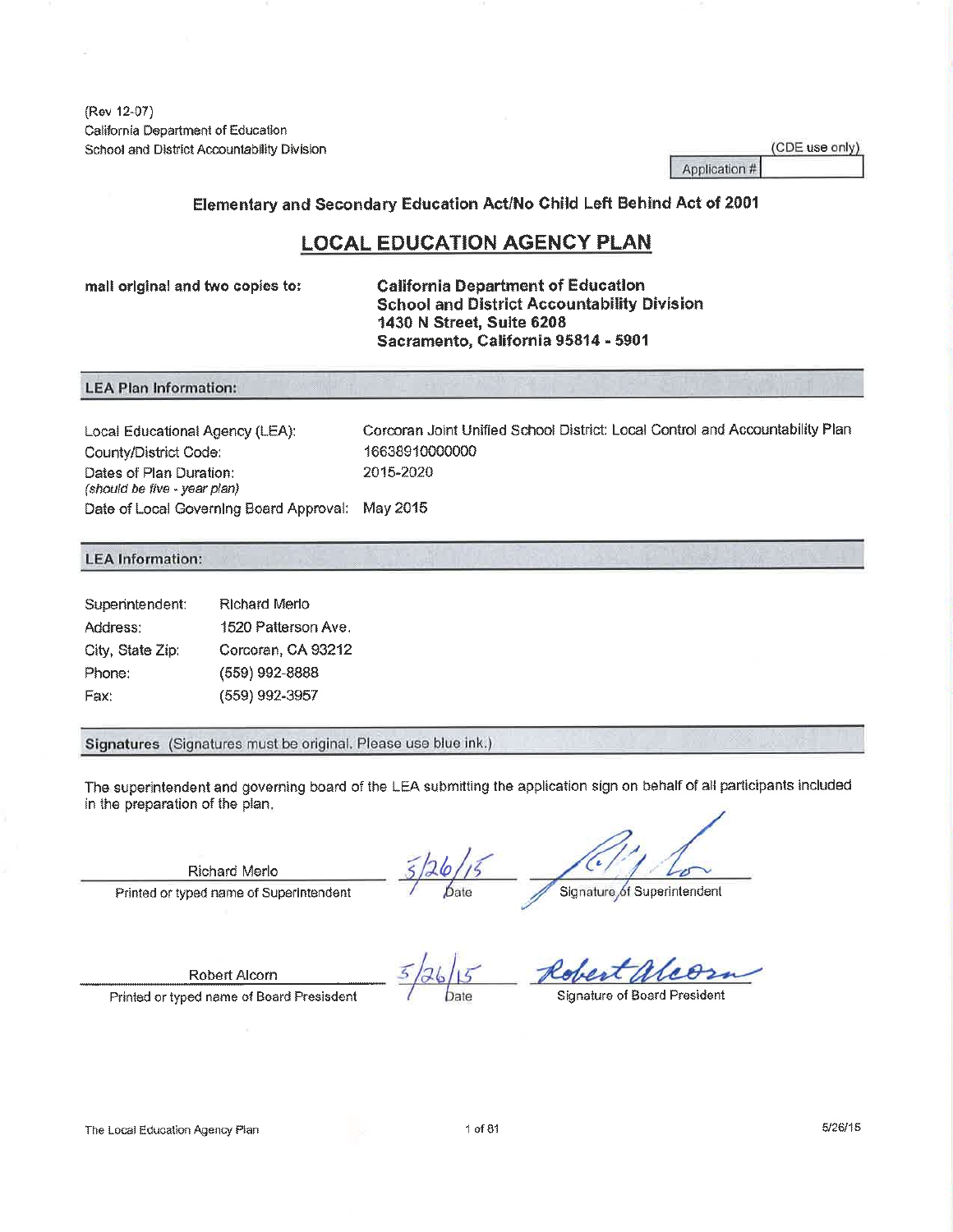#### **Local Education Agency Plan Corcoran Joint Unified School District: Local Control and Accountability Plan**

## **Table of Contents**

### **Part I: Background and Overview**

**Background** 

Descriptions of the Consolidated Application, the Local Educational Agency Plan, the Single Plan for Student Achievement, and the Categorical Program Monitoring Process

Development Process for the LEA Plan

LEA Plan Planning Checklist

Federal and State Programs Checklist

District Budget for Federal and State Programs

#### **Part II: The Plan**

Needs Assessments

Academic Achievement

Professional Development and Hiring

School Safety

Descriptions: District Planning

District Profile

Local Measures of Student Performance

- Performance Goal 1
- Performance Goal 2
- Performance Goal 3
- Performance Goal 4
- Performance Goal 5

Additional Mandatory Title I Descriptions

#### **Part III: Assurances and Attachments**

**Assurances** 

Signature Page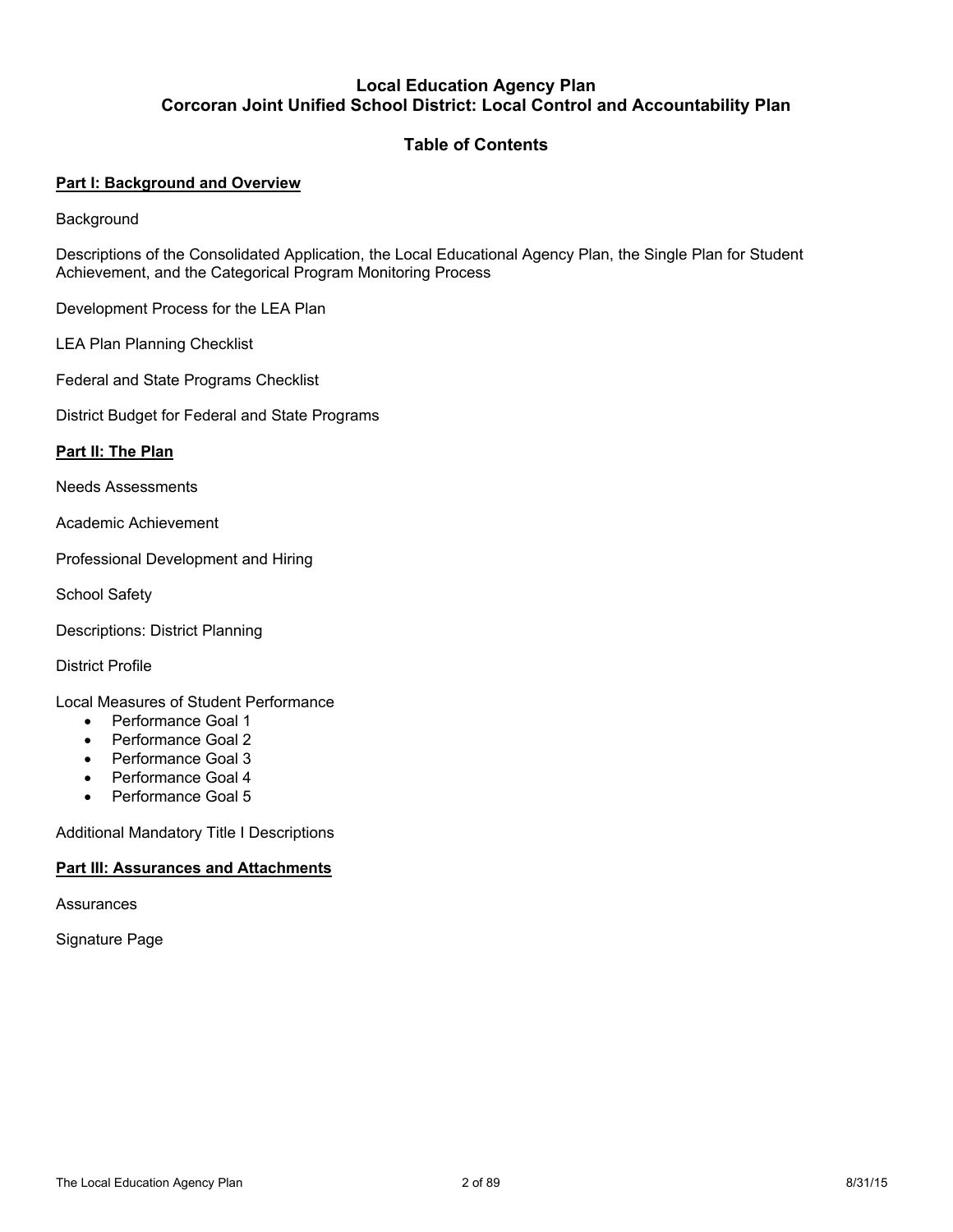#### Appendices

- Appendix A: California's NCLB Performance Goals and Performance Indicators
- Appendix B: Links to Data Web sites
- Appendix C: Science-Based Programs
- Appendix D: Research-based Activities
- Appendix E: Promising or Favorable Programs
- Appendix F: District & Student Performance Data Table 1: Academic Performance Index by Student Group Table 2: Title III Accountability Table 3: Adequate Yearly Progress (English-Language Arts) Table 4: Adequate Yearly Progress (Mathematics) Table 5: California English Language Development Data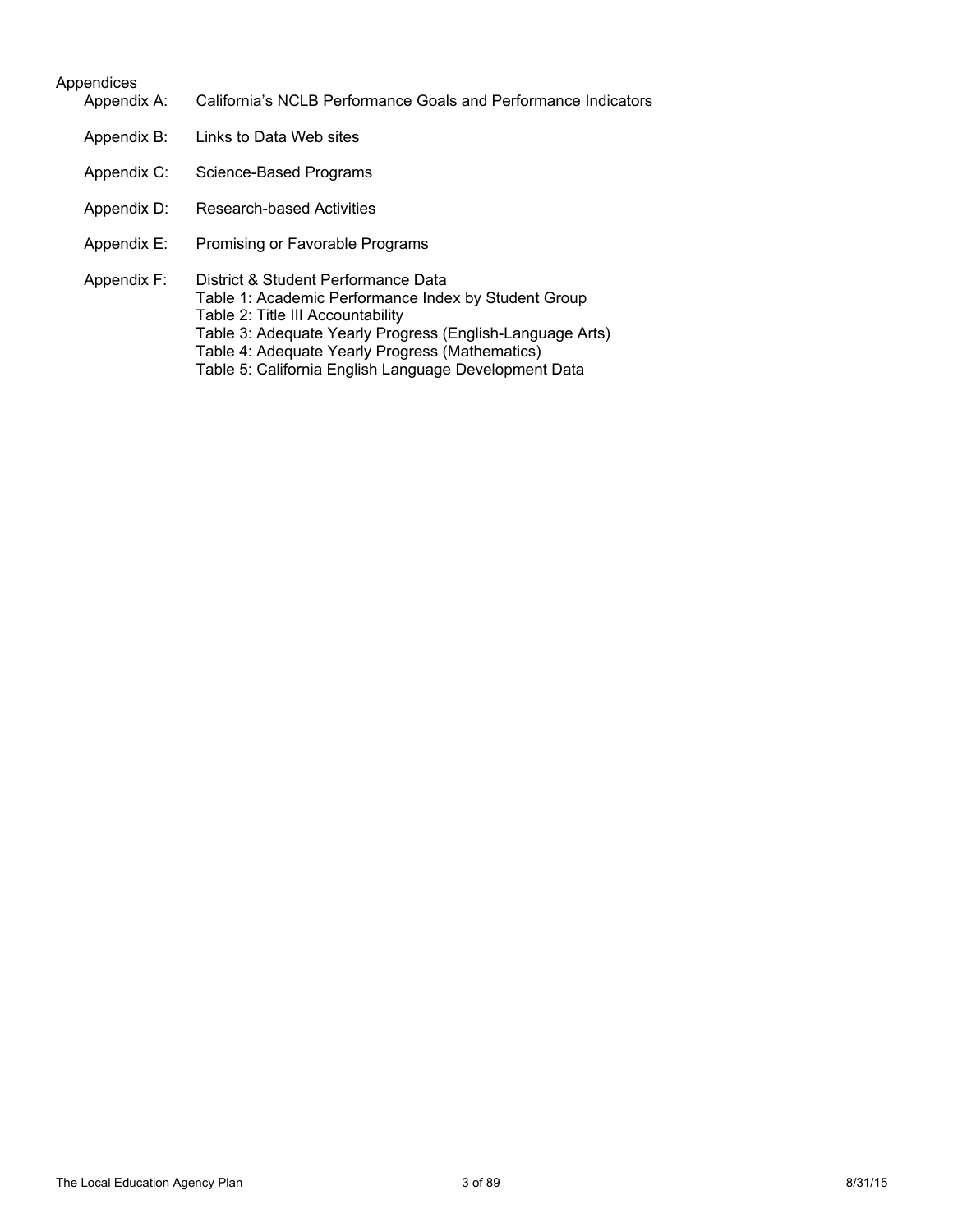#### **Part I Background and Overview**

#### **Background**

The No Child Left Behind (NCLB) Act of 2001 embodies four key principles:

- stronger accountability for results;
- greater flexibility and local control for states, school districts, and schools in the use of federal funds
- enhanced parental choice for parents of children from disadvantaged backgrounds, and
- a focus on what works, emphasizing teaching methods that have been demonstrated to be effective.

(Text of the legislation can be found at http://www.cde.ca.gov/nclb/fr/.)

In May 2002, California's State Board of Education (SBE) demonstrated the state's commitment to the development of an accountability system to achieve the goals of NCLB by adopting five **Performance Goals**:

- 1. All students swill reach high standards, at a minimum attaining proficiency or better in reading and mathematics, by 2013-2014.
- 2. All limited-English-proficient students will become proficient in English and reach high academic standards, at a minimum attaining proficiency or better in reading/language arts and mathematics.
- 3. By 2005-2006, all students will be taught by highly qualified teachers.
- 4. All students will be educated in learning environments that are safe, drug-free, and conducive to learning.
- 5. All students will graduate from high school.

In addition, 12 performance indicators linked to those goals were adopted (see Appendix A), as specified by the U.S. Department of Education (USDE). Performance targets, developed for each indicator, were adopted by the SBE in May 2003.

Collectively, NCLB's goals, along with the performance indicators and targets, constitute California's framework for ESEA accountability. This framework provides the basis for the state's improvement efforts, informing policy decisions by SBE, and implementation efforts by CDE to fully realize the system envisioned by NCLB. It also provides a basis for coordination with California's Legislature and the Governor's Office.

Since 1995, California has been building an educational system consisting of five major components:

- rigorous academic standards
- standards-aligned instructional materials
- standards-based professional development
- standards-aligned assessment
- an accountability structure that measures school effectiveness in light of student achievement.

As a result, California is well positioned to implement the tenets of NCLB.

State and federally funded initiatives aimed at improving student achievement must complement each other and work in tandem in order to have the greatest impact. In California, the state and federal consolidated applications, competitive grants, the state accountability system, the Categorical Program Monitoring process, **local educational agency plans**, professional development opportunities, and technical assistance all are moving toward a level of alignment and streamlining. The result of this consolidation will be to provide a cohesive, comprehensive, and focused effort for supporting and improving the state's lowest-performing schools and appropriate reporting mechanisms.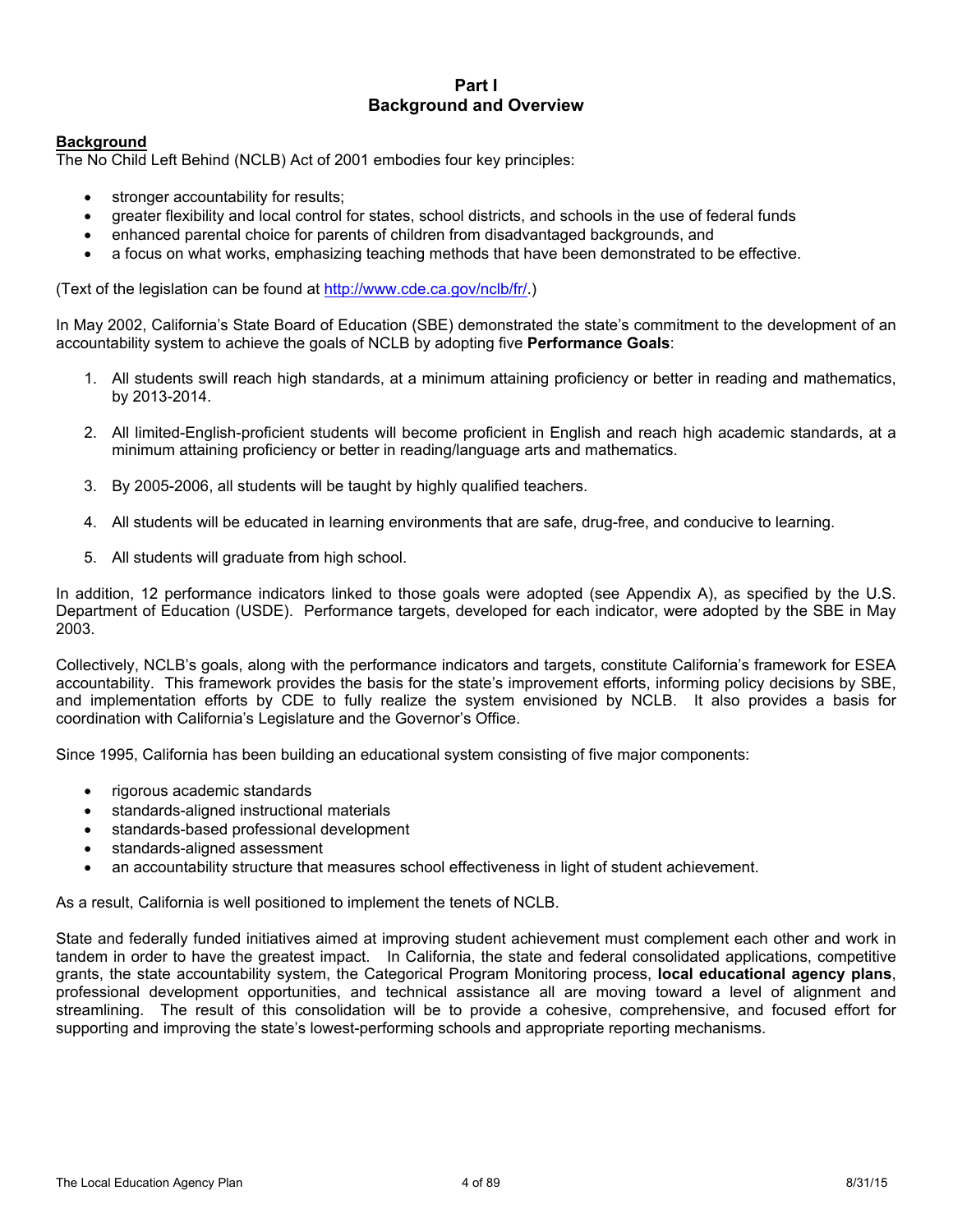#### **Descriptions of the Consolidated Application, the LEA Plan, and Categorical Program Monitoring**

In order to meet legislative requirements for specific state and federal programs and funding, California currently employs four major processes: the Consolidated State Application, the Local Educational Agency Plan, the school-level Single Plan for Student Achievement, and Categorical Program Monitoring. **California is moving toward more closely coordinating and streamlining these processes to eliminate redundancies and make them less labor intensive for LEA's, while continuing to fulfill all requirements outlined in state and federal law**.

Below is a brief description of the ways in which these various processes currently are used in California.

#### **The Consolidated Application (ConApp)**

The Consolidated Application is the **fiscal** mechanism used by the California Department of Education to distribute categorical funds from various state and federal programs to county offices, school districts, and charter schools throughout California. Annually, in June, each LEA submits Part I of the Consolidated Application to document participation in these programs and provide assurances that the district will comply with the legal requirements of each program. Program entitlements are determined by formulas contained in the laws that created the programs.

Part II of the Consolidated Application is submitted in the fall of each year; it contains the district entitlements for each funded program. Out of each state and federal program entitlement, districts allocate funds for indirect costs of administration, for programs operated by the district office, and for programs operated at schools.

#### **The Single Plan for Student Achievement (SPSA)**

State law requires that school-level plans for programs funded through the Consolidated Application be consolidated in a Single Plan for Student Achievement (Education Code Section 64001), developed by schoolsite councils with the advice of any applicable school advisory committees. LEA's allocate NCLB funds to schools through the Consolidated Application for Title I, Part A, Title III (Limited English Proficient), and Title V (Innovative Programs/Parental Choice). LEA's may elect to allocate other funds to schools for inclusion in school plans. The content of the school plan includes school goals, activities, and expenditures for improving the academic performance of students to the proficient level and above. The plan delineates the actions that are required for program implementation and serves as the school's guide in evaluating progress toward meeting the goals.

#### **The Local Educational Agency Plan (LEA Plan)**

The approval of a Local Educational Agency Plan by the local school board and State Board of Education is a requirement for receiving federal funding subgrants for NCLB programs. The LEA Plan includes specific descriptions and assurances as outlined in the provisions included in NCLB. In essence, LEA Plans describe the actions that LEAs will take to ensure that they meet certain **programmatic** requirements, including student academic services designed to increase student achievement and performance, coordination of services, needs assessments, consultations, school choice, supplemental services, services to homeless students, and others as required. In addition, LEA Plans summarize assessment data, school goals and activities from the Single Plans for Student Achievement developed by the LEA's schools.

#### **Categorical Program Monitoring (CPM)**

State and federal law require CDE to monitor the implementation of categorical programs operated by local educational agencies. This state-level oversight is accomplished in part by conducting on-site reviews of eighteen such programs implemented by local schools and districts. Categorical Program Monitoring is conducted for each district once every four years by state staff and local administrators trained to review one or more of these programs. The purpose of the review is to verify **compliance** with requirements of each categorical program, and to ensure that program funds are spent to increase student achievement and performance.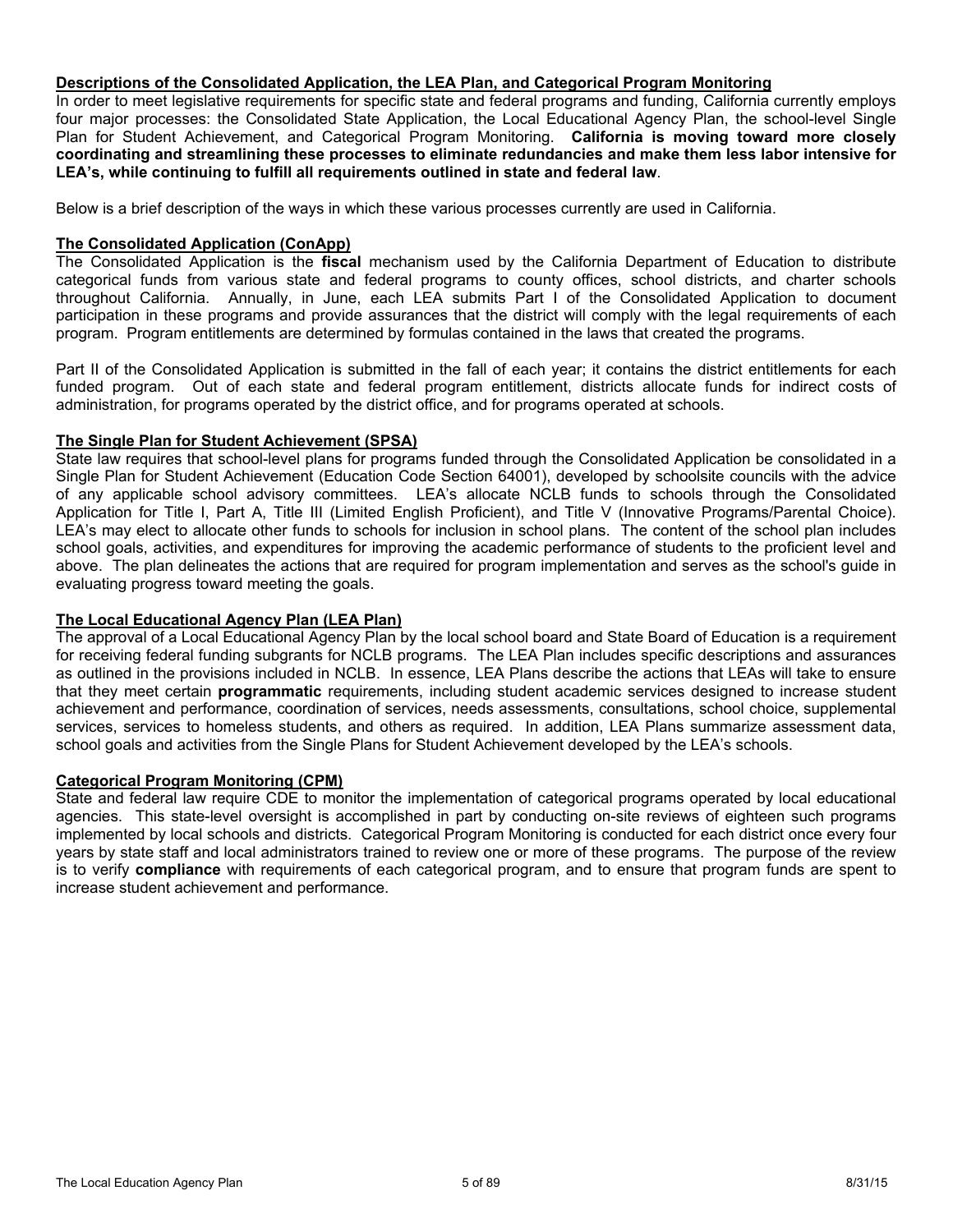#### **Development Process for the LEA Plan**

LEAs must develop a single, coordinated, and comprehensive Plan that describes the educational services for all students that can be used to guide implementation of federal and state-funded programs, the allocation of resources, and reporting requirements. The development of such a plan involves a continuous cycle of assessment, parent and community involvement, planning, implementation, monitoring, and evaluation. The duration of the Plan should be five years. The Plan should be periodically reviewed and updated as needed, but at least once each year.

In developing the Plan, the LEA will review its demographics, test results, performance, and resources. Given that the majority of such information is readily available in the School Accountability Report Card (SARC), the Standardized Testing and Reporting (STAR) performance results, the Academic Performance Index (API) results, and other data sources, the LEA will find the data easy to access via the Internet. (See Appendix B for links to each of the web sites containing student and staff demographic information, SARC, STAR, and API data.) **The LEA is expected to gather and review its own information from these resources and use it to inform the planning process.**

The LEA Plan can serve as a summary of all existing state and federal programs and establish a focus for raising the academic performance of all student groups to achieve state academic standards. In the context of this plan, improvements in instruction, professional development, course offerings, and counseling and prevention programs are means of achieving specific academic and support services goals for all groups of students, including identified underperforming student groups. **Federal law requires that school site administrators, teachers and parents from the LEA (which includes direct-funded charter schools) must be consulted in the planning, development, and revision of the LEA Plan**.

The LEA Plan can be completed using the following recommended steps for plan development:

#### **Step One: Measure the Effectiveness of Current Improvement Strategies**

#### **Analyze Student Performance:**

Conduct a comprehensive data analysis of student achievement, including multiple measures of student performance. Identify all relevant assessments and apply thoughtful analyses of current educational practices to establish benchmarks aimed at raising academic performance for all students, especially identified student groups.

Tables of data for your schools and district are available online:

- API Reports (http://www.cde.ca.gov/ta/ac/ap)
- Standardized Testing and Reporting (STAR) data (http://www.cde.ca.gov/ta/tg/sr)
- Title III Accountability Reports (AMAO 1, 2 & 3) for English learners (http://www.cde.ca.gov/sp/el/t3/acct.asp)
- AYP Reports (http://www.cde.ca.gov/ta/ac/ay)

#### **Analyze Current Educational Practices, Professional Development, Staffing, and Parental Involvement:**

Identify, review, and analyze data and related information on factors such as educational practices, parent and community involvement, professional development, support services, and resources that have an impact on student learning.

Over the past several years, CDE has developed several self-assessment tools that schools and districts can use to evaluate these factors and others needed to support academic student achievement:

- The Academic Program Survey (APS) school-level survey of status of implementation of the nine essential program components
- District Assistance Survey (DAS) district-level survey of status of implementation of nine essential program components
- Least Restrictive Environment Assessment to examine educational practices for students with disabilities
- English Learner Subgroup Self Assessment (ELSSA) to improve outcomes for English Learners

These tools can be found in the Virtual Library on the CDE web site at http://www.cde.ca.gov/ta/lp/vl/improvtools.asp.

(See Part II, Needs Assessment, for further details.)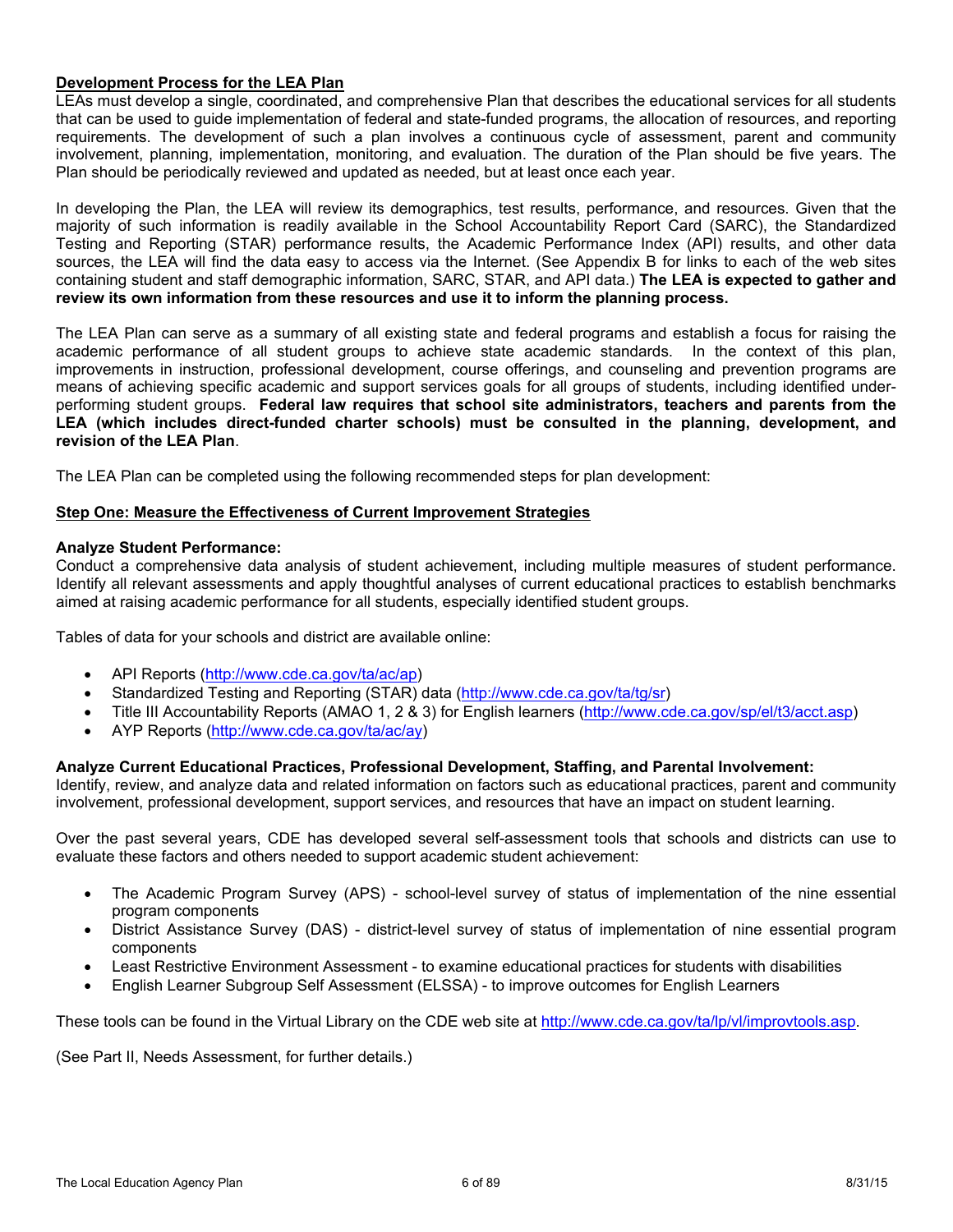#### **Step Two: Seek Input from Staff, Advisory Committees, and Community Members**

Seek the input of teachers, administrators, councils, committees, and community members (e.g., school site council; school health council; committees for Limited English Proficient, state compensatory education, gifted and talented education, special education, etc.) The most effective plans are those supported by the entire LEA community. The integration of existing program plans, such as Immediate Intervention/Underperforming Schools Program, High Priority Schools Grant Program, Alternative Education Programs, Focus on Learning: Secondary School Accreditation, and others does not eliminate any program requirements. The combined process must include the requirements of every program involved.

#### **Step Three: Develop or Revise Performance Goals**

Using the five NCLB performance goals and indicators (see Appendix A), develop local performance targets that are: a) derived from school and student subgroup performance data and analysis of related, scientifically based educational practices; b) attainable in the period specified in this Plan and consistent with statewide targets for all students and subgroups; c) specific to the participants (i.e., students, teachers, administrators, paraprofessionals); and d) measurable.

#### **Step Four: Revise Improvement Strategies and Expenditures**

For **district-operated** programs, identify the participants, expected performance gains, and means of evaluating gains. Indicate specific improvements and practical monitoring of their implementation and effectiveness. For **school-operated programs**, summarize those same elements from approved Single Plans for Student Achievement.

Identify available resources. Aside from fiscal resources available through federal and state funding, programmatic resources are available on the CDE Web site at http://www.cde.ca.gov. The Consolidated Application provides funding for **district-operated programs** (including reservations from Title I for various purposes, Title II, Title IV, and Tobacco-Use Prevention) as well as for **school-operated programs** (including Title I, Parts A and D, Title III, Title V, School Improvement, Economic Impact Aid, and 10<sup>th</sup> Grade Counseling).

#### **Step Five: Local Governing Board Approval**

The LEA Plan must be approved by the local governing board prior to submittal to CDE. Ensure that all required signatures are affixed. All subsequent amendments should be approved by the local governing board and kept on file with the original LEA Plan.

#### **Step Six: Monitor Implementation**

To verify achievement of performance targets, monitor areas such as:

- a) assignment and training of highly qualified staff;
- b) identification of participants;
- c) implementation of services;
- d) provision of materials and equipment;
- e) initial and ongoing assessment of performance; and
- f) progress made toward establishing a safe learning environment.

The analysis of data (student, school-wide, support services, professional development) is part of the ongoing program monitoring and evaluation. When results are **not** as expected, it may be helpful to consider the following: a) How are performance targets and activities based on student performance and factual assessment of current educational practice? b) How educationally sound is the plan to help reach the targets? c) How timely and effectively is the plan being implemented? d) If the plan has not been implemented as written, what were the obstacles to implementation?

You may use the checklist on the next page to indicate planning steps as they are completed.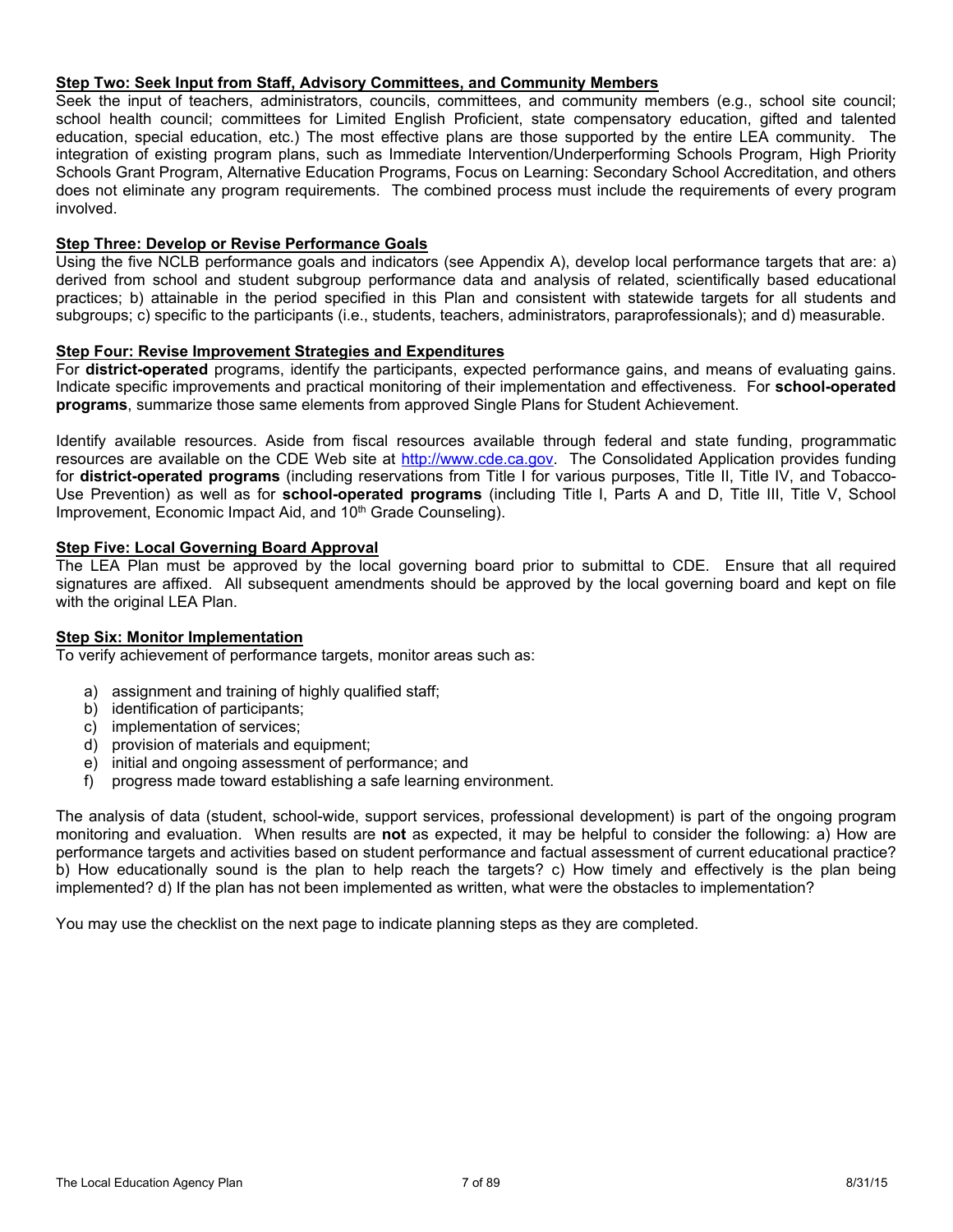# **Planning Checklist for LEA Plan Development**

|    | <b>LEA Plan - Comprehensive Planning Process Steps</b> |                                                                    |  |  |  |  |
|----|--------------------------------------------------------|--------------------------------------------------------------------|--|--|--|--|
| X  | 1.                                                     | Measure effectiveness of current improvement strategies            |  |  |  |  |
| X  | 2.                                                     | Seek input from staff, advisory committees, and community members. |  |  |  |  |
| X. | 3.                                                     | Develop or revise performance goals                                |  |  |  |  |
| X. | 4.                                                     | Revise improvement strategies and expenditures                     |  |  |  |  |
| X  | 5.                                                     | Local governing board approval                                     |  |  |  |  |
| X  | 6.                                                     | Monitor Implementation                                             |  |  |  |  |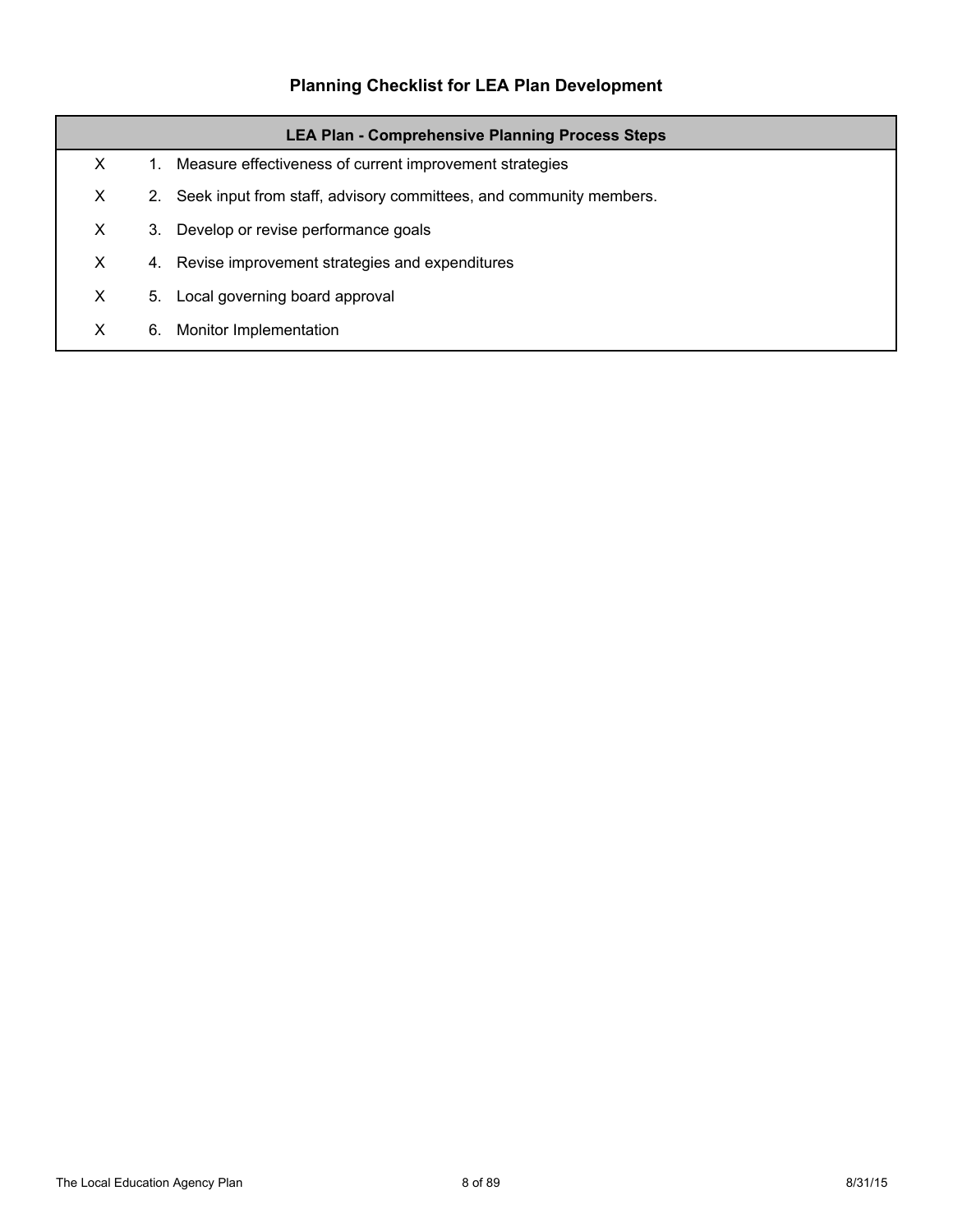## **Federal Programs Checklist**

Check all applicable programs operated by the LEA. In the "other" category, list any additional programs that are reflected in this Plan.

|              | <b>Federal Programs</b>                                               |  |  |  |  |
|--------------|-----------------------------------------------------------------------|--|--|--|--|
| X            | Title I, Part A                                                       |  |  |  |  |
|              | Title I, Part B, Even Start                                           |  |  |  |  |
|              | Title I, Part C, Migrant Education                                    |  |  |  |  |
|              | Title I, Part D, Neglected/Delinquent                                 |  |  |  |  |
| X            | Title II, Part A, Subpart 2, Improving Teacher Quality                |  |  |  |  |
|              | Title II, Part D, Enhancing Education Through Technology              |  |  |  |  |
| X            | Title III, Limited English Proficient                                 |  |  |  |  |
| X            | Title III, Immigrants                                                 |  |  |  |  |
|              | Title IV, Part A, Safe and Drug - Free Schools and Communities        |  |  |  |  |
|              | Title V, Part A, Innovative Programs - Parental Choice                |  |  |  |  |
|              | <b>Adult Education</b>                                                |  |  |  |  |
| $\mathsf{X}$ | <b>Career Technical Education</b>                                     |  |  |  |  |
|              | McKinney - Vento Homeless Education                                   |  |  |  |  |
| $\mathsf{X}$ | Individuals with Disabilities Education Act (IDEA), Special Education |  |  |  |  |
|              | 21 <sup>st</sup> Century Community Learning Centers                   |  |  |  |  |
| X            | Other (describe):<br>Title IV, 21st Century                           |  |  |  |  |
| X            | Other (describe):<br>Medi-Cal Billing Option                          |  |  |  |  |
|              | Other (describe):                                                     |  |  |  |  |
|              | Other (describe):                                                     |  |  |  |  |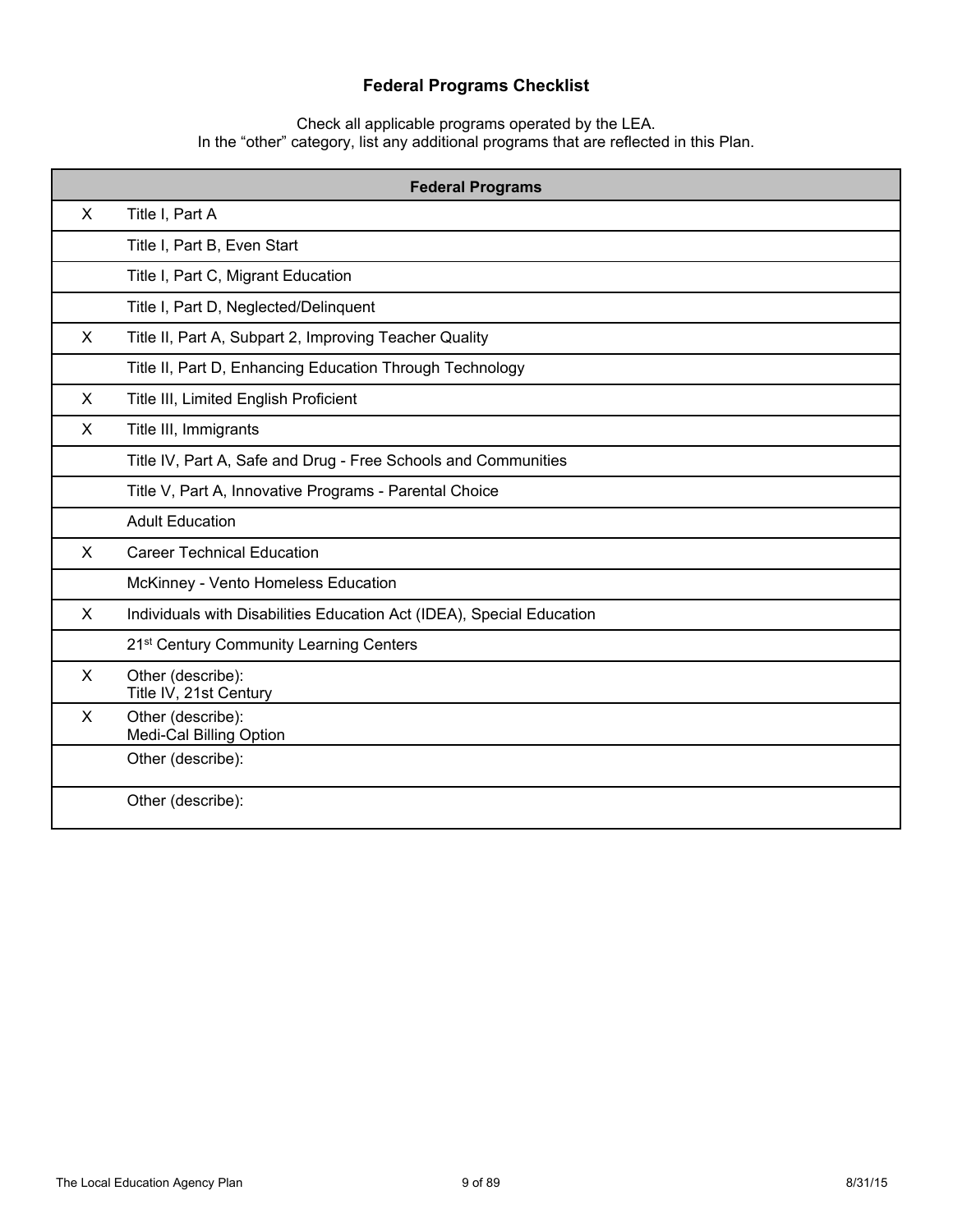## **State Programs Checklist**

Check all applicable programs operated by the LEA. In the "other" category, list any additional programs that are reflected in this Plan.

|    | <b>State Programs</b>                                                                              |  |  |  |  |
|----|----------------------------------------------------------------------------------------------------|--|--|--|--|
|    | Economic Impact Aid (EIA) - State Compensatory Education                                           |  |  |  |  |
|    | EIA - Limited English Proficient                                                                   |  |  |  |  |
| X. | After - School Education and Safety Programs                                                       |  |  |  |  |
|    | School and Library Improvement Block Grant                                                         |  |  |  |  |
| X  | <b>Child Development Programs</b>                                                                  |  |  |  |  |
|    | <b>Educational Equity</b>                                                                          |  |  |  |  |
|    | Gifted and Talented Education                                                                      |  |  |  |  |
|    | <b>High Priority Schools Grant Program</b>                                                         |  |  |  |  |
|    | Tobacco Use Prevention Education (Prop 99)                                                         |  |  |  |  |
|    | Immediate Intervention/ Under performing Schools Program                                           |  |  |  |  |
|    | School Safety and Violence Prevention Act (AB1113, AB 658)                                         |  |  |  |  |
|    | <b>Healthy Start</b>                                                                               |  |  |  |  |
|    | Dropout Prevention and Recovery Act: School Based Pupil Motivation and Maintenance Program (SB 65) |  |  |  |  |
|    | <b>English Language Acquisition Program</b>                                                        |  |  |  |  |
|    | <b>Community Based English Tutoring</b>                                                            |  |  |  |  |
|    | Art/Music Block Grant                                                                              |  |  |  |  |
|    | <b>School Gardens</b>                                                                              |  |  |  |  |
| X  | Other (describe):<br>Lottery                                                                       |  |  |  |  |
| X  | Other (describe):<br><b>CA Clean Energy</b>                                                        |  |  |  |  |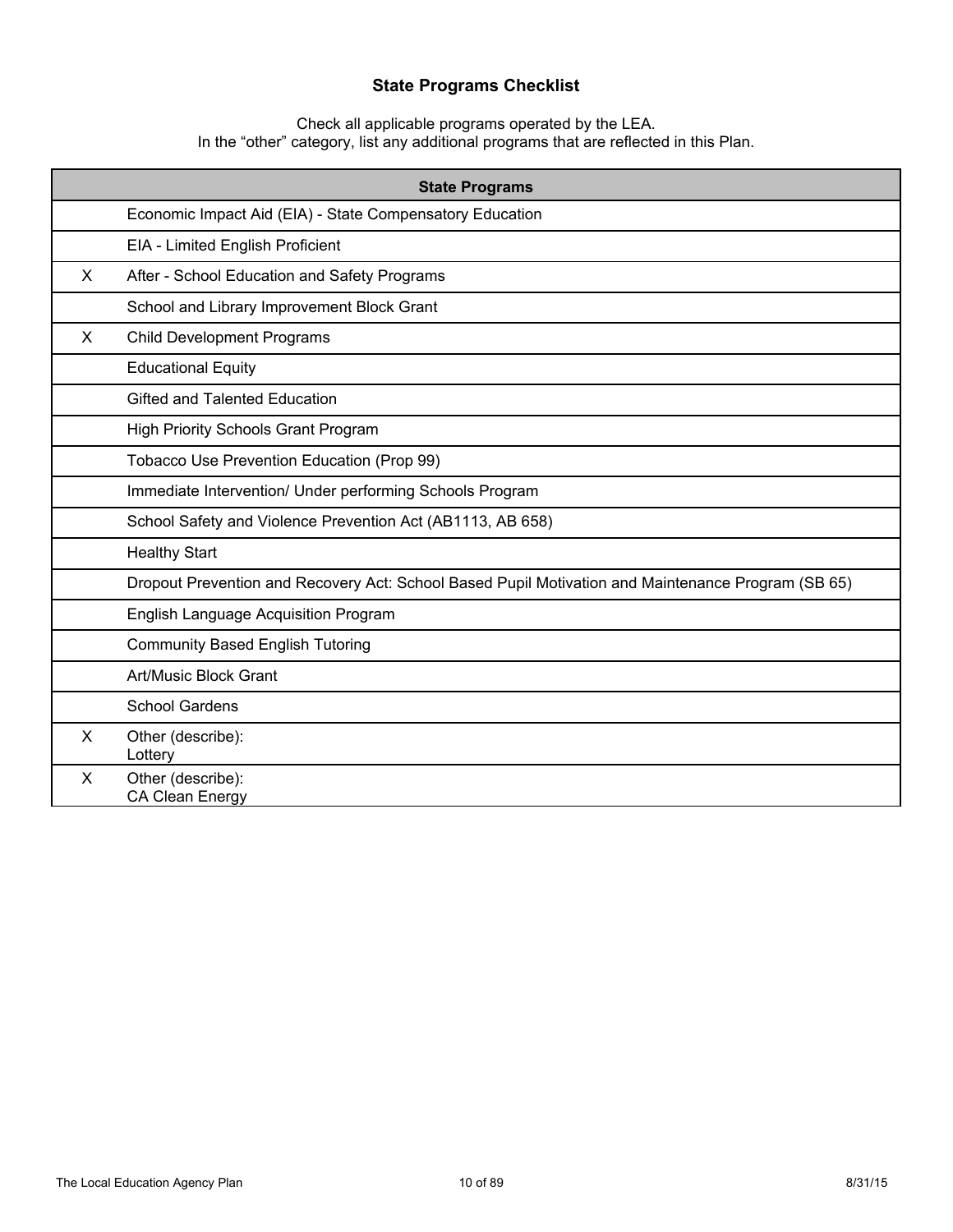## **District Budget for Federal Programs**

| <b>Programs</b>                                                   | <b>Prior Year</b><br><b>District</b><br><b>Carryovers</b> | <b>Current Year</b><br><b>District</b><br><b>Entitlements</b> | <b>Current Year</b><br><b>Direct Services</b><br>to Students<br>at School<br>Sites (\$) | <b>Current Year</b><br><b>Direct Services</b><br>to Students<br>at School<br>Sites (%) |
|-------------------------------------------------------------------|-----------------------------------------------------------|---------------------------------------------------------------|-----------------------------------------------------------------------------------------|----------------------------------------------------------------------------------------|
| Title I, Part A                                                   | 82,840                                                    | 1,118,401                                                     |                                                                                         |                                                                                        |
| Title I, Part B<br>Even Start                                     |                                                           |                                                               |                                                                                         |                                                                                        |
| Title I, Part C<br><b>Migrant Education</b>                       |                                                           |                                                               |                                                                                         |                                                                                        |
| Title I, Part D<br>Neglected/Delinquent                           |                                                           |                                                               |                                                                                         |                                                                                        |
| Title II Part A, Subpart 2<br>Improving Teacher Quality           | $\mathbf 0$                                               | 220,490                                                       |                                                                                         |                                                                                        |
| Title II, Part D<br><b>Enhancing Education Through Technology</b> |                                                           |                                                               |                                                                                         |                                                                                        |
| Title III<br><b>Limited English Proficient</b>                    | 8,410                                                     | 89,466                                                        |                                                                                         |                                                                                        |
| Title III<br>Immigrants                                           | $\mathbf 0$                                               | 8,101                                                         |                                                                                         |                                                                                        |
| Title IV, Part A<br>Safe and Drug-Free Schools                    |                                                           |                                                               |                                                                                         |                                                                                        |
| Title V, Part A<br>Innovative Programs - Parental Choice          |                                                           |                                                               |                                                                                         |                                                                                        |
| <b>Adult Education</b>                                            |                                                           |                                                               |                                                                                         |                                                                                        |
| <b>Career Technical Education</b>                                 | 0                                                         | 34,020                                                        |                                                                                         |                                                                                        |
| McKinney - Vento Homeless Education                               |                                                           |                                                               |                                                                                         |                                                                                        |
| IDEA, Special Education                                           |                                                           |                                                               |                                                                                         |                                                                                        |
| 21st Century Community Learning Centers                           |                                                           |                                                               |                                                                                         |                                                                                        |
| Other (describe)                                                  |                                                           |                                                               |                                                                                         |                                                                                        |
| Title IV, 21st Century                                            | $\mathbf 0$                                               | 270.000                                                       |                                                                                         |                                                                                        |
| Medi-Cal Billing Opton                                            | $\mathbf 0$                                               | 50,000                                                        |                                                                                         |                                                                                        |
| <b>Total</b>                                                      | 91,250                                                    | 1,780,478                                                     |                                                                                         |                                                                                        |

## Please complete the following table with information for your district.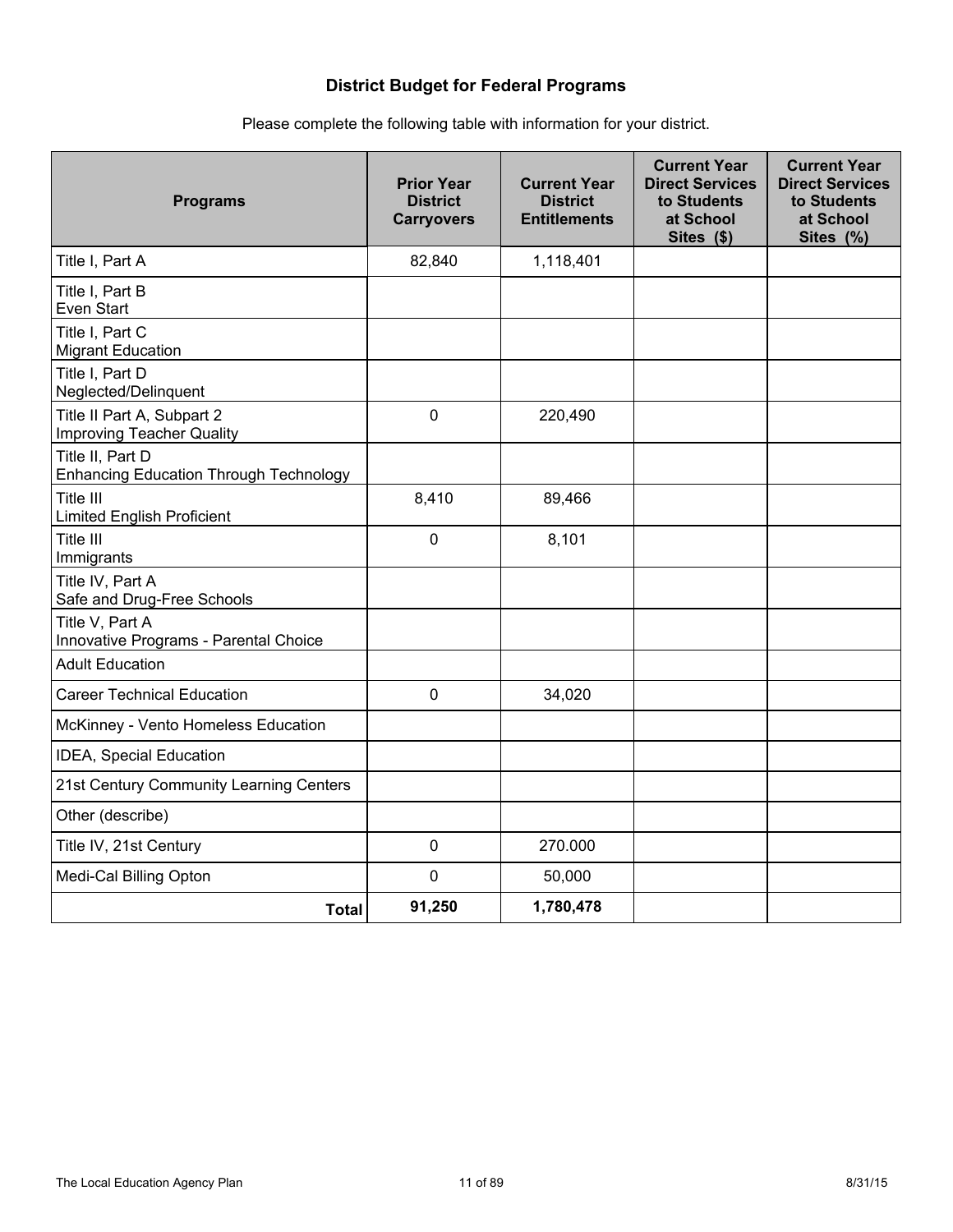## **District Budget for State Programs**

|  | Please complete the following table with information for your district. |  |  |  |  |  |
|--|-------------------------------------------------------------------------|--|--|--|--|--|
|--|-------------------------------------------------------------------------|--|--|--|--|--|

| <b>Categories</b>                           | <b>Prior Year</b><br><b>District</b><br><b>Carryovers</b> | <b>Current Year</b><br><b>District</b><br><b>Entitlements</b> | <b>Current Year</b><br><b>Direct Services</b><br>to Students<br>at School<br>Sites (\$) | <b>Current Year</b><br><b>Direct Services</b><br>to Students<br>at School<br>Sites (%) |
|---------------------------------------------|-----------------------------------------------------------|---------------------------------------------------------------|-----------------------------------------------------------------------------------------|----------------------------------------------------------------------------------------|
| EIA - State Compensatory Education          |                                                           |                                                               |                                                                                         |                                                                                        |
| EIA - Limited English Proficient            |                                                           |                                                               |                                                                                         |                                                                                        |
| School & Library Improvement Block Grant    |                                                           |                                                               |                                                                                         |                                                                                        |
| After School Education and Safety Program   | 0                                                         | 455,492                                                       |                                                                                         |                                                                                        |
| <b>Child Development Programs</b>           | $\mathbf 0$                                               | 392,648                                                       |                                                                                         |                                                                                        |
| <b>Educational Equity</b>                   |                                                           |                                                               |                                                                                         |                                                                                        |
| <b>Gifted and Talented Education</b>        |                                                           |                                                               |                                                                                         |                                                                                        |
| <b>Tobacco Use Prevention Education</b>     |                                                           |                                                               |                                                                                         |                                                                                        |
| <b>High Priority Schools Grant Program</b>  |                                                           |                                                               |                                                                                         |                                                                                        |
| School Safety and Violence Prevention Act   |                                                           |                                                               |                                                                                         |                                                                                        |
| <b>Tenth Grade Counseling</b>               |                                                           |                                                               |                                                                                         |                                                                                        |
| <b>Healthy Start</b>                        |                                                           |                                                               |                                                                                         |                                                                                        |
| Dropout Prevention and Recovery Act         |                                                           |                                                               |                                                                                         |                                                                                        |
| <b>English Language Acquisition Program</b> |                                                           |                                                               |                                                                                         |                                                                                        |
| <b>Community Based English Tutoring</b>     |                                                           |                                                               |                                                                                         |                                                                                        |
| Other (describe)                            |                                                           |                                                               |                                                                                         |                                                                                        |
| Lottery                                     | 59,750                                                    | 430,354                                                       |                                                                                         |                                                                                        |
| CA Clean Energy                             | 164,856                                                   | 145,602                                                       |                                                                                         |                                                                                        |
| Total:                                      | 224,606                                                   | 1,424,096                                                     |                                                                                         |                                                                                        |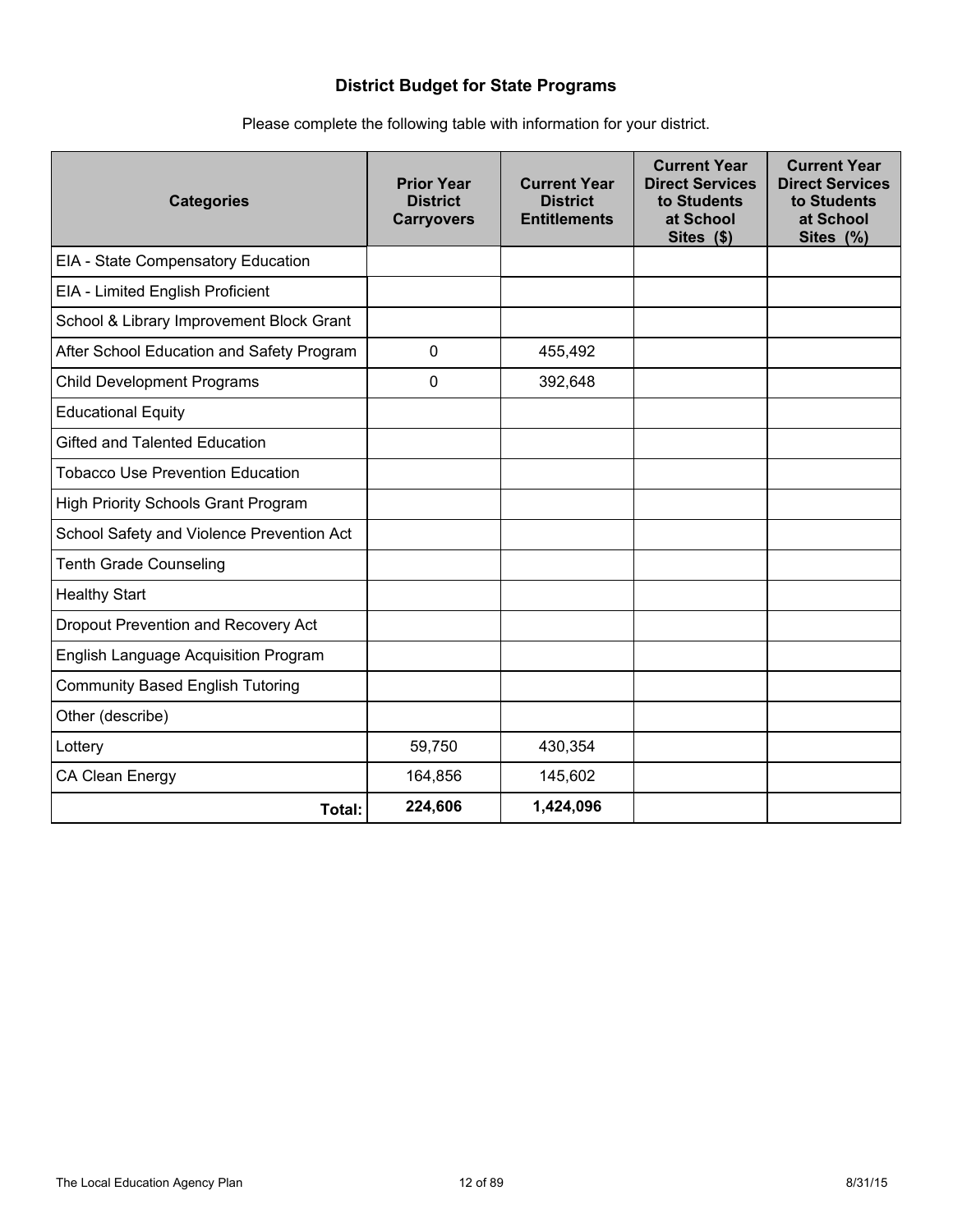#### **Part II The Plan**

#### **Needs Assessment**

The passage of NCLB imposes a number of significant new requirements on LEAs as conditions for funding provided at the state and local levels. Among these are reporting requirements designed to facilitate accountability for improving **student academic performance**, **teacher quality**, and **school safety**. As such, a needs assessment to determine strengths and weaknesses in these areas must be conducted.

In determining specific areas of need to be addressed in the Plan, the LEA should review its demographics, test results, and resources. The majority of such information is readily available on the LEA's School Accountability Report Card (SARC), the Standardized Testing and Reporting (STAR) performance results, the California English Language Development Test (CELDT) results, the Academic Performance Index (API) results, CBEDS, DataQuest, and other data sources. This data is easily accessible via the Internet (see Appendix B for links to each of the Web sites that contain student and staff demographic information, SARC, STAR, CELDT, and API data). The LEA is expected to gather and review its own information from these resources to determine strengths and needs and to shape the planning process.

#### Academic Performance

The needs assessment should include a focus on the academic areas highlighted in California's Performance Goals 1, 2, 3, and 5 (see Appendix A for a full listing of all of California's Performance Goals and Indicators), including:

- Statewide standards, assessment, and accountability
- Local assessments and accountability
- Coordination and integration of federal and state educational programs
- The LEA academic assessment plan

#### Teacher Quality

Another component of the needs assessment should examine local needs for professional development and hiring. LEA teachers and administrators should participate in this process to identify activities that will provide:

- teachers with the subject matter knowledge and teaching skills to provide all students the opportunity to meet challenging state academic achievement standards, and
- principals the instructional leadership skills to help teachers provide all students the opportunity to meet the state's academic achievement standards.

#### School Safety and Prevention

The LEA needs assessment also focuses on Performance Goal 4 (see Appendix A). It is based on an evaluation of objective data regarding the incidence of violence, alcohol, tobacco, and other illegal drug use in the elementary and secondary schools and the communities to be served. It includes the objective analysis of the current conditions and consequences regarding violence, alcohol, tobacco, and other illegal drug use, including delinquency and serious discipline problems, among students who attend such schools (including private school students who participate in the drug and violence prevention program). This analysis is based on ongoing local assessment or evaluation activities (Sec. 4115 (a)(1)(A). California's Healthy Kids Survey may also provide useful information in this area. The Survey is available at http://www.wested.org/pub/docs/chks\_survey.html.

#### **Descriptions - District Planning**

Once local strengths and needs are identified as a result of examining and evaluating current district-level data, specific descriptions can be written of how program goals will be implemented to improve student academic achievement. **On the pages that follow, the LEA will provide descriptions and information about how it plans to address the requirements of NCLB based upon results of the needs assessment**. Collectively, these descriptions, along with the Assurances in Part III of this document, comprise the LEA Plan.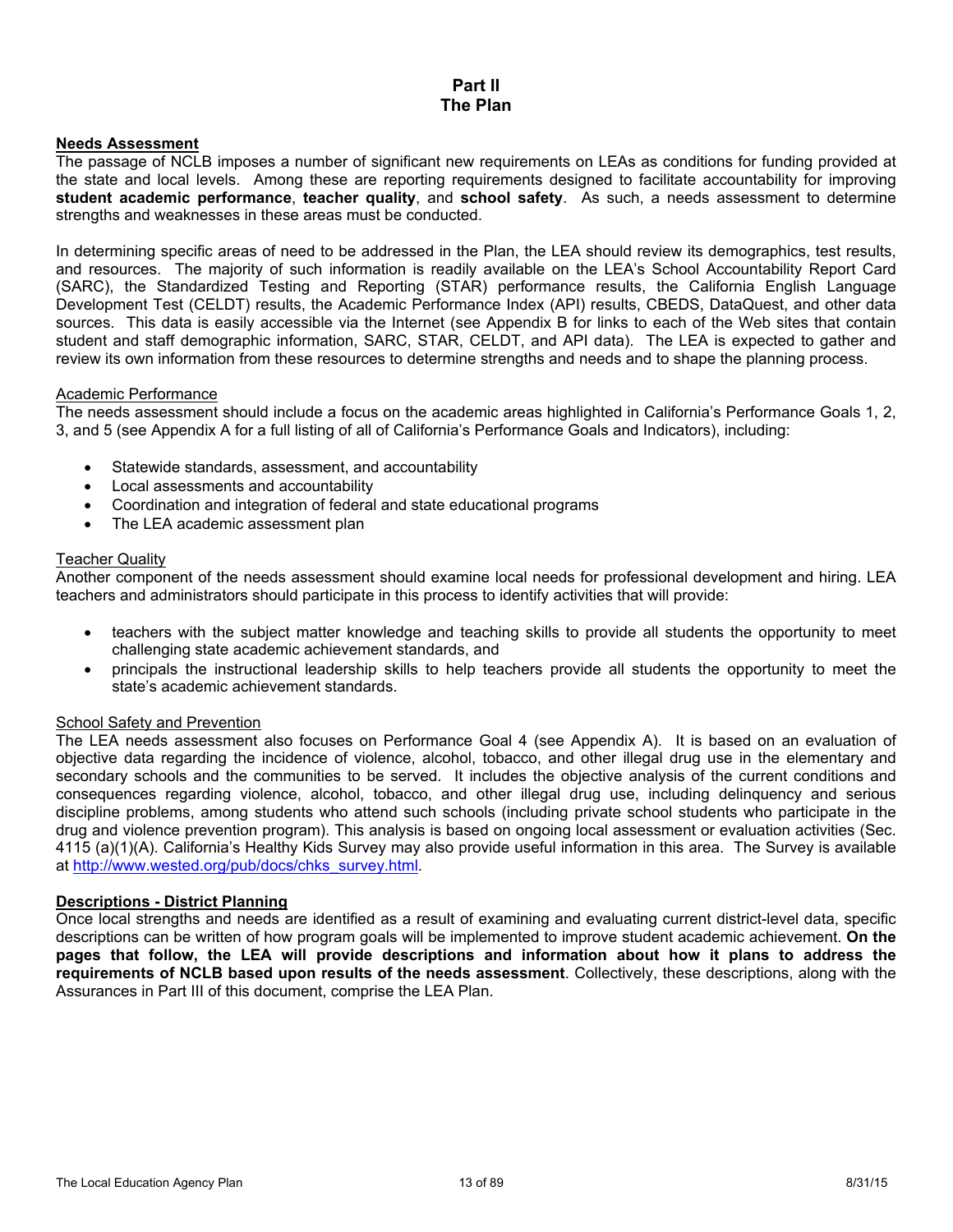#### **District Profile**

In the space below, please provide a brief narrative description of your district. Include your district's vision/mission statement and any additional information about the make-up of your district, including grade levels and demographics of students served, in order to provide background and a rationale for the descriptions included in the LEA Plan.

Welcome to the Corcoran Unified School District. Corcoran, California is a cohesive, small town in an agricultural area of Kings County. Corcoran's population is approximately 23,000 people, which includes approximately 12-13,000 inmates being housed in the two California state prisons located in the outlying area. The prisons and corporate farming support the local economy. Corcoran is a diverse learning community united in a single purpose—realizing its full potential through quality education. The district consists of approximately 3,300 students with 85% Hispanic, 80% Socioeconomically disadvantaged, and 30% English Language Learners. Students in the district reflect 90% free/reduced lunch, 40% of the parents did not earn a high school diploma, and 95% of students do not have Internet access at home. Educational opportunities in Corcoran include a state-funded Preschool, a K-12 program, and an academic adult school to assist people in obtaining a high school diploma level. College of the Sequoias and West Hills Community College are available for Corcoran students to pursue additional educational choices.

The District believes nothing can compete with the positive influences of highly effective teachers and schools. The District refuses to accept low expectations and mediocrity for all students including low-income and underprivileged students. Corcoran Unified School District is an academic setting where children are educated through a collaborative effort among parents, faculty, staff, students, and the community.

Corcoran Unified School District's Vision is to become a destination district where people are drawn to Corcoran due to the quality, reputation and accomplishments of our schools; while our Corcoran Unified School District's Mission states, "We are relentless in creating an environment for all to improve mind, character and body." The 'all' in the Mission statement refers to every employee as well as every student.

The District is pleased to offer every child access to high-tech educational tools via the One2One Technology Learning Program. The District has the privilege of being one of just over 100 schools in the nation to have an Apple Distinguished Technology Program. The CUSD schools are united in our effort to provide high-quality educational programs, which promote student success. We aspire to give all our students a solid academic and social foundation that will send them out into the world feeling confident and well prepared.

The Corcoran community has a reputation for working with one another toward goals that benefit the entire community. Our vision of becoming a "destination district" is becoming a reality thanks to our staff members who work hard to create a positive environment that encourages innovation and personal growth, resulting in a culture of excellence for our students.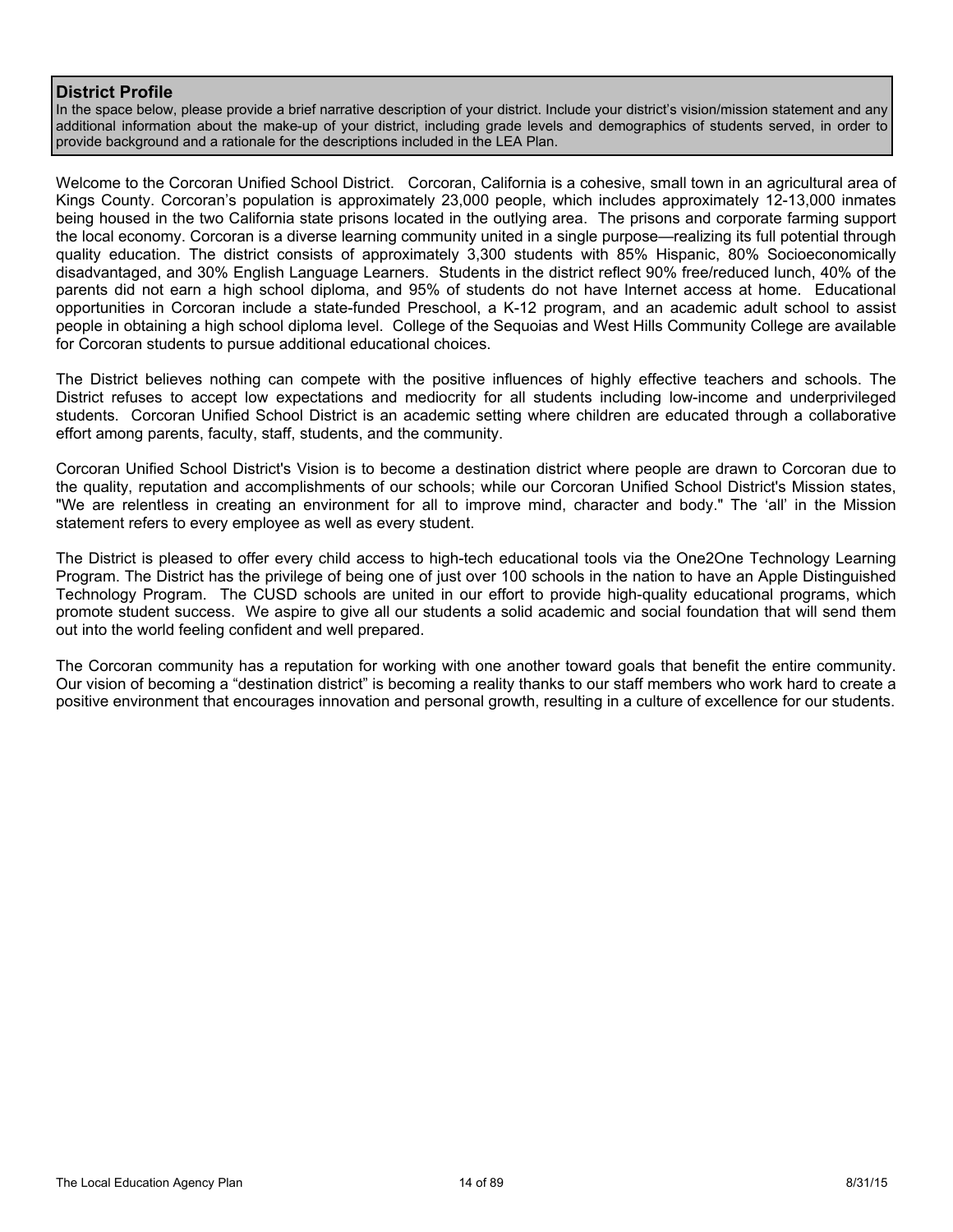Per NCLB Section 1112 regarding Local Educational Agency Plans, each LEA must provide the following descriptions in its Plan:

**A description of high-quality student academic assessments, if any, that are in addition to the academic assessments described in the State Plan under section 1111(b) (3), that the local educational agency and schools served under this part will use to:**

- a) determine the success of students in meeting the State student academic achievement standards and provide information to teachers, parents, and students on the progress being made toward meeting student academic achievement standards;
- b) assist in diagnosis, teaching, and learning in the classroom in ways that best enable low-achieving students to meet State student achievement academic standards and do well in the local curriculum;
- c) determine what revisions are needed to projects under this part so that such children meet the State student academic achievement standards; and
- d) identify effectively students who may be at risk for reading failure or who are having difficulty reading, through the use of screening, diagnostic, and classroom-based instructional reading assessments.

If the LEA uses such assessments in addition to State Academic assessments, please provide a succinct description below, and indicate grade levels and students served with such assessments.

Also, please describe any other indicators that will be used in addition to the academic indicators described in Section 1111 for the uses described in that Section.

Corcoran Unified School District (CUSD) has developed a comprehensive system of local assessments to effectively identify and serve at-risk students, determine student achievement levels, inform staff of students that require additional support and provide time for teachers to develop lesson plans that address the needs of all students while providing good first instruction. CUSD is regularly evaluating and revising programs as the needs of students and Common Core State Standards are implemented and used throughout the curriculum.

Students of all grade levels within the Corcoran Unified School District participate in a common district-level assessment in the areas of English Language Arts and Mathematics.

These assessments help improve the accuracy of identifying students at risk of reading failure and other academic areas. This district-level assessment structure provides a broad overview of performance. Academic assessments at the site level continue to provide stakeholders information on the individual students' progress on meeting the State standards at a more frequent level.

Corcoran Unified separates student populations based on need following assessment performance that result from the core instruction that all students receive. Those students who are documented as performing up to two years behind their grade-level peers are identified for strategic and supplemental intervention based on their identified need. Those students who are identified as performing two or more years behind their grade-level peers are targeted for intensive academic intervention, and their academic progress is further monitored at the site level as they receive instruction from Intervention Teachers.

A survey of teachers was conducted to identify classroom assessments that are used to determine the success of students in meeting the State student academic achievement. These assessments range from those imbedded within our instructional materials, to those identified as supplementary to our instructional materials, and intended to support the task of diagnosing and identifying areas of weakness in academic skills or conceptual development. Teacher training on assessment materials associated with the instructional adoptions have contributed to an increase in the awareness of, and the effective use of, the assessments contained therein. This includes those assessments directly correlated to the instruction students are exposed to, and those that are aligned to the academic achievement standards that the students will be measured against during State testing. Results from these assessments provide information to implement instructional modifications necessary to increase the potential of academic success for our students. Examples include:

- Benchmark Progress Monitoring Assessments
- California Smarter Balance Summative Tests
- **Basic Reading Inventory**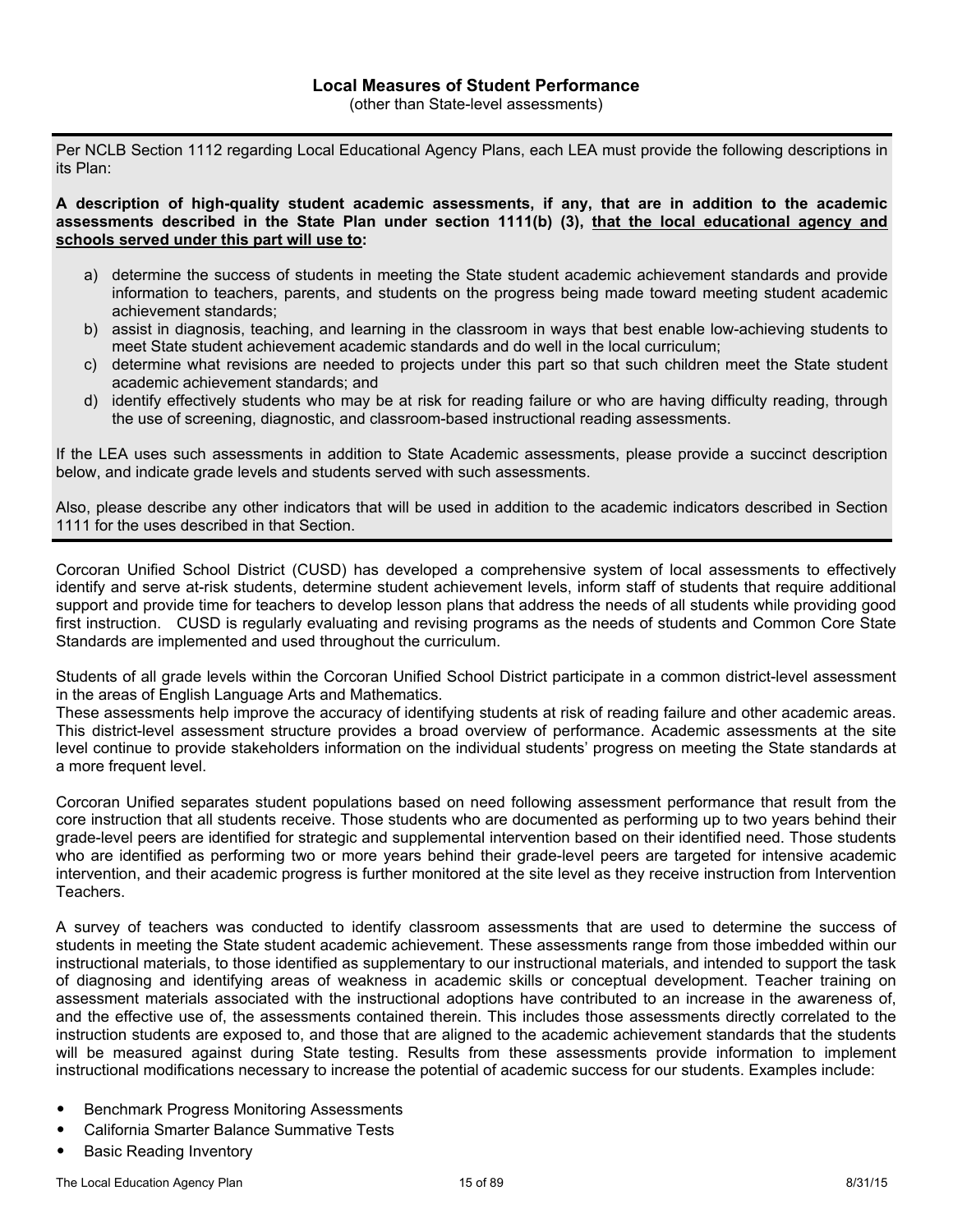- **Chapter Reviews**
- **Chapter Tests**
- District Writing Assessment
- District Math Assessment
- District-level ELA & Math Assessments
- Emerging Literacy Assessment
- Unit Performance Assessment
- Houghton Mifflin Theme Skills Test
- Unit Prerequisite Skills
- Integrated Theme Skills Tests
- Unit Pre-test
- **Lesson Quizzes**
- Unit Review/Tests
- Selection Tests
- Unit Tests
- Semester-end Exams
- California Assessment of Student Performance and Progress (CAASPP) new state test

Summative Assessment and Benchmark assessments along with trimester and semester assessments at each site in the district are being used to measure student performance along with daily observational data. The pacing of lessons and guidance on creating standards-based lesson plans that are aligned with Common Core State Standards and effective first best-practices instruction provide teachers with the tools they need to monitor and assess student proficiency. Teachers use Checking for Understanding and Checking for Mastery throughout the entire lesson to ensure students are understanding the standards that are being taught. Teachers re-teach and provide small group instruction as needed throughout and after the lesson has been taught as student needs arise. This focus allows direct immediate instruction at the point of difficulty in the lesson. Students' understanding of the objective of each lesson is at the center of all instruction allowing for monitoring of student performance throughout the lesson preventing students from falling through the cracks. Intervention programs with intervention teachers are being used to provide additional instruction at each student's specific area of need. Good first teaching along with small group targeted instruction is being implemented district-wide. Academic priorities for the district for all students include building knowledge through content rich literature with an increase in reading and writing using informational texts. Regular practice with complex text and its academic vocabulary is incorporated throughout into lessons throughout the curriculum. Through the use of explicit instruction, the quality and quantity of both verbal and written engagement for each student will increase. We will continue to provide consistent routines and structured accountable responses with a goal of meeting the academic needs of our most intense learners including English learners and students with disabilities.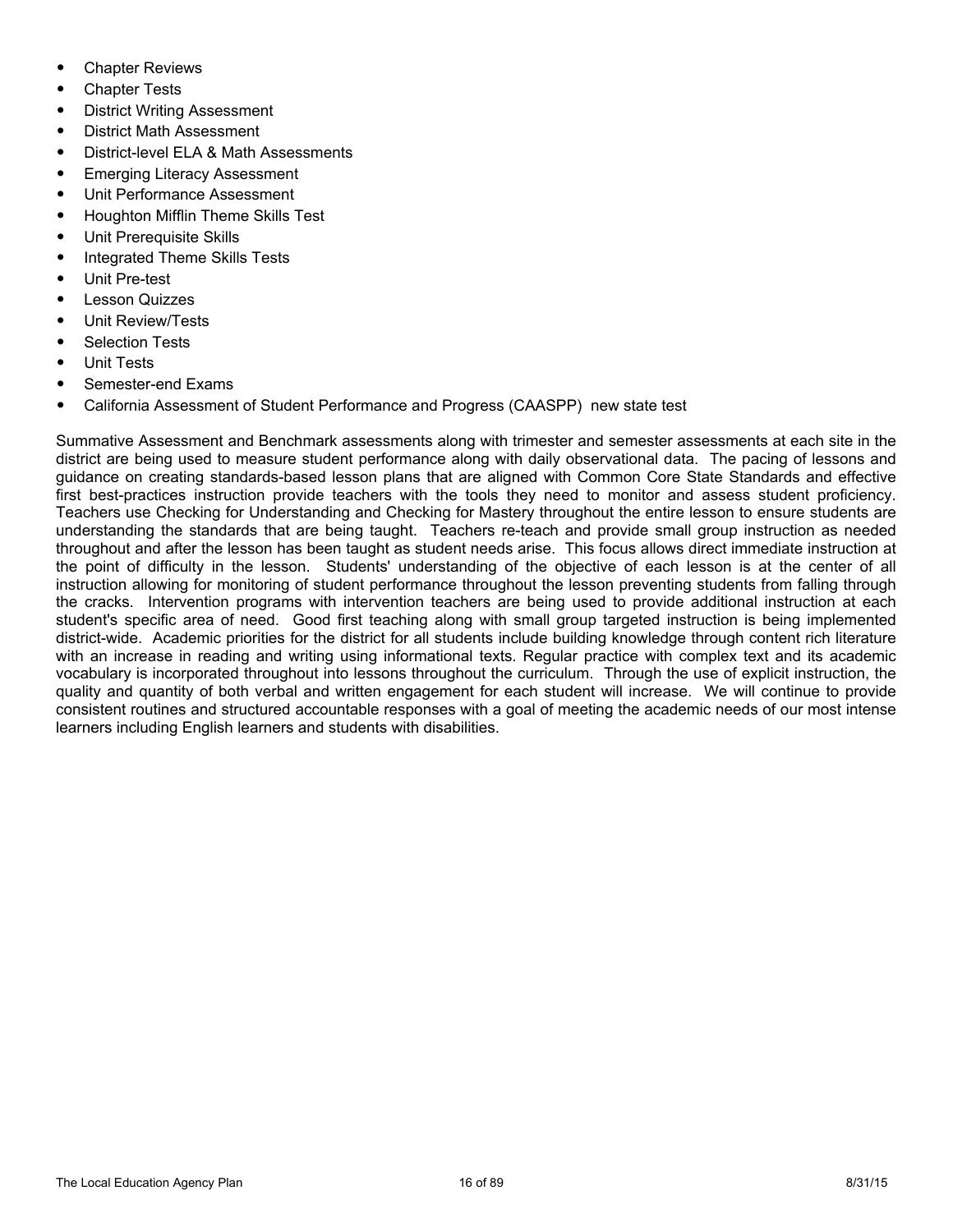## **Performance Goal 1:** All students will reach high standards, at a minimum, attaining proficiency or better in reading and mathematics, by 2013-2014.

#### **Planned Improvement in Student Performance in Reading**

(Summarize information from district-operated programs and approved school-level plans)

|    | <b>Description of Specific Actions to</b><br><b>Improve Education Practice in Reading</b>                                                                                                                                                                                                                                                                                                                                                                                                                                                                                  | Persons Involved/<br><b>Timeline</b>                    | <b>Related</b><br><b>Expenditures</b>             | <b>Estimated</b><br>Cost | <b>Funding</b><br><b>Source</b> |
|----|----------------------------------------------------------------------------------------------------------------------------------------------------------------------------------------------------------------------------------------------------------------------------------------------------------------------------------------------------------------------------------------------------------------------------------------------------------------------------------------------------------------------------------------------------------------------------|---------------------------------------------------------|---------------------------------------------------|--------------------------|---------------------------------|
| 1. | Alignment of instruction with content standards:<br>Common Core State Standards (CCSS) are being implemented<br>at every grade level. The district provides State Board of<br>Education (SBE) adopted core and instructional intervention<br>reading materials for all students. Student level of achievement<br>determines the type of supplemental support and tutoring<br>services that are available. Staff will continue to align and<br>adjust instruction and strategies to meet grade level standards<br>to ensure student proficiency in all core academic areas. | Principals & Teachers -<br>ongoing                      |                                                   |                          |                                 |
|    | Principals will monitor the implementation of district-adopted<br>reading and language arts materials and appropriate time<br>allocations for core instruction along with specific scheduled<br>intervention instruction.                                                                                                                                                                                                                                                                                                                                                  | Principals - ongoing                                    |                                                   |                          |                                 |
|    | Teacher evaluations will focus on lesson design and<br>instructional strategies being used along with implementation of<br>reading and language arts Common Core State Standards.                                                                                                                                                                                                                                                                                                                                                                                          | Principals - ongoing                                    |                                                   |                          |                                 |
|    | Literacy Coaches will provide support and assistance to<br>teachers in classrooms as they implement good first-teaching<br>literacy skills.                                                                                                                                                                                                                                                                                                                                                                                                                                | Literacy Coaches &<br>Teachers - ongoing                | Literacy Coaches<br><b>Salaries</b>               | \$313,960                | <b>General Fund</b>             |
|    | Reading Intervention Teachers will provide small group<br>instruction for students who need additional reading support to<br>become grade level proficient.                                                                                                                                                                                                                                                                                                                                                                                                                | Reading Intervention<br>Teachers - ongoing              | Reading Intervention<br><b>Teachers' Salaries</b> | \$540,000                | <b>General Fund</b>             |
|    | Teachers will develop standards-based reading lessons that<br>focus on reading strategies that provide good first teaching with<br>opportunities for small group interventions for students that<br>need additional support.                                                                                                                                                                                                                                                                                                                                               | Teachers, Literacy<br>Coaches & Principals -<br>ongoing |                                                   |                          |                                 |
|    | Teachers and principals will continuously evaluate student<br>progress in meeting the content standards and provide<br>assistance as needed.                                                                                                                                                                                                                                                                                                                                                                                                                               | Teachers & Principals -<br>ongoing                      |                                                   |                          |                                 |
| 2. | Use of standards-aligned instructional materials and strategies:                                                                                                                                                                                                                                                                                                                                                                                                                                                                                                           |                                                         |                                                   |                          |                                 |
|    | Standards-aligned instructional materials are being used<br>throughout the district. Administrators provide training in the<br>use of curricular instructional materials and strategies to support<br>student achievement.                                                                                                                                                                                                                                                                                                                                                 | Principals & Teachers -<br>ongoing                      | Cost of Professional<br>Development               | \$295,000                | Title II & General Fund         |
|    | Teachers will use reading and language arts assessments to<br>provide individualized learning plans for all students to ensure<br>grade level reading proficiency.                                                                                                                                                                                                                                                                                                                                                                                                         | Teachers - ongoing                                      |                                                   |                          |                                 |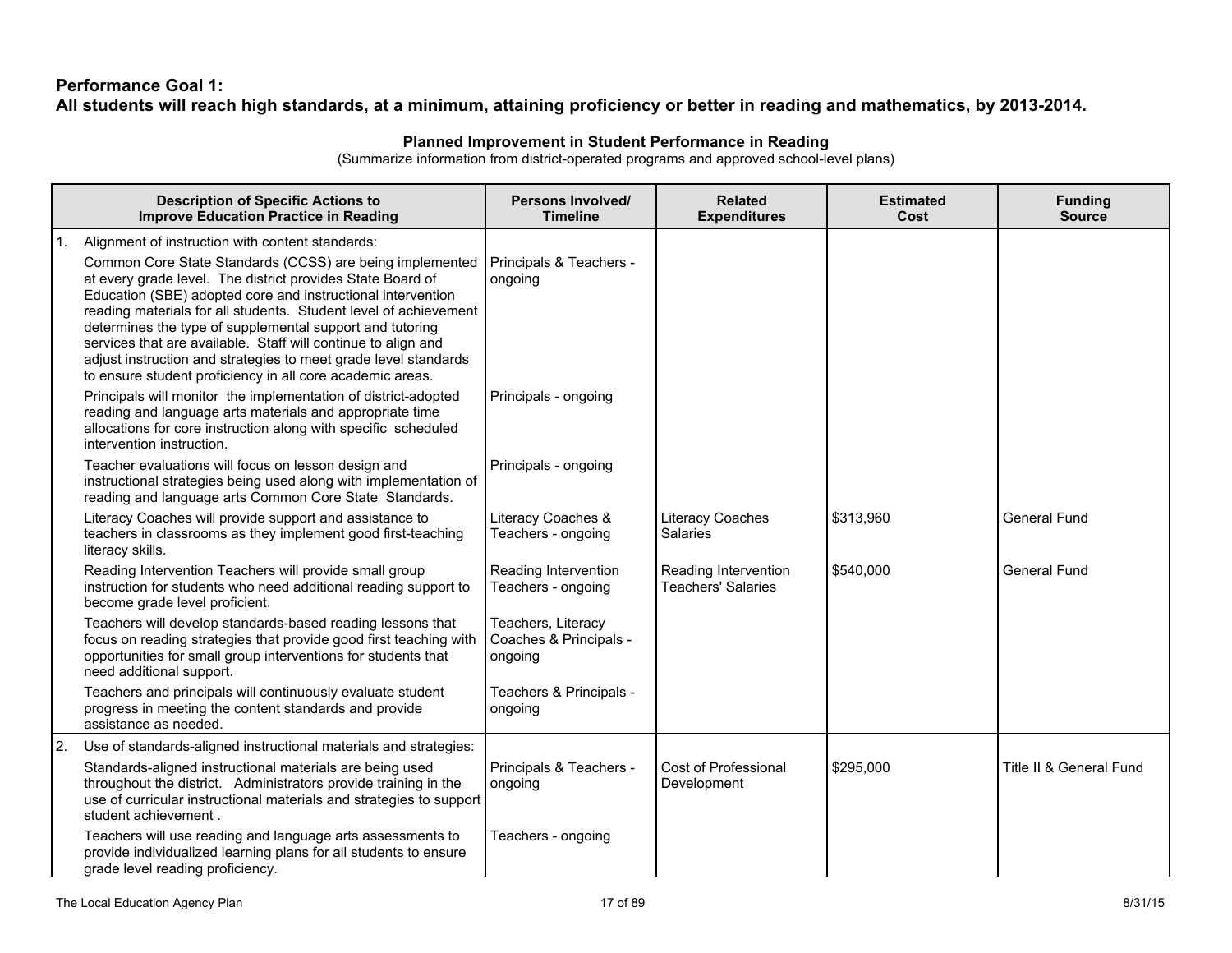|    | <b>Description of Specific Actions to</b><br><b>Improve Education Practice in Reading</b>                                                                                                                                                                                                                                                                                                                                                                                                                                                                                                                                                                                                                   | Persons Involved/<br><b>Timeline</b>                                                                       | <b>Related</b><br><b>Expenditures</b>                                                             | <b>Estimated</b><br>Cost | <b>Funding</b><br><b>Source</b> |
|----|-------------------------------------------------------------------------------------------------------------------------------------------------------------------------------------------------------------------------------------------------------------------------------------------------------------------------------------------------------------------------------------------------------------------------------------------------------------------------------------------------------------------------------------------------------------------------------------------------------------------------------------------------------------------------------------------------------------|------------------------------------------------------------------------------------------------------------|---------------------------------------------------------------------------------------------------|--------------------------|---------------------------------|
|    | Teachers will regularly review and discuss samples of student<br>work at weekly grade-level Professional Learning Community<br>(PLC'S) meetings to ensure that students are mastering grade<br>level standards.                                                                                                                                                                                                                                                                                                                                                                                                                                                                                             | Teachers & Principals -<br>ongoing                                                                         |                                                                                                   |                          |                                 |
|    | Teacher lesson plans will specifically state which standards and<br>objectives of the lesson are being taught throughout each<br>lesson.                                                                                                                                                                                                                                                                                                                                                                                                                                                                                                                                                                    | Teachers I Principals -<br>ongoing                                                                         |                                                                                                   |                          |                                 |
| 3. | Extended learning time:                                                                                                                                                                                                                                                                                                                                                                                                                                                                                                                                                                                                                                                                                     |                                                                                                            |                                                                                                   |                          |                                 |
|    | Students are provided Supplemental Educational Services<br>(SES) through state approved providers.                                                                                                                                                                                                                                                                                                                                                                                                                                                                                                                                                                                                          | Superintendent, School<br>Board, Principals,<br>Teachers, Director of<br>Categorical Programs -<br>ongoing | <b>Contract Expenses</b>                                                                          | \$167,760                | Title I                         |
|    | Online credit recovery (Edgenuity) will be provided for students<br>that are credit deficient in math, history, reading and language<br>arts.                                                                                                                                                                                                                                                                                                                                                                                                                                                                                                                                                               | Teachers & Principals -<br>ongoing                                                                         | <b>Contract Expenses</b>                                                                          | \$74,748                 | <b>General Fund</b>             |
|    | Extended after-school tutoring intervention programs teach<br>reading skills and provide opportunity for increasing fluency to<br>meet the needs of at-risk students. This program runs<br>throughout the school year.                                                                                                                                                                                                                                                                                                                                                                                                                                                                                      | Teachers & Principals -<br>ongoing                                                                         |                                                                                                   |                          |                                 |
|    | SES Summer School is provided for students that need<br>additional help with reading and language arts.                                                                                                                                                                                                                                                                                                                                                                                                                                                                                                                                                                                                     | Teachers, Principals,<br>Superintendent, School<br>Board, Director of<br>Categorical Programs -<br>ongoing | <b>Contract Expenses for</b><br>the summer                                                        | \$78,880                 | Title I                         |
| 4. | Increased access to technology:                                                                                                                                                                                                                                                                                                                                                                                                                                                                                                                                                                                                                                                                             |                                                                                                            |                                                                                                   |                          |                                 |
|    | Students will be provided with daily access to educational<br>technology through the use of Corcoran Unified School District's Administration, Board<br>One2One Program. Students can assess customized content<br>24 hours a day, seven days a week. Students check out<br>laptops or iPad's for the school year to take home and bring to<br>school each day. This technology is incorporated into each<br>students' daily academic instruction. Students and teachers are<br>using technology throughout the day as each lesson is taught.<br>Homework assignments and additional academic practice is<br>assigned by each teacher for students to work on at home using<br>their technological devices. | <b>Technical Department,</b><br>Members, Principals,<br>Teachers and students. -<br>ongoing                | Contract expense with<br>Apple & Contract<br>expense with Kings<br>County Office of<br>Education. | \$95,357                 | <b>General Fund</b>             |
|    | In cooperation with the Kings County Office of Education, the<br>Corcoran Unified School District provides free internet access<br>(WiFi) for every student in the district.                                                                                                                                                                                                                                                                                                                                                                                                                                                                                                                                | Technical Department &<br>Kings County Office of<br><b>Education Technical</b><br>Department - ongoing     | Contract expense with<br>Kings County Office of<br>Education.                                     | \$72,990                 | General Fund                    |
| 5. | Staff development and professional collaboration aligned with<br>standards-based instructional materials:                                                                                                                                                                                                                                                                                                                                                                                                                                                                                                                                                                                                   |                                                                                                            |                                                                                                   |                          |                                 |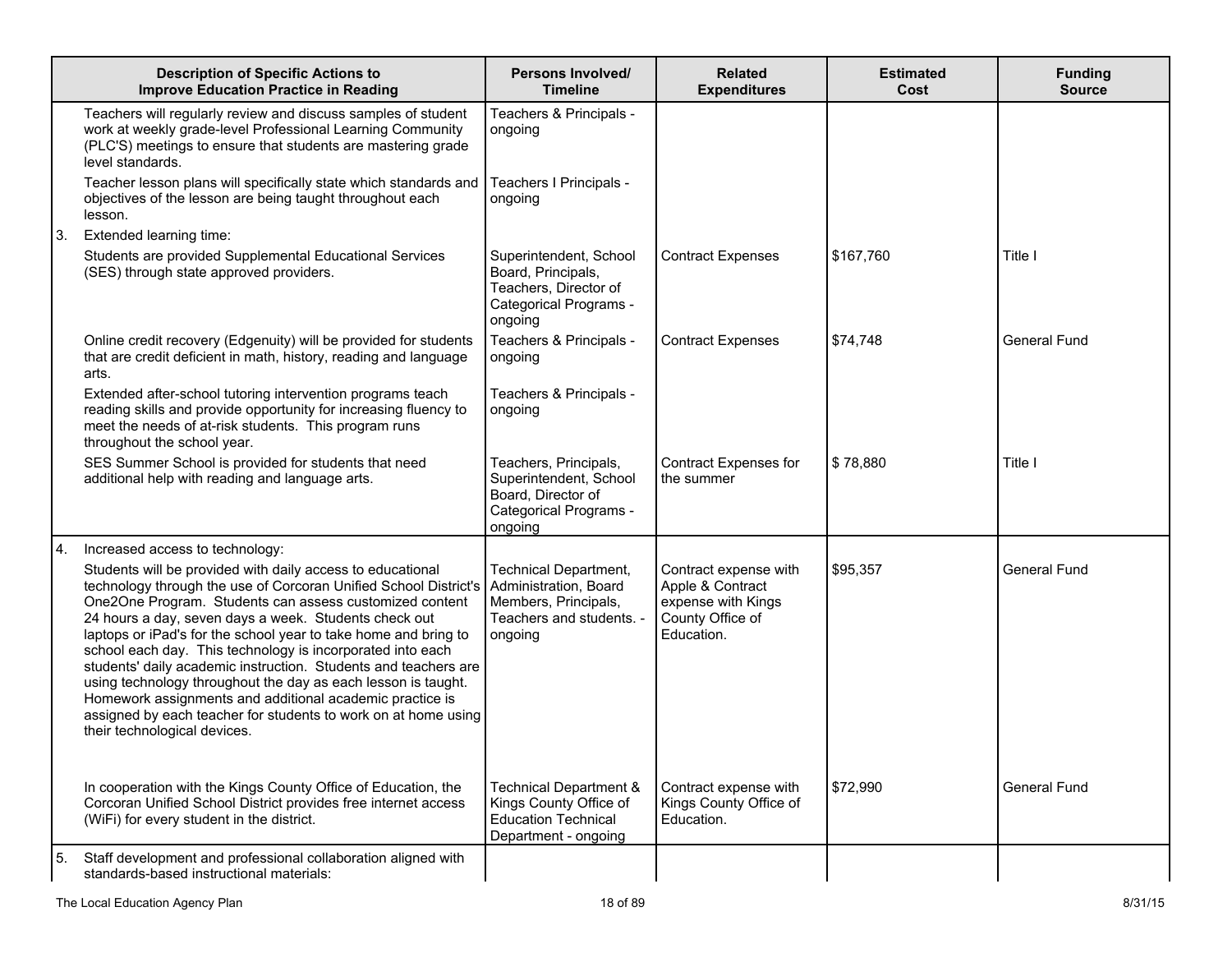|    | <b>Description of Specific Actions to</b><br><b>Improve Education Practice in Reading</b>                                                                                                                                                                                                                                                                                           | Persons Involved/<br><b>Timeline</b>                                                                                                               | <b>Related</b><br><b>Expenditures</b>                | <b>Estimated</b><br>Cost | <b>Funding</b><br><b>Source</b> |
|----|-------------------------------------------------------------------------------------------------------------------------------------------------------------------------------------------------------------------------------------------------------------------------------------------------------------------------------------------------------------------------------------|----------------------------------------------------------------------------------------------------------------------------------------------------|------------------------------------------------------|--------------------------|---------------------------------|
|    | All schools are provided with an early out or late start day each<br>week for the purpose of professional development and<br>collaboration. These structured collaborative meeting times are<br>designated for content area and grade level team planning<br>related to instruction and assessment.                                                                                 | Site administration -<br>weekly basis for all<br>schools - ongoing                                                                                 |                                                      |                          |                                 |
|    | All principals have received administrative professional<br>development in curriculum calibration, lesson design and<br>delivery, and use of the walk-through feedback tool for effective<br>classroom observations (supporting standards-based instruction<br>and lesson delivery).                                                                                                | Director of Educational<br>Services; Site Principals -<br>ongoing                                                                                  |                                                      |                          |                                 |
|    | District Academic Technology Coaches will provide professional<br>development to all teachers in the area of curriculum calibration<br>for rigor and effective lesson design and delivery.                                                                                                                                                                                          | <b>District Academic</b><br>Technology Coaches -<br>ongoing                                                                                        | Salaries and benefits -<br>ongoing                   | \$584,818                | Title I                         |
|    | Professional Development strategies will be taught to all staff on Site Administration -<br>the following:                                                                                                                                                                                                                                                                          | ongoing                                                                                                                                            |                                                      |                          |                                 |
|    | How to explicitly communicate and teach language targets.                                                                                                                                                                                                                                                                                                                           |                                                                                                                                                    |                                                      |                          |                                 |
|    | Facilitate inclusive and accountable participation.                                                                                                                                                                                                                                                                                                                                 |                                                                                                                                                    |                                                      |                          |                                 |
|    | Set up and monitor productive student interactions.                                                                                                                                                                                                                                                                                                                                 |                                                                                                                                                    |                                                      |                          |                                 |
|    | Model and write response frames that guide accurate oral<br>fluency.                                                                                                                                                                                                                                                                                                                |                                                                                                                                                    |                                                      |                          |                                 |
|    | Provide feedback for verbal production errors.                                                                                                                                                                                                                                                                                                                                      |                                                                                                                                                    |                                                      |                          |                                 |
|    | Encourage students to utilize and expand their academic<br>register.                                                                                                                                                                                                                                                                                                                |                                                                                                                                                    |                                                      |                          |                                 |
|    | All first and second year teachers participate in the District's<br>BTSA induction program, which includes professional<br>development focused on instructional delivery related to CCSS<br>standards.                                                                                                                                                                              | Site administrators, first<br>and second year<br>teachers, Director of<br>Curriculum and<br>Instruction - ongoing<br>throughout the school<br>vear | Contract with Kings<br>County Office of<br>Education | \$48,000                 | General Fund                    |
| 6. | Involvement of staff, parents, and community (including<br>notification procedures, parent outreach, and interpretation of<br>student assessment results to parents):                                                                                                                                                                                                               |                                                                                                                                                    |                                                      |                          |                                 |
|    | Each school will maintain a School Site Council and an English<br>Learner Advisory Committee made up of parents, students<br>(middle school and high school levels), teachers other staff and<br>administrators. Each committee receives reports on<br>assessment results in reading and language arts and provides<br>direction on the improvement of the school reading programs. | Director of Categorical<br>Programs; Site<br>Administrators; Teachers;<br>Parents; Students -<br>ongoing throughout the<br>school year             |                                                      |                          |                                 |
|    | Progress Reports are sent home every 4 - 5 weeks along with<br>quarterly and semester report cards to provide parents the<br>opportunity to monitor their child's academics.                                                                                                                                                                                                        | Teachers; Principals -<br>ongoing                                                                                                                  | Cost of mailing reports<br>home to parents           | \$4,000                  | General Fund                    |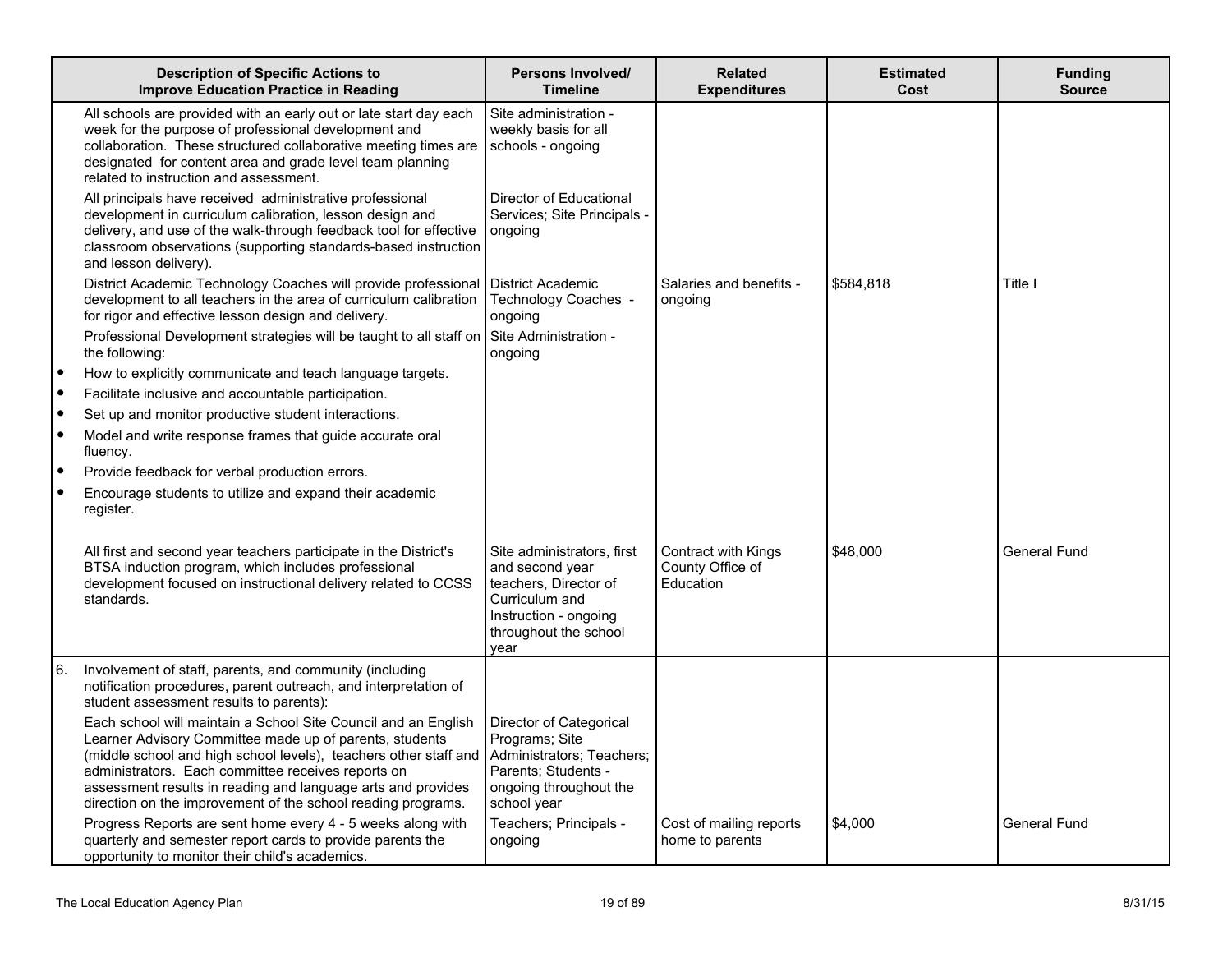|    | <b>Description of Specific Actions to</b><br><b>Improve Education Practice in Reading</b>                                                                                                                                                                                                                                                                                                                                                                                                                                                                                                                                                                                    | Persons Involved/<br><b>Timeline</b>                                                      | <b>Related</b><br><b>Expenditures</b>     | <b>Estimated</b><br>Cost | <b>Funding</b><br><b>Source</b> |
|----|------------------------------------------------------------------------------------------------------------------------------------------------------------------------------------------------------------------------------------------------------------------------------------------------------------------------------------------------------------------------------------------------------------------------------------------------------------------------------------------------------------------------------------------------------------------------------------------------------------------------------------------------------------------------------|-------------------------------------------------------------------------------------------|-------------------------------------------|--------------------------|---------------------------------|
|    | Each school site will send parents/guardians his/her individual<br>students' assessment results with an explanation on how to<br>interpret them.                                                                                                                                                                                                                                                                                                                                                                                                                                                                                                                             | Principal, Secretary -<br>annually                                                        |                                           |                          |                                 |
|    | Each parent is invited to a minimum of two parent conferences<br>each school year. Teachers and/or principals discuss the<br>reading program that is being used and assessment results.                                                                                                                                                                                                                                                                                                                                                                                                                                                                                      | Parents: Teachers:<br>Principals - biannually                                             |                                           |                          |                                 |
|    | Back to School Night and Open House are offered at each site<br>in the Fall and Spring of each school year. At Back to School<br>Night, parents/guardians visit sites and speak to teachers or<br>watch presentations with information regarding grade level<br>expectations and common core state standards students must<br>meet to be proficient at the end of the school year. Open<br>House gives parents/guardians the opportunity to see what<br>students have accomplished throughout the school year as they<br>meet with teachers and get clarifying answers to any questions<br>they may have regarding their child's academic progression<br>toward proficiency. | Parents; Teachers;<br>Principals - biyearly                                               |                                           |                          |                                 |
|    | The School Attendance Review Board (SARB) process is used<br>to assist families with improving student attendance at school.<br>This process is used at the district level, county level and<br>progresses to the district attorney with possible fines and jail<br>time for parents that continue to defy mandated attendance<br>requirements as needed.                                                                                                                                                                                                                                                                                                                    | Teachers; Principals;<br>Parents; SARB boards,<br>district and county levels -<br>monthly | Contract with Kings<br><b>County SARB</b> | \$5,692                  | <b>General Fund</b>             |
|    | District and site websites are available to parents and the<br>community with calendars of events at each site, attendance<br>parent portal, student and parent handbooks, California<br>Common Core State Standards, students' grades and<br>progression of assignments, along with other information and<br>helpful links that can be accessed any time throughout the year.                                                                                                                                                                                                                                                                                               | Principals; Teachers;<br>Parents; Students;<br>Community - ongoing                        | <b>Contract with School</b><br>Webmaster  | \$23,449                 | <b>General Fund</b>             |
|    | ParentLink/CUSD Portal allows parents the opportunity to<br>receive attendance calls, texts, and emails along with<br>emergency calls on a daily basis. Teachers and principals<br>send messages home using this communication link. Parents<br>are also able to connect to district data, student classes,<br>attendance, grades, calendar events at sites, district webpage<br>and the superintendent's blog. The district office can monitor<br>the use of this link by parents, teachers, and students. The<br>Parent Link/CUSD Portal can also send out surveys to parents<br>for input regarding their child's educational needs.                                      | Principals; Teachers;<br>Parents; Students -<br>ongoing                                   | Contract with<br>ParentLink/CUSD Portal   | \$15,550                 | Title I                         |
| 7. | Auxiliary services for students and parents (including transition<br>from preschool, elementary, and middle school):<br>Orientations are provided at each school site to assist                                                                                                                                                                                                                                                                                                                                                                                                                                                                                              | Principals; Teachers;                                                                     | Material for orientations                 | \$2,000                  | General Fund                    |
|    | parents/guardians with transition into our schools.                                                                                                                                                                                                                                                                                                                                                                                                                                                                                                                                                                                                                          | Counselors; Learning<br>Directors; Parents;<br>Students - August 2015                     |                                           |                          |                                 |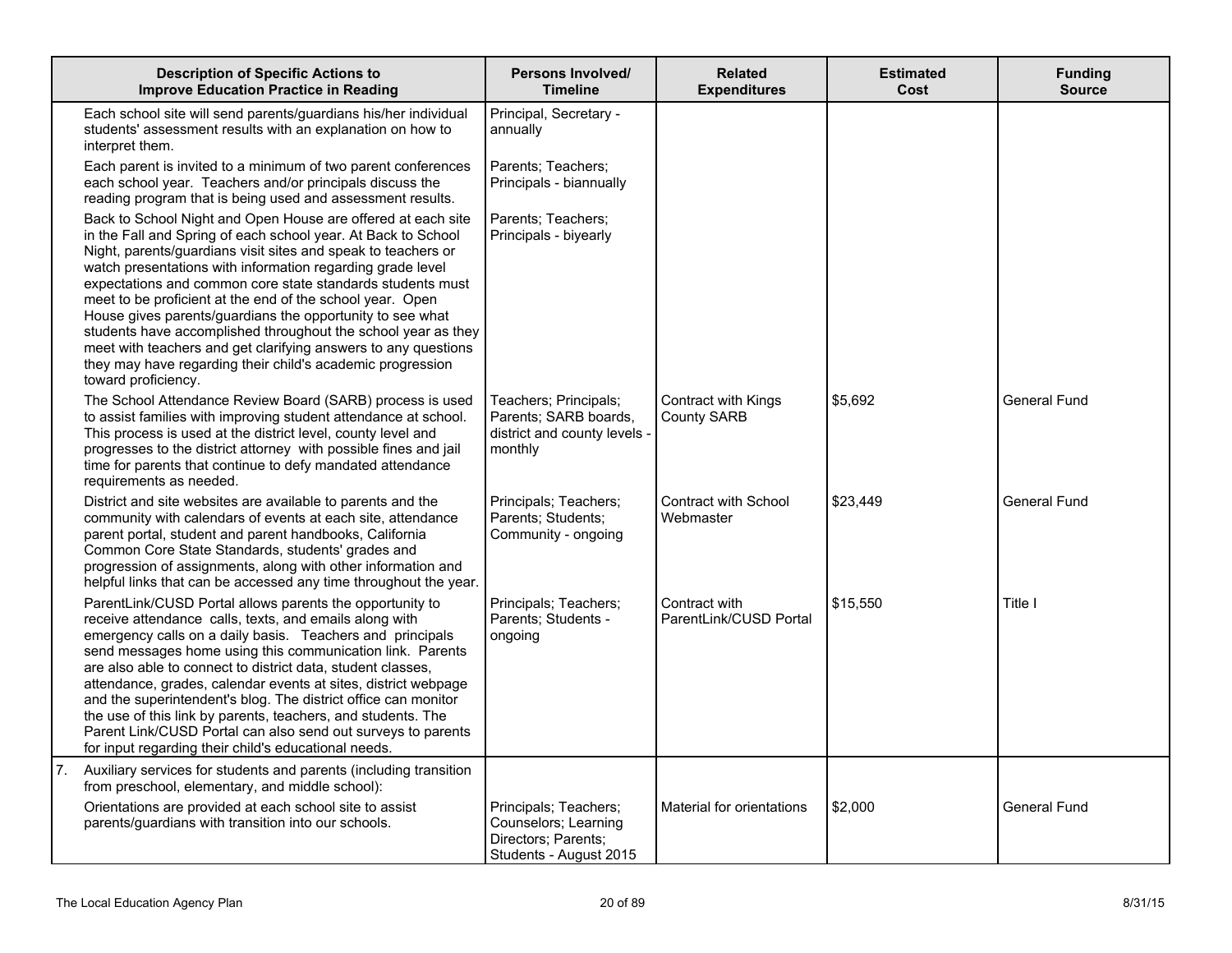|    | <b>Description of Specific Actions to</b><br><b>Improve Education Practice in Reading</b>                                                                                                                                                                                                                                                                     | Persons Involved/<br><b>Timeline</b>                                               | <b>Related</b><br><b>Expenditures</b>                                    | <b>Estimated</b><br>Cost | <b>Funding</b><br><b>Source</b> |
|----|---------------------------------------------------------------------------------------------------------------------------------------------------------------------------------------------------------------------------------------------------------------------------------------------------------------------------------------------------------------|------------------------------------------------------------------------------------|--------------------------------------------------------------------------|--------------------------|---------------------------------|
|    | Preschool teachers work with Kindergarten teachers to prepare<br>students for a smooth transition into Kindergarten.                                                                                                                                                                                                                                          | Preschool teachers;<br>Kindergarten teachers -<br>beginning of each school<br>year |                                                                          |                          |                                 |
|    | Classified Support Staff (paraprofessionals) assist teachers in<br>providing additional reading instructional support for students<br>who need help acquiring reading skills.                                                                                                                                                                                 | Paraprofessionals;<br>Teachers - ongoing                                           | Paraprofessional Salaries   \$519,656<br>& benefits                      |                          | <b>General Fund</b>             |
|    | Reading Intervention teachers provide additional reading<br>support for students that are performing two or more grades<br>below their instructional level.                                                                                                                                                                                                   | Reading Intervention<br>Teachers<br>ongoing<br>٠                                   | Salaries & benefits                                                      | \$362,409                | General Fund                    |
|    | Accelerated Reader Program has been implemented at all sites.<br>Students are required to read and test at or above their Zone of<br>Proximal Development (ZPD) for a minimum of 30 minutes per<br>day. Students move up reading levels as they test out of their<br>current reading level.                                                                   | Teachers; Principals;<br>Students - ongoing                                        | Contract with<br>Renaissance Learning<br>(Accelerated Reader)<br>Program | \$17,094                 | <b>General Fund</b>             |
|    | Resource Teachers provide individual and small group<br>instructions for identified students that need additional reading<br>support.                                                                                                                                                                                                                         | Resource Teachers -<br>ongoing                                                     | Salaries & benefits                                                      | \$311,951                | <b>General Fund</b>             |
|    | Summer School is provided for students that are reading one-<br>two grade levels below their grade.                                                                                                                                                                                                                                                           | Teachers; Students -<br>summer school                                              |                                                                          |                          |                                 |
|    | Credit Recovery Summer School is provided for high school<br>students that need to make up credits in order to graduate.                                                                                                                                                                                                                                      | Teachers; Students -<br>summer school                                              | Teacher salaries &<br>benefits for summer<br>school                      | \$62,778                 | <b>General Fund</b>             |
|    | Summer School is provided for middle school students who are<br>failing classes and need additional support to pass their grade<br>level.                                                                                                                                                                                                                     | Teachers; Students -<br>summer school                                              | Teacher salary & benefits<br>for summer school                           | \$50,000                 | <b>General Fund</b>             |
|    | Summer School CAHSEE reading support is provided for<br>students who still need to pass the CAHSEE reading portion of<br>the test to graduate.                                                                                                                                                                                                                | Teachers; Students -<br>summer school                                              |                                                                          |                          |                                 |
| 8. | Monitoring program effectiveness:                                                                                                                                                                                                                                                                                                                             |                                                                                    |                                                                          |                          |                                 |
|    | Each site will update its Single Plan for Student Achievement;<br>principals, teachers, and site councils are responsible for<br>monitoring student progress in reading and making needed<br>revisions.                                                                                                                                                       | Principals; Teachers;<br>Parents; Other Staff -<br>ongoing                         |                                                                          |                          |                                 |
|    | Classroom teachers and principals will regularly assess<br>students' work, re-teach and re-assess as needed to ensure all<br>students become proficient at their grade level.                                                                                                                                                                                 | Teachers; Principals -<br>ongoing                                                  |                                                                          |                          |                                 |
|    | Multiple assessments/benchmarks will be given in the area of<br>literacy. These assessments will be monitored and evaluated<br>with teachers and principals. Students that are not meeting<br>grade level proficiency will be reviewed by a Student Study<br>Team at each site and an Individual Learning Plan (ILP) will be<br>written for at-risk students. | Principals; Teachers -<br>ongoing                                                  |                                                                          |                          |                                 |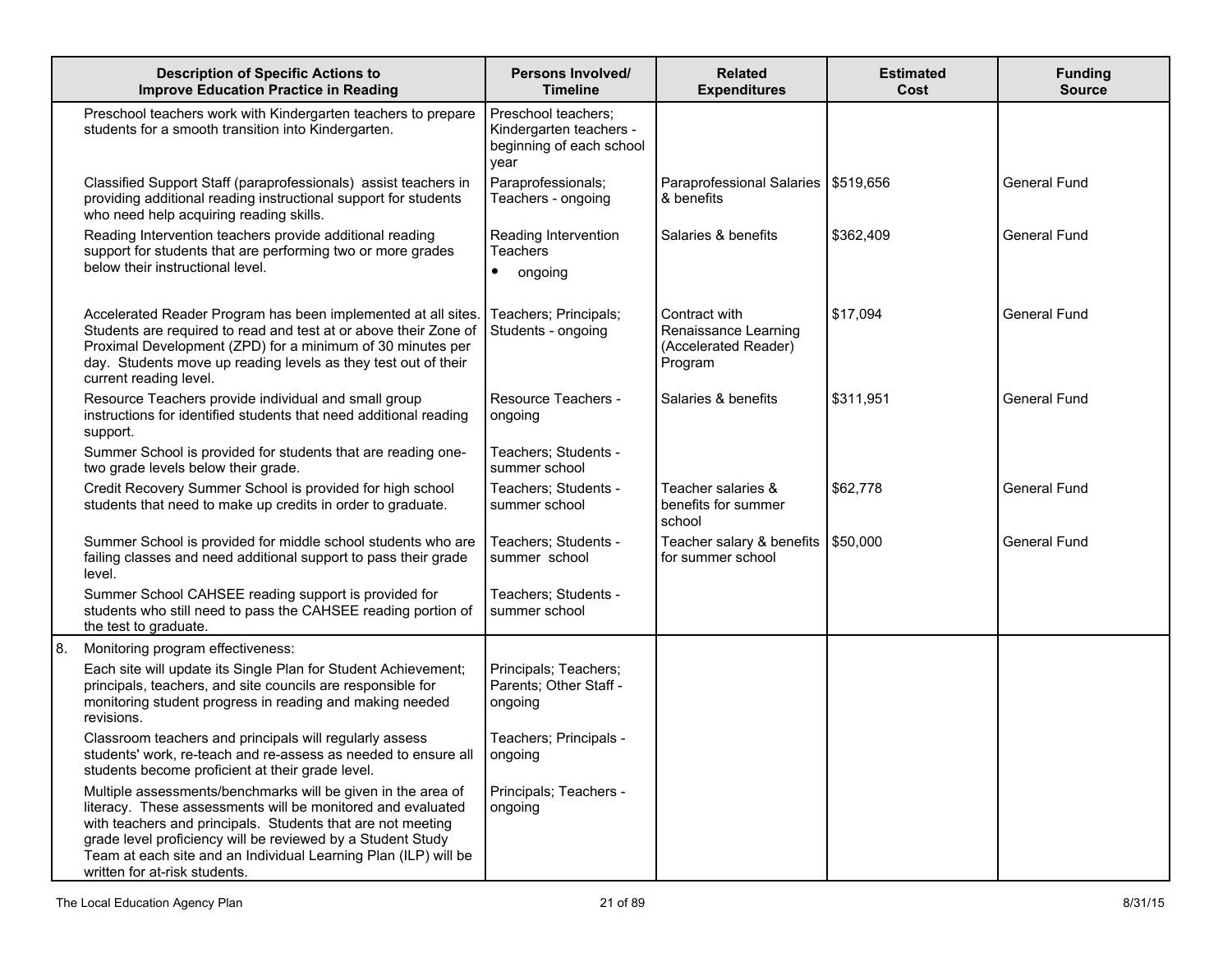|           | <b>Description of Specific Actions to</b><br><b>Improve Education Practice in Reading</b>                                                                                                                                                                                                                                                                                                                  | <b>Persons Involved/</b><br><b>Timeline</b>                                           | <b>Related</b><br><b>Expenditures</b> | <b>Estimated</b><br>Cost | <b>Funding</b><br><b>Source</b> |
|-----------|------------------------------------------------------------------------------------------------------------------------------------------------------------------------------------------------------------------------------------------------------------------------------------------------------------------------------------------------------------------------------------------------------------|---------------------------------------------------------------------------------------|---------------------------------------|--------------------------|---------------------------------|
|           | The district will participate in all phases of the state's standards-<br>based assessment system including the new Smarter Balance<br>Assessment System (CAASPP).                                                                                                                                                                                                                                          | Principals; Teachers -<br>state testing window                                        |                                       |                          |                                 |
|           | Test data and results from the CAASPP will be used to monitor<br>programs and drive changes in instructional program, as<br>needed.                                                                                                                                                                                                                                                                        | Principals; Teachers -<br>ongoing                                                     |                                       |                          |                                 |
|           | Administrators will conduct classroom observations and teacher<br>evaluations focusing on effectiveness of standards-based<br>reading instruction.                                                                                                                                                                                                                                                         | Principals - ongoing                                                                  |                                       |                          |                                 |
|           | SchoolCity reports will be used to monitor student achievement<br>in reading through analysis of students' scores and other<br>assessment measures.                                                                                                                                                                                                                                                        | Principals; Teachers -<br>ongoing                                                     | Contract with School City             | \$22,081                 | <b>General Fund</b>             |
| 9.        | Targeting services and programs to lowest-performing student<br>groups:                                                                                                                                                                                                                                                                                                                                    |                                                                                       |                                       |                          |                                 |
|           | The needs of English Learners (EL) will be addressed through<br>the following:                                                                                                                                                                                                                                                                                                                             | Teachers - ongoing                                                                    |                                       |                          |                                 |
| $\bullet$ | The CELDT test will be administered to eligible students.                                                                                                                                                                                                                                                                                                                                                  |                                                                                       |                                       |                          |                                 |
| $\bullet$ | English Language Development (ELD) will be provided based<br>upon CELDT scores.                                                                                                                                                                                                                                                                                                                            |                                                                                       |                                       |                          |                                 |
| ٠         | EL students are deployed for ELD according to CELDT scores<br>in K-5.                                                                                                                                                                                                                                                                                                                                      |                                                                                       |                                       |                          |                                 |
| ٠         | EL students in 6-12 are assigned an ELD core class.                                                                                                                                                                                                                                                                                                                                                        |                                                                                       |                                       |                          |                                 |
|           | Instruction for EL students will include SDAIE instructional<br>strategies from qualified CLAD teachers.                                                                                                                                                                                                                                                                                                   |                                                                                       |                                       |                          |                                 |
|           | Students with Disabilities are provided additional support<br>services through Resource Specialists that meet regularly with<br>general education teachers to review and monitor students<br>academic and behavior goals and objectives as per each<br>student's IEP. The implementation of and monitoring of Student<br>Behavior Support Plans are reviewed and adjusted according to<br>students' needs. | <b>Resource Specialist</b><br>Teachers - ongoing                                      |                                       |                          |                                 |
|           | Special Day Classes are available at specific sites to serve the<br>needs of students designated as SDC in their Individualized<br>Education Plans (IEP's).                                                                                                                                                                                                                                                | Teachers; Students -<br>ongoing as designated by<br>student's individualized<br>IEPs. |                                       |                          |                                 |
|           | Students who are performing two or more years below grade<br>level in reading in K-5 will receive after school tutoring by their<br>teachers two afternoons a week.                                                                                                                                                                                                                                        | Teachers; Students -<br>ongoing throughout the<br>school year                         |                                       |                          |                                 |
|           | Paraprofessionals will assist teachers in the classroom to<br>provide supplemental reading support in small groups or one-to-<br>one according to student needs.                                                                                                                                                                                                                                           | Paraprofessionals -<br>ongoing                                                        | Salaries & benefits                   | \$242,935                | <b>General Fund</b>             |
|           | Middle school students are provided assistance in Academic<br>Enrichment Classes after school.                                                                                                                                                                                                                                                                                                             | Teachers; Students -<br>ongoing                                                       |                                       |                          |                                 |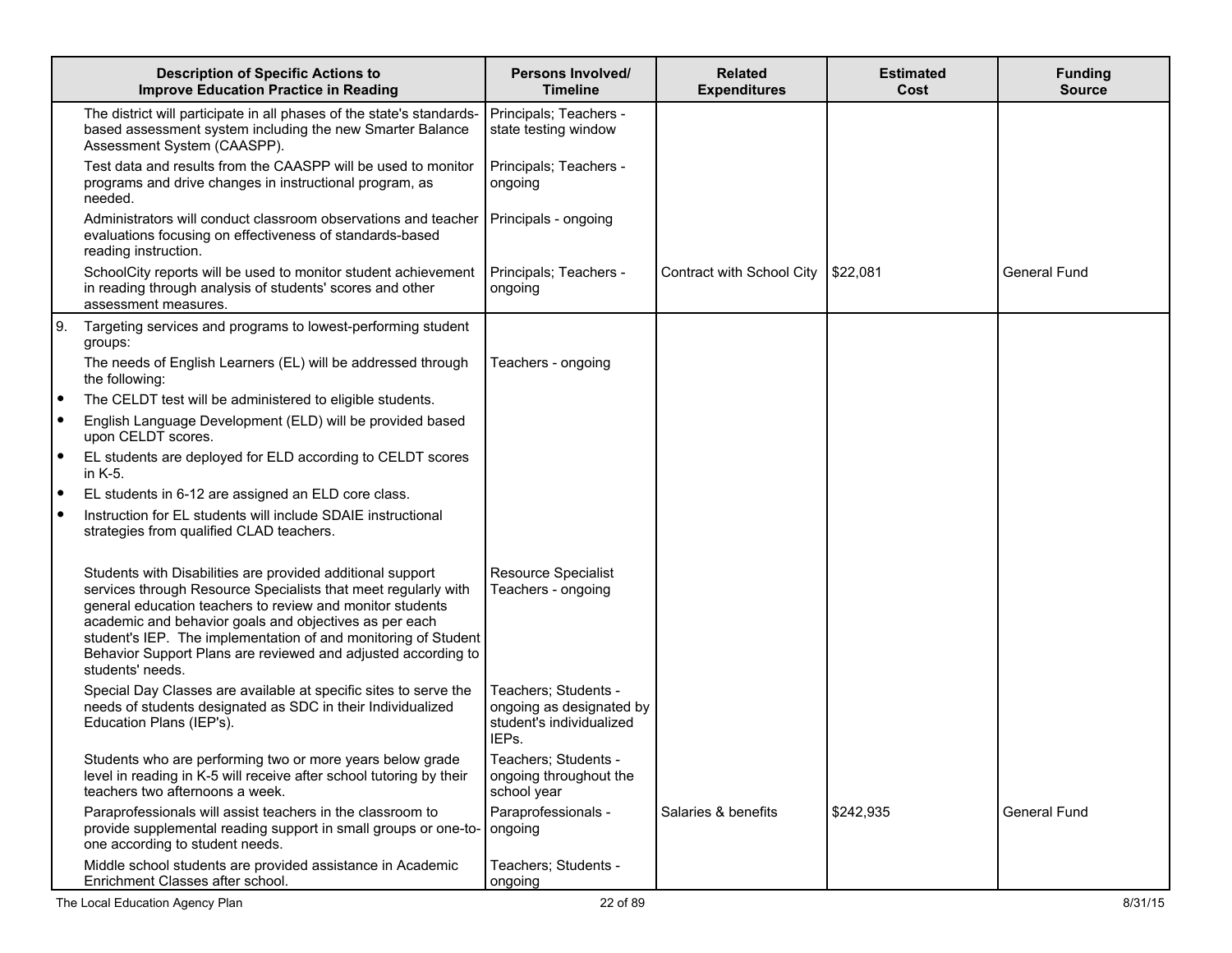| <b>Description of Specific Actions to</b><br><b>Improve Education Practice in Reading</b>                                                                                                                                                                                                                                                                             | Persons Involved/<br><b>Timeline</b>                                                                                                                                                     | <b>Related</b><br><b>Expenditures</b>                  | <b>Estimated</b><br>Cost | <b>Funding</b><br><b>Source</b> |
|-----------------------------------------------------------------------------------------------------------------------------------------------------------------------------------------------------------------------------------------------------------------------------------------------------------------------------------------------------------------------|------------------------------------------------------------------------------------------------------------------------------------------------------------------------------------------|--------------------------------------------------------|--------------------------|---------------------------------|
| High school students receive assistance from peer tutors in<br>after school programs.<br>Reading intervention teachers provide direct academic reading                                                                                                                                                                                                                | Teachers; Students; Peer<br>Tutors - ongoing<br>Reading Intervention                                                                                                                     |                                                        |                          |                                 |
| support for the lowest-performing students in small group<br>educational settings.                                                                                                                                                                                                                                                                                    | Teachers-ongoing                                                                                                                                                                         |                                                        |                          |                                 |
| 10. Any additional services tied to student academic needs:                                                                                                                                                                                                                                                                                                           |                                                                                                                                                                                          |                                                        |                          |                                 |
| Summer School Credit Recovery Courses for high school<br>students will be offered in June and July 2015.                                                                                                                                                                                                                                                              | School Board:<br>Superintendent;<br>Principals; Parents;<br>Director of Categorical<br>Programs; Teachers;<br>Outside Supplemental<br><b>Educational Service</b><br>Providers - annually | Teacher salaries & fixed<br>costs<br>Contract expenses | \$63,000                 | General Fund                    |
| Summer School will be offered to middle school students that<br>failed to make sufficient progress towards proficiency in their<br>core subjects.                                                                                                                                                                                                                     | Teachers; Parents;<br>Students - summer<br>school                                                                                                                                        | Teacher Salaries &<br>benefits<br>Contract expenses    | \$50,000                 | General Fund                    |
| Summer School will be offered through Supplemental<br>Educational Services (SES) for students in grades 1st-5th that<br>failed to make sufficient progress towards meeting proficiency in Programs; Teachers;<br>their core subjects. SES is a state approved outside agency<br>that provides tutoring services to students upon parent request<br>and teacher input. | Principals; Parents;<br>Director of Categorical<br>Outside Supplemental<br><b>Educational Service</b><br>Providers - annually in<br>June 2015                                            | Teacher Salaries &<br>benefits<br>Contract expenses    | \$78,880                 | Title I SES Funds               |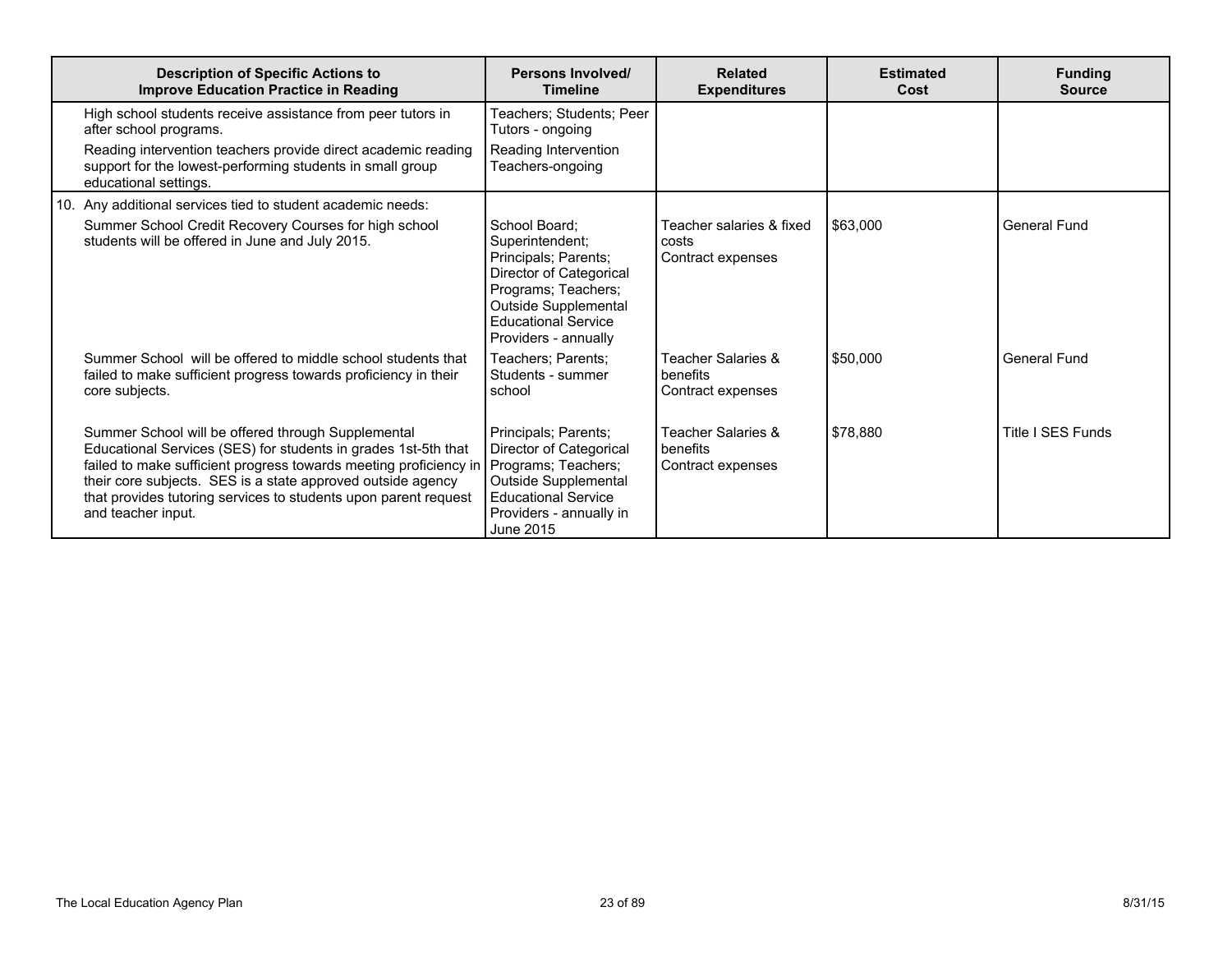### **Performance Goal 1 (continued):** All students will reach high standards, at a minimum, attaining proficiency or better in reading and mathematics, by 2013-2014.

## **Planned Improvement in Student Performance in Mathematics**

(Summarize information from district-operated programs and approved school-level plans)

|    | <b>Description of Specific Actions to</b><br><b>Improve Education Practice in Mathematics</b>                                                                                                                                                                                                         | <b>Persons Involved/</b><br><b>Timeline</b>                    | <b>Related</b><br><b>Expenditures</b>                               | <b>Estimated</b><br>Cost                                                     | <b>Funding</b><br><b>Source</b> |
|----|-------------------------------------------------------------------------------------------------------------------------------------------------------------------------------------------------------------------------------------------------------------------------------------------------------|----------------------------------------------------------------|---------------------------------------------------------------------|------------------------------------------------------------------------------|---------------------------------|
| 1. | Alignment of instruction with content standards:                                                                                                                                                                                                                                                      |                                                                |                                                                     |                                                                              |                                 |
|    | The district will provide State Board of Education (SBE) adopted<br>core and intervention math instructional materials for teachers<br>to use to align lessons with content standards for all students.                                                                                               | Director of Educational<br>Services: Teachers -<br>August 2016 | Cost of state adopted<br>core and intervention<br>materials in math | Will depend on cost of<br>adopted core and<br>intervention math<br>materials | <b>General Fund</b>             |
|    | All teachers and principals will implement instructional<br>strategies in math through the use of Explicit Direct Instruction<br>and good first teachings.                                                                                                                                            | Principals; Teachers -<br>ongoing                              |                                                                     |                                                                              |                                 |
|    | Principals will monitor the implementation of district-adopted<br>math materials and appropriate time allocation for core and<br>intervention math instruction.                                                                                                                                       | Principals - ongoing                                           |                                                                     |                                                                              |                                 |
|    | Teacher evaluations will focus on math standards and<br>instructional strategies used in classrooms throughout lessons.                                                                                                                                                                               | Principals; Teachers -<br>ongoing                              |                                                                     |                                                                              |                                 |
|    | Principals and Literacy Coaches will provide support and<br>assistance for teachers to facilitate collaborative analysis of<br>mathematics data to inform instruction during weekly<br>Professional Development Community (PLC'S) meetings.                                                           | Principals; Literacy<br>Coaches - ongoing                      |                                                                     |                                                                              |                                 |
| 2. | Use of standards-aligned instructional materials and strategies:                                                                                                                                                                                                                                      |                                                                |                                                                     |                                                                              |                                 |
|    | Site administrators will provide training in the use of<br>curricular/instructional materials and strategies for teachers in<br>math during the regular school year during PLC's and with the<br>guidance of Kings County Office of Education (KCOE) and<br>Tulare County Office of Education (TCOE). | Principals; Teachers -<br>ongoing                              | Cost of training with<br><b>KCOE</b>                                | 20,000                                                                       | <b>General Fund</b>             |
|    | KCOE will review and refine Math units in order to improve<br>Common Core State Standards based lessons.                                                                                                                                                                                              | Trainers; Teachers -<br>ongoing                                |                                                                     |                                                                              |                                 |
|    | Student data will be analyzed during PLC's to ensure<br>standards-aligned materials and strategies are being used in all ongoing<br>lessons and throughout each section of the lesson.                                                                                                                | Principals; Teachers -                                         |                                                                     |                                                                              |                                 |
|    | Teachers will use math assessments, unit tests and benchmark<br>assessments to provide individualized learning paths to ensure<br>student proficiency in math.                                                                                                                                        | Teachers; Principals -<br>ongoing                              |                                                                     |                                                                              |                                 |
| 3. | Extended learning time:                                                                                                                                                                                                                                                                               |                                                                |                                                                     |                                                                              |                                 |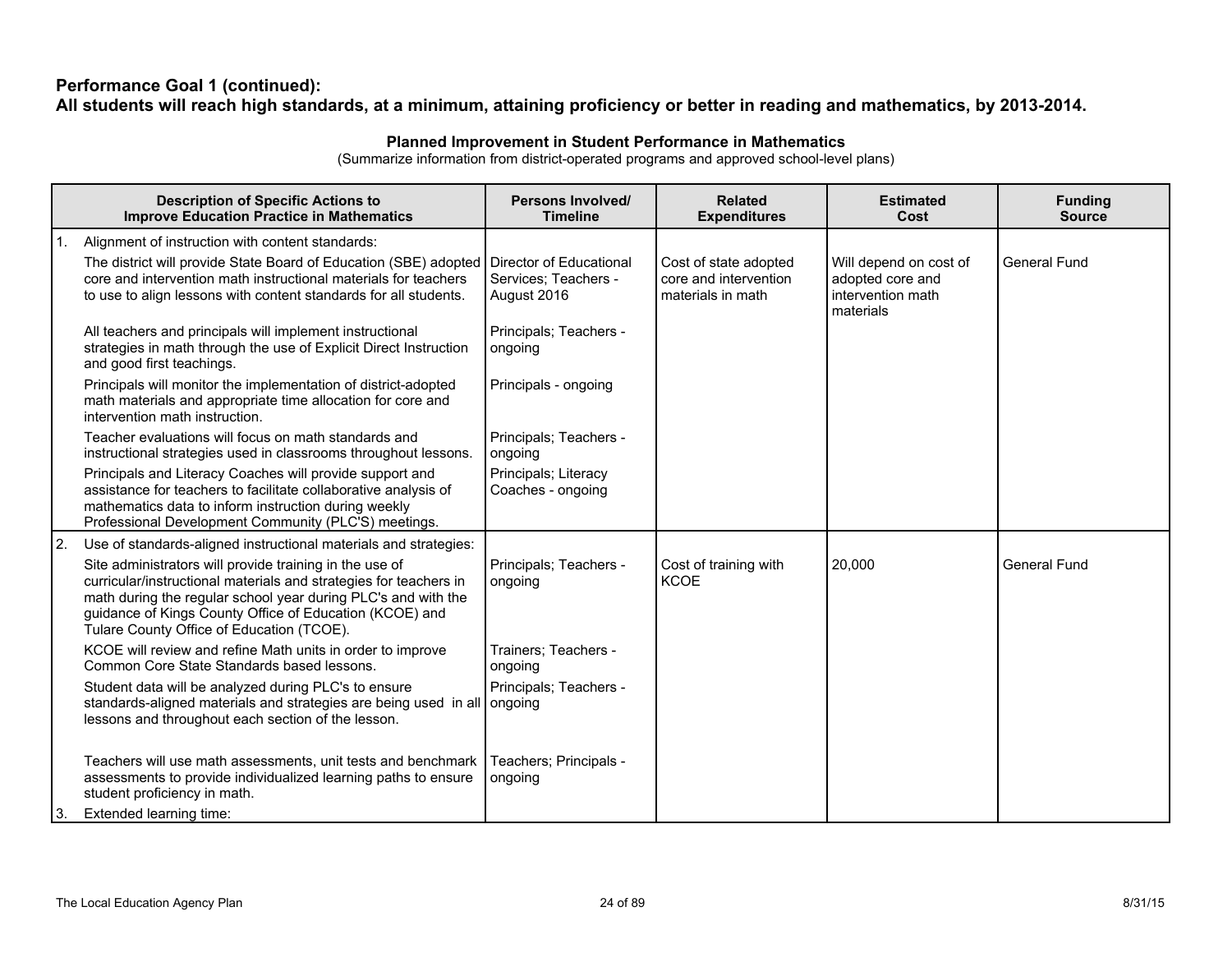|    | <b>Description of Specific Actions to</b><br><b>Improve Education Practice in Mathematics</b>                                                                                                                                                                                                                                                               | Persons Involved/<br><b>Timeline</b>                                                                             | <b>Related</b><br><b>Expenditures</b>                                                                 | <b>Estimated</b><br>Cost                                                      | <b>Funding</b><br>Source |
|----|-------------------------------------------------------------------------------------------------------------------------------------------------------------------------------------------------------------------------------------------------------------------------------------------------------------------------------------------------------------|------------------------------------------------------------------------------------------------------------------|-------------------------------------------------------------------------------------------------------|-------------------------------------------------------------------------------|--------------------------|
|    | Students are provided Supplemental Educational Services<br>(SES) through state approved providers.                                                                                                                                                                                                                                                          | Superintendent, School<br>Board, Principals,<br>Teachers, Director of<br>Categorical Programs -<br>ongoing       | Contract expenses                                                                                     | See Part II: Goal 1-<br>Reading: Planned<br>Improvements for funding<br>costs | Title I                  |
|    | Online credit recovery (OdysseyWare) will be provided for<br>students that are credit deficient in math.                                                                                                                                                                                                                                                    | Teachers; Principals -<br>throughout the school<br>year                                                          | Contract expenses                                                                                     | \$60,000.00                                                                   | General Fund             |
|    | Extended after-school tutoring intervention programs teach<br>math skills and provide opportunity for increasing fluency to<br>meet the needs of at-risk students. This program runs<br>throughout the school year.                                                                                                                                         | Teachers; Principals -<br>ongoing                                                                                |                                                                                                       |                                                                               |                          |
|    | SES Summer School is provided for students that need<br>additional help in math.                                                                                                                                                                                                                                                                            | Teachers, Principals,<br>Superintendent, School<br>Board, Director of<br>Categorical Programs -<br>ongoing       | Contract expenses for<br>summer school                                                                | \$49,000                                                                      | Title I                  |
|    | Increased access to technology:                                                                                                                                                                                                                                                                                                                             |                                                                                                                  |                                                                                                       |                                                                               |                          |
|    | Students will be provided with daily access to educational<br>technology through the use of Corcoran Unified School District's<br>One2One Program. Students can access customized content<br>24 hours a day, seven days a week. Students check out<br>laptops or iPad's to take home and and bring to school each<br>day to use for the entire school year. | <b>Technical Department;</b><br>Administration; Board<br>Members; Principals;<br>Teachers; Students -<br>ongoing | Contract expenses with<br>Apple and Kings County<br>Office of Education                               | \$300,000                                                                     | General Fund             |
|    | In cooperation with the Kings County Office of Education, WiFi<br>provides free internet access for every student in the district.                                                                                                                                                                                                                          | <b>Technical Department &amp;</b><br>Kings County Office of<br>Education Technical<br>Department - ongoing       | Contract expenses with<br>Kings County Office of<br>Education                                         | See Part II: Goal 1-<br>Reading: Planned<br>Improvements for funding<br>costs | General Fund             |
| 5. | Staff development and professional collaboration aligned with<br>standards-based instructional materials:                                                                                                                                                                                                                                                   |                                                                                                                  |                                                                                                       |                                                                               |                          |
|    | All schools are provided with an early out or late start day each<br>week for the purpose of professional development and<br>collaboration. These structured collaborative meeting times are<br>designated for content area and grade level team planning<br>related to instruction and<br>assessment.                                                      | Site Administration-<br>weekly basis for all sites -<br>ongoing                                                  |                                                                                                       |                                                                               |                          |
|    | All principals have received administrative professional<br>development in curriculum calibration, lesson design and<br>deliver, and use of the walk-thru/feedback tool for effective<br>classroom observations (supporting standards-based instruction<br>and lesson delivery).                                                                            | Director of Educational<br>Services; Site Principals -<br>ongoing                                                | Contracts for professional<br>development-expertise in<br>specific areas of needs<br>for the district | TBD on an as needed<br>basis                                                  | Title II: General Fund   |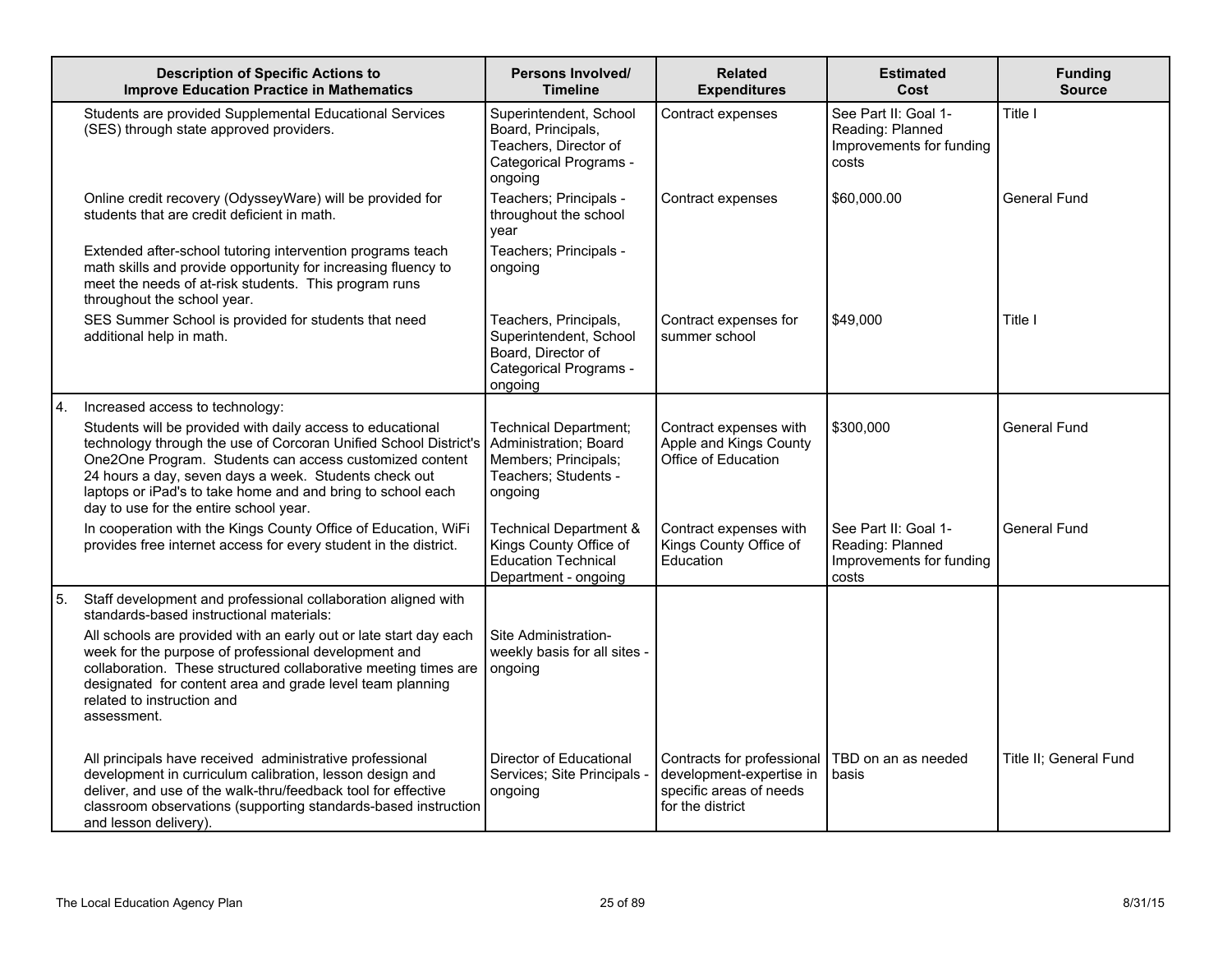|           | <b>Description of Specific Actions to</b><br><b>Improve Education Practice in Mathematics</b>                                                                                                                                                                                                                                                                                                                     | Persons Involved/<br><b>Timeline</b>                                                                                                   | <b>Related</b><br><b>Expenditures</b>                             | <b>Estimated</b><br>Cost                                                      | <b>Funding</b><br><b>Source</b> |
|-----------|-------------------------------------------------------------------------------------------------------------------------------------------------------------------------------------------------------------------------------------------------------------------------------------------------------------------------------------------------------------------------------------------------------------------|----------------------------------------------------------------------------------------------------------------------------------------|-------------------------------------------------------------------|-------------------------------------------------------------------------------|---------------------------------|
|           | District Academic Technology Coaches, Literacy Coaches and<br>Resource Teachers will provide professional development to all<br>teachers in the area of curriculum calibration for rigor and<br>effective lesson design and delivery.                                                                                                                                                                             | <b>District Academic</b><br>Technology Coaches;<br>Literacy Coaches;<br>Resource Teachers -<br>ongoing                                 |                                                                   |                                                                               |                                 |
|           | Professional Development strategies will be taught to all staff on<br>the following:                                                                                                                                                                                                                                                                                                                              | Site Administration -<br>ongoing                                                                                                       |                                                                   |                                                                               |                                 |
| $\bullet$ | How to explicitly communicate and teach math standards.                                                                                                                                                                                                                                                                                                                                                           |                                                                                                                                        |                                                                   |                                                                               |                                 |
|           | Facilitate inclusive and accountable participation.                                                                                                                                                                                                                                                                                                                                                               |                                                                                                                                        |                                                                   |                                                                               |                                 |
|           | Set up and monitor productive student interactions.                                                                                                                                                                                                                                                                                                                                                               |                                                                                                                                        |                                                                   |                                                                               |                                 |
|           | Write response frames that guide accurate oral fluency in math.                                                                                                                                                                                                                                                                                                                                                   |                                                                                                                                        |                                                                   |                                                                               |                                 |
|           | Assign and model academic responses regarding math<br>curricula.                                                                                                                                                                                                                                                                                                                                                  |                                                                                                                                        |                                                                   |                                                                               |                                 |
|           | Provide feedback on verbal production errors.                                                                                                                                                                                                                                                                                                                                                                     |                                                                                                                                        |                                                                   |                                                                               |                                 |
|           | Encourage students to utilize and expand academic register.                                                                                                                                                                                                                                                                                                                                                       |                                                                                                                                        |                                                                   |                                                                               |                                 |
|           | All first and second year teachers participate in the District's<br>BTSA induction program, which includes professional<br>development focused on instructional delivery related to CCSS<br>standards.                                                                                                                                                                                                            | Site administrators; first<br>and second year<br>teachers; Director of<br>Curriculum and<br>Instruction - each school<br>year          | Contract with Kings<br>County Office of<br>Education BTSA program | See Part II: Goal 1-<br>Reading: Planned<br>Improvements for funding<br>costs | General Fund                    |
| 6.        | Involvement of staff, parents, and community (including<br>notification procedures, parent outreach, and interpretation of<br>student assessment results to parents):                                                                                                                                                                                                                                             |                                                                                                                                        |                                                                   |                                                                               |                                 |
|           | Each school will maintain a School Site Council and an English<br>Learner Advisory Committee made up of parents, students<br>(middle school and high school levels), teachers, other staff<br>and administrators. Each committee receives reports on<br>assessment results in reading, language arts and math. These<br>groups help provide direction on the improvement of school<br>and district math programs. | Director of Categorical<br>Programs; Site<br>Administrators; Teachers;<br>Parents; Students -<br>ongoing throughout the<br>school year |                                                                   |                                                                               |                                 |
|           | Progress Reports are sent home every 4 - 5 weeks along with<br>quarterly and semester report cards to provide parents the<br>opportunity to monitor their child's academics.                                                                                                                                                                                                                                      | Teachers; Principals -<br>ongoing                                                                                                      | Cost of mailing reports<br>home to parents                        | \$2,234                                                                       | General Fund                    |
|           | Each school site will send parents/guardians his/her individual<br>assessment results with an explanation of how to interpret the<br>report.                                                                                                                                                                                                                                                                      | Principal; Site Secretary -<br>annually                                                                                                | Cost of mailing<br>assessments home                               | \$2,000                                                                       | General Fund                    |
|           | Each parent is invited to a minimum of two parent conferences<br>each school year. Teachers and/or principals discuss the math<br>program that is being used and assessment results.                                                                                                                                                                                                                              | Parents: Teachers:<br>Principals - biannually                                                                                          |                                                                   |                                                                               |                                 |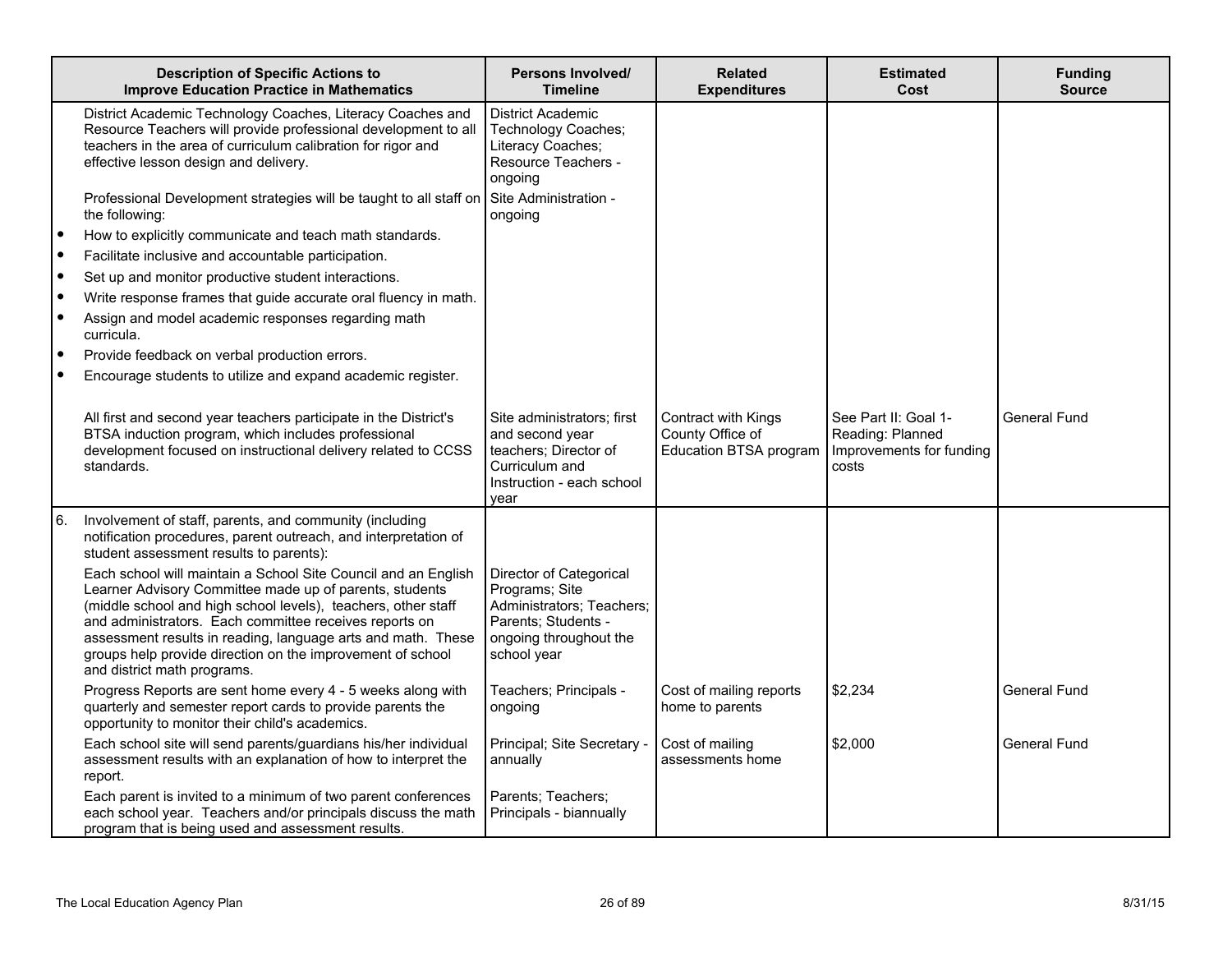| <b>Description of Specific Actions to</b><br><b>Improve Education Practice in Mathematics</b>                                                                                                                                                                                                                                                                                                                                                                                                                                                                                                                                             | <b>Persons Involved/</b><br><b>Timeline</b>                                                                                       | <b>Related</b><br><b>Expenditures</b>     | <b>Estimated</b><br>Cost | <b>Funding</b><br><b>Source</b> |
|-------------------------------------------------------------------------------------------------------------------------------------------------------------------------------------------------------------------------------------------------------------------------------------------------------------------------------------------------------------------------------------------------------------------------------------------------------------------------------------------------------------------------------------------------------------------------------------------------------------------------------------------|-----------------------------------------------------------------------------------------------------------------------------------|-------------------------------------------|--------------------------|---------------------------------|
| Back to School Night and Open Houses are offered at each site<br>in the Fall and Spring of each school year. At Back to School<br>Night parents/guardians visit classrooms and speak to teachers<br>or watch presentations with information regarding grade level<br>expectations and what standards students must meet to be<br>proficient at the end of the school year. Open House offers<br>parents the opportunity to see their child's accomplishments<br>toward proficiency as they progress toward the end of year<br>grade level requirements and possible graduation.                                                           | Parents; Teachers;<br>Principals - bi-yearly                                                                                      |                                           |                          |                                 |
| The School Attendance Review Board (SARB) process is used<br>to assist families with improving student attendance at school.<br>This process is used at the district level, county level and<br>progresses to the district attorney if needed.                                                                                                                                                                                                                                                                                                                                                                                            | Teachers; Principals;<br>Parents; SARB boards at<br>district and county level -<br>monthly                                        | Contract with Kings<br><b>County SARB</b> | \$5,692                  | <b>General Fund</b>             |
| District and school websites are available to parents and the<br>community with calendars of events at each site, attendance<br>parent portal, student and parent handbooks, California<br>Common Core State Standards, students grades and progress<br>of assignments, and many other information and helpful links<br>that can be accessed any time, day or night, throughout the<br>school year.                                                                                                                                                                                                                                       | Principals; Teachers;<br>Parents; Students;<br>Community - ongoing                                                                | Contract with<br>WebMasters               | \$23,449                 | <b>General Fund</b>             |
| ParentLink/CUSD Portal allow parents the opportunity to<br>receive attendance calls, texts, and emails along with<br>emergency calls on a daily basis. Teachers and principals<br>send messages home using this communication link. Parents<br>are also able to connect to district data, student classes,<br>attendance, grades, calendar events at sites, the district<br>webpage and the Superintendent's Blog. The district office can<br>monitor the use of this link by parents, teachers, and students.<br>The ParentLink/CUSD Portal can also send out surveys to<br>parents for input regarding their child's educational needs. | Principals; Teachers;<br>Parents; Students; -<br>ongoing                                                                          | Contract with<br>ParentLink/CUSD Portal   | \$15,550                 | <b>General Fund</b>             |
| Auxiliary services for students and parents (including transition<br>7.<br>from preschool, elementary, and middle school):                                                                                                                                                                                                                                                                                                                                                                                                                                                                                                                |                                                                                                                                   |                                           |                          |                                 |
| Orientations are provided at each school site to assist<br>parents/guardians with transition into our schools.                                                                                                                                                                                                                                                                                                                                                                                                                                                                                                                            | Principals; Teachers;<br>Counselors; Learning<br>Directors; Parents;<br>Students -<br>ongoing at the start of<br>each school year | <b>Material for Orientation</b>           | \$2,000                  | <b>General Fund</b>             |
| Preschool teachers work with Kindergarten teachers to prepare<br>students for a smooth transition into Kindergarten.                                                                                                                                                                                                                                                                                                                                                                                                                                                                                                                      | Preschool Teachers;<br>Kindergarten Teachers -<br>August 2015                                                                     | Salaries & benefits                       | \$78,181                 | Preschool Funding               |
| Classified Support Staff (paraprofessionals) assist teachers in<br>providing additional math instructional support for students who<br>need help acquiring basic math skills.                                                                                                                                                                                                                                                                                                                                                                                                                                                             | Paraprofessionals;<br>Teachers - ongoing<br>throughout the school<br>year                                                         |                                           |                          |                                 |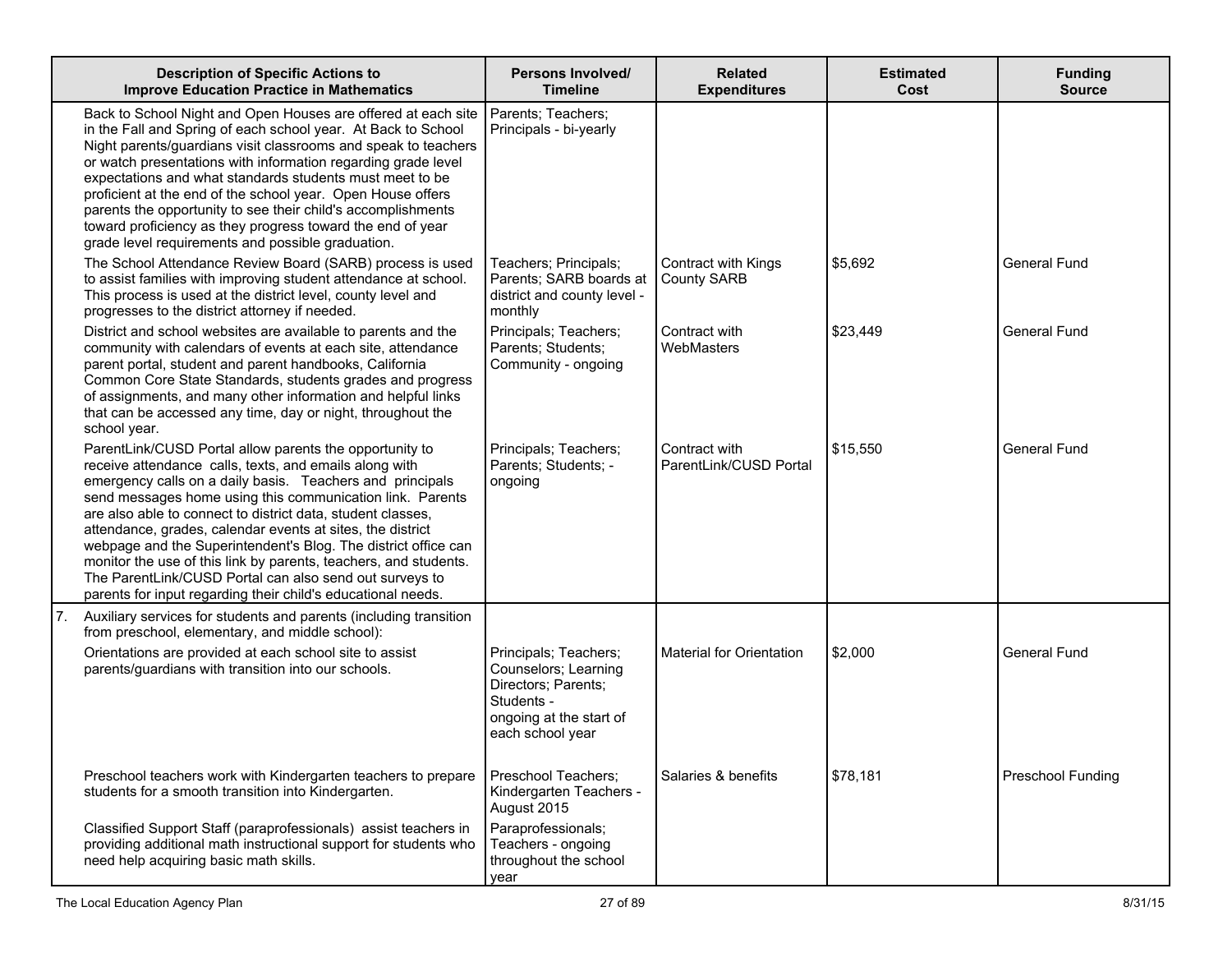|    | <b>Description of Specific Actions to</b><br><b>Improve Education Practice in Mathematics</b>                                                                                                                                                                                                                                                                                                                             | <b>Persons Involved/</b><br><b>Timeline</b>               | <b>Related</b><br><b>Expenditures</b>                                                                   | <b>Estimated</b><br>Cost | <b>Funding</b><br><b>Source</b> |
|----|---------------------------------------------------------------------------------------------------------------------------------------------------------------------------------------------------------------------------------------------------------------------------------------------------------------------------------------------------------------------------------------------------------------------------|-----------------------------------------------------------|---------------------------------------------------------------------------------------------------------|--------------------------|---------------------------------|
|    | Intervention teachers provide additional math support for<br>students that are struggling with the concepts that are being<br>taught.                                                                                                                                                                                                                                                                                     | Teachers - ongoing                                        |                                                                                                         |                          |                                 |
|    | Resource Teachers provide individual and small group<br>instructions for identified students that need additional math<br>support.                                                                                                                                                                                                                                                                                        | Resource Teachers -<br>throughout the school<br>vear      | Salaries & benefits                                                                                     | \$311,951                | General Fund                    |
|    | Summer School is provided for students that are reading one-<br>two grade levels below their grade and/or need additional<br>support in math.                                                                                                                                                                                                                                                                             | Teachers; Students -<br>each summerschool<br>session      | SES summer contract for<br>services                                                                     | \$78,880                 | Title I                         |
|    | Credit Recovery Summer School is provided for high school<br>students that need to make up credits in order to graduate.                                                                                                                                                                                                                                                                                                  | Teachers; Students -<br>each summerschool<br>session      | <b>Credit Recovery Summer</b><br>School Contract; teacher<br>salaries and benefits for<br>summer school | \$20,000                 | General Fund                    |
|    | Summer School is provided for middle school students who are<br>failing classes and need additional support to pass their grade<br>level.                                                                                                                                                                                                                                                                                 | Teachers; Students -<br>summer school session             | Teacher salary & benefits<br>for summer school                                                          | \$10,000                 | General Fund                    |
|    | Summer School CAHSEE math support is provided for students<br>who still need to pass the CAHSEE math portion of the test to<br>graduate.                                                                                                                                                                                                                                                                                  | Teachers; Students -<br>summer school session             | Teacher salary & benefits<br>for summer school                                                          | \$10,000                 | <b>General Fund</b>             |
| 8. | Monitoring program effectiveness:                                                                                                                                                                                                                                                                                                                                                                                         |                                                           |                                                                                                         |                          |                                 |
|    | Each site will update its Single Plan for Student Achievement;<br>principals, teachers and school site councils are responsible for<br>monitoring student progress in math and making needed<br>revisions.                                                                                                                                                                                                                | Principal; Teachers;<br>Parents; Other Staff -<br>ongoing |                                                                                                         |                          |                                 |
|    | Classroom teachers and principals will regularly assess<br>students' work, re-teach and re-assess as needed to ensure all<br>students become proficient at their grade level.                                                                                                                                                                                                                                             | Teachers; Principals -<br>ongoing                         |                                                                                                         |                          |                                 |
|    | Multiple assessments/benchmark assessments will be given in<br>the area of math proficiency. These assessments will be<br>monitored and evaluated with teachers and principals. Students<br>that are not meeting grade level proficiency will be reviewed by<br>Student Study Teams (SST) at each site and an Individual<br>Learning Plan (ILP) will be written, monitored and revised as<br>needed for at-risk students. | Principals; Teachers -<br>ongoing                         |                                                                                                         |                          |                                 |
|    | The district will participate in all phases of the state's standards-<br>based assessment system including the new California<br>Assessment of Student Performance and Progress (CAASPP).                                                                                                                                                                                                                                 | Principals; Teachers -<br>ongoing                         |                                                                                                         |                          |                                 |
|    | Test data and results from the CAASPP will be used to monitor<br>programs and drive changes in instructional programs as<br>needed.                                                                                                                                                                                                                                                                                       | Principals; Teachers -<br>ongoing                         |                                                                                                         |                          |                                 |
|    | Administration will conduct classroom observations and teacher<br>evaluations focusing on effectiveness of standards-based math<br>instruction.                                                                                                                                                                                                                                                                           | Principals - ongoing                                      |                                                                                                         |                          |                                 |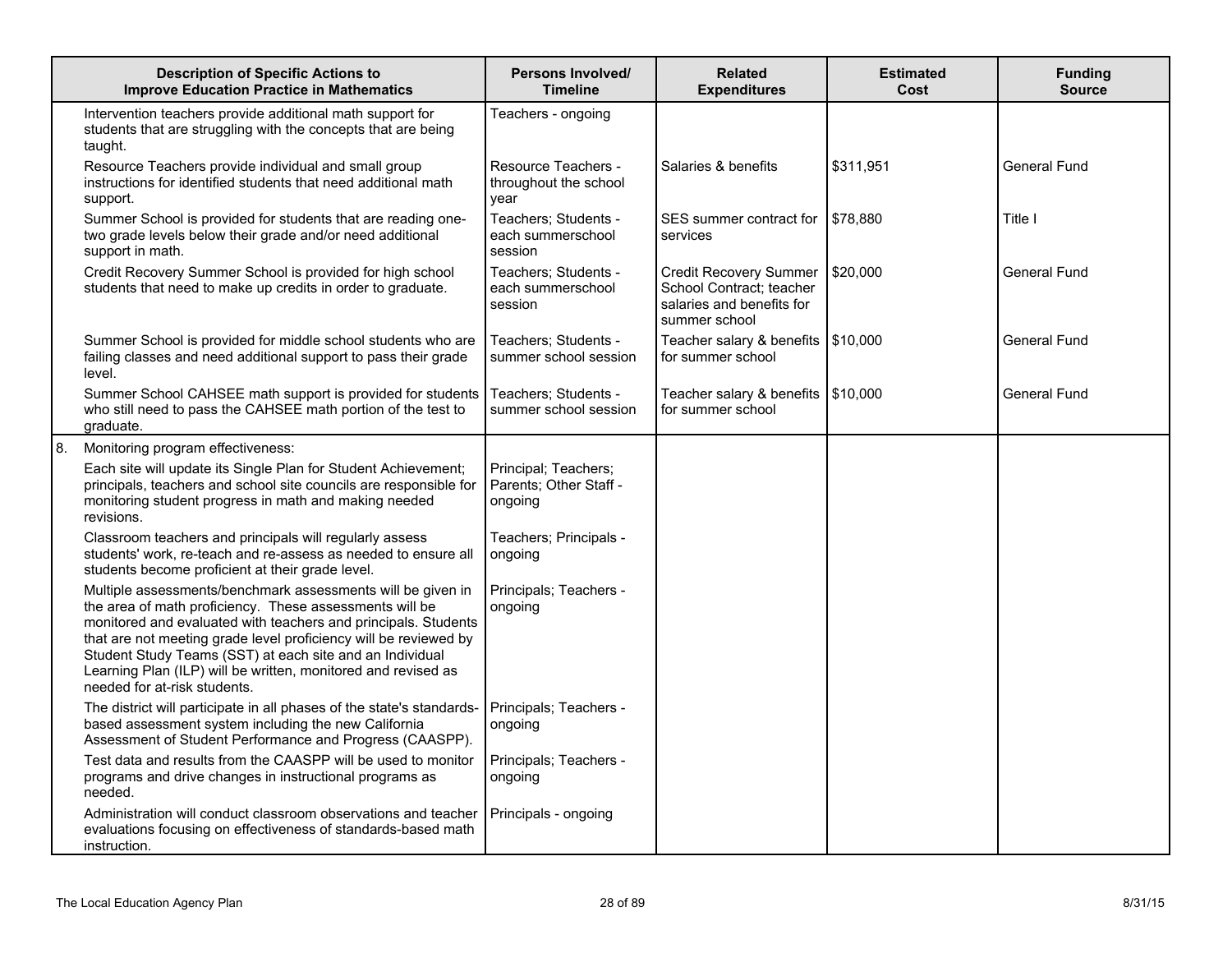|           | <b>Description of Specific Actions to</b><br><b>Improve Education Practice in Mathematics</b>                                                                                                                                                                                                                                                                                                         | Persons Involved/<br><b>Timeline</b>         | <b>Related</b><br><b>Expenditures</b> | <b>Estimated</b><br>Cost | <b>Funding</b><br><b>Source</b> |
|-----------|-------------------------------------------------------------------------------------------------------------------------------------------------------------------------------------------------------------------------------------------------------------------------------------------------------------------------------------------------------------------------------------------------------|----------------------------------------------|---------------------------------------|--------------------------|---------------------------------|
|           | SchoolCity reports will be used to monitor student achievement<br>in math through analysis of students' scores and the<br>assessment measures.                                                                                                                                                                                                                                                        | Principals; Teachers -<br>ongoing            | Contract with SchoolCity              | \$22,081                 | <b>General Fund</b>             |
| <u>g.</u> | Targeting services and programs to lowest-performing student<br>groups:                                                                                                                                                                                                                                                                                                                               |                                              |                                       |                          |                                 |
|           | The needs of English Learners (EL) will be addressed through<br>the following:                                                                                                                                                                                                                                                                                                                        | Teachers - ongoing                           |                                       |                          |                                 |
| ه ا       | The CELDT test will be administered to eligible students.                                                                                                                                                                                                                                                                                                                                             |                                              |                                       |                          |                                 |
| ۰         | English Language Development (ELD) will be provided based<br>upon CELDT scores.                                                                                                                                                                                                                                                                                                                       |                                              |                                       |                          |                                 |
| $\bullet$ | EL students are deployed for ELD according to CELDT scores<br>in $K-5$ .                                                                                                                                                                                                                                                                                                                              |                                              |                                       |                          |                                 |
| $\bullet$ | EL students in 6-12 are assigned an ELD core class.                                                                                                                                                                                                                                                                                                                                                   |                                              |                                       |                          |                                 |
| ۰         | Instruction for EL students will include SDAIE instructional<br>strategies from qualified<br>CLAD teachers.                                                                                                                                                                                                                                                                                           |                                              |                                       |                          |                                 |
|           | Students with Disabilities are provided additional support<br>services through Resource Specialists that meet regularly with<br>general education teachers to review and monitor students<br>academic and behavior goals and objectives per each student's<br>IEP. The implementation of and monitoring of Student Behavior<br>Support Plans are reviewed and adjusted according to student<br>needs. | Resource Specialist<br>Teachers - ongoing    |                                       |                          |                                 |
|           | Special Day Classes are available at specific sites to serve the<br>needs of students designated as SDC in their Individualized<br>Education Plans (IEP's).                                                                                                                                                                                                                                           | Teachers; Students -<br>ongoing              |                                       |                          |                                 |
|           | Students who are performing below grade level in math in<br>grades K-5 will receive after school tutoring by their teachers<br>two afternoons a week.                                                                                                                                                                                                                                                 | Teachers - ongoing                           |                                       |                          |                                 |
|           | Paraprofessionals will assist teachers in the classroom to<br>provide supplemental math support in small groups or one-to-<br>one according to student needs.                                                                                                                                                                                                                                         | Paraprofessionals -<br>ongoing               |                                       |                          |                                 |
|           | Middle school students are provided math assistance in<br>Academic Enrichment Classes after school.                                                                                                                                                                                                                                                                                                   | Teachers - ongoing                           |                                       |                          |                                 |
|           | High school students receive math assistance from peer tutors<br>in after school programs.                                                                                                                                                                                                                                                                                                            | Teachers; Students; Peer<br>Tutors - ongoing |                                       |                          |                                 |
|           | Intervention teachers provide direct academic math support for<br>the lowest-performing students in small group educational<br>settings.                                                                                                                                                                                                                                                              | Intervention teachers -<br>ongoing           |                                       |                          |                                 |
|           | 10. Any additional services tied to student academic needs:                                                                                                                                                                                                                                                                                                                                           |                                              |                                       |                          |                                 |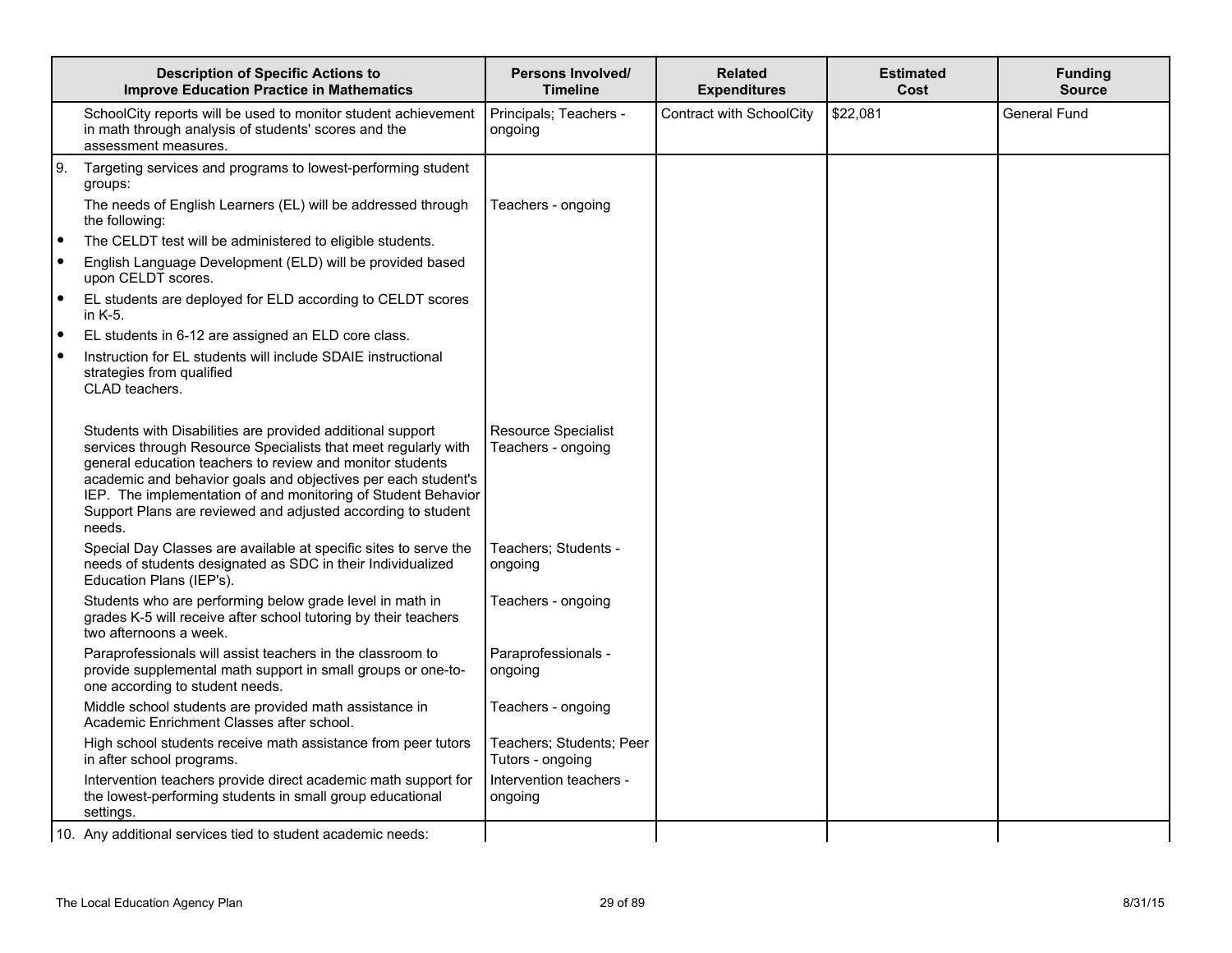| <b>Description of Specific Actions to</b><br><b>Improve Education Practice in Mathematics</b>                                                                                                                                                                                                                                                    | <b>Persons Involved/</b><br><b>Timeline</b>                                                                                                                                                            | <b>Related</b><br><b>Expenditures</b>                         | <b>Estimated</b><br>Cost | <b>Funding</b><br><b>Source</b> |
|--------------------------------------------------------------------------------------------------------------------------------------------------------------------------------------------------------------------------------------------------------------------------------------------------------------------------------------------------|--------------------------------------------------------------------------------------------------------------------------------------------------------------------------------------------------------|---------------------------------------------------------------|--------------------------|---------------------------------|
| Summer School Credit Recovery Courses for high school<br>students will be offered in June and July 2015.                                                                                                                                                                                                                                         | School Board;<br>Superintendent;<br>Principals; Parents;<br>Director of Categorical<br>Programs; Teachers;<br>Outside Supplemental<br><b>Educational -Service</b><br>Providers - yearly each<br>summer | Feacher salaries & fixed<br>costs<br>Contract expenses        | \$20,000                 | <b>General Fund</b>             |
| Summer School will be offered to middle school students that<br>failed to make sufficient progress towards proficiency in their<br>core subjects.                                                                                                                                                                                                | Teachers; Parents;<br>Students - summer<br>sessions                                                                                                                                                    | Teacher salaries & fixed<br>costs<br>Contract expenses        | 510,000                  | General Fund                    |
| Summer School will be offered through Supplemental<br>Educational Services (SES) for students in 1st-5th grades who<br>failed to make sufficient progress towards meeting proficiency in<br>their core subjects. SES is a state approved outside agency<br>that provides tutoring services to students upon parent request<br>and teacher input. | Principals; Teachers;<br>Director of Categorical<br>Programs; Outside<br>Supplemental<br><b>Educational Service</b><br><b>Providers</b><br>summer session                                              | Teacher salaries & fixed<br>costs as per Catapult<br>Contract | 549,000                  | Title I SES funds               |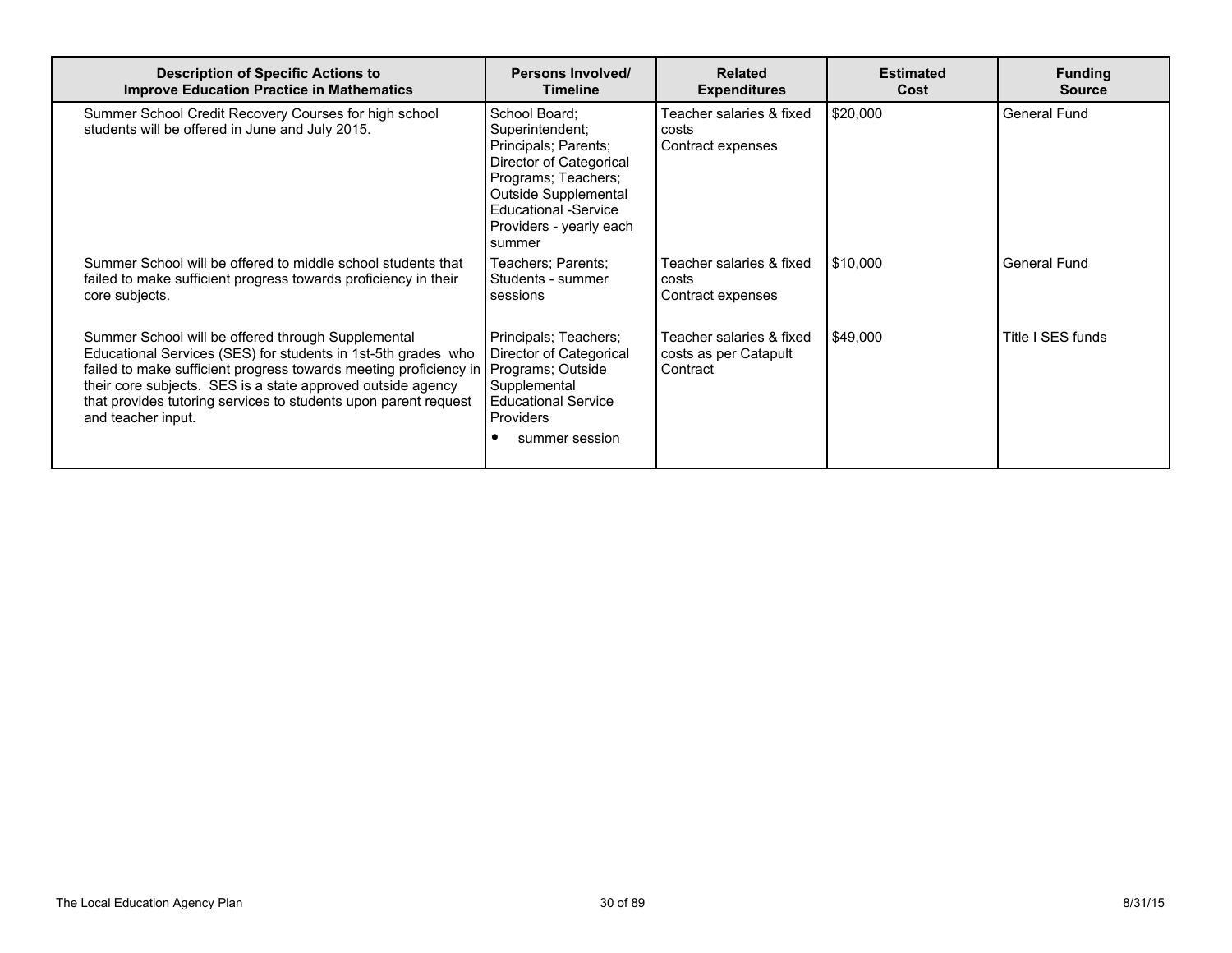### **Performance Goal 2: All limited-English-proficient (LEP) students will become proficient in English and reach high academic standards, at a minimum attaining proficiency or better in reading/language arts and mathematics.**

## **Planned Improvement in Programs for LEP Students and Immigrants (Title III)**

(Summarize information from district-operated programs and approved school-level plans)

|    | Description of How the LEA is Meeting or Plans to Meet this Requirement |                                                                                                                                                                                                                                                                                                                                                                                                                                                                                                                                                                                        |                                                                                                                                                                                                                                                                                                                                                                                                                                                                                                                                                                                                                                                                                                                                                                                                                                                                                                                                                                                                                                                                                                                                                                                                                                                                                                                                                                                                                                                                                                                                                                                                     |  |
|----|-------------------------------------------------------------------------|----------------------------------------------------------------------------------------------------------------------------------------------------------------------------------------------------------------------------------------------------------------------------------------------------------------------------------------------------------------------------------------------------------------------------------------------------------------------------------------------------------------------------------------------------------------------------------------|-----------------------------------------------------------------------------------------------------------------------------------------------------------------------------------------------------------------------------------------------------------------------------------------------------------------------------------------------------------------------------------------------------------------------------------------------------------------------------------------------------------------------------------------------------------------------------------------------------------------------------------------------------------------------------------------------------------------------------------------------------------------------------------------------------------------------------------------------------------------------------------------------------------------------------------------------------------------------------------------------------------------------------------------------------------------------------------------------------------------------------------------------------------------------------------------------------------------------------------------------------------------------------------------------------------------------------------------------------------------------------------------------------------------------------------------------------------------------------------------------------------------------------------------------------------------------------------------------------|--|
|    |                                                                         |                                                                                                                                                                                                                                                                                                                                                                                                                                                                                                                                                                                        | <b>Required Activities</b>                                                                                                                                                                                                                                                                                                                                                                                                                                                                                                                                                                                                                                                                                                                                                                                                                                                                                                                                                                                                                                                                                                                                                                                                                                                                                                                                                                                                                                                                                                                                                                          |  |
| 1. |                                                                         | (Per Sec. 3116(b) of NCLB, this Plan must include the<br>following:                                                                                                                                                                                                                                                                                                                                                                                                                                                                                                                    |                                                                                                                                                                                                                                                                                                                                                                                                                                                                                                                                                                                                                                                                                                                                                                                                                                                                                                                                                                                                                                                                                                                                                                                                                                                                                                                                                                                                                                                                                                                                                                                                     |  |
|    | a.                                                                      | Describe the programs and activities to be developed,<br>implemented, and administered under the subgrant;                                                                                                                                                                                                                                                                                                                                                                                                                                                                             | Professional development will be provided for all teachers that will<br>use targeted English Language Development strategies to<br>improve student learning. Instructional coaches will provide in<br>class demonstrations of specific teaching/instructional strategies<br>that will support the EL student in all content areas.                                                                                                                                                                                                                                                                                                                                                                                                                                                                                                                                                                                                                                                                                                                                                                                                                                                                                                                                                                                                                                                                                                                                                                                                                                                                  |  |
|    | b.                                                                      | Describe how the LEA will use the subgrant funds to<br>meet all annual measurable achievement objectives<br>described in Section 3122;                                                                                                                                                                                                                                                                                                                                                                                                                                                 | ELD student placement in the classroom will be specific to the EL<br>learners CELDT levels. Ongoing monitoring of student's<br>academic progress will be supplemented with an ELD Student<br>Report. The report is based on grade point averages with any<br>student grades at a 2.0 or below, parent contact will be made.<br>Academic goal setting will be made at each quarter with an<br>emphasis on their CELDT goals for the academic school year.                                                                                                                                                                                                                                                                                                                                                                                                                                                                                                                                                                                                                                                                                                                                                                                                                                                                                                                                                                                                                                                                                                                                            |  |
|    | c.                                                                      | Describe how the LEA will hold elementary and<br>secondary schools receiving funds under this subpart<br>accountable for:<br>meeting the annual measurable achievement<br>$\bullet$<br>objectives described in Section 3122;<br>making adequate yearly progress for limited-<br>$\bullet$<br>English-proficient students (Section<br>1111(b)(2)(B);<br>annually measuring the English proficiency of<br>$\bullet$<br>LEP students so that the students served<br>develop English proficiency while meeting State<br>Academic standards and student achievement<br>(Section 1111(b)(1); | Evidence can be collected; such as agendas, sign- in sheets,<br>copies of materials covered and/or instructional coach's<br>visits/demo lessons, and reports of EL student progress<br>monitoring.                                                                                                                                                                                                                                                                                                                                                                                                                                                                                                                                                                                                                                                                                                                                                                                                                                                                                                                                                                                                                                                                                                                                                                                                                                                                                                                                                                                                  |  |
|    | d.                                                                      | Describe how the LEA will promote parental and<br>community participation in LEP programs.                                                                                                                                                                                                                                                                                                                                                                                                                                                                                             | Each school site has an English Learner Advisory Committee<br>(ELAC) that meets on a regular basis throughout the school year.<br>The parents of all of our English learners are invited to attend<br>these meetings. We emphasis our desire for parents/guardians of<br>English learners to serve in leadership roles that promote positive<br>and academic relationships between schools and families. During<br>these meetings, the programs and services that are being<br>provided to English learners is discussed. Training for parents is<br>also provided and input from parents/guardians is always<br>welcome and appreciated. Parents/guardians are also invited to<br>all District English Learner Advisory Committee (DELAC) with<br>opportunities for training on student English learner programs.<br>Parents are invited to all educational opportunities on sites<br>including Literacy Nights and other site events. Parents/guardians<br>have participated in training from PIQE (Parent Institute for Quality<br>Education) and other site trainings as needed according to<br>parent/guardian requests. We have hired a Parent Liaison who<br>works directly with and assists parents in ongoing parental<br>involvement opportunities at all sites. Parenting Partners-<br>Engaged for Achievement have provided training for each school<br>sites' 5-6 member teams. These teams will provide on-going<br>parent education on family leadership, how to work with children<br>at home, and engaging parent in building their critical key roles for<br>student achievement. |  |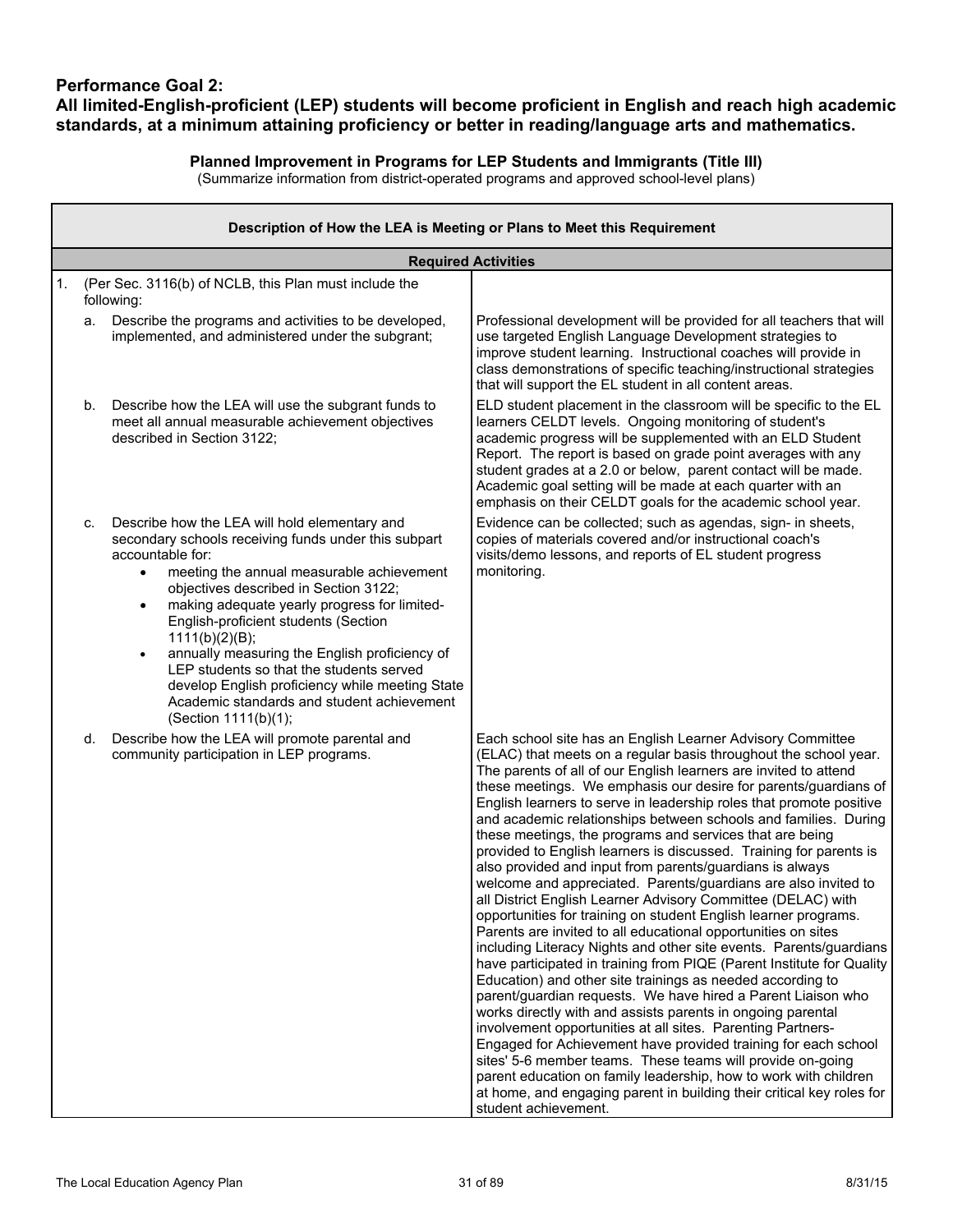|    |                                                                                                                                                                                                                                                                                                                             | Description of How the LEA is Meeting or Plans to Meet this Requirement                                                                                                                                                                                                                                                                                                                                                                                                                                                                                                                                                                                                                                                                                                                                                                                     |
|----|-----------------------------------------------------------------------------------------------------------------------------------------------------------------------------------------------------------------------------------------------------------------------------------------------------------------------------|-------------------------------------------------------------------------------------------------------------------------------------------------------------------------------------------------------------------------------------------------------------------------------------------------------------------------------------------------------------------------------------------------------------------------------------------------------------------------------------------------------------------------------------------------------------------------------------------------------------------------------------------------------------------------------------------------------------------------------------------------------------------------------------------------------------------------------------------------------------|
|    |                                                                                                                                                                                                                                                                                                                             | <b>Required Activities</b>                                                                                                                                                                                                                                                                                                                                                                                                                                                                                                                                                                                                                                                                                                                                                                                                                                  |
| 2. | Describe how the LEA will provide high quality language<br>instruction based on scientifically based research (per Sec.<br>$3115(c)$ .<br>The effectiveness of the LEP programs will be determined by<br>the increase in:<br>English proficiency; and<br>$\bullet$<br>Academic achievement in the core academic<br>subjects | At this time our schools have been using the following ELD<br>Instructional programs: K-1 uses Houghton Mifflin Reading<br>California and Curious About Words, Grades 2-3 uses SRA<br>Language for Learning, Thinking and Writing as well as<br>ReadWorks.Org, Grades 4-5 uses SRA Language for Learning,<br>Grades 6-8 uses National Geographic's Inside Curriculum and is<br>supported with ESL Reading Smart, 9-12 uses Hampton Brown's<br>Edge Curriculum. Programs will be monitored through<br>grade/progress reporting as well as formative assessments<br>specific to each site's program, ELA benchmarks and district<br>proficiency assessments. ELD strategies and standards will be<br>targeted in other content areas through the use of the ELD<br>standards and SDAIE strategies to scaffold instruction to be<br>accessible to EL students. |
| 3. | Provide high quality professional development for classroom<br>teachers, principals, administrators, and other school or<br>community-based personnel.                                                                                                                                                                      |                                                                                                                                                                                                                                                                                                                                                                                                                                                                                                                                                                                                                                                                                                                                                                                                                                                             |
|    | designed to improve the instruction and assessment of<br>a.<br>LEP children;                                                                                                                                                                                                                                                | A professional development plan and calendar will be followed<br>that is created by the Director of Curriculum and Instruction. The<br>needs and requests for professional development by all teachers,<br>principals, administrators and other school based personnel will<br>be considered and the latest instructional strategies to support all<br>learners, specifically targeting English language learners will be<br>provided throughout the school year. Professional development<br>will be provided in the following areas:                                                                                                                                                                                                                                                                                                                      |
|    |                                                                                                                                                                                                                                                                                                                             | $\bullet$<br>ELD workshops through Fresno County Office of Education<br>ELD Coaching Network for site instructional coach's through<br>٠<br>Kings County Office of Education                                                                                                                                                                                                                                                                                                                                                                                                                                                                                                                                                                                                                                                                                |
|    |                                                                                                                                                                                                                                                                                                                             | Kagan Structures for Cooperative Learning<br>$\bullet$                                                                                                                                                                                                                                                                                                                                                                                                                                                                                                                                                                                                                                                                                                                                                                                                      |
|    |                                                                                                                                                                                                                                                                                                                             | Ongoing staff development for writing and instructional<br>$\bullet$<br>scaffolding/checking for understanding by individual sites.                                                                                                                                                                                                                                                                                                                                                                                                                                                                                                                                                                                                                                                                                                                         |
|    | b.<br>designed to enhance the ability of teachers to<br>understand and use curricula, assessment measures,<br>and instruction strategies for limited-English-proficient<br>students;                                                                                                                                        | Ongoing technical support on how to use AERIES (attendance<br>and academic program) and School City to analyze data to drive<br>instruction. Instructional coaching will be provided to support<br>teachers in best practices for assessing language learners.<br>Teachers are taught how to filter the data to target subgroups,<br>especially English learner students.                                                                                                                                                                                                                                                                                                                                                                                                                                                                                   |
|    | based on scientifically based research demonstrating the<br>C.<br>effectiveness of the professional development in                                                                                                                                                                                                          | The following research based professional development programs<br>include:                                                                                                                                                                                                                                                                                                                                                                                                                                                                                                                                                                                                                                                                                                                                                                                  |
|    | increasing children's English proficiency or substantially                                                                                                                                                                                                                                                                  | $\bullet$<br>Kate Kinsella's Toolkit for Academic Vocabulary                                                                                                                                                                                                                                                                                                                                                                                                                                                                                                                                                                                                                                                                                                                                                                                                |
|    | increasing the teachers' subject matter knowledge,<br>teaching knowledge, and teaching skills;                                                                                                                                                                                                                              | Jane Schaffer Writing Model<br>$\bullet$                                                                                                                                                                                                                                                                                                                                                                                                                                                                                                                                                                                                                                                                                                                                                                                                                    |
|    |                                                                                                                                                                                                                                                                                                                             | <b>Thinking Maps</b><br>٠                                                                                                                                                                                                                                                                                                                                                                                                                                                                                                                                                                                                                                                                                                                                                                                                                                   |
|    |                                                                                                                                                                                                                                                                                                                             | Kagan Structures for Cooperative Learning<br>٠                                                                                                                                                                                                                                                                                                                                                                                                                                                                                                                                                                                                                                                                                                                                                                                                              |
|    |                                                                                                                                                                                                                                                                                                                             | Dataworks Explicit Direct Instruction<br>$\bullet$                                                                                                                                                                                                                                                                                                                                                                                                                                                                                                                                                                                                                                                                                                                                                                                                          |
|    |                                                                                                                                                                                                                                                                                                                             | CUE (Computer Using Educators) for improving teaching<br>٠<br>skills through the use of technology                                                                                                                                                                                                                                                                                                                                                                                                                                                                                                                                                                                                                                                                                                                                                          |
|    |                                                                                                                                                                                                                                                                                                                             | Common Core trainings through Tulare and Kings County<br>٠<br>Offices of Education                                                                                                                                                                                                                                                                                                                                                                                                                                                                                                                                                                                                                                                                                                                                                                          |
|    |                                                                                                                                                                                                                                                                                                                             | ELD Standards training through Fresno County Office of<br>٠<br>Education                                                                                                                                                                                                                                                                                                                                                                                                                                                                                                                                                                                                                                                                                                                                                                                    |
|    |                                                                                                                                                                                                                                                                                                                             | <b>Catapult Training for Instructional Practices</b><br>٠                                                                                                                                                                                                                                                                                                                                                                                                                                                                                                                                                                                                                                                                                                                                                                                                   |
|    |                                                                                                                                                                                                                                                                                                                             | Effective classroom management strategies by Rick Morris.                                                                                                                                                                                                                                                                                                                                                                                                                                                                                                                                                                                                                                                                                                                                                                                                   |
|    | long term effect will result in positive and lasting impact<br>d.<br>on teacher performance in the classroom.                                                                                                                                                                                                               | Through ongoing use of Instructional Rounds with an emphasis on<br>Check for Understanding and Checking for Mastery (Fisher &<br>Frey) our district will continue to focus on ways to improve and<br>create a long term positive effect on teacher performance.                                                                                                                                                                                                                                                                                                                                                                                                                                                                                                                                                                                             |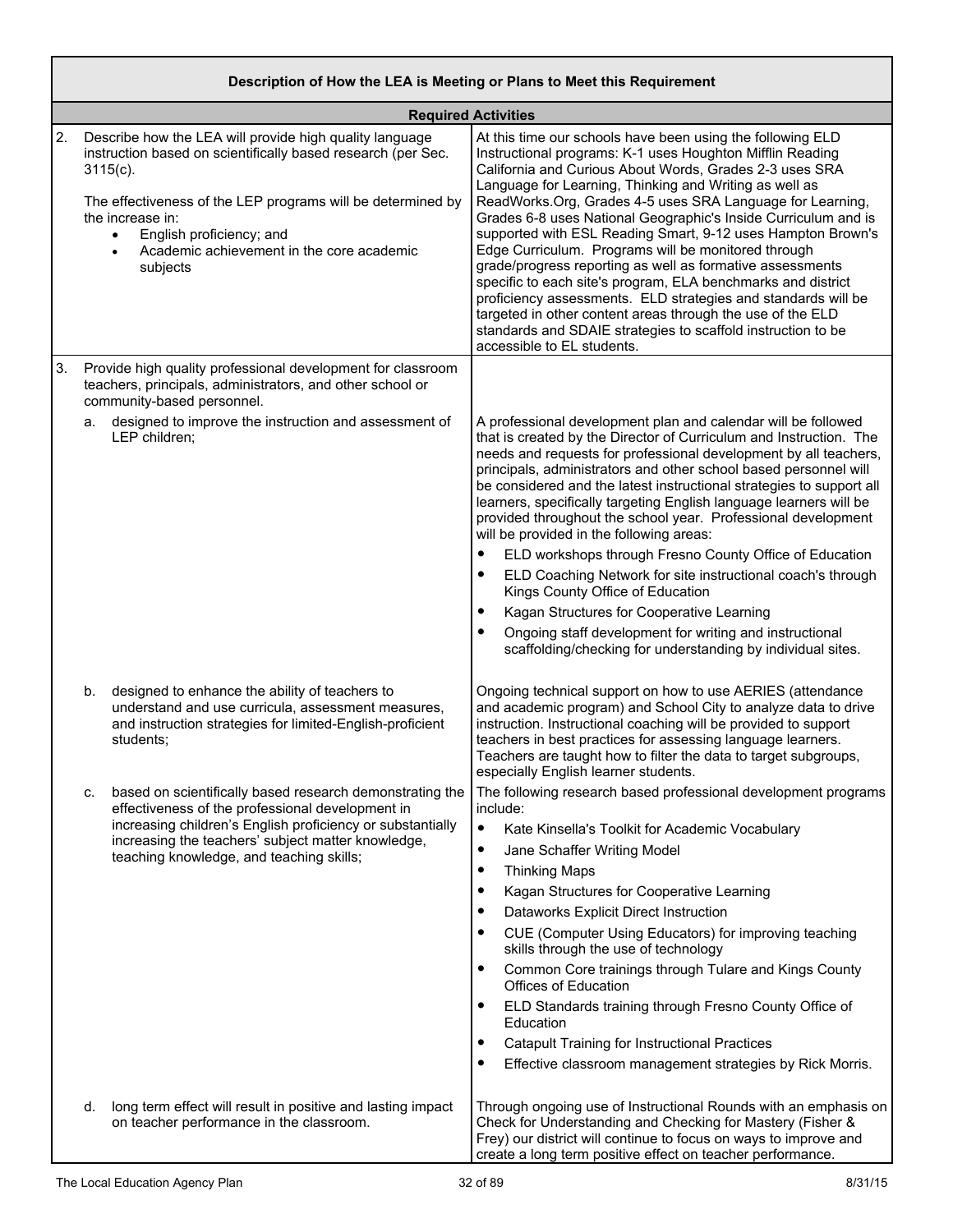|      | Description of How the LEA is Meeting or Plans to Meet this Requirement |                                                                                                                                                                                                                                                                                                                                                                                                                               |  |
|------|-------------------------------------------------------------------------|-------------------------------------------------------------------------------------------------------------------------------------------------------------------------------------------------------------------------------------------------------------------------------------------------------------------------------------------------------------------------------------------------------------------------------|--|
|      | <b>Required Activities</b>                                              |                                                                                                                                                                                                                                                                                                                                                                                                                               |  |
| I 4. | Upgrade program objectives and effective instruction<br>strategies.     | <b>Check if Yes: X</b><br>If yes, describe:<br>Goal setting with each EL student is completed and monitored<br>each quarter in order to increase student's CELDT score by one<br>level at the beginning of school and is monitored each semester.<br>Kagan cooperative strategies have been implemented district<br>wide in order to increase student engagement in the areas of<br>reading, writing, listening and speaking. |  |

r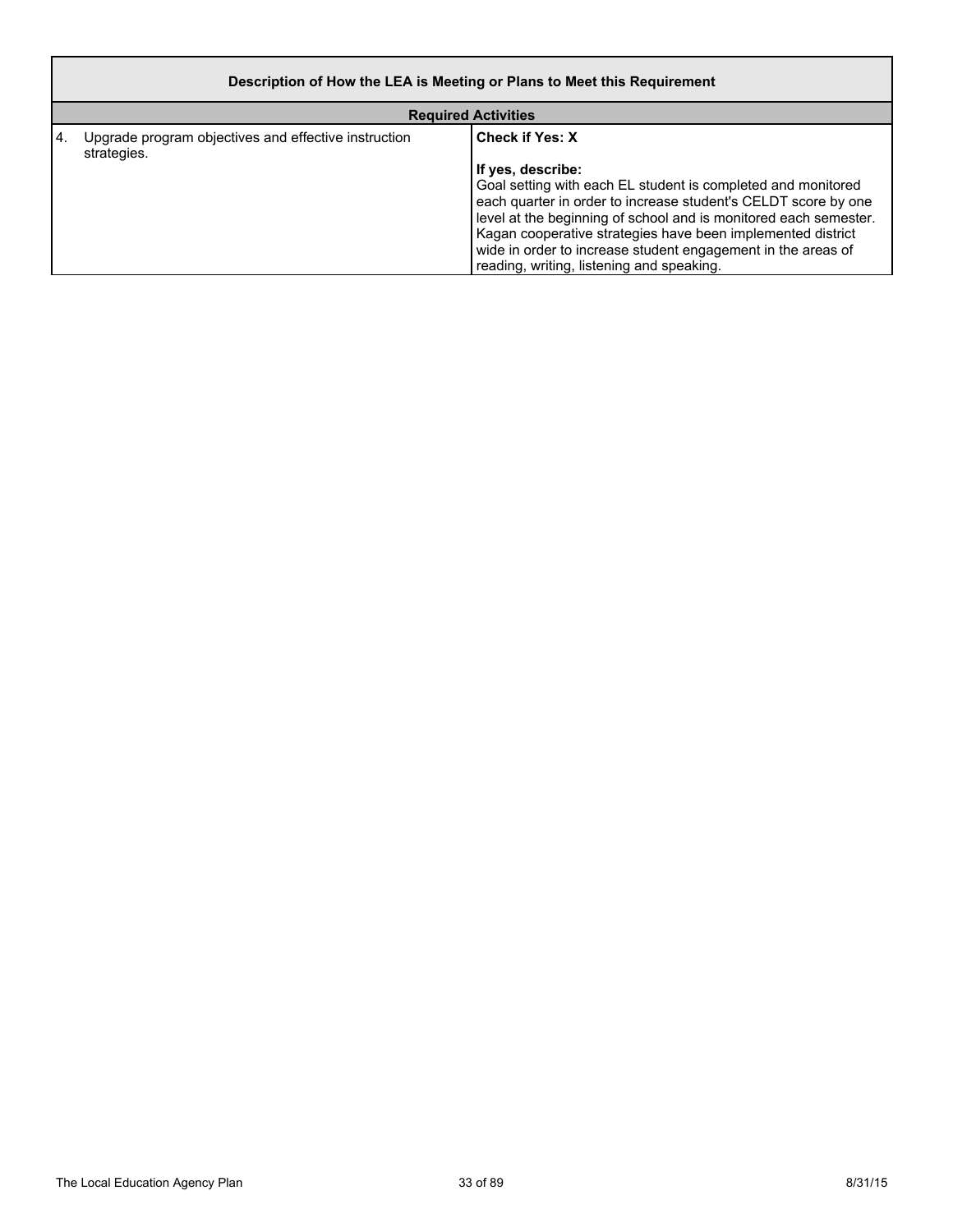|  | (Summarize information from district-operated programs and approved school-level plans) |  |
|--|-----------------------------------------------------------------------------------------|--|
|--|-----------------------------------------------------------------------------------------|--|

| Description of How the LEA is Meeting or Plans to Meet this Requirement |                                                                                                                                         |                                                                                                                                                                                                                                                                                                                                                                                                                                                                                                                                     |  |  |  |
|-------------------------------------------------------------------------|-----------------------------------------------------------------------------------------------------------------------------------------|-------------------------------------------------------------------------------------------------------------------------------------------------------------------------------------------------------------------------------------------------------------------------------------------------------------------------------------------------------------------------------------------------------------------------------------------------------------------------------------------------------------------------------------|--|--|--|
|                                                                         | <b>Allowable Activities</b>                                                                                                             |                                                                                                                                                                                                                                                                                                                                                                                                                                                                                                                                     |  |  |  |
| 5.                                                                      | Provide:<br>tutorials and academic or vocational education for LEP<br>a.<br>students; and<br>intensified instruction.<br>b <sub>1</sub> | <b>Check if Yes:</b><br>Х<br>If yes, describe:<br>Academic Intervention Classes are offered throughout the district<br>for our LEP students. Programs being utilized for this are:<br><b>ESL Reading Smart</b><br>٠<br>SRA Language for Learning<br>٠<br>Ascend Math<br>٠<br><b>Edgenuity Online Program</b><br>٠<br>Rosetta Stone Online Program<br>٠<br>After school tutoring                                                                                                                                                     |  |  |  |
| 6.                                                                      | Develop and implement programs that are coordinated with<br>other relevant programs and services.                                       | <b>Check if Yes:</b><br>х<br>If yes, describe:<br>All English learner students receive a minimum of 30 minutes of<br>direct instruction a day with the following programs:<br>Edge<br>٠<br>SRA Language for Learning<br>٠<br>Houghton Mifflin California Reading<br>٠<br>All core classes have aligned their curriculum guides with the<br>٠<br>latest California English Language Development Standards in<br>order to provide standards-based lessons directly supporting<br>the English language development of all EL students. |  |  |  |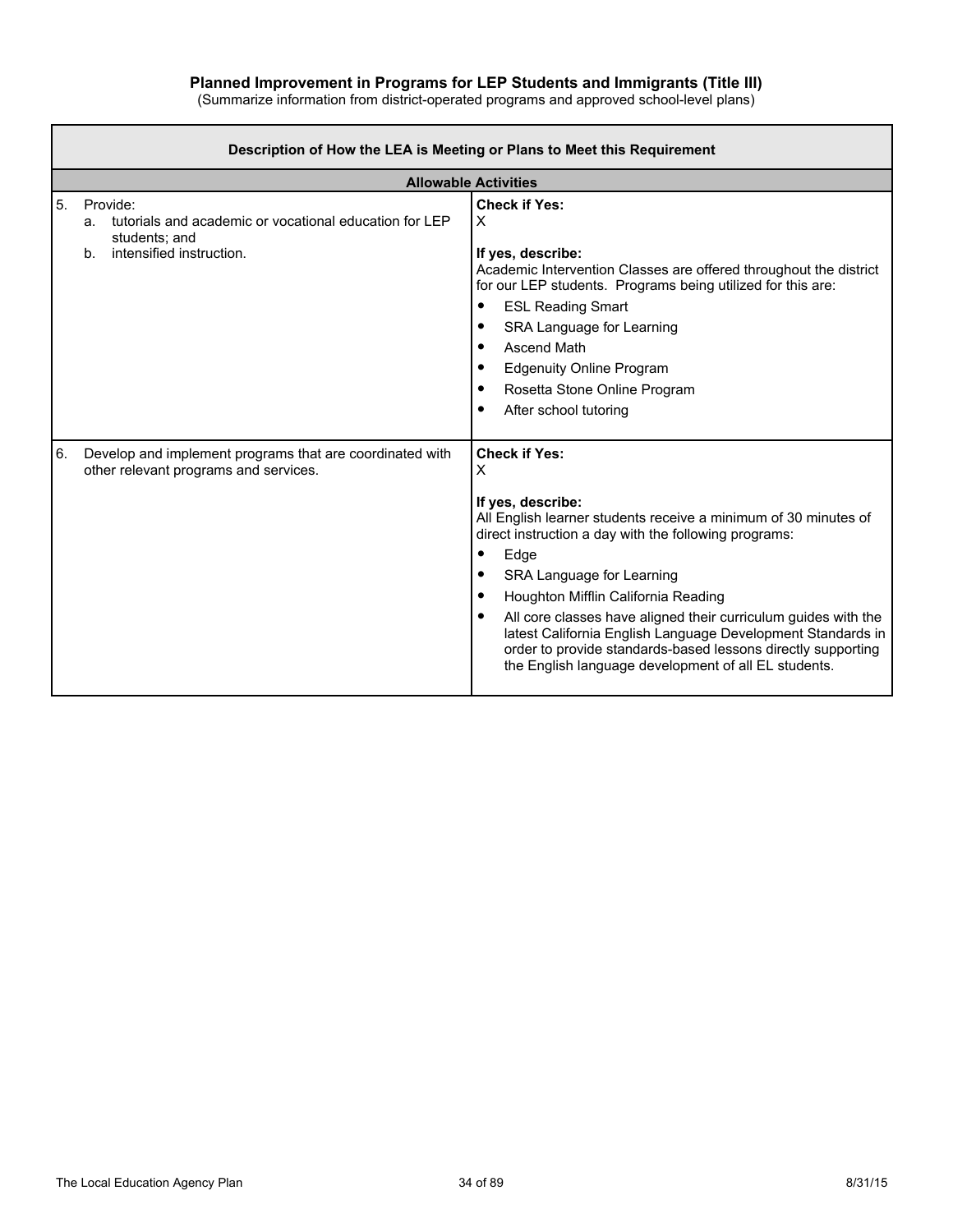| Description of How the LEA is Meeting or Plans to Meet this Requirement |                                                                                                                                                       |                                                                                                                                                                            |
|-------------------------------------------------------------------------|-------------------------------------------------------------------------------------------------------------------------------------------------------|----------------------------------------------------------------------------------------------------------------------------------------------------------------------------|
|                                                                         | <b>Allowable Activities</b>                                                                                                                           |                                                                                                                                                                            |
| of LEP children.                                                        | 7. Improve the English proficiency and academic achievement                                                                                           | <b>Check if Yes:</b><br>X                                                                                                                                                  |
|                                                                         |                                                                                                                                                       | If yes, describe:<br>All subject area classes will have students practice daily in<br>reading, writing, listening, and speaking skills in order to achieve<br>proficiency. |
|                                                                         |                                                                                                                                                       | Supplemental reading and writing materials for English learners to<br>be utilized during English Language Development scheduled<br>instructional periods include:          |
|                                                                         |                                                                                                                                                       | Studies Weekly (Supplemental Science Classroom Magazine<br>for ELD) for (Kinder - Eighth Grades)<br>Title III: \$10,000                                                    |
|                                                                         |                                                                                                                                                       | Learning Plus supplemental reading material for ELD (Kinder<br>$\bullet$<br>- Second Grades)<br>Title III: \$10,524                                                        |
|                                                                         |                                                                                                                                                       | Scholastic supplemental reading material for ELD (Third -<br>$\bullet$<br>Sixth Grades)<br>Title III: \$48,025                                                             |
|                                                                         |                                                                                                                                                       | Treasure Bay supplemental writing materials for ELD<br>(Transitional Kinder - Second Grades)<br>Title III: \$5,319                                                         |
|                                                                         |                                                                                                                                                       | National School Product vocabulary development for ELD<br>$\bullet$<br>(First - Second Grades)<br>Title III: \$8,574                                                       |
|                                                                         |                                                                                                                                                       | • Technology<br>Title III: \$10,000.00 (carryover funds)                                                                                                                   |
|                                                                         |                                                                                                                                                       | Materials and supplies (intervention software)<br>Title III: \$3,884                                                                                                       |
|                                                                         |                                                                                                                                                       | Printing:<br>Title III: \$500                                                                                                                                              |
|                                                                         |                                                                                                                                                       | Communication<br>Title III: \$500                                                                                                                                          |
|                                                                         |                                                                                                                                                       | *See attached page for complete 2014-2015 Title III Budget                                                                                                                 |
| 8.                                                                      | Provide community participation programs, family literacy<br>services, and parent outreach and training activities to LEP                             | <b>Check if Yes:</b><br>Х                                                                                                                                                  |
| $\bullet$<br>٠                                                          | children and their families -<br>To improve English language skills of LEP children;<br>and<br>To assist parents in helping their children to improve | If yes, describe:<br>Sites in our district have implemented the following programs to<br>provide community/parent participation:                                           |
|                                                                         | their academic achievement and becoming active<br>participants in the education of their children.                                                    | $\bullet$<br><b>Literacy Night</b><br>Science Fair<br>$\bullet$                                                                                                            |
|                                                                         | <b>History Night</b><br>٠                                                                                                                             |                                                                                                                                                                            |
|                                                                         |                                                                                                                                                       | International Day<br>٠                                                                                                                                                     |
|                                                                         |                                                                                                                                                       | (PIQE) Parent Institute for Quality Education<br>٠<br><b>Parenting Partners</b><br>٠                                                                                       |
|                                                                         |                                                                                                                                                       | Scholastic Book Fair<br>٠                                                                                                                                                  |
|                                                                         |                                                                                                                                                       | Read Across America<br>٠                                                                                                                                                   |
|                                                                         |                                                                                                                                                       | Accelerated Reading Workshop,<br>٠<br>Healthy Habits Workshops.                                                                                                            |
|                                                                         |                                                                                                                                                       |                                                                                                                                                                            |

┙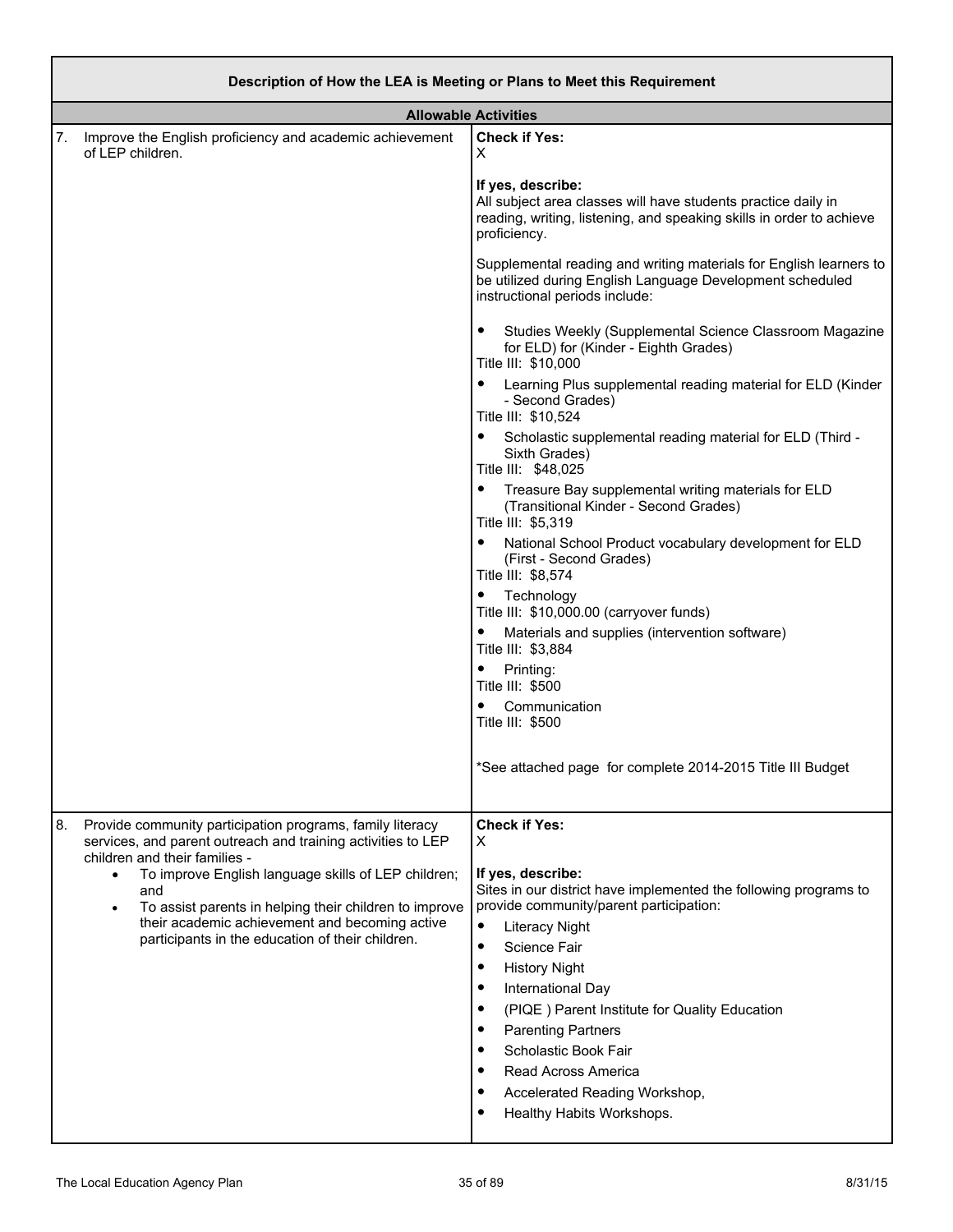| Description of How the LEA is Meeting or Plans to Meet this Requirement                                                                                                                                                                                                                                                                                                 |                                                                                                                                                                                                                                                                                                                                                                                                                                                                                                                                                                                                                                                                                                                                                                                                                                                                                                                                                                                 |  |
|-------------------------------------------------------------------------------------------------------------------------------------------------------------------------------------------------------------------------------------------------------------------------------------------------------------------------------------------------------------------------|---------------------------------------------------------------------------------------------------------------------------------------------------------------------------------------------------------------------------------------------------------------------------------------------------------------------------------------------------------------------------------------------------------------------------------------------------------------------------------------------------------------------------------------------------------------------------------------------------------------------------------------------------------------------------------------------------------------------------------------------------------------------------------------------------------------------------------------------------------------------------------------------------------------------------------------------------------------------------------|--|
| <b>Allowable Activities</b>                                                                                                                                                                                                                                                                                                                                             |                                                                                                                                                                                                                                                                                                                                                                                                                                                                                                                                                                                                                                                                                                                                                                                                                                                                                                                                                                                 |  |
| 9.<br>Improve the instruction of LEP children by providing for -<br>The acquisition or development of educational<br>technology or instructional materials<br>Access to, and participation in, electronic networks<br>$\bullet$<br>for materials, training, and communication; and<br>Incorporation of the above resources into curricula<br>$\bullet$<br>and programs. | <b>Check if Yes:</b><br>X<br>If yes, describe:<br>We are an Apple Distinguished District which provides an<br>electronic/technology device for all students on a daily basis.<br>Each site has an Academic Technology Coach that provides<br>ongoing professional development for teachers in their<br>classrooms who demonstrate the most current technological uses<br>for student achievement. Ongoing educational technological<br>professional development is embedded in each sites professional<br>development calendar. 20 teachers and administrative staff are<br>sent to CUE (Computer Using Educators) conference each year to<br>allow intensive hands on technology training in the latest<br>computer based instructional strategies. The curriculum is often<br>times utilized via the technology devices as well as parents and<br>students being able to check grades, assignments, attendance<br>and other related academic information on a daily<br>basis. |  |
| 10. Other activities consistent with Title III.                                                                                                                                                                                                                                                                                                                         | <b>Check if Yes:</b><br>X<br>If yes, describe:<br>As part of a comprehensive development plan that is based on the<br>needs of the teacher, the supervisor, and the students; the<br>following professional development activities were provided to<br>assist personnel in meeting state and local certification and<br>licensing requirements for teaching limited English proficient<br>children:<br>$\bullet$<br>English Language Development and Standards Review with<br>Sam Nofziger<br>Title III Planning & Implementation Workshops at Tulare<br>$\bullet$<br>County Office with Laura Voshall<br>and representative from the California Department of Education<br>(FPM)<br>$\bullet$<br>ELD Network and Coaching Workshops (year long) with<br>Kings County Office of Education with Andrea Perez.                                                                                                                                                                    |  |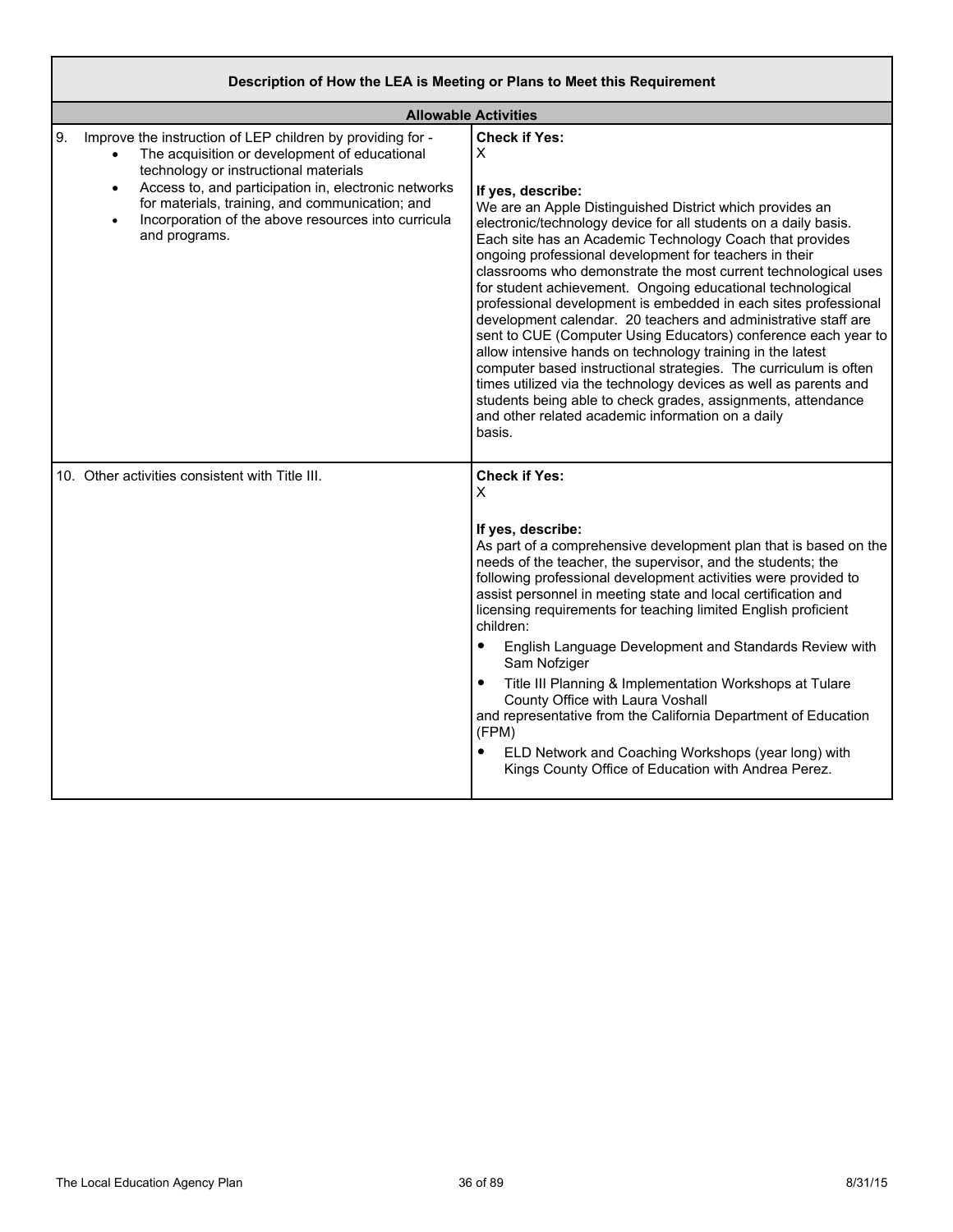## **Performance Goal 2 (continued): Plans to Notify and Involve Parents of Limited-English-Proficient Students**

### Parents of Limited-English-Proficient students must be notified:

The outreach efforts include holding and sending notice of opportunities for regular meetings for the purpose of formulating and responding to recommendations from parents.

|    | Description of How the LEA is Meeting or Plans to Meet this Requirement |                                                                                                                                                                                                                                                                                                                                                   |                                                                                                                                                                                                                                                                                                                                                                                                                                                          |  |  |  |
|----|-------------------------------------------------------------------------|---------------------------------------------------------------------------------------------------------------------------------------------------------------------------------------------------------------------------------------------------------------------------------------------------------------------------------------------------|----------------------------------------------------------------------------------------------------------------------------------------------------------------------------------------------------------------------------------------------------------------------------------------------------------------------------------------------------------------------------------------------------------------------------------------------------------|--|--|--|
|    |                                                                         |                                                                                                                                                                                                                                                                                                                                                   | <b>Required Activities</b>                                                                                                                                                                                                                                                                                                                                                                                                                               |  |  |  |
| 1. |                                                                         | LEA informs the parent/s of an LEP student of each of the<br>following (per Sec. 3302 of NCLB):                                                                                                                                                                                                                                                   |                                                                                                                                                                                                                                                                                                                                                                                                                                                          |  |  |  |
|    | a.                                                                      | the reasons for the identification of their child as LEP and<br>in need of placement in a language instruction<br>educational program;                                                                                                                                                                                                            | The Title III Notification to Parents Letter is mailed home at the<br>beginning of the school year to inform parents of their child's<br>language needs along with their current CELDT (California<br>English Language Development Test) Score and classroom<br>placement.                                                                                                                                                                               |  |  |  |
|    | b.                                                                      | the child's level of English proficiency, how such level<br>was assessed, and the status of the student's academic<br>achievement:                                                                                                                                                                                                                | The parents receive a copy of their child's latest test scores<br>(according to the CELDT test) along with a descriptor of their<br>necessary placement in the English Language Course. These<br>notifications are made within 30 days of the school year start date.                                                                                                                                                                                    |  |  |  |
|    | C.                                                                      | the method of instruction used in the program in which<br>their child is or will be, participating, and the methods of<br>instruction used in other available, programs, including<br>how such programs differ in content, instruction goals,<br>and use of English and a native language in instruction;                                         | Students are placed into an English Language Development<br>course based on their language needs for a minimum of 30<br>minutes of daily instruction by a CLAD certified instructor. The<br>methods of instruction that are being used to support all levels of<br>learners include:<br>$\bullet$<br><b>SDAIE</b> strategies<br><b>Explicit Direct Instruction</b><br>٠<br>Differentiated Instruction<br>٠<br>Kagan Cooperative Learning Structures<br>٠ |  |  |  |
|    | d.                                                                      | how the program in which their child is, or will be<br>participating will meet the educational strengths and<br>needs of the child;                                                                                                                                                                                                               | Each student will be placed into a classroom that provides<br>instruction designed for their specific needs based on their<br>performance on the CELDT test. Appropriate instructional<br>materials and curriculum will be used to meet their specific needs.                                                                                                                                                                                            |  |  |  |
|    | е.                                                                      | how such program will specifically help their child learn<br>English, and meet age appropriate academic<br>achievement standards for grade promotion and<br>graduation;                                                                                                                                                                           | The ELD Instructor will follow the CA English Language<br>Development Standards and align the curriculum to meet the<br>standards that are necessary for students to be on the correct<br>academic path to meet grade promotions, graduation<br>requirements, and the college requirements listed in the A-G<br>college entrance requirements.                                                                                                           |  |  |  |
|    | f.                                                                      | the specific exit requirements for such program, the<br>expected rate of transition from such program into<br>classrooms that are not tailored for limited English<br>proficient children, and the expected rate of graduation<br>from secondary school for such program if funds under<br>this title are used for children in secondary schools; | The district will follow the requirements outlined by the California<br>Department of Education Reclassification process in order to re-<br>designate or transition English language learners. Ongoing<br>monitoring will be conducted in order to counsel students on<br>setting and meeting academic goals. Interventions for areas of<br>growth will also be recommended.                                                                             |  |  |  |
|    | g.                                                                      | in the case of a child with a disability, how such program<br>meets the objectives of the individualized education<br>program of the child;                                                                                                                                                                                                       | Each child's Individual Educational Plan (IEP) will be adhered to<br>according to their specific language learning needs and<br>differentiated instructional support. The child's placement will be<br>based on their CELDT scores and their instruction will be met<br>through a Special Day Class or placement within a regular<br>education classroom with support from Resource Specialist<br>Teachers (RSP) and/or trained instructional aides.     |  |  |  |
|    | h.                                                                      | information pertaining to parental rights that includes<br>written guidance detailing -                                                                                                                                                                                                                                                           |                                                                                                                                                                                                                                                                                                                                                                                                                                                          |  |  |  |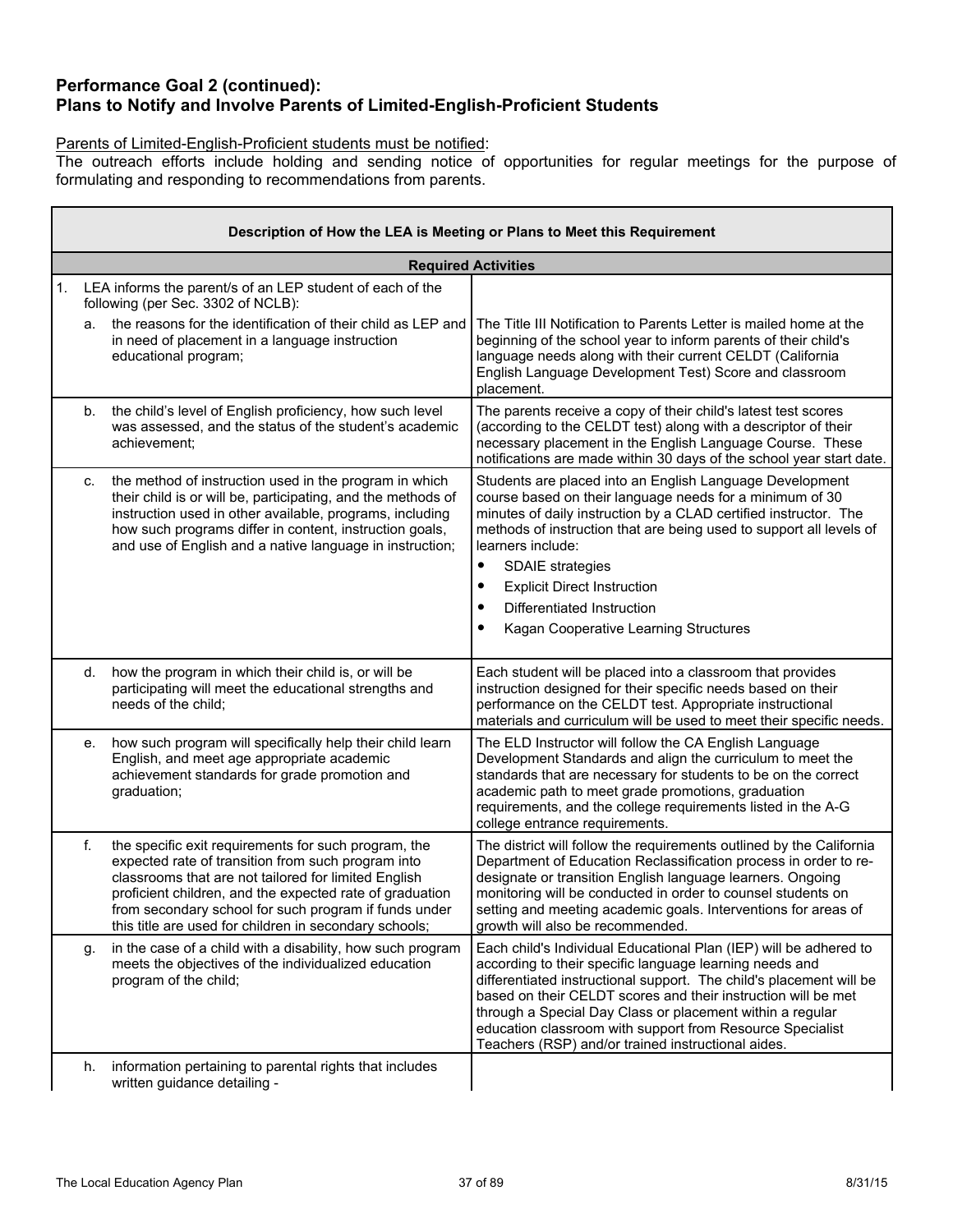|      | Description of How the LEA is Meeting or Plans to Meet this Requirement                                                                                   |                                                                                                                                                                                                                                                                                                                                                 |  |  |  |  |
|------|-----------------------------------------------------------------------------------------------------------------------------------------------------------|-------------------------------------------------------------------------------------------------------------------------------------------------------------------------------------------------------------------------------------------------------------------------------------------------------------------------------------------------|--|--|--|--|
|      | <b>Required Activities</b>                                                                                                                                |                                                                                                                                                                                                                                                                                                                                                 |  |  |  |  |
| İ.   | the right that parents have to have their child<br>immediately removed from such program upon their<br>request; and                                       | Parents/guardians are informed of their right to immediately<br>remove their child from such a program upon their request in<br>letters that are sent home notifying them of their child's placement.<br>Waivers are available upon request and guidelines will be<br>followed according to California Department of Education<br>requirements. |  |  |  |  |
| ii.  | the options that parents have to decline to enroll<br>their child in such program or to choose another<br>program or method of instruction, if available; | Parents are informed at the time of enrollment, when filling out the<br>Home Language Survey, of how their child/ren will be placed into<br>an English Learner Program and notified of any other programs<br>that are available.                                                                                                                |  |  |  |  |
| iii. | the LEA assists parents in selecting among various<br>programs and methods of instruction, if more than<br>one program or method is offered by the LEA.   | If more than one English Learner Program is available for parents<br>to choose from, the site administration or enrollment coordinator<br>will discuss the student's best course of action for their academic<br>needs.                                                                                                                         |  |  |  |  |

**Note:** Notifications must be provided to parents of students enrolled since the previous school year: not later than 30 days after the beginning of the schools year. If students enroll after the beginning of the school year, parents must be notified within two weeks of the child being placed in such a program.

Letters are sent home to parents/guardians for students that were enrolled in our district the previous year within the 30 day requirement period after the beginning of the school year. Parents/guardians of students that enroll after the beginning of the school year are notified of their child's placement in an English Language Learner course or period of core ELD instruction within two weeks of their placement.

#### **LEA Parent Notification Failure to Make Progress**

If the LEA fails to make progress on the annual measurable achievement objectives it will inform parents of a child identified for participation in such program, or participation in such program, of such failure not later than 30 days after such failure occurs.

Letters are sent home to parents/guardians within the 30 day requirement to inform them that the district did not meet the targets for AMAO 1, AMAO 2 or AMAO 3. More information on the educational programs that are being used to help English learners become English proficient and meet academic goals is available upon request.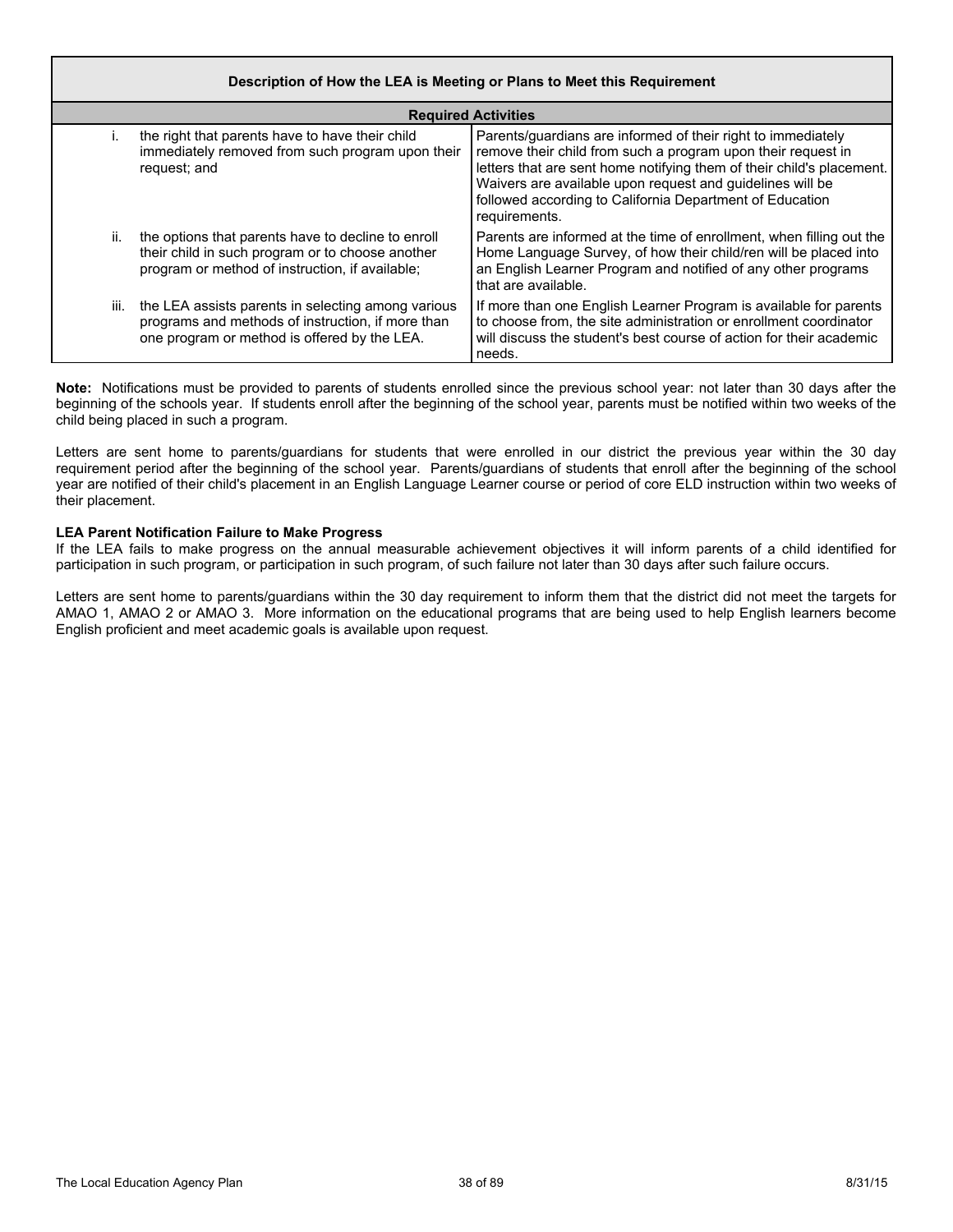## **Performance Goal 2 (continued): Plans to Provide Services for Immigrants**

|  | If the LEA is receiving or planning to receive Title III Immigrant funding, complete this table (per Sec. 3115(e)). |
|--|---------------------------------------------------------------------------------------------------------------------|
|  |                                                                                                                     |

|    | Description of How the LEA is Meeting or Plans to Meet this Requirement                                                                                             |                                                                                                                                                                                                                                                                                                                                                                                                                                                        |  |  |  |  |
|----|---------------------------------------------------------------------------------------------------------------------------------------------------------------------|--------------------------------------------------------------------------------------------------------------------------------------------------------------------------------------------------------------------------------------------------------------------------------------------------------------------------------------------------------------------------------------------------------------------------------------------------------|--|--|--|--|
|    |                                                                                                                                                                     | <b>Allowable Activities</b>                                                                                                                                                                                                                                                                                                                                                                                                                            |  |  |  |  |
|    | 1. Family literacy, parent outreach, and training activities<br>designed to assist parents to become active participants in<br>the education of their children:     | <b>Check if Yes:</b><br>X<br>If yes, describe:<br>Parent outreach and training activities are provided across the                                                                                                                                                                                                                                                                                                                                      |  |  |  |  |
|    |                                                                                                                                                                     | district in a variety of ways. Corcoran Unified School District<br>provides:                                                                                                                                                                                                                                                                                                                                                                           |  |  |  |  |
|    |                                                                                                                                                                     | $\bullet$<br>Literacy Nights for grades PreK - 5                                                                                                                                                                                                                                                                                                                                                                                                       |  |  |  |  |
|    |                                                                                                                                                                     | Parent Workshops to address educational support needs at<br>$\bullet$<br>multiple sites                                                                                                                                                                                                                                                                                                                                                                |  |  |  |  |
|    |                                                                                                                                                                     | $\bullet$<br>Family Leadership & Parent Partners Training                                                                                                                                                                                                                                                                                                                                                                                              |  |  |  |  |
|    |                                                                                                                                                                     | $\bullet$<br>Read Across America                                                                                                                                                                                                                                                                                                                                                                                                                       |  |  |  |  |
|    |                                                                                                                                                                     | $\bullet$<br>Sites purchase varieties of reading materials for students and<br>instructional support for parents.                                                                                                                                                                                                                                                                                                                                      |  |  |  |  |
| 2. | Support for personnel, including teacher aides who have<br>been specifically trained, or are being trained, to provide<br>services to immigrant children and youth: | <b>Check if Yes:</b><br>X<br>If yes, describe:<br>Support for personnel and instructional aides include training in<br>CELDT, the use of Thinking Maps to differentiate instruction,<br>career day awareness for middle school, academic and<br>college/career counseling at the high school, and ELD<br>instructional strategies are addressed during our site's<br>professional development time.                                                    |  |  |  |  |
| 3. | Provision of tutorials, mentoring, and academic or career<br>counseling for immigrant children and youth;                                                           | <b>Check if Yes:</b><br>X                                                                                                                                                                                                                                                                                                                                                                                                                              |  |  |  |  |
|    |                                                                                                                                                                     | If yes, describe:<br>Academic support through the following programs aide in the<br>instruction of our immigrant children and youth:<br>$\bullet$<br><b>Academic Enrichment Classes</b><br>$\bullet$<br>After school tutoring<br>$\bullet$<br>Peer to peer tutoring<br>$\bullet$<br>Intervention Classes/Credit Recovery<br>Intensive Intervention for non-English speakers with the<br>$\bullet$<br>Rosetta Stone Program<br><b>ESL Reading Smart</b> |  |  |  |  |
|    |                                                                                                                                                                     | Ascend Math.                                                                                                                                                                                                                                                                                                                                                                                                                                           |  |  |  |  |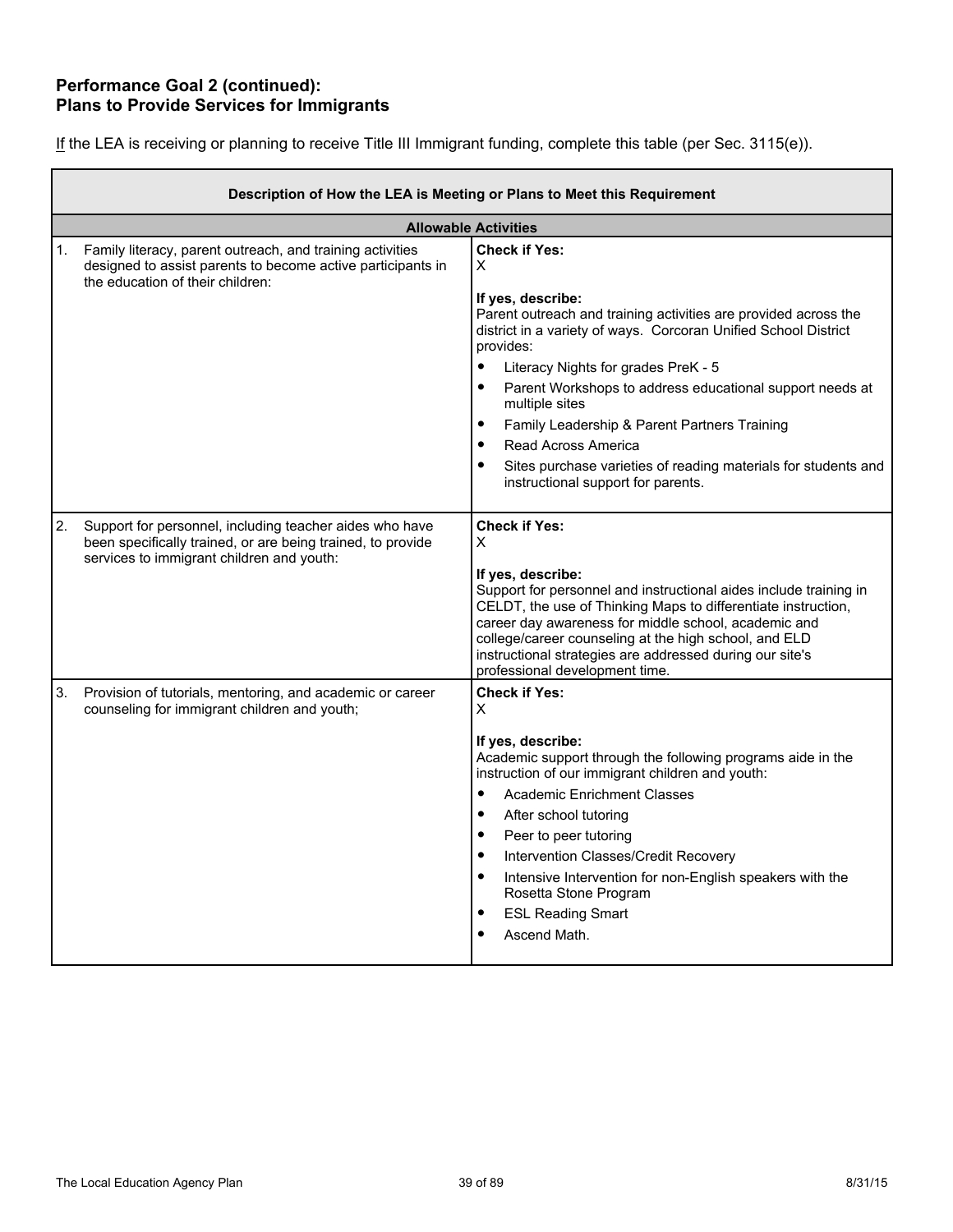|    | Description of How the LEA is Meeting or Plans to Meet this Requirement                                                                                                                                                                                                                        |                                                                                                                                                                                                                                                                                                                                                                                                                                                          |  |  |  |
|----|------------------------------------------------------------------------------------------------------------------------------------------------------------------------------------------------------------------------------------------------------------------------------------------------|----------------------------------------------------------------------------------------------------------------------------------------------------------------------------------------------------------------------------------------------------------------------------------------------------------------------------------------------------------------------------------------------------------------------------------------------------------|--|--|--|
|    |                                                                                                                                                                                                                                                                                                | <b>Allowable Activities</b>                                                                                                                                                                                                                                                                                                                                                                                                                              |  |  |  |
| 4. | Identification and acquisition of curricular materials,<br>educational software, and technologies to be used in the<br>program carried out with funds:                                                                                                                                         | <b>Check if Yes:</b><br>х                                                                                                                                                                                                                                                                                                                                                                                                                                |  |  |  |
|    |                                                                                                                                                                                                                                                                                                | If yes, describe:<br>Non-fiction supplemental reading materials will be purchased and<br>distributed to immigrant children:<br>Title III: Immigrant \$2,500.00                                                                                                                                                                                                                                                                                           |  |  |  |
|    |                                                                                                                                                                                                                                                                                                | Character Counts supplemental curriculum and instruction:<br>Title III: Immigrant \$1,500.00                                                                                                                                                                                                                                                                                                                                                             |  |  |  |
|    |                                                                                                                                                                                                                                                                                                | *See attached page for complete 2015-2016 Title III Immigrant<br><b>Budget</b>                                                                                                                                                                                                                                                                                                                                                                           |  |  |  |
| 5. | Basic instruction services that are directly attributable to the<br>presence in the school district involved of immigrant children<br>and youth, including the payment of costs of providing<br>additional classroom supplies, costs of transportation, or such                                | <b>Check if Yes:</b><br>X                                                                                                                                                                                                                                                                                                                                                                                                                                |  |  |  |
|    | other costs as are directly attributable to such additional basic<br>instruction services:                                                                                                                                                                                                     | If yes, describe:<br>CUSD will purchase academic, vocabulary, and spelling<br>workbooks for supplemental use to support the acquisition of<br>immigrant student's language skills.<br>Title III: Immigrant \$750.00                                                                                                                                                                                                                                      |  |  |  |
|    |                                                                                                                                                                                                                                                                                                | Additional classroom supplies (backpacks with additional<br>supplies)<br>Title III: Immigrant \$2,000.00                                                                                                                                                                                                                                                                                                                                                 |  |  |  |
|    |                                                                                                                                                                                                                                                                                                | *See attached page for complete 2015-2016 Title III Immigrant<br><b>Budget</b>                                                                                                                                                                                                                                                                                                                                                                           |  |  |  |
| 6. | Other instruction services designed to assist immigrant<br>children and youth to achieve in elementary and secondary<br>schools in the USA, such as programs of introduction to the                                                                                                            | <b>Check if Yes:</b><br>х                                                                                                                                                                                                                                                                                                                                                                                                                                |  |  |  |
|    | educational system and civics education:                                                                                                                                                                                                                                                       | If yes, describe:<br>Upon enrollment, parents of immigrant students will be provided<br>with ongoing information/classes regarding our educational<br>system in order to be academically successful.                                                                                                                                                                                                                                                     |  |  |  |
|    |                                                                                                                                                                                                                                                                                                | Materials and supplies for classes including civics education:<br>Title III: Immigrant \$1004.00                                                                                                                                                                                                                                                                                                                                                         |  |  |  |
|    |                                                                                                                                                                                                                                                                                                | *See attached page for complete 2015-2016 Title III Immigrant<br><b>Budget</b>                                                                                                                                                                                                                                                                                                                                                                           |  |  |  |
| 7. | Activities coordinated with community-based organizations,<br>institutions of higher education, private sector entities, or<br>other entities with expertise in working with immigrants, to<br>assist parents of immigrant children and youth by offering<br>comprehensive community services: | <b>Check if Yes:</b><br>X<br>If yes, describe:<br>The Migrant Program is operated in the Corcoran Unified School<br>District through the Kings County Office of Education. College of<br>the Sequoias and West Hills College send counselors to meet<br>with high school students to inform them of academic and career<br>technical services available at their campuses. Community<br>Contacts at each school site and the District Parent Liaison are |  |  |  |
|    |                                                                                                                                                                                                                                                                                                | available to help parents of immigrant students with information<br>regarding the comprehensive community services that are offered.                                                                                                                                                                                                                                                                                                                     |  |  |  |

r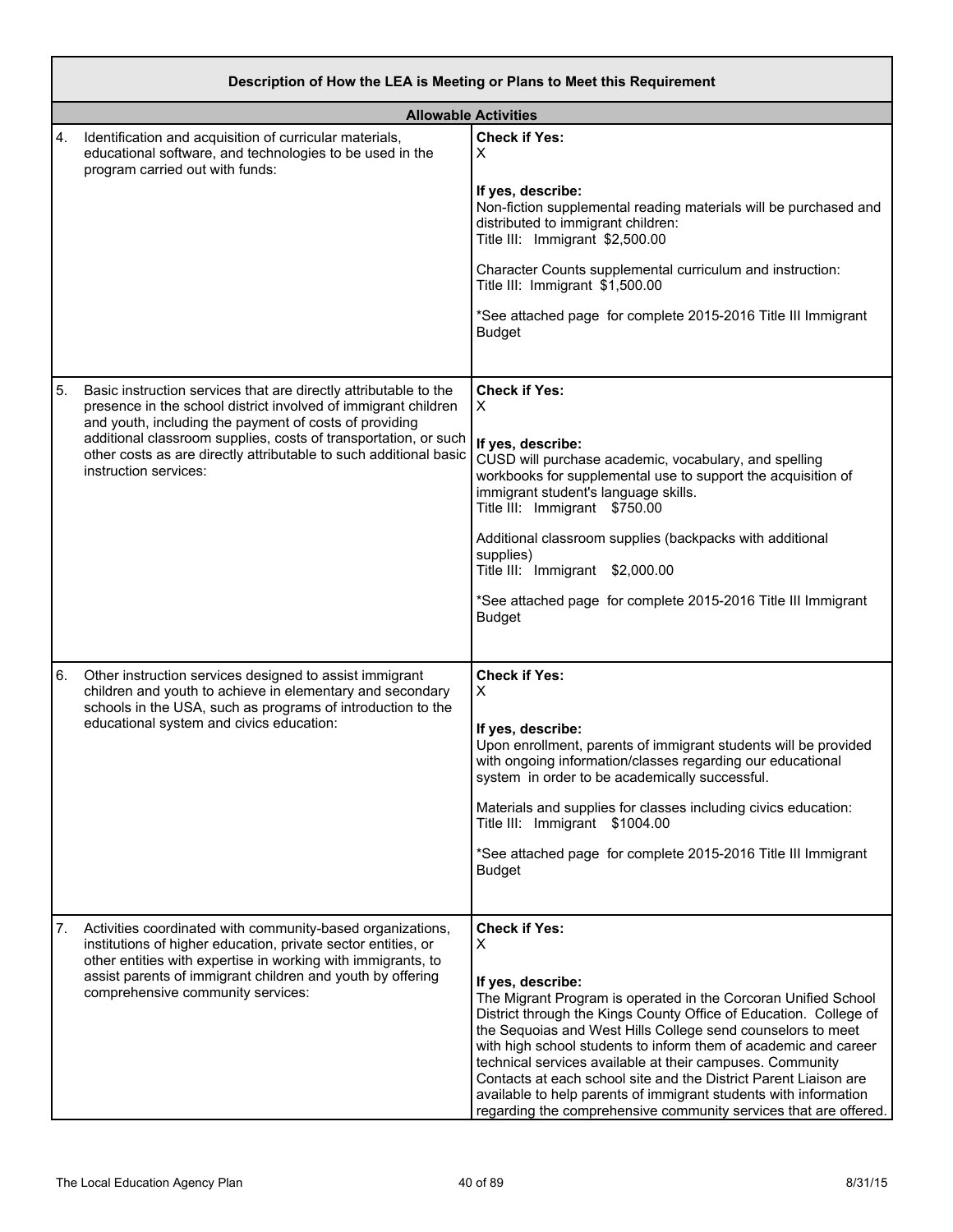## **Performance Goal 3: By 2005 - 06, all students will be taught by highly qualified teachers.**

## **Summary of Needs and Strengths for Professional Development**

Based on a needs assessment of teacher data for your district, include a narrative that describes areas of needed professional development and areas where adequate professional development opportunities exist.

## **[Description of activities under Title II, Part A, Subpart 1, Grants to LEA]**

The district sends out end of year surveys to assess the needs of all staff. Professional development was the focus of their needs and provided to staff at the beginning of the school year and throughout the year as needed. Professional development was and is being provided in the following areas:

- Common Core State Standards in English, Math, and English Language Development
- Pacing of core lessons and embedding rigor
- Checking for understanding and checking for mastery throughout each lesson, analyzing data and re-teaching lessons as needed
- Strategies to effectively develop standards-based lessons which are taught using good first teaching
- CELDT training including strategies that target each specific language development level.

| <b>Strengths</b>                                                                                                                                                                                     |           | <b>Needs</b>                                                                                                                                                                                     |
|------------------------------------------------------------------------------------------------------------------------------------------------------------------------------------------------------|-----------|--------------------------------------------------------------------------------------------------------------------------------------------------------------------------------------------------|
| Each school site in our district has<br>academic/instructional/technology coaches who have<br>been trained in the most recent research-based best                                                    | $\bullet$ | Observational data indicated that the pace of core<br>lessons was often slow and lacked rigor.                                                                                                   |
| practices for instructional delivery who provide ongoing<br>professional development which targets specific<br>teacher needs.                                                                        | $\bullet$ | Some teachers were not checking for understanding<br>nor checking for mastery throughout the lesson.                                                                                             |
| SBE adopted and standards-aligned curriculum and<br>Professional Development (PD) is provided for each                                                                                               |           | Material was being presented to students rather than<br>teachers thoroughly teaching the adopted curriculum.                                                                                     |
| teacher.<br>98% of teachers are highly qualified with the remaining<br>teachers on track to become highly qualified within                                                                           |           | Teachers need guidance on creating standards-based<br>lesson plans that are aligned to the Common Core<br>State Standards.                                                                       |
| specified timelines.                                                                                                                                                                                 |           | Teachers need support on how to effectively develop<br>and teach lessons using effective first best-instruction                                                                                  |
| 96% of teachers have completed training in the<br>implementation of Specially Designed Academic<br>Instruction in English (SDAIE) teaching methods.                                                  |           | Provide more professional development on analyzing<br>student data to increase student engagement and<br>achievement.                                                                            |
| All site principals participate in weekly Professional<br>Learning Communities (PLC) on their campus, with<br>their staff, which focus on program effectiveness and<br>student academic achievement. | $\bullet$ | Refine the use of the Cycle of Inquiry and incorporate<br>DataWise steps and strategies into daily instruction.                                                                                  |
| Special Education Teachers participate in Special<br>Education Area Local Plan (SELPA) trainings.                                                                                                    |           | Continue to provide additional training on strategies to<br>use with English learners to help them access and<br>become proficient in grade-level standards.                                     |
| All sites are participating in CATAPULT academic<br>trainings for teachers and administrators.                                                                                                       | $\bullet$ | Continue to provide training on CELDT levels and<br>instructional environments that specifically target each<br>student's specific language development need.                                    |
|                                                                                                                                                                                                      |           | ELA/ELD Common Core State Standards: integrating<br>of both into lesson design and providing instruction that<br>meet these requirements allowing all students access<br>to the core curriculum. |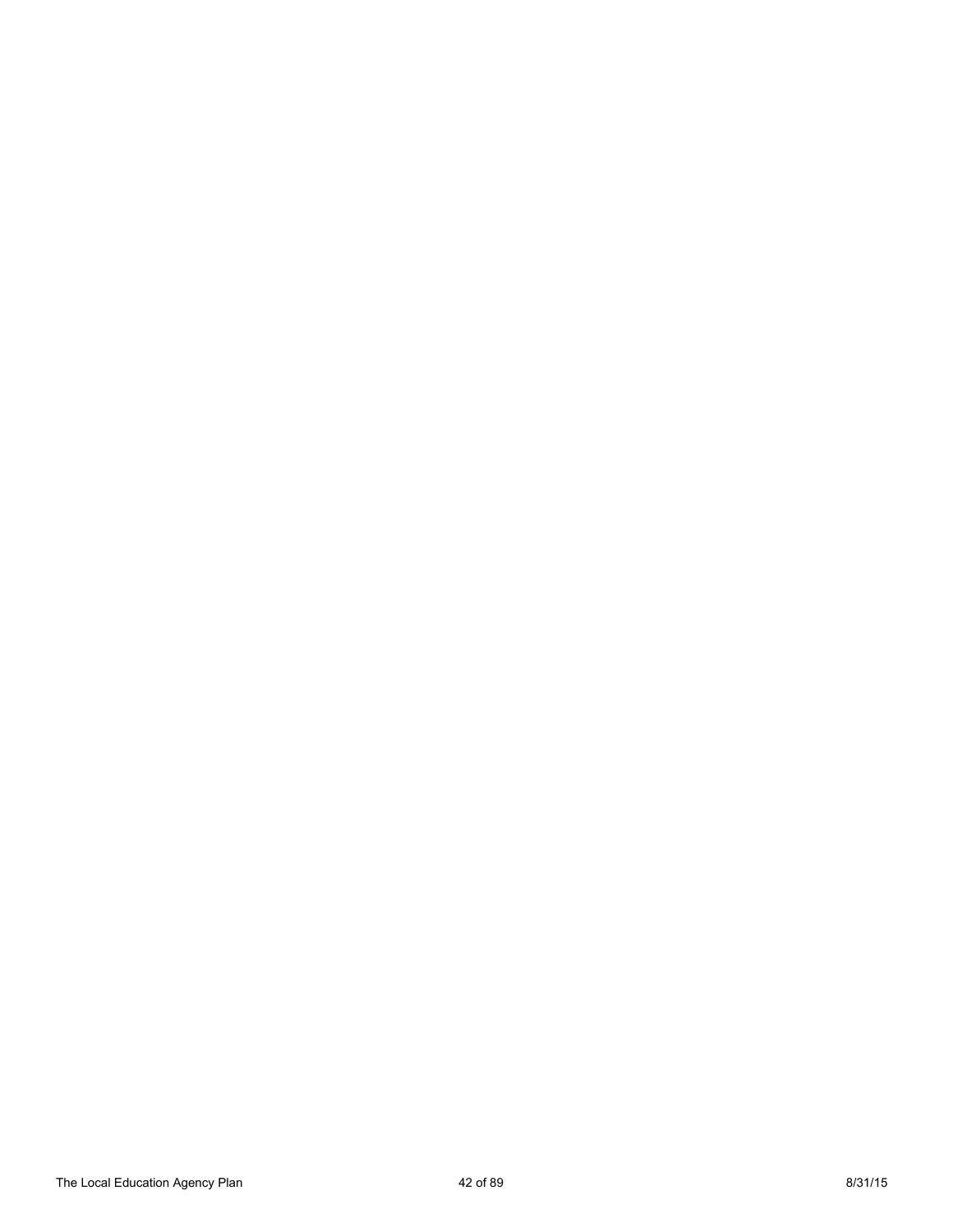## **Performance Goal 3: By 2005-06, all students will be taught by highly qualified teachers.**

### **Planned Improvements for Professional Development (Title II)**

(Summarize information from district-operated programs and approved school-level plans)

|    | <b>Descriptions</b>                                                                                                                                                                                                                                                                                                                                                                                                                                                                                                                                                                                  | Persons Involved/<br><b>Timeline</b>                                                                               | <b>Related Expenditures</b>                      | <b>Estimated</b><br>Cost                                                                                                                               | <b>Funding</b><br><b>Source</b> |
|----|------------------------------------------------------------------------------------------------------------------------------------------------------------------------------------------------------------------------------------------------------------------------------------------------------------------------------------------------------------------------------------------------------------------------------------------------------------------------------------------------------------------------------------------------------------------------------------------------------|--------------------------------------------------------------------------------------------------------------------|--------------------------------------------------|--------------------------------------------------------------------------------------------------------------------------------------------------------|---------------------------------|
|    | How the professional development activities are aligned with<br>the State's challenging academic content standards and student<br>academic achievement standards, State assessments, and the<br>curricula and programs tied to the standards:                                                                                                                                                                                                                                                                                                                                                        |                                                                                                                    |                                                  |                                                                                                                                                        |                                 |
|    | The district will conduct yearly Professional Development needs<br>assessments of teachers in order to provide training that meet<br>Common Core State Standards' challenging academic content<br>standards. The target of the assessments will focus on student<br>academic achievement in meeting these standards. All<br>curriculum and instructional programs at each site are tied to<br>the standards. Professional Development directly focuses on<br>how teachers can provide appropriate instruction to allow<br>students to become proficient in all areas of state required<br>standards. | Superintendent, Director<br>of Curriculum and<br>Instruction, Principals,<br>Academic Literacy<br>Coaches - yearly | <b>Stipends for Academic</b><br>Literacy Coaches | \$20,000.00                                                                                                                                            | <b>General Fund</b>             |
|    | All schools will use state adopted standards and aligned<br>supplemental instructional materials that support instruction.<br>Professional Development will continue to be provided to<br>administrators, teachers and support staff at each school site.                                                                                                                                                                                                                                                                                                                                            |                                                                                                                    |                                                  |                                                                                                                                                        |                                 |
|    | Professional Development is offered based on staff needs and<br>strengths in relation to student achievement results. Utilizing<br>Academic Technology and Literacy Coaches will provide<br>teachers with targeted onsite professional development to<br>improve delivery of standards-based instruction.                                                                                                                                                                                                                                                                                            | <b>District Academic</b><br><b>Technology Coaches and</b><br>Literacy Coaches -<br>ongoing                         | Salaries, benefits and<br>stipends               | See Part II: Goal 1 -<br>Reading: Planned<br>Improvements- Goal 1<br>Literacy Coaches; Goal 5<br><b>District Academic</b><br><b>Technology Coaches</b> | Title I Funds; General<br>Funds |
|    | Annual Professional Development trainings will be provided for<br>all staff focusing on improving instruction and program delivery<br>of standards-based instruction.                                                                                                                                                                                                                                                                                                                                                                                                                                |                                                                                                                    |                                                  |                                                                                                                                                        |                                 |
|    | Professional Development will be provided for teachers of<br>English language learners focusing the needs of specific<br>targeted students.                                                                                                                                                                                                                                                                                                                                                                                                                                                          |                                                                                                                    |                                                  |                                                                                                                                                        |                                 |
| 2. | How the activities will be based on a review of scientifically<br>based research and an explanation of why the activities are<br>expected to improve student academic achievement:                                                                                                                                                                                                                                                                                                                                                                                                                   |                                                                                                                    |                                                  |                                                                                                                                                        |                                 |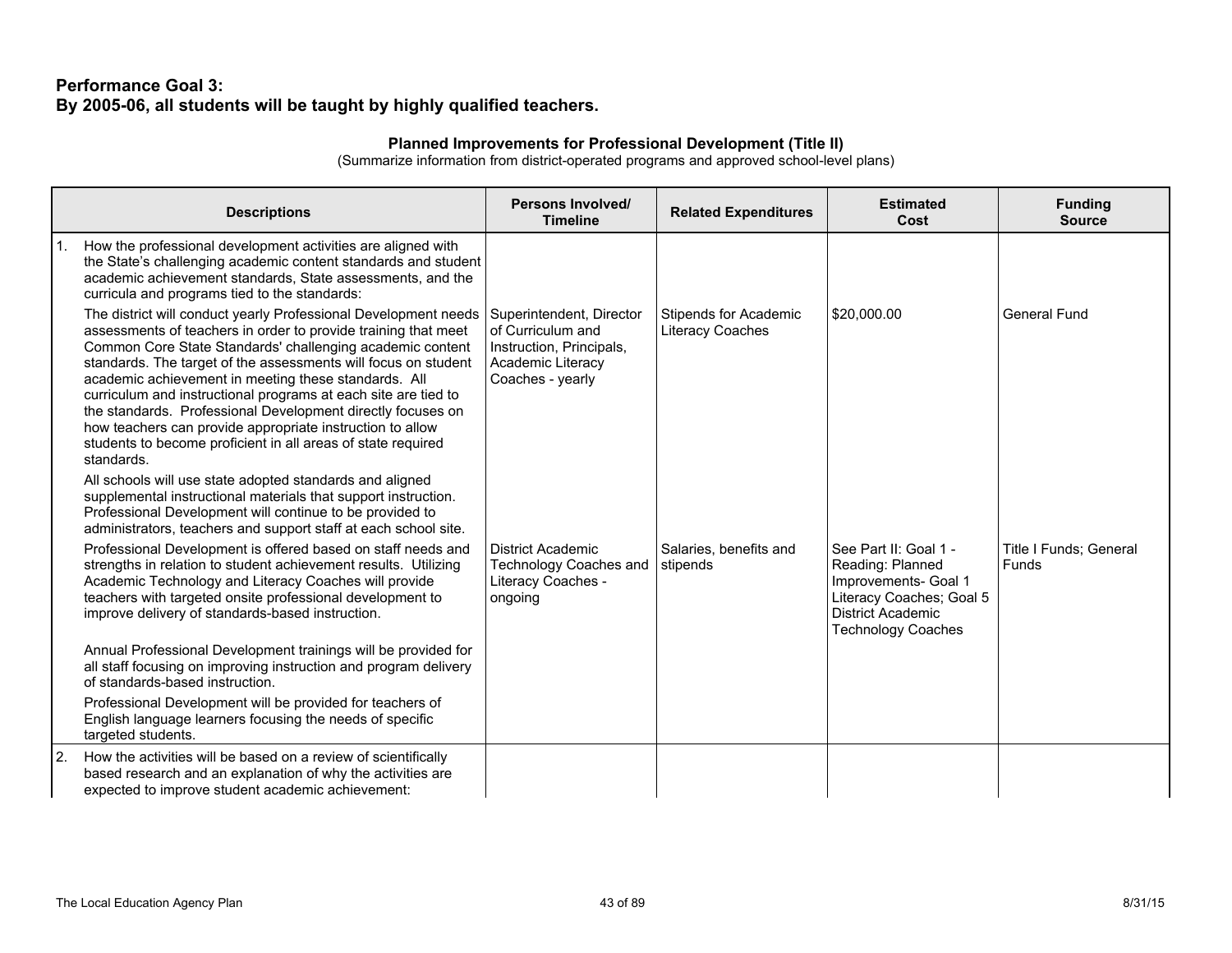|    | <b>Descriptions</b>                                                                                                                                                                                                                                                                                                                                                                                                                                                                                                                                                                                                                                                                                                                                                                                                                                                                                                                                                                                                                                                                                                                                   | Persons Involved/<br><b>Timeline</b>                                                               | <b>Related Expenditures</b>                  | <b>Estimated</b><br>Cost             | <b>Funding</b><br><b>Source</b> |
|----|-------------------------------------------------------------------------------------------------------------------------------------------------------------------------------------------------------------------------------------------------------------------------------------------------------------------------------------------------------------------------------------------------------------------------------------------------------------------------------------------------------------------------------------------------------------------------------------------------------------------------------------------------------------------------------------------------------------------------------------------------------------------------------------------------------------------------------------------------------------------------------------------------------------------------------------------------------------------------------------------------------------------------------------------------------------------------------------------------------------------------------------------------------|----------------------------------------------------------------------------------------------------|----------------------------------------------|--------------------------------------|---------------------------------|
|    | District academic personnel, along with principals from each<br>school site, will work with KCOE and TCOE as well as review<br>research on professional development activities that assist<br>teachers in ensuring that all students will meet or exceed<br>Common Core State Standards. Special attention will be given<br>to topics and formats that have the greatest positive effect on<br>teachers to accelerate the learning of students in the lowest<br>performing groups. Successful teachers along with Academic<br>Literacy Coaches will serve as models and provide assistance<br>for teachers that need additional help in improving the academic<br>achievement of their students.<br>Professional Development activities will be based on state<br>adopted materials resulting in research-based curriculum being<br>taught by all staff. Areas of need will be based on interim<br>assessment data, a research-based improvement strategy.<br>The Curriculum Committee and Professional Development<br>Committee will review research on Professional Development<br>activities to assist CUSD schools in providing instruction which | Principals, Academic<br>Literacy Coaches,<br>Teachers, Academic<br>Technology Coaches -<br>ongoing | Stipends for coaches                         | \$4000.00/Academic<br>Literacy Coach | General Fund & Title I          |
|    | allows all students to meet or exceed Common Core State<br>Standards.                                                                                                                                                                                                                                                                                                                                                                                                                                                                                                                                                                                                                                                                                                                                                                                                                                                                                                                                                                                                                                                                                 |                                                                                                    |                                              |                                      |                                 |
| 3. | How the activities will have a substantial, measurable, and<br>positive impact on student academic achievement and how the<br>activities will be used as part of a broader strategy to eliminate<br>the achievement gap that separates low-income and minority<br>students from other students:                                                                                                                                                                                                                                                                                                                                                                                                                                                                                                                                                                                                                                                                                                                                                                                                                                                       |                                                                                                    |                                              |                                      |                                 |
|    | In designing professional development activities, district<br>academic personnel and principals will concentrate on the<br>degree to which the professional development activities address<br>the focus on how students are meeting or exceeding Common<br>Core State Standards as they work toward proficiency as<br>assessed using formative assessments, the cohesiveness of<br>classroom instruction to the professional development being<br>provided, and the strengths and needs of staff as it relates to<br>the student population of each classroom including English<br>learners and students with disabilities. All activities will focus on<br>eliminating the achievement gap that separates low-income and<br>minority students from other students.                                                                                                                                                                                                                                                                                                                                                                                   | Principals, Director of<br>Curriculum and<br>Instruction Academic<br>Literacy Coaches -<br>ongoing | Professional<br><b>Development Trainings</b> | \$112,750                            | Title II & General Fund         |
|    | The Superintendent and Director of Curriculum and Instruction<br>will assist site principals in designing Professional Development<br>based on data analysis.                                                                                                                                                                                                                                                                                                                                                                                                                                                                                                                                                                                                                                                                                                                                                                                                                                                                                                                                                                                         |                                                                                                    |                                              |                                      |                                 |
| 4. | How the LEA will coordinate professional development activities<br>authorized under Title II, Part A, Subpart 2 with professional<br>development activities provided through other Federal, State,<br>and local programs:                                                                                                                                                                                                                                                                                                                                                                                                                                                                                                                                                                                                                                                                                                                                                                                                                                                                                                                             |                                                                                                    |                                              |                                      |                                 |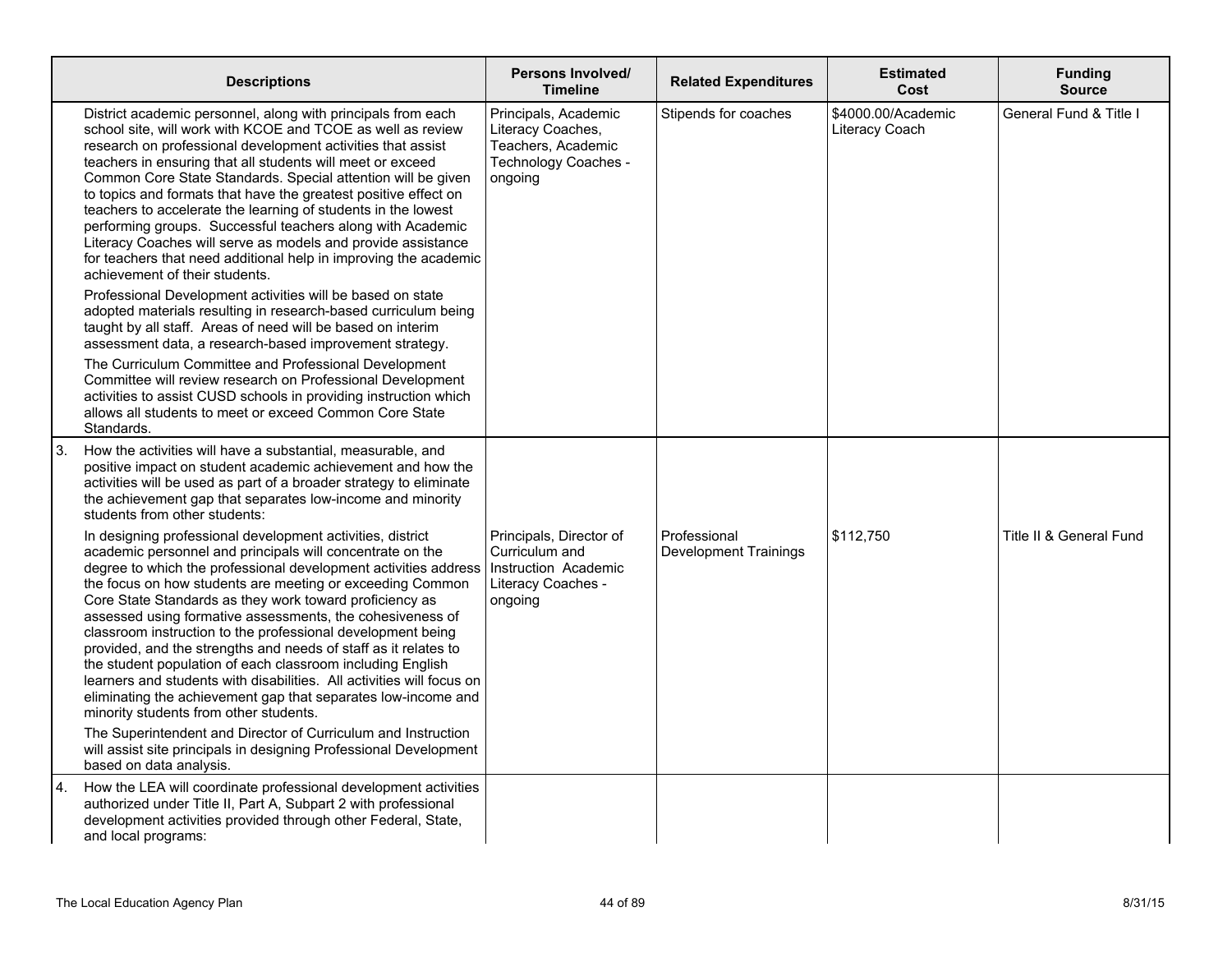|    | <b>Descriptions</b>                                                                                                                                                                                                                                                                                                                                                                               | Persons Involved/<br><b>Timeline</b>                                                                                                | <b>Related Expenditures</b> | <b>Estimated</b><br>Cost | <b>Funding</b><br><b>Source</b> |
|----|---------------------------------------------------------------------------------------------------------------------------------------------------------------------------------------------------------------------------------------------------------------------------------------------------------------------------------------------------------------------------------------------------|-------------------------------------------------------------------------------------------------------------------------------------|-----------------------------|--------------------------|---------------------------------|
|    | CUSD Professional Development Plan coordinates teaching<br>and learning activities to enhance high-quality instructional<br>delivery while eliminating possibilities of duplication. PD will<br>focus on increasing reading and mathematics proficiency for<br>students along with providing training on how to increase<br>educational technology skills for every instructional team<br>member. | Principals, Director of<br>Curriculum and<br>Instruction, Academic<br>Literacy Coaches,<br>Academic Technology<br>Coaches - ongoing |                             |                          |                                 |
|    | The Professional Development Committee will coordinate<br>training to ensure that all PD activities that are required by all<br>federal, state and local programs are being met.                                                                                                                                                                                                                  |                                                                                                                                     |                             |                          |                                 |
|    | Training will be provided in effective use of educational<br>technology and improving the understanding and knowledge of<br>teachers and administrators with Response to Intervention (RTI)<br>and supplemental instruction.                                                                                                                                                                      |                                                                                                                                     |                             |                          |                                 |
|    | Effective instructional strategies will be provided on the use of<br>state and local assessment to inform instruction.                                                                                                                                                                                                                                                                            |                                                                                                                                     |                             |                          |                                 |
|    | Training on the use of behavior modifications in classroom<br>settings will be provided to all staff to ensure a positive<br>classroom environment where learning can occur.                                                                                                                                                                                                                      |                                                                                                                                     |                             |                          |                                 |
|    | The LEA will continue to monitor and provide professional<br>development to teachers in accordance with their specific<br>needs. These professional development activities are<br>coordinated to address staff needs in assisting all students to<br>meet or exceed Common Core State Standards.                                                                                                  |                                                                                                                                     |                             |                          |                                 |
|    | Activities have and will continue to help teachers integrate<br>standards-based curriculum; improve instructional practices;<br>assess, understand and teach to their students' strengths and<br>areas of need.                                                                                                                                                                                   |                                                                                                                                     |                             |                          |                                 |
|    | Teachers will continue to receive professional development in<br>classroom management, standards-based instruction,<br>monitoring and checking for understanding throughout each<br>lesson, and assess student learning for opportunities to re-<br>teach lessons for student proficiency. Professional<br>development will occur at both the site and district level.                            |                                                                                                                                     |                             |                          |                                 |
| 5. | The professional development activities that will be made<br>available to teachers and principals and how the LEA will<br>ensure that professional development (which may include<br>teacher mentoring) needs of teachers and principals will be met:                                                                                                                                             |                                                                                                                                     |                             |                          |                                 |
|    | Teachers are being provided professional development on the<br>most effective use of their collaboration time during weekly<br>Professional Development Collaboration (PLC) meetings<br>weekly.                                                                                                                                                                                                   | Director of Curriculum<br>and Instructionl.<br>Principals, teachers -<br>ongoing                                                    |                             |                          |                                 |
|    | Professional Development Collaboration meetings (PLC's) will<br>focus on the use of local and state assessment results,<br>instructional standards, review of student work and instructional<br>best practices.                                                                                                                                                                                   |                                                                                                                                     |                             |                          |                                 |
|    | The Local Education Agency Plan                                                                                                                                                                                                                                                                                                                                                                   | 45 of 89                                                                                                                            |                             |                          | 8/31/15                         |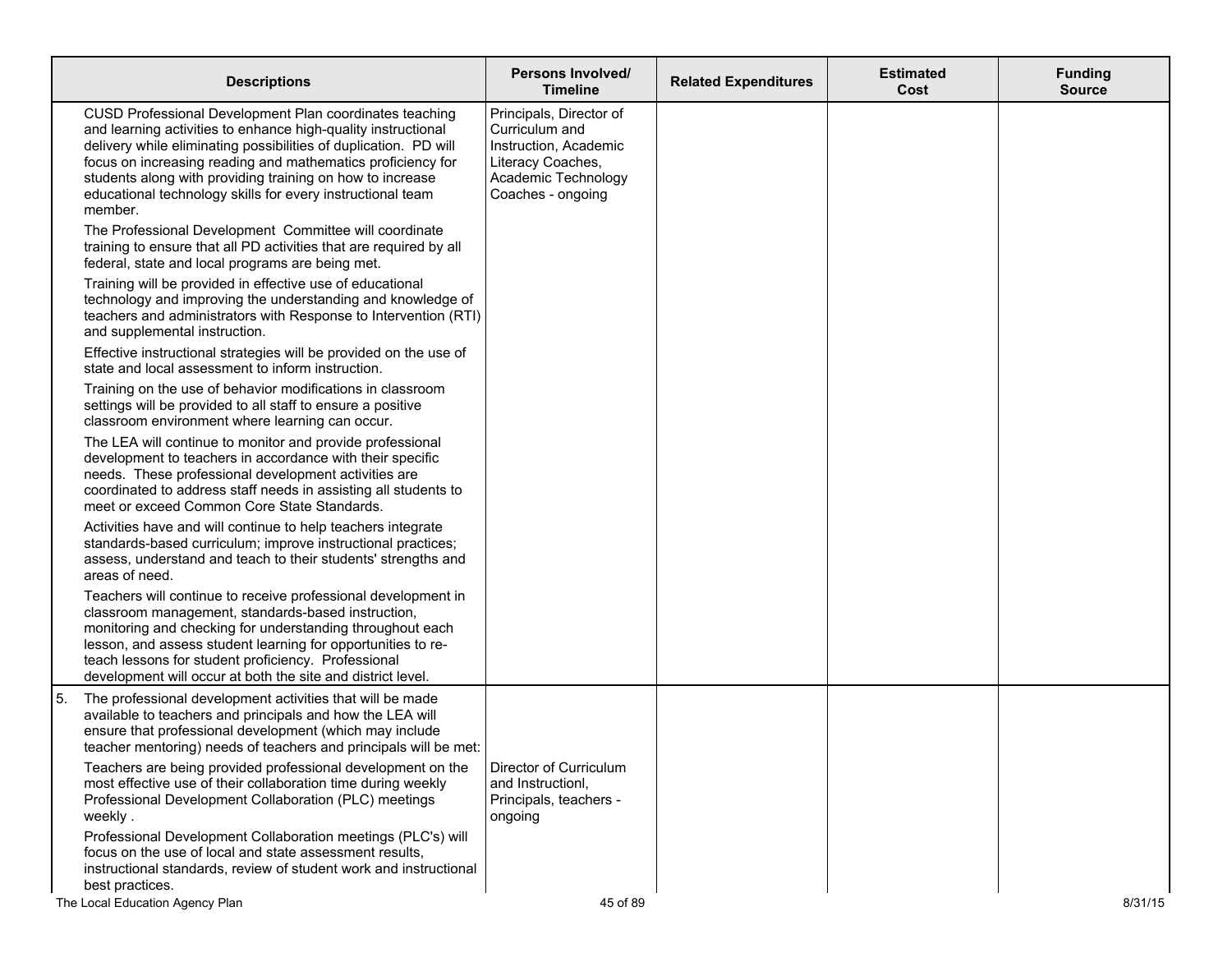|           | <b>Descriptions</b>                                                                                                                                                                                                                                                                                                                                                                                                                    | Persons Involved/<br><b>Timeline</b> | <b>Related Expenditures</b> | <b>Estimated</b><br>Cost | <b>Funding</b><br><b>Source</b> |
|-----------|----------------------------------------------------------------------------------------------------------------------------------------------------------------------------------------------------------------------------------------------------------------------------------------------------------------------------------------------------------------------------------------------------------------------------------------|--------------------------------------|-----------------------------|--------------------------|---------------------------------|
|           | Teachers and administrators will continue to monitor student<br>assessments on a regular monthly basis. This information<br>helps teachers adjust their teaching and re-teaching to ensure<br>students are proficient in the Common Core State Standards<br>that is being taught, with emphasis on struggling students that<br>need additional help and support.                                                                       |                                      |                             |                          |                                 |
|           | Principals and district office academic support personnel will<br>participate in all Professional Development that is provided<br>district-wide. Site PLC's will focus on the specific needs of the<br>students and teachers at their sites in conjunction with the<br>district's focus for PLC's.                                                                                                                                     |                                      |                             |                          |                                 |
|           | Director of Curriculum and Instruction and principals will monitor<br>outcomes of all trainings to determine effectiveness and future<br>need.                                                                                                                                                                                                                                                                                         |                                      |                             |                          |                                 |
|           | Professional Development activities will be provided for all<br>teachers, paraprofessionals and administrators with focus on<br>individual or site needs. These PD activities will include:                                                                                                                                                                                                                                            |                                      |                             |                          |                                 |
| $\bullet$ | Classroom management                                                                                                                                                                                                                                                                                                                                                                                                                   |                                      |                             |                          |                                 |
|           | Technology training to enhance core and supplemental<br>instruction                                                                                                                                                                                                                                                                                                                                                                    |                                      |                             |                          |                                 |
| $\bullet$ | English Learner Development Standards with integration and<br>relationship to Common Core State Standards                                                                                                                                                                                                                                                                                                                              |                                      |                             |                          |                                 |
| $\bullet$ | Kagan Professional Development Strategies                                                                                                                                                                                                                                                                                                                                                                                              |                                      |                             |                          |                                 |
|           | School City Assessment Data                                                                                                                                                                                                                                                                                                                                                                                                            |                                      |                             |                          |                                 |
|           | Aeries Attendance Data Systems                                                                                                                                                                                                                                                                                                                                                                                                         |                                      |                             |                          |                                 |
|           | ParentLink introduction and training                                                                                                                                                                                                                                                                                                                                                                                                   |                                      |                             |                          |                                 |
|           | Catapult training                                                                                                                                                                                                                                                                                                                                                                                                                      |                                      |                             |                          |                                 |
|           | <b>Explicit Direct Instruction</b>                                                                                                                                                                                                                                                                                                                                                                                                     |                                      |                             |                          |                                 |
|           | New Common Core State Standards planning.                                                                                                                                                                                                                                                                                                                                                                                              |                                      |                             |                          |                                 |
| 6.        | How the LEA will integrate funds under this subpart with funds<br>received under part D that are used for professional<br>development to train teachers to integrate technology into<br>curricula and instruction to improve teaching, learning, and<br>technology literacy:<br>The Technology Committee will meet regularly to develop and<br>review Corcoran Unified School District's Technology Plan. The Technology Support Staff | Principals, Teachers,                |                             |                          |                                 |
|           | CUSD Technology Plan details specific guidelines for teachers<br>and staff who are being trained to ensure that technology is<br>being used daily in all classrooms to enhance the academic<br>delivery of lessons that will help increase student proficiencies.                                                                                                                                                                      | - ongoing                            |                             |                          |                                 |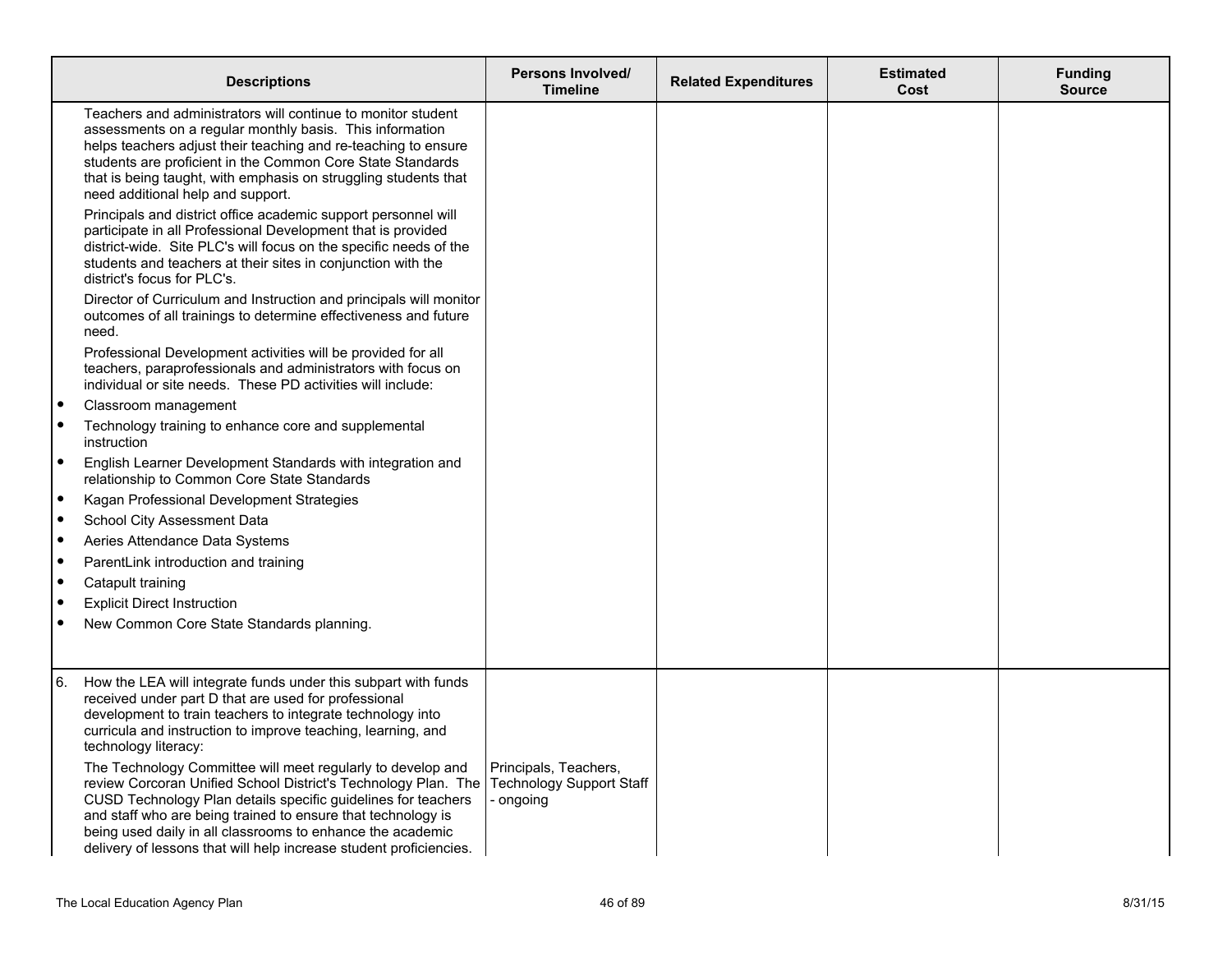|      | <b>Descriptions</b>                                                                                                                                                                                                                                                                                                                                                                                                                                                                                                                                                                                                                                                                                                                                  | Persons Involved/<br><b>Timeline</b>                                                                          | <b>Related Expenditures</b>                   | <b>Estimated</b><br>Cost    | <b>Funding</b><br><b>Source</b> |
|------|------------------------------------------------------------------------------------------------------------------------------------------------------------------------------------------------------------------------------------------------------------------------------------------------------------------------------------------------------------------------------------------------------------------------------------------------------------------------------------------------------------------------------------------------------------------------------------------------------------------------------------------------------------------------------------------------------------------------------------------------------|---------------------------------------------------------------------------------------------------------------|-----------------------------------------------|-----------------------------|---------------------------------|
|      | Technical Support Staff and Academic Technology Coaches will<br>provide teachers with support and training in the use of<br>programs and equipment related to instruction.                                                                                                                                                                                                                                                                                                                                                                                                                                                                                                                                                                           |                                                                                                               |                                               |                             |                                 |
| 17.  | How students and teachers will have increased access to<br>technology; and how ongoing sustained professional<br>development for teachers, administrators, and school library<br>media personnel will be provided in the effective use of<br>technology. (Note: A minimum of 25% of the Title II, Part D<br>Enhancing Education through Technology funding must be<br>spent on professional development.):<br>Administration, Technical Support Staff and District Academic<br>Technology<br>Coaches will provide support for schools in selecting, training<br>and implementing technology to increase student achievement.<br>All staff will receive training on student information systems and<br>data portal to help with targeted instruction. | All certificated<br>staff/annually                                                                            | Stipends for trainers                         | \$4,000.00 for each trainer | Title II, Part D                |
|      | The Technology Committee will evaluate feedback from annual<br>surveys of teachers, staff and administrators at the end of each<br>school year and adjustments will be made accordingly to meet<br>the needs of students and staff.<br>Director of Curriculum and Instruction will work directly with                                                                                                                                                                                                                                                                                                                                                                                                                                                |                                                                                                               |                                               |                             |                                 |
|      | District Academic Technology Coaches to support and enhance<br>the ongoing professional development activities in technology<br>for teachers and staff.                                                                                                                                                                                                                                                                                                                                                                                                                                                                                                                                                                                              |                                                                                                               |                                               |                             |                                 |
|      | The district will continue to upgrade and replace teacher and<br>student computers on an as-needed basis.                                                                                                                                                                                                                                                                                                                                                                                                                                                                                                                                                                                                                                            | <b>Technology Support Staff</b><br>- yearly                                                                   | Middle School<br>replacement of<br>technology | \$300,000.00                | General Fund                    |
| l 8. | How the LEA, teachers, paraprofessionals, principals, other<br>relevant school personnel, and parents have collaborated in the<br>planning of professional development activities and in the<br>preparation of the LEA Plan:                                                                                                                                                                                                                                                                                                                                                                                                                                                                                                                         |                                                                                                               |                                               |                             |                                 |
|      | Comprehensive needs assessment surveys were administered<br>via online surveys for staff, teachers and students to help with<br>the collaboration and implementation of the plan.                                                                                                                                                                                                                                                                                                                                                                                                                                                                                                                                                                    | Administration, site<br>principals, teachers, staff,<br>and students. SSC, ELAC<br>DELAC members -<br>ongoing |                                               |                             |                                 |
|      | School Site Councils, English Learner Advisory Committees<br>and District English Learner Advisory Committees were given<br>surveys. Their input was combined with the needs<br>assessments of other stake holders.                                                                                                                                                                                                                                                                                                                                                                                                                                                                                                                                  |                                                                                                               |                                               |                             |                                 |
|      | Administration and site principals reviewed the results and<br>compiled information to be used to discuss the areas of specific<br>student needs.                                                                                                                                                                                                                                                                                                                                                                                                                                                                                                                                                                                                    |                                                                                                               |                                               |                             |                                 |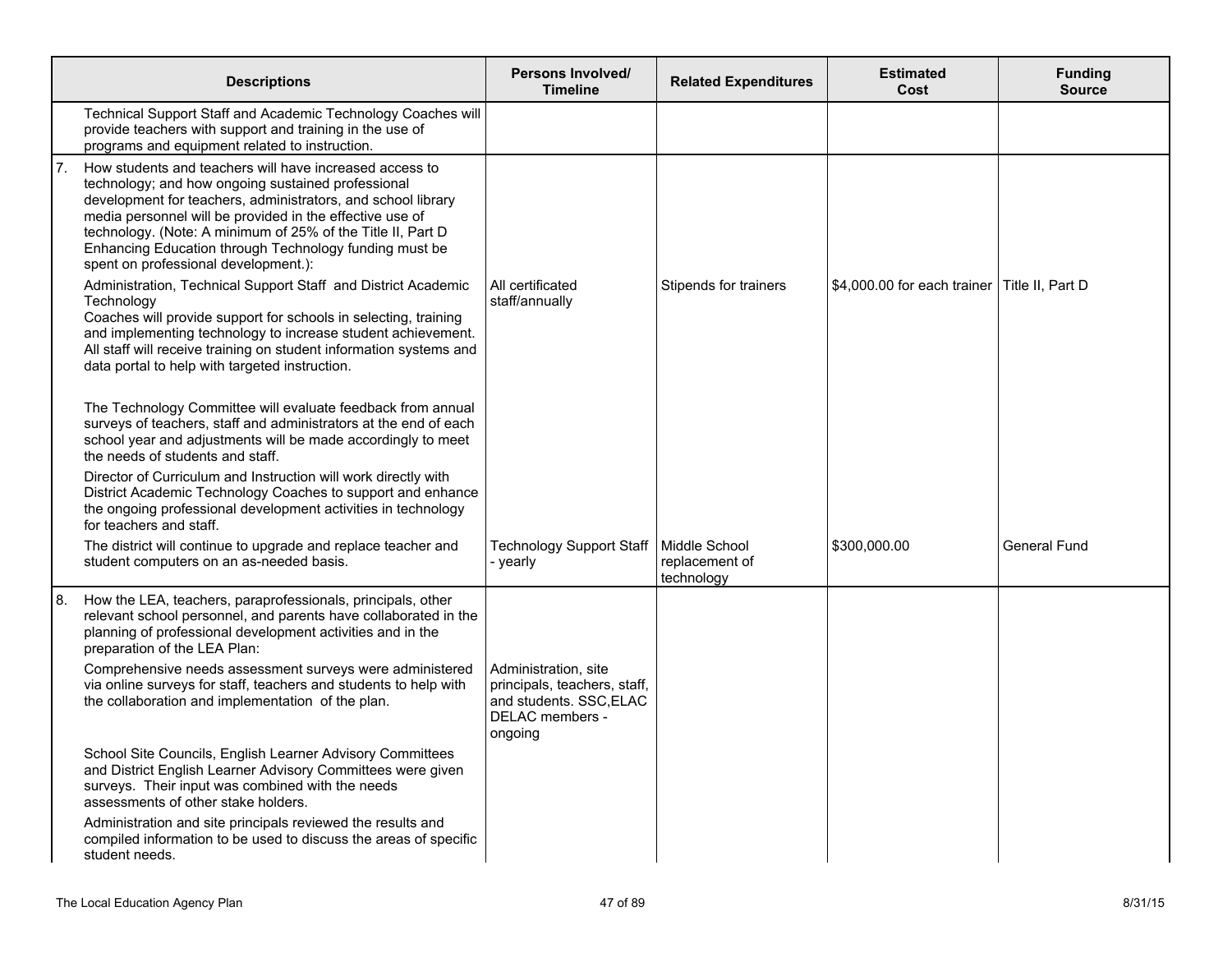| <b>Descriptions</b>                                                                                                                                                                                                                                                                                                                                                                                                                                                                                                                                                                                                                                                                                                           | <b>Persons Involved/</b><br><b>Timeline</b> | <b>Related Expenditures</b> | <b>Estimated</b><br>Cost | <b>Funding</b><br>Source |
|-------------------------------------------------------------------------------------------------------------------------------------------------------------------------------------------------------------------------------------------------------------------------------------------------------------------------------------------------------------------------------------------------------------------------------------------------------------------------------------------------------------------------------------------------------------------------------------------------------------------------------------------------------------------------------------------------------------------------------|---------------------------------------------|-----------------------------|--------------------------|--------------------------|
| Professional development activities were reviewed by CUSD<br>Curriculum Committee. Plans for professional development will<br>be coordinated to reflect teacher needs to ensure all staff<br>receive appropriate training.<br>School Site Councils will help determine some professional<br>development activities based on funds allocated to their sites.                                                                                                                                                                                                                                                                                                                                                                   |                                             |                             |                          |                          |
| Site principals meet with teachers and staff annually to review<br>individual professional development needs.                                                                                                                                                                                                                                                                                                                                                                                                                                                                                                                                                                                                                 |                                             |                             |                          |                          |
| How the LEA will provide training to enable teachers to:<br>l 9.<br>Teach and address the needs of students with different<br>$\bullet$<br>learning styles, particularly students with disabilities,<br>students with special learning needs (including students<br>who are gifted and talented), and students with limited<br>English proficiency;<br>Improve student behavior in the classroom and identify<br>$\bullet$<br>early and appropriate interventions to help all students<br>learn;<br>Involve parents in their child's education; and<br>٠<br>Understand and use data and assessments to improve<br>classroom practice and student learning.<br>Professional development activities in Response to Intervention | Teachers, Principals -                      |                             |                          |                          |
| (RTI) and Good First Teaching will be provided for all teachers<br>and administrators to address the needs of students with<br>different learning styles, particularly students with disabilities,<br>students with special learning needs, and students with limited<br>English proficiency.                                                                                                                                                                                                                                                                                                                                                                                                                                 | ongoing                                     |                             |                          |                          |
| Reading and math coaches along with intervention teachers will<br>work at all sites to assist schools in the use of assessments and<br>data to inform instruction and other site-specific professional<br>development.                                                                                                                                                                                                                                                                                                                                                                                                                                                                                                        |                                             |                             |                          |                          |
| All staff will participate in Positive Behavior Intervention and<br>Support (PBIS) training at their sites to improve student<br>academic learning environments.                                                                                                                                                                                                                                                                                                                                                                                                                                                                                                                                                              |                                             |                             |                          |                          |
| PLC weekly site specific meetings will focus on student work<br>and assessment results to address the needs of individual<br>students.                                                                                                                                                                                                                                                                                                                                                                                                                                                                                                                                                                                        |                                             |                             |                          |                          |
| Each site has activities that are specifically targeting<br>parents/guardians involvement in their child's learning. All sites<br>offer Back to School Nights, Literacy Nights, Parent Volunteer<br>Training, Open House, parent trainings on how to help parents<br>work with their children at home, and other parent trainings,<br>according to parent need, to provide additional support for their<br>child's literacy skills.                                                                                                                                                                                                                                                                                           |                                             |                             |                          |                          |
| 10. How the LEA will use funds under this subpart to meet the<br>requirements of Section 1119:                                                                                                                                                                                                                                                                                                                                                                                                                                                                                                                                                                                                                                |                                             |                             |                          |                          |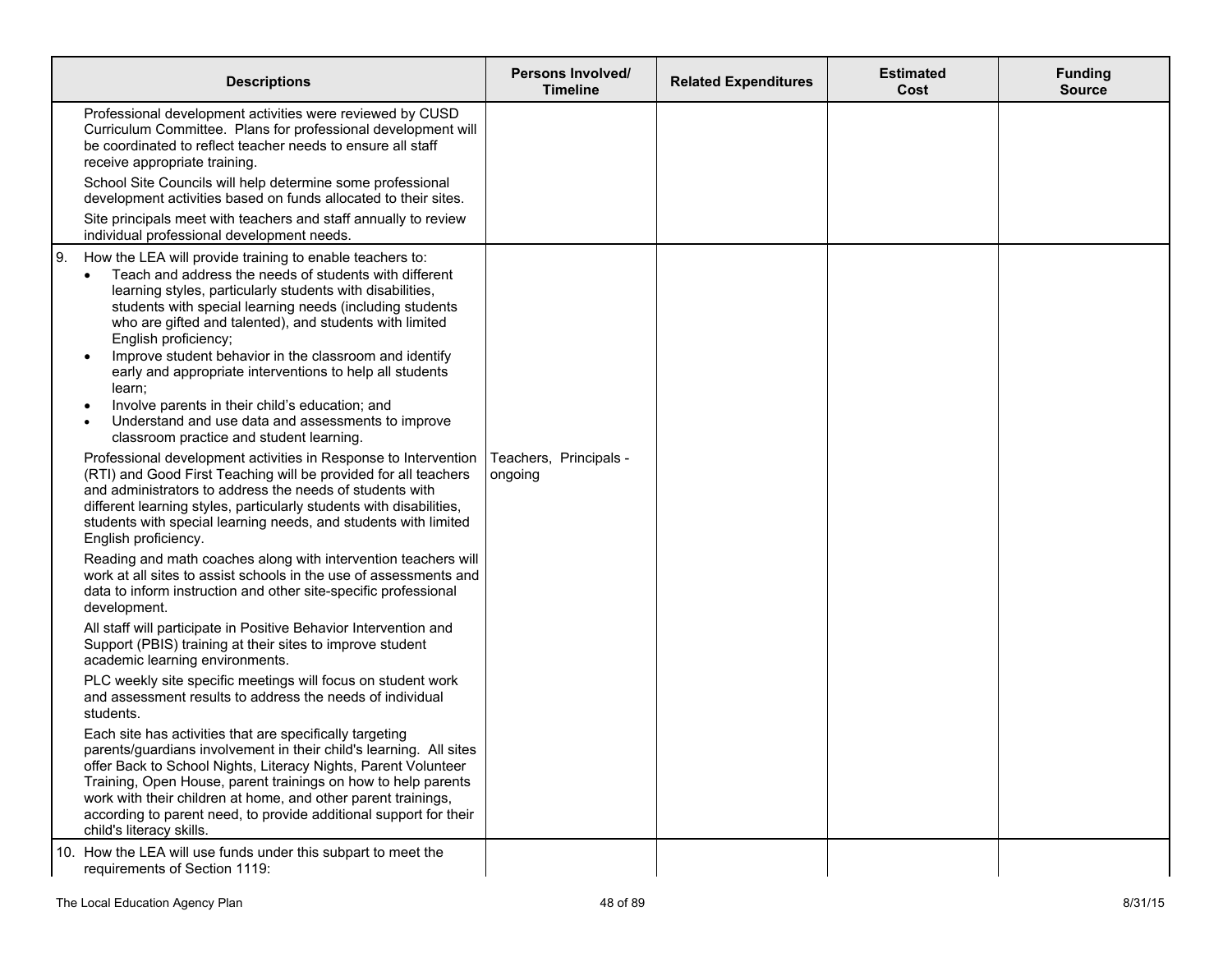| <b>Descriptions</b>                                                                                                                                                                      | <b>Persons Involved/</b><br>Timeline       | <b>Related Expenditures</b>                          | <b>Estimated</b><br>Cost | <b>Funding</b><br><b>Source</b> |
|------------------------------------------------------------------------------------------------------------------------------------------------------------------------------------------|--------------------------------------------|------------------------------------------------------|--------------------------|---------------------------------|
| CUSD has entered into a partnership with the Kings County<br>Office of Education to provide course work, certification and test<br>preparation to meet the requirements of Section 1119. | Superintendent, teachers<br>ongoing yearly | Contract with Kings<br>County Office of<br>Education | 570.000.00               | General Fund                    |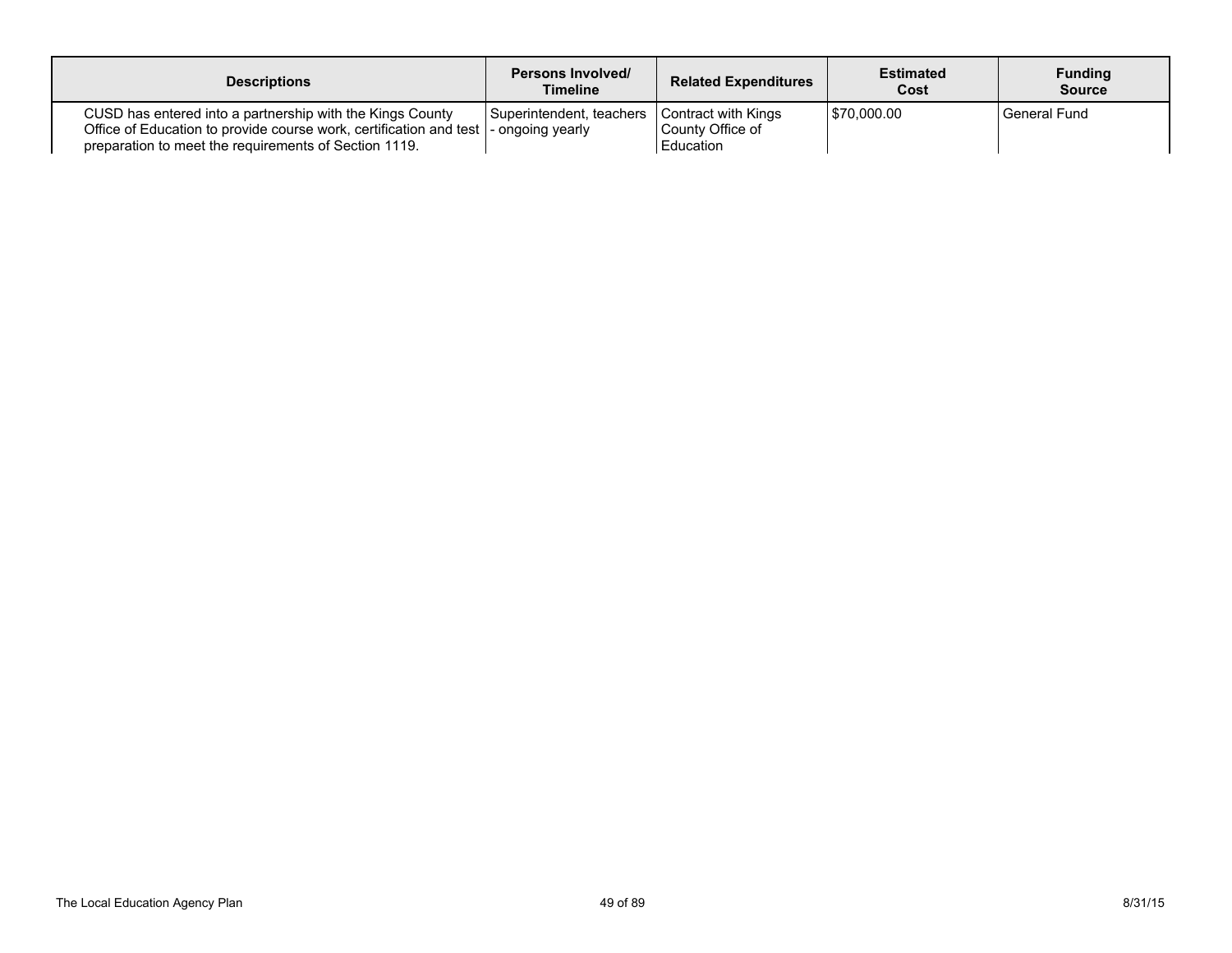## **Performance Goal 4:**

## **All students will be educated in learning environments that are safe, drug - free, and conducive to learning.**

### **Environments Conducive to Learning (Strengths and Needs)**

Please provide a list of the LEA's strengths and needs regarding how students are supported physically, socially, emotionally, intellectually, and psychologically in environments that are conducive to learning, along with the LEA's strengths and needs regarding student barriers to learning (e.g., attendance, mobility, and behavior).

| <b>Strengths</b>                                                                                                                                                                                                   | <b>Needs</b>                                                                                                                                                                                                                                                                                                                                                                                                                                                                                                                                                                                                                                                                                                                                                                 |
|--------------------------------------------------------------------------------------------------------------------------------------------------------------------------------------------------------------------|------------------------------------------------------------------------------------------------------------------------------------------------------------------------------------------------------------------------------------------------------------------------------------------------------------------------------------------------------------------------------------------------------------------------------------------------------------------------------------------------------------------------------------------------------------------------------------------------------------------------------------------------------------------------------------------------------------------------------------------------------------------------------|
| degrees:<br>Rachel's Challenge<br><b>Capturing Kids Hearts</b><br>Positive Behavior Intervention & Supports (PBIS)<br>Drug Abuse Resistance Education Program (DARE)<br>∣•<br>English Learner Student Voice Group. | In an attempt to change the learning environment and the All of the programs listed in the strengths section are<br>social climate throughout the schools in our district, the providing students with the support they need physically,<br>  following programs have been implemented in varying socially, emotionally, intellectually and psychologically in<br>positive school environment that are conducive to learning.<br>CUSD would like to continue these programs in order to<br>reach full implementation for new staff and new students<br>that enroll in our district. Each site's goal is to continue to<br>improve student attendance, work with families that have<br>mobility issues, and look for additional ways to support<br>positive student behavior. |

### **Environments Conducive to Learning (Activities)**

Please list the activities or programs supported by all NCLB or state funded programs that the LEA will implement to support students physically, socially, emotionally, intellectually, and psychologically in environments that are conducive to learning. Include programs and strategies designed to address students' barriers to learning (e.g. attendance and behavior). Include a copy of the LEA's code of conduct or policy regarding student behavior expectations.

#### **Activities**

Activities that support environments conducive to learning include:

- Academic Honor Roll Awards Assemblies
- Perfect Attendance Awards
- Character Counts Assemblies
- Positive Behavior Interventions and Support Assemblies
- And other site specific incentives and rewards.

\*Strategies to address students' barriers include the use of onsite counselors to aid in conflict resolutions, and a district mental health counselor.

\*\* LEA Code of Conduct is in attachments at the end of this LEA Plan.

#### **Needs and Strengths Assessment (4115(a)(1)(A))**

Based on data regarding the incidence of violence and alcohol, tobacco, and other drug use in the schools and communities to be served, and other qualitative data or information, provide a list of the LEA's strengths and needs related to preventing risk behaviors.

| <b>Strengths</b> | <b>Needs</b> |
|------------------|--------------|
|------------------|--------------|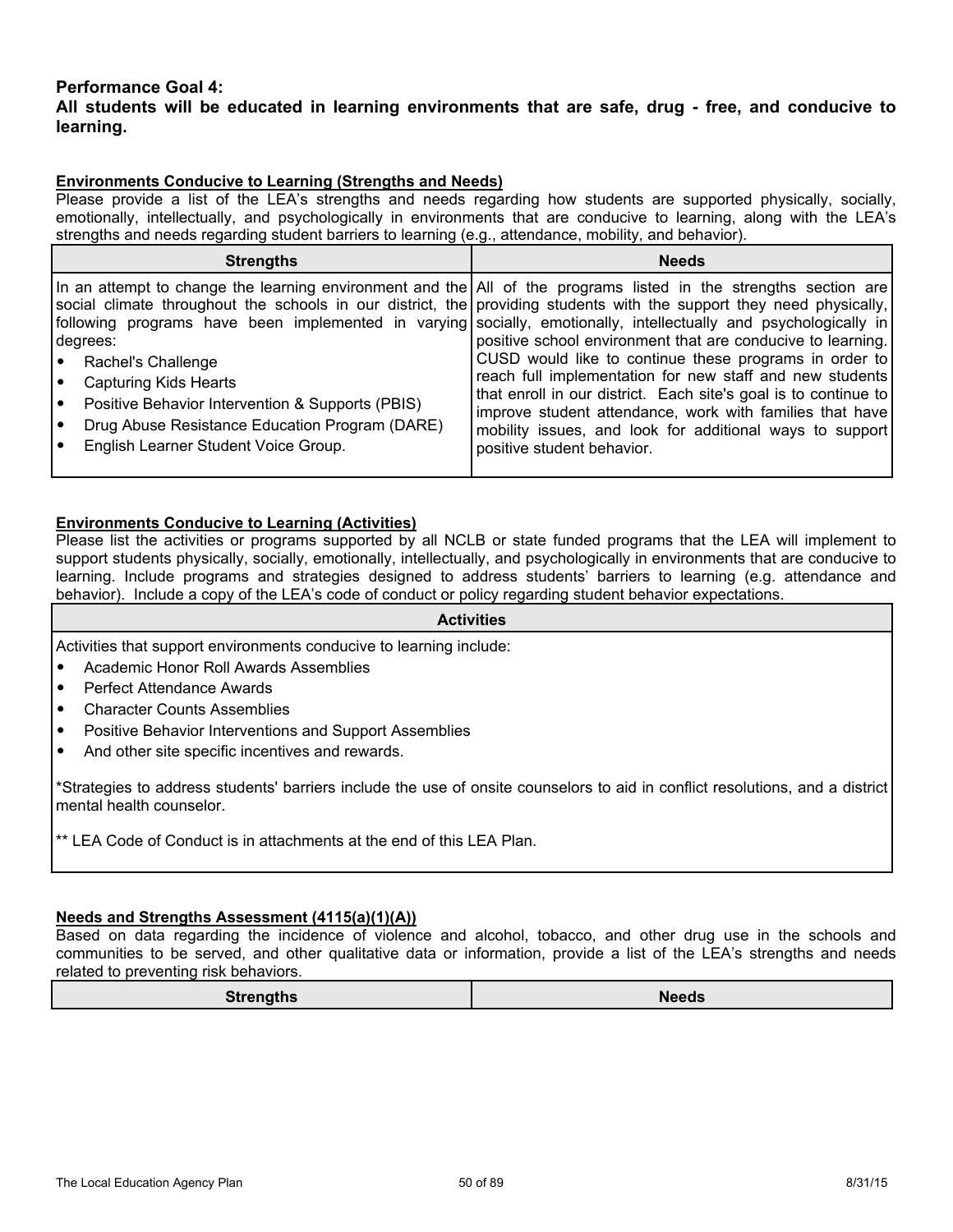| <b>Strengths</b>                                                                                                                                                                                               | <b>Needs</b>                                                                                                                                                                                                                                                                                                                                                                                              |
|----------------------------------------------------------------------------------------------------------------------------------------------------------------------------------------------------------------|-----------------------------------------------------------------------------------------------------------------------------------------------------------------------------------------------------------------------------------------------------------------------------------------------------------------------------------------------------------------------------------------------------------|
| Staff has been hired to provide assistance with the $\bullet$<br>implementation of programs designed to address the<br>specific needs of our schools in regard to violence, alcohol,<br>tobacco, and drug use. | CUDS would like additional counselors to work with<br>students that are exhibiting these risk factors and<br>continue support for those that are making positive life<br>choices.<br>Preventive educational programs that directly address<br>drug and alcohol usage among our students.<br>increase assemblies and/or bring in guest speakers<br>who will motivate students to make better life choices. |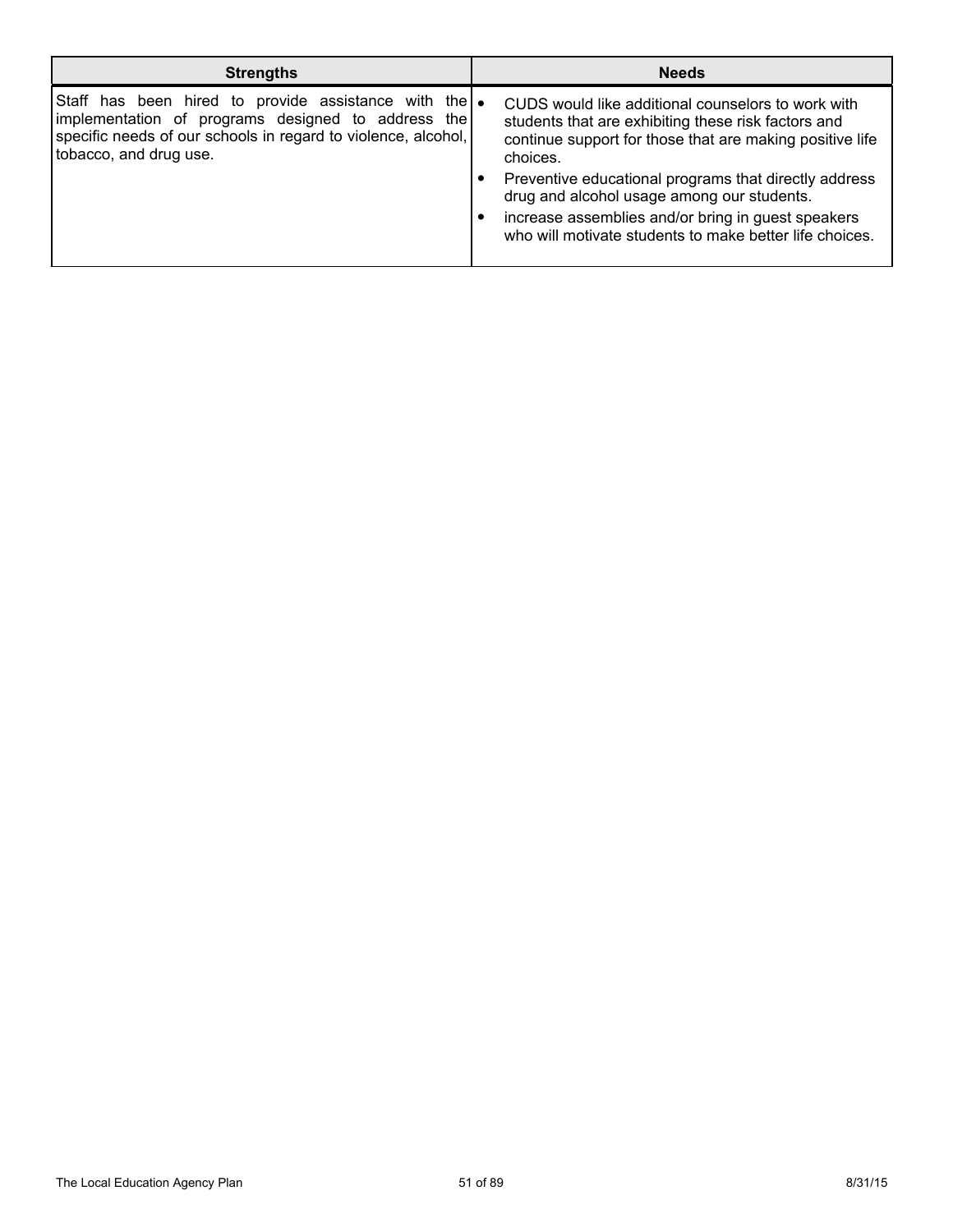## **Performance Goal 4:**

**All students will be educated in learning environments that are safe, drug - free, and conducive to learning.**

## **Safe and Drug Free Schools and Communities (SDFSC) and Tobacco Use Prevention Education (TUPE)**

### **Prevention Program Performance Indicators (4115(a)(1)(B))**

The LEA is required to establish a biennial goal for all of the performance indicators listed below. List specific performance indicators for each grade level served, and for each listed measure, as well as the date of, and results from, the baseline administration of the Healthy Kids Survey:

| Alcohol, Tobacco, Other Drug Use, and Violence<br><b>Prevention Performance Measures from the California</b><br><b>Healthy Kids Survey</b> | <b>Most Recent Survey date:</b><br>2013-2014<br><b>Baseline Data</b> | <b>Biennial Goal</b><br>(Performance Indicator) |
|--------------------------------------------------------------------------------------------------------------------------------------------|----------------------------------------------------------------------|-------------------------------------------------|
| The percentage of students that have ever used cigarettes<br>will decrease biennially by:                                                  | 5th: 2%<br>7th: 6%                                                   | 5th: 3%<br>7th: 5%                              |
| The percentage of students that have used cigarettes within<br>the past 30 days will decrease biennially by:                               | 7th: 9%<br>9th: 8%<br>11th: 15%                                      | 7th: 3%<br>9th: 5%<br>11th: 5%                  |
| The percentage of students that have used marijuana will<br>decrease biennially by:                                                        | 5th: 5%<br>7th: 50%                                                  | 5th: 1%<br>7th: 10%                             |
| The percentage of students that have used alcohol within the<br>past 30 days will decrease biennially by:                                  | 7th: 9%<br>9th: 20%<br>11th: 26%                                     | 7th: 3%<br>9th: 10%<br>11th: 10%                |
| The percentage of students that have used marijuana within<br>the past 30 days will decrease biennially by:                                | 7th: 5%<br>9th: 16%<br>11th: 20%                                     | 7th: 2%<br>9th: 5%<br>11th: 5%                  |
| The percentage of students that feel very safe at school will<br>increase biennially by:                                                   | 5th: 36%<br>7th: 17%<br>9th: 16%<br>11th: 18%                        | 5th: 10%<br>7th: 10%<br>9th: 10%<br>11th: 10%   |
| The percentage of students that have been afraid of being<br>beaten up during the past 12 months will decrease biennially<br>by:           | 7th: 25%<br>9th: 16%<br>11th: 7%                                     | 7th: 10%<br>9th: 7%<br>11th: 4%                 |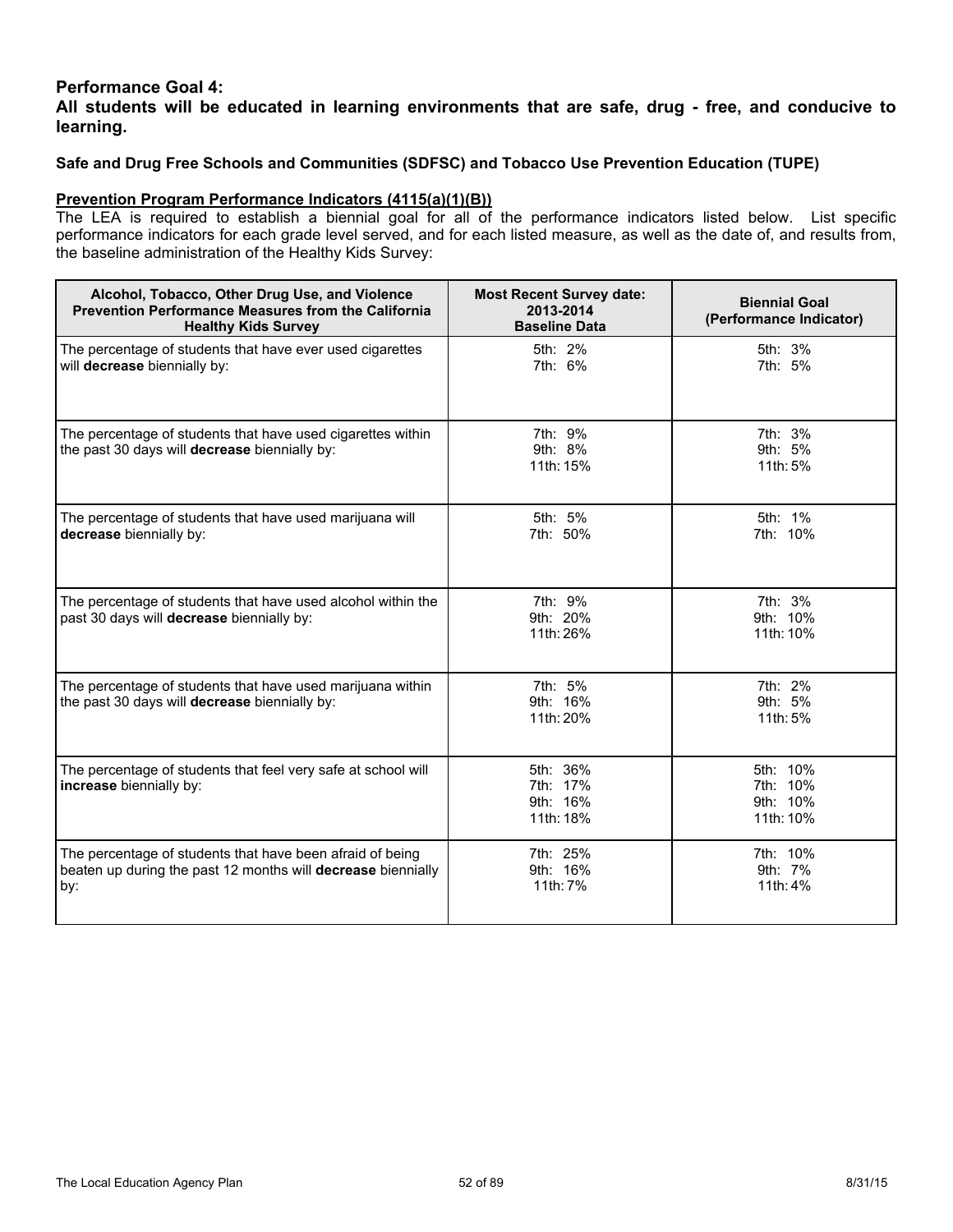| <b>Truancy Performance Indicator</b>                                                                                                                                                | <b>Most recent date:</b><br>2013-2014<br><b>Baseline Data</b> | <b>Biennial Goal</b><br>(Performance Indicator) |
|-------------------------------------------------------------------------------------------------------------------------------------------------------------------------------------|---------------------------------------------------------------|-------------------------------------------------|
| The percentage of students who have been truant will<br>decrease annually by 5 % from the current LEA rate shown<br>here.                                                           | 43.3%                                                         | 5%                                              |
| Note: Calculate the percentage in the LEA by tallying the<br>number of students who have been classified as truant during<br>the school year ner Education Code Section 48260 5 and |                                                               |                                                 |
| <b>Protective Factors Performance Measures</b><br>from the California Healthy Kids Survey                                                                                           | Most recent date:<br>2013-2014<br><b>Baseline Data</b>        | <b>Biennial Goal</b><br>(Performance Indicator) |
| The percentage of students that report high levels of caring<br>relationships with a teacher or other adult at their school will<br>increase biennially by:                         | 5th: 48%<br>7th: 32%<br>9th: 25%<br>11th: 30%                 | 5th: 10%<br>7th: 10%<br>9th: 10%<br>11th: 10%   |
| The percentage of students that report high levels of high<br>expectations from a teacher or other adult at their school will<br>increase biennially by:                            | 5th: 43%<br>7th: 49%<br>9th: 47%<br>11th: 44%                 | 5th: 5%<br>7th: 5%<br>9th: 5%<br>11th: 5%       |
| The percentage of students that report high levels of<br>opportunities for meaningful participation at their school will<br>increase biennially by:                                 | 5th: 34%<br>7th: 12%<br>9th: 8%<br>11th: 16%                  | 5th: 10%<br>7th: 10%<br>9th: 10%<br>11th: 10%   |
| The percentage of students that report high levels of school<br>connectedness at their school will increase biennially by:                                                          | 5th: 68%<br>7th: 41%<br>9th: 36%<br>11th: 40%                 | 5th: 5%<br>7th: 5%<br>9th: 5%<br>11th: 5%       |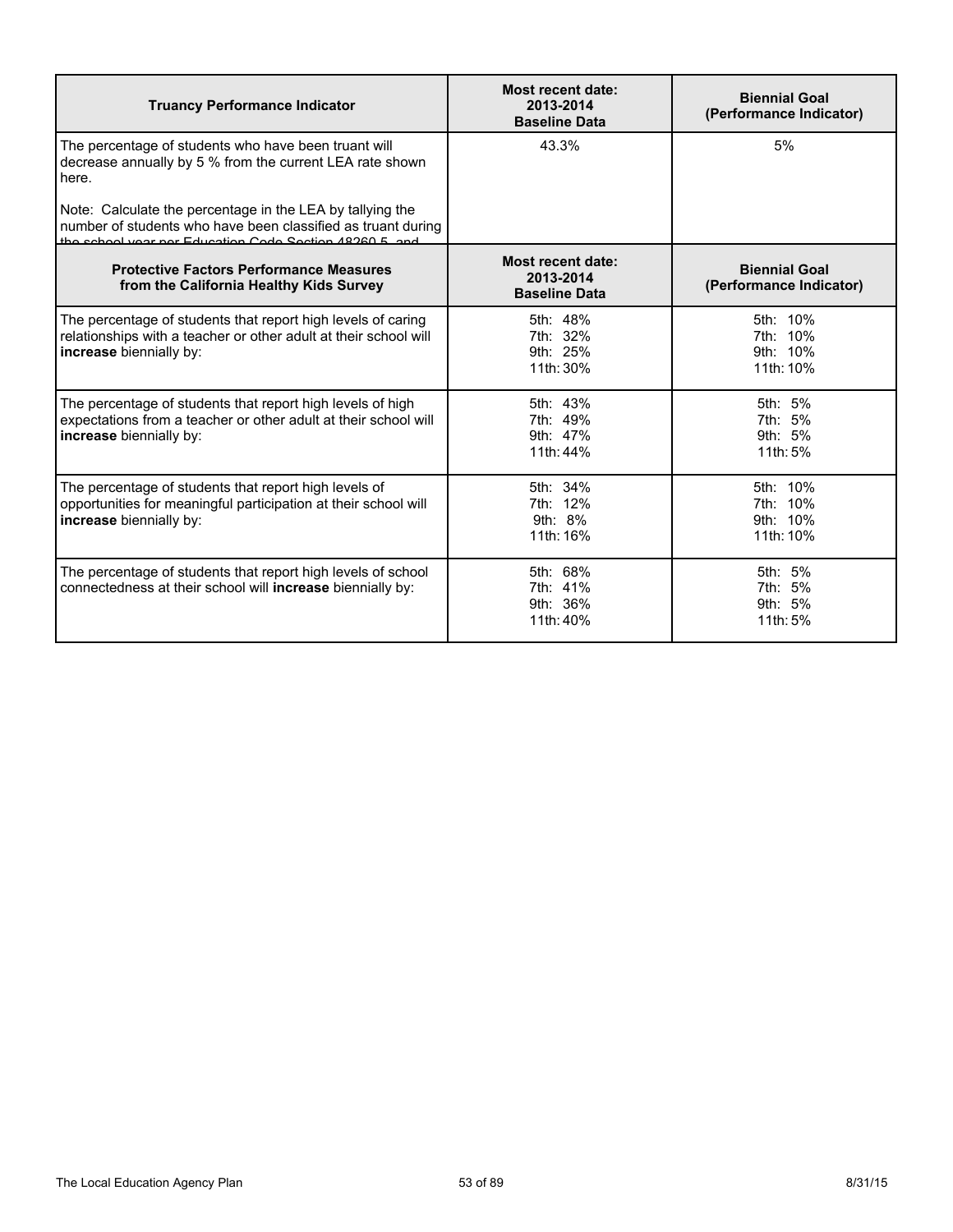#### **Other Performance Measures**

List below any other performance measures and performance indicators the LEA has adopted specific to its prevention programs (drug, violence, truancy, school safety, etc.). Specify the performance measure, the performance indicator goal, and baseline data for that indicator.

| hired for the middle and high school campuses to<br>provide students and staff with a safe and secure<br>environment.<br>2. School Innovations and Achievements A2A<br>Attendance Program has been implemented on all sites<br>to increase students attendance.<br>3. Positive Behavior Interventions Supports and (PBIS)<br>programs have been implemented and are continuing at<br>each site. This has drastically reduced the number of<br>site suspensions and expulsions.<br>(Process to Collect Data)                                                                                                     | <b>Performance Indicator Goal</b>                                                                                                                                                      | <b>Baseline Data</b>                                                                                                                                                                                                                                                                                                         |
|-----------------------------------------------------------------------------------------------------------------------------------------------------------------------------------------------------------------------------------------------------------------------------------------------------------------------------------------------------------------------------------------------------------------------------------------------------------------------------------------------------------------------------------------------------------------------------------------------------------------|----------------------------------------------------------------------------------------------------------------------------------------------------------------------------------------|------------------------------------------------------------------------------------------------------------------------------------------------------------------------------------------------------------------------------------------------------------------------------------------------------------------------------|
| 1. Sites will measure the degree of security on the two 1. Campus security will reflect a 1. Behavioral incidents baseline<br>campuses by comparing the number of suspensions and 5% decrease in the number of data will begin with the 2014-2015<br>expulsions last year to this school year.<br>2. Attendance reports from all sites are sent to the district and<br>monitored for increased improvement of student attendance.<br>3. Suspensions and expulsions at each site are reported to   end of year attendance reports.<br>the district and are continuously monitored throughout the<br>school year. | campus.<br>1% each year as measured by<br>3. Suspension and expulsion rate<br>will decrease by 2% each year as<br>measured by the end of year data<br>reports that are compiled at the | behavioral incidents on each end of school yearly reports to the<br>district from each site.<br>2. Attendance rates will increase   2. Attendance reports baseline<br>data will begin with the 2014-15<br>school year.<br>3. Baseline data will begin with<br>2014-2015<br>school<br>year<br>suspension and expulsion rates. |

## **Science Based Programs (4115 (a)(1)(C))**

The LEA must designate and list the science-based programs (programs proven by science to effectively prevent tobacco use, alcohol use, other drug use, and violence) selected from Appendix C. From Appendix C, list the scientifically based programs the LEA will adopt and implement to serve 50 percent or more of the students in the target grade levels. Indicate below your program selections, and provide all other requested information.

| Program 1                          |                                                   |  |
|------------------------------------|---------------------------------------------------|--|
| <b>Science Based Program Name:</b> | Child Development Project/Caring School Community |  |
| <b>Program ATODV Focus:</b>        | <b>ADVY</b>                                       |  |
| <b>Target Grade Levels:</b>        | $K-5$                                             |  |
| <b>Target Population Size:</b>     | 1,660                                             |  |
| <b>Purchase Date:</b>              | July 1, 2015                                      |  |
| <b>Staff Training Date:</b>        | August 11-13, 2015                                |  |
| <b>Start Date:</b>                 | August 17, 2015                                   |  |
|                                    | Program 2                                         |  |
| <b>Science Based Program Name:</b> | Biotin's Life Skills Training                     |  |
| <b>Program ATODV Focus:</b>        | <b>ATDV</b>                                       |  |
| <b>Target Grade Levels:</b>        | $6 - 8$                                           |  |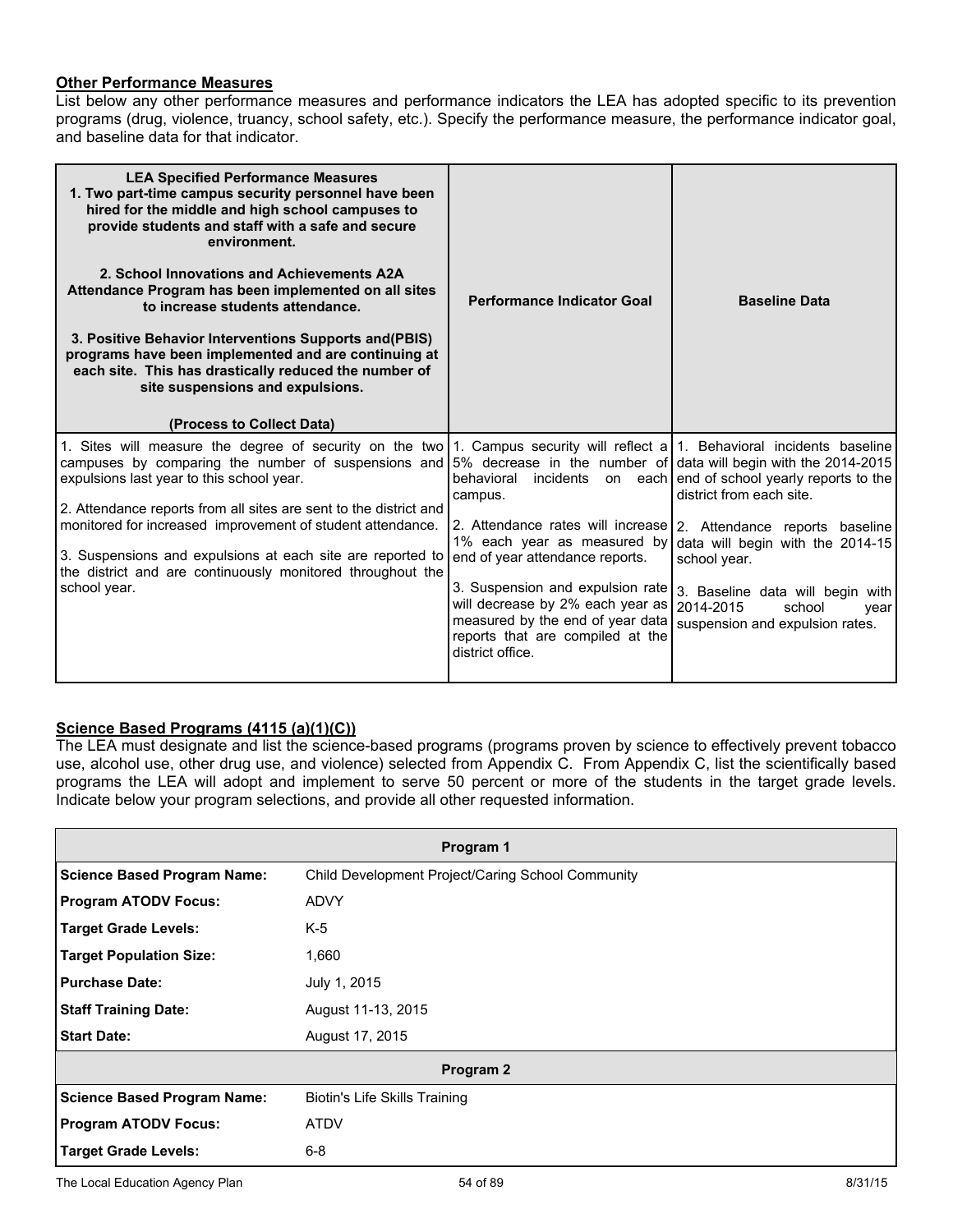| <b>Target Population Size:</b>     | 710                          |
|------------------------------------|------------------------------|
| <b>Purchase Date:</b>              | July 1, 2015                 |
| <b>Staff Training Date:</b>        | August 11-13, 2015           |
| <b>Start Date:</b>                 | August 17, 2015              |
|                                    | Program 3                    |
| <b>Science Based Program Name:</b> | PROJECT TOWARD NO DRUG ABUSE |
| <b>Program ATODV Focus:</b>        | <b>ATDV</b>                  |
| <b>Target Grade Levels:</b>        | $9 - 12$                     |
| <b>Target Population Size:</b>     | 900                          |
| <b>Purchase Date:</b>              | July 1, 2015                 |
| <b>Staff Training Date:</b>        | August 11-13, 2015           |
| <b>Start Date:</b>                 | August 17, 2015              |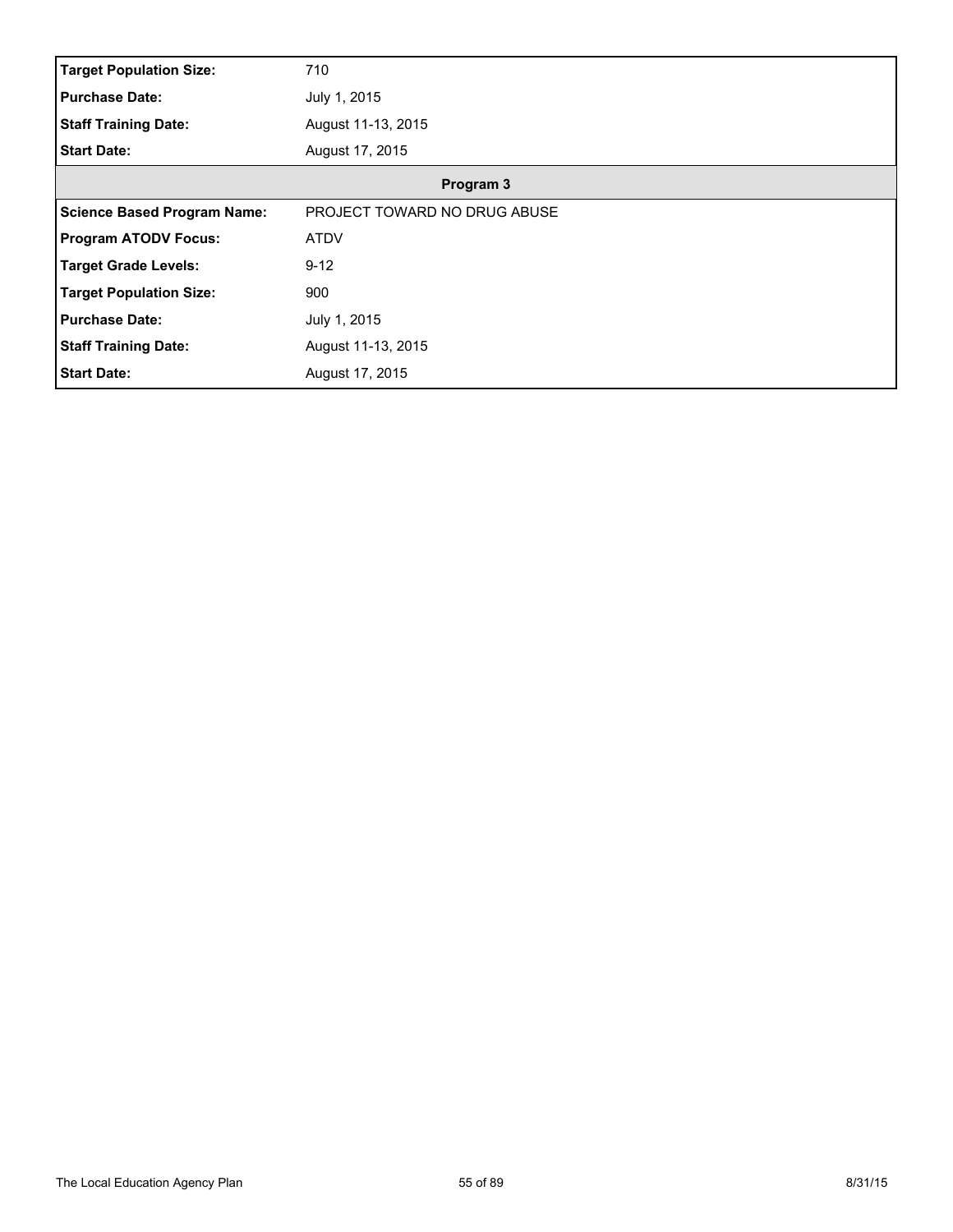#### **Research-based Activities (4115 (a)(1)(C))**

Based on the research cited in Appendix D, check the box for each activity the LEA will implement as part of the comprehensive prevention program and provide all other requested information.

|   | <b>Activities</b>                                               | <b>Program ATODV Focus</b>                                                                                                                                                                                                                                                                                                                                                                                                             | <b>Target Grade Levels</b> |
|---|-----------------------------------------------------------------|----------------------------------------------------------------------------------------------------------------------------------------------------------------------------------------------------------------------------------------------------------------------------------------------------------------------------------------------------------------------------------------------------------------------------------------|----------------------------|
| X | After School Programs                                           | <b>ATDV</b>                                                                                                                                                                                                                                                                                                                                                                                                                            | $K-12$                     |
| X | <b>Conflict Mediation/Resolution</b>                            | V                                                                                                                                                                                                                                                                                                                                                                                                                                      | $6 - 12$                   |
| X | Early Intervention and Counseling                               | <b>ADV</b>                                                                                                                                                                                                                                                                                                                                                                                                                             | $K-8$                      |
| X | <b>Environmental Strategies</b>                                 | <b>ATDVY</b>                                                                                                                                                                                                                                                                                                                                                                                                                           | $K-12$                     |
| X | Family and Community<br>Collaboration                           | <b>ATDV</b>                                                                                                                                                                                                                                                                                                                                                                                                                            | $K-12$                     |
| X | Media Literacy and Advocacy                                     | Y                                                                                                                                                                                                                                                                                                                                                                                                                                      | $K-12$                     |
|   | Mentoring                                                       |                                                                                                                                                                                                                                                                                                                                                                                                                                        |                            |
| X | Peer - Helping and Peer Leaders                                 | Ý                                                                                                                                                                                                                                                                                                                                                                                                                                      | $6 - 12$                   |
| X | <b>Positive Alternatives</b>                                    | <b>ATDV</b>                                                                                                                                                                                                                                                                                                                                                                                                                            | $K-12$                     |
| X | <b>School Policies</b>                                          | <b>ADTV</b>                                                                                                                                                                                                                                                                                                                                                                                                                            | $K-12$                     |
|   | Service - Learning/Community<br>Service                         |                                                                                                                                                                                                                                                                                                                                                                                                                                        |                            |
| X | <b>Student Assistance Programs</b>                              | <b>ATDV</b>                                                                                                                                                                                                                                                                                                                                                                                                                            | $K-12$                     |
| X | Tobacco - Use Cessation                                         | T                                                                                                                                                                                                                                                                                                                                                                                                                                      | $K-5$                      |
| X | Youth Development<br><b>Caring Schools</b><br>Caring Classrooms | Ÿ                                                                                                                                                                                                                                                                                                                                                                                                                                      | $K-12$                     |
| X | <b>Other Activities</b>                                         | ADTVY (Positive Behavior Intervention & Support<br>{PBIS}, Character Counts, Rachel's Challenge,<br>Capturing Kids Hearts, Counselors, Peer Tutoring, Kings<br>County Mental Health and Counseling, DARE, Academic<br>Enrichment Classes, Credit Recovery Program<br>Response to Intervention for academics through<br>Intervention Classes, English as a Second Language<br>Reading Smart and Ascend Math computer based<br>programs. | $K-12$                     |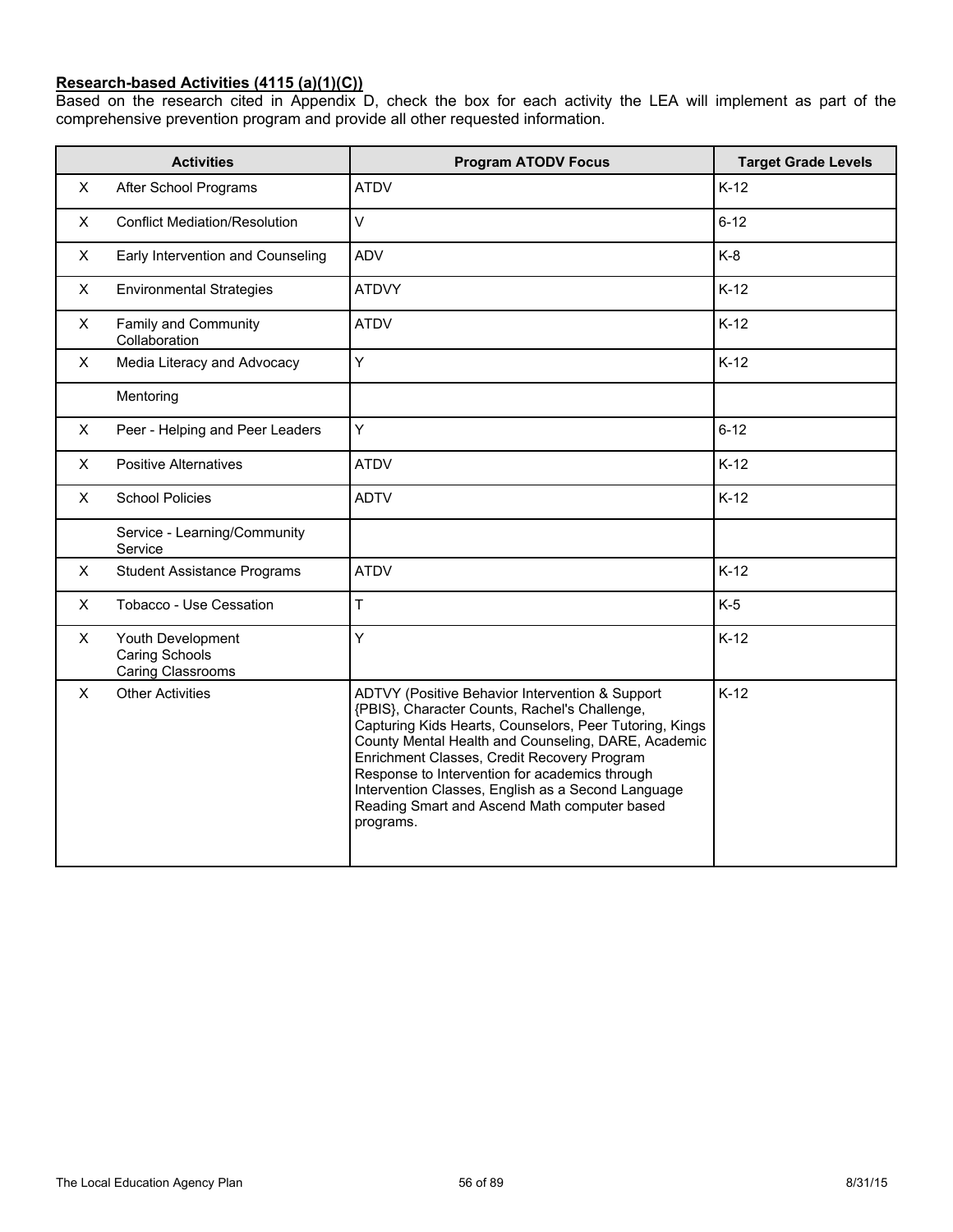### **Promising or Favorable Programs (4115 (a)(3))**

The LEA may - but is not required to - designate and list the promising or favorable programs (programs whose effectiveness is not as strongly established though scientific evidence) selected from Appendix E. From Appendix E, list the promising or favorable programs the LEA will adopt and implement to serve 50 percent or more of the students in the target grade levels. Indicate below your program selections, and provide all other requested information.

|                                | Program 1                               |  |
|--------------------------------|-----------------------------------------|--|
| <b>Promising Program Name:</b> | Peer Assistance and Leadership          |  |
| <b>Program ATODV Focus:</b>    | <b>D &amp; V</b>                        |  |
| <b>Target Grade Levels:</b>    | $9 - 12$                                |  |
| <b>Target Population Size:</b> | 900                                     |  |
| <b>Purchase Date:</b>          | July 1, 2015                            |  |
| <b>Staff Training Date:</b>    | August 14, 2015                         |  |
| <b>Start Date:</b>             | August 17, 2015                         |  |
|                                | Program 2                               |  |
| <b>Promising Program Name:</b> | Peace Builders                          |  |
| <b>Program ATODV Focus:</b>    | $\vee$                                  |  |
| <b>Target Grade Levels:</b>    | K-8                                     |  |
| <b>Target Population Size:</b> | 2300                                    |  |
| <b>Purchase Date:</b>          | July 1, 2015                            |  |
| <b>Staff Training Date:</b>    | August 14, 2015                         |  |
| <b>Start Date:</b>             | August 17, 2015                         |  |
|                                | Program 3                               |  |
| <b>Promising Program Name:</b> | School Transitional Environment Program |  |
| <b>Program ATODV Focus:</b>    | <b>DVY</b>                              |  |
| <b>Target Grade Levels:</b>    | $9 - 12$                                |  |
| <b>Target Population Size:</b> | 900                                     |  |
| <b>Purchase Date:</b>          | July 1, 2015                            |  |
| <b>Staff Training Date:</b>    | August 19, 2015                         |  |
| <b>Start Date:</b>             | August 24, 2015                         |  |

#### **Waiver to Adopt Promising or Favorable Programs not listed in Appendix E:**

Check the box below if the LEA will submit an application for waiver in order to include other promising or favorable programs not found in Appendix E. Programs not listed in Appendix E will be considered on a case - by - case basis. The LEA must demonstrate that the program for which a waiver is requested is legitimately innovative or demonstrates substantial likelihood of success. The CDE will provide under separate cover additional information and the forms for submitting a waiver request.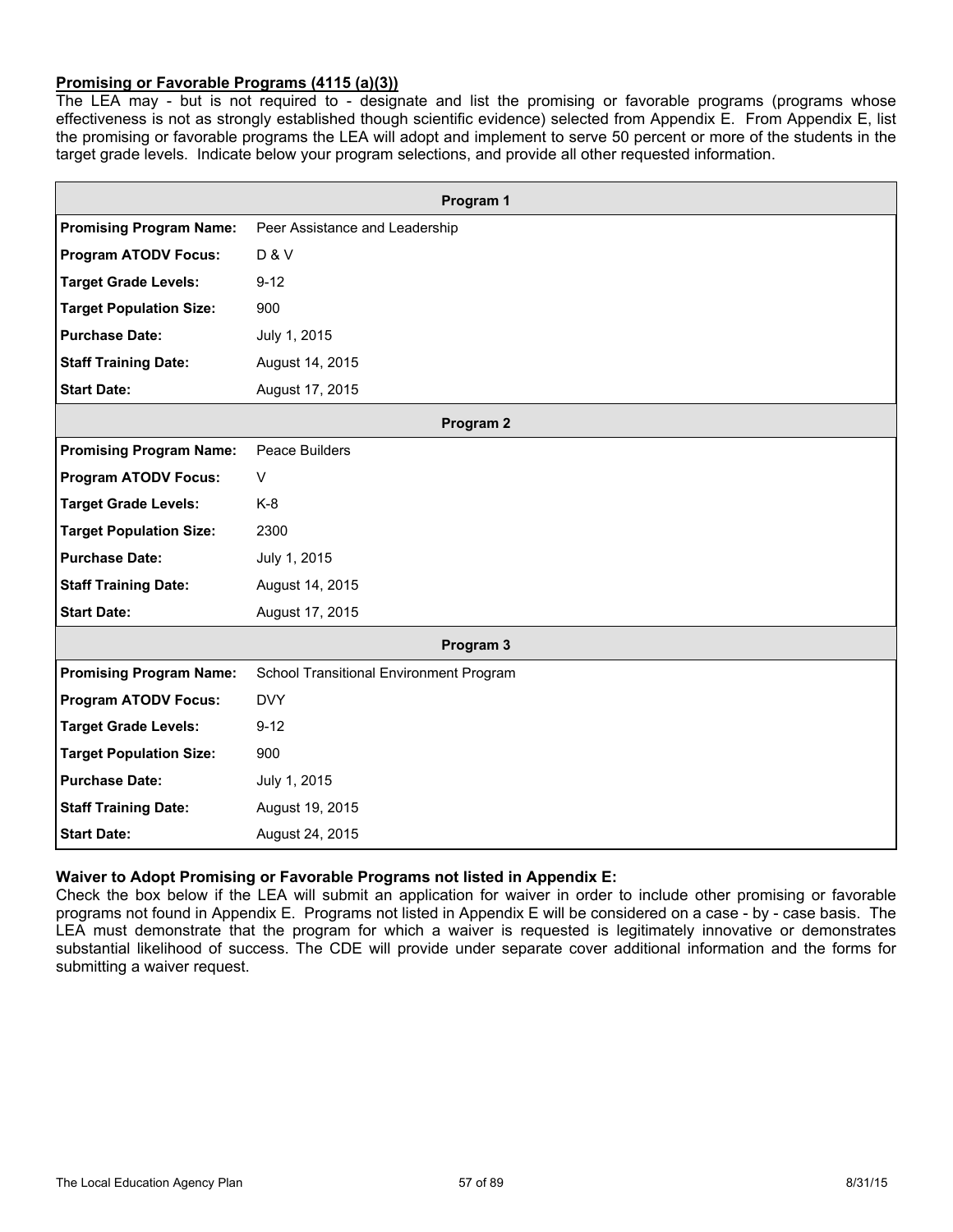#### **Analysis of Data for Selection of Programs and Activities (4115 (a)(1)(D))**

For each selected Appendix C programs or Appendix D activities, provide a brief narrative rationale based on the LEA's analysis of CSS, CHKS, and CSSA data related to why the LEA selected these programs and activities for implementation.

CUSD uses the Annual Healthy Kids Surveys data to provide the district with the information needed to specifically address the needs of each site, the district and community as a whole. Over the past several years Corcoran Unified School District has dealt with alcohol, tobacco, drug and violence infractions which usually include fighting and many are gang related issues that carry over into the school sites. Most of the violence infractions happen at the middle and high school level. The Positive Behavioral Interventions and Supports (PBIS) programs meet the comprehensive educational needs of the district.

#### **Evaluation and Continuous Improvement (4115 (a)(2)(A))**

Provide a description for how the LEA will conduct regular evaluations of the effectiveness of the LEA's alcohol, tobacco, other drug use and violence prevention program. Describe how the results of the evaluation will be used to refine, improve and strengthen the program.

Annual Healthy Kids Surveys will be completed by students. Additional information is provided by parents/guardians through our School Site Council, English Learner Advisory Committee and District English Learner Advisory Committees. Input from all staff and community members are welcome. The results of the surveys are compiled and reviewed with principals and district administrators. Site principals will evaluate the results and identify the areas that need more intensive training and develop plans for their sites to address those areas. PBIS educational materials or a change in strategies may be required to meet the needs of all students .

#### **Use of Results and Public Reporting (4115 (a)(2)(B))**

Describe the steps and timeline the LEA will use to publicly report progress toward attaining performance measures for the SDFSC and TUPE programs. Describe how the evaluation results will be made available to the public including how the public will be provided notice of the evaluation result's availability.

Upon completion of the Annual Healthy Kids Survey principals will collectively prepare a letter to be sent to each family in the district. The notice will contain an explanation of the gaol and purpose of the study, areas of improvement and any progress that we may have made in each area including alcohol, tobacco, drugs, and violence. The notice will also explain the measures that will be taken to address areas of improvement for the upcoming school year. Information will also be given out through reports to the school board, School Site Council meetings, English Learner Advisory Committee meetings, District English Learner Advisory Committee meetings, Migrant and other parent meetings. All district TUPE funds are referred to Kings County Office of Education which provides support for the district.

#### **Mandatory Safe and Drug Free Schools and Communities (4114(d)(2)(E))**

Briefly describe how SDFSC funded program services will be targeted to the LEA's schools and students with the greatest need. (Section 4114 [d][3])

The middle school and high school have been the locations where most drug and violence infractions occur. SDFSC funds have been directed primarily to those schools to help them provide a School Police Resource Officer on site along with a drug detection dog searches to deter students from carrying drugs and firearms to school. This has proved to be an effective use of these funds.

#### **Coordination of All Programs (4114 (d)(2)(A))**

Provide a detailed, but brief, explanation of how the LEA will coordinate SDFSC funded alcohol, tobacco, other drug and violence prevention programs with other federal state and local prevention programs.

School Safety and Violence Prevention Act funds are added to the SDFSC funds to pay for materials for staff training and to provide School Safety Activities through Law Enforcement Partnerships. SDFSC funds have been directed primarily to those schools to help them provide a School Police Resource Officer on site along with a drug detection dog searches to deter students from carrying drugs and firearms to school. This has proved to be an effective use of these funds. above are the two alcohol, tobacco, other drug and violence prevention funding sources for the district.

#### **Parent Involvement (4115 (a)(1)(e))**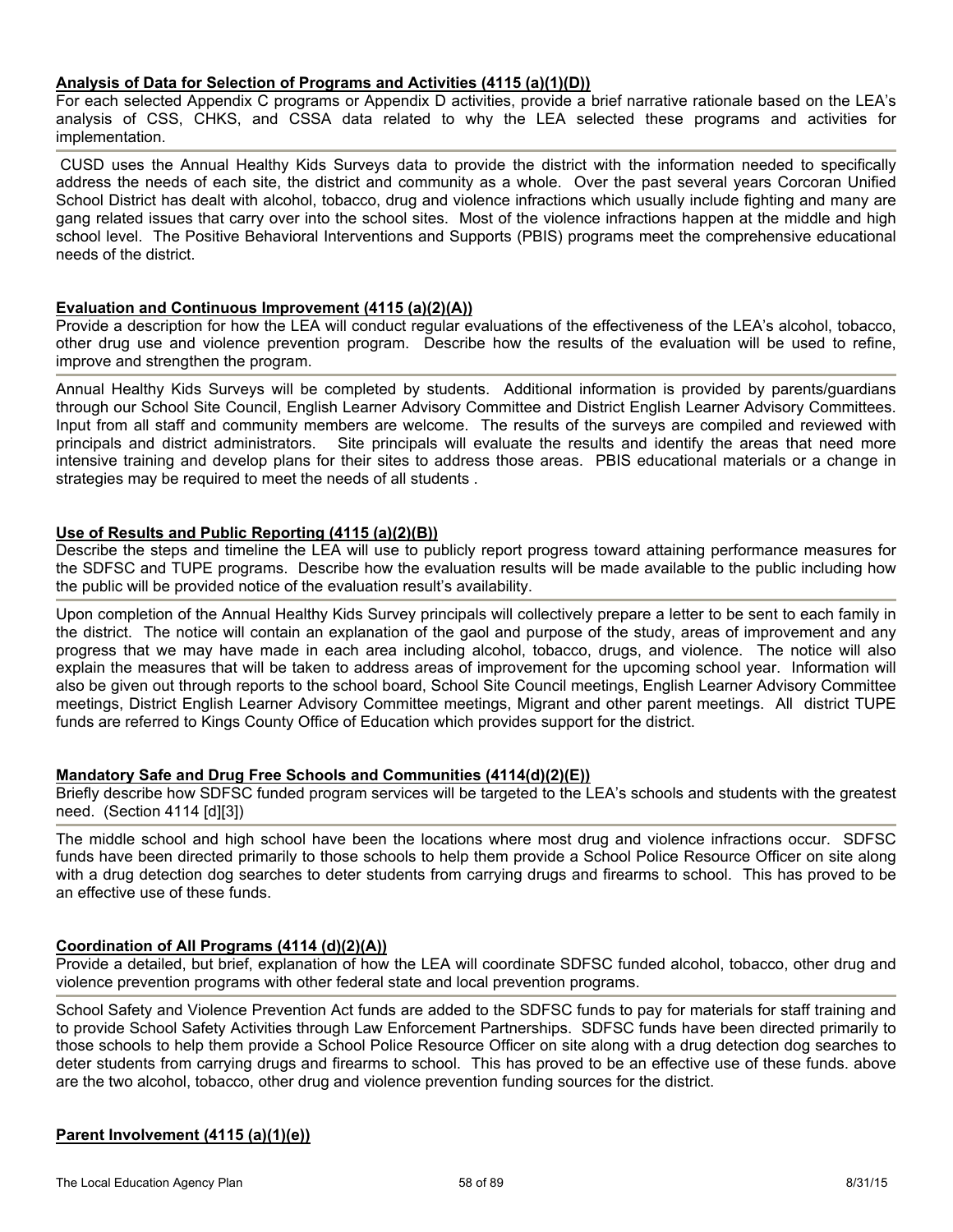Provide a brief, but detailed, description of the parent involvement and describe the parent notification procedures used to meet requirements under NCLB Title IV, Part A - SDFSC program.

Parents are notified regarding the safety and drug free status of schools through notices and School Accountability Report Cards at each site. This information is also disseminated at SSC, ELAC, and DELAC parent/guardian meetings with input requested from all attendees. Parent input and suggestions help guide sites and determine their next steps.

#### **TUPE Services for Pregnant Minors and Minor Parents (H&SC 104460)**

Describe the TUPE services and referral procedures for pregnant minors and minor parents enrolled in the LEA and how they will be provided with tobacco - use prevention services. Include students participating in programs such as the California School Age Families Education (Cal - SAFE) program, the Adolescent Family Life Program (AFLP) administered through the Department of Health Services, and the Cal - Learn program administered by the Department of Social Services.

Corcoran Unified School District has joined other schools in Kings County in a consortium administered by the county to gain greater benefit from the TUPE funds. Pregnant and parenting minors are provided services through the County Health Department and the Cal-Learn program. These services are provided to pregnant and minor parents in the county seat which is twenty miles away from Corcoran.

#### **TUPE Funded Positions (Health & Safety Code 104420(b)(3))**

Provide full time equivalent (FTE) staffing configuration for all TUPE funded positions. (Health and Safety Code section104420 [b][3])

| <b>Position/Title</b>                                  | <b>Full Time Equivalent</b> |
|--------------------------------------------------------|-----------------------------|
| None: Funds go to the Kings County Office of Education | ! N/A                       |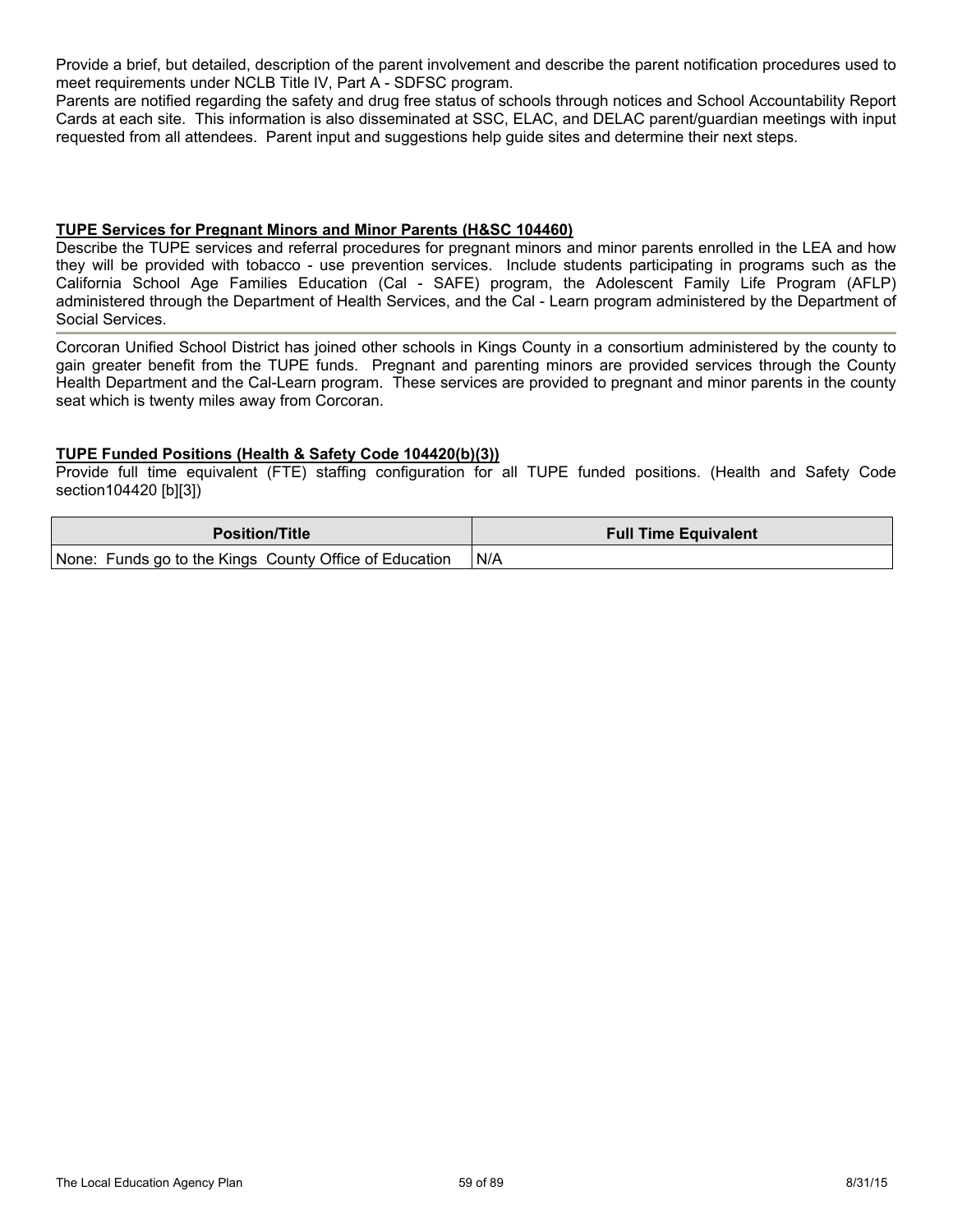## **Performance Goal 5: All students will graduate from high school.**

Planned Improvements: High School Graduation Rates, Dropouts, and AP

This section of the plan is intended to reflect the LEA's efforts to reduce the percentage of students dropping out of school, and therefore, increase the percentage of students who graduate from high school. Also include a description below of the LEA's efforts to ensure that all students have equal access to advanced placement (AP) opportunities.

1. In the Spring of each school year, all 8th grade students complete a four-year academic plan when they enroll for 9th grade. After the initial meeting for enrollment in high school, students meet with their assigned Learning Director 3-4 times a year or more, depending on student needs, who councils them in the following areas:

- Helps students choose class courses.
- Set goals for the year and the following three years until they graduate.
- Review both current year's course credits and credits students need to graduate.
- Help set up interventions and tutoring opportunities for students at-risk of falling behind in their classes.
- Help students plan for college and career readiness.

2. Parents and students are notified of the high school graduation requirements at initial enrollment meetings and throughout the year as needed.

3. Parents receive a High School Guidance Handbook with detailed information of all aspects of the student's high school years including attendance requirements, academic requirements and discipline.

4. Learning Directors are assigned to all students and they schedule annual meetings to assess progress as well as follow students' quarterly progress to intervene when a student is failing.

5. Quarterly academic reports are sent to parents and conferences are scheduled as needed.

6. Parent/guardian are provide with constant communication via email, phone calls home, and online data that is open to them to view any time of the day or night. The CUSD Parent Portal allows parents to see their chidl/ren grades, attendance, interventions available and other pertinent information to help keep students in school and succeeding.

| 5.1 (High School Graduates)            |                                                                                                                                                                                                                |  |  |
|----------------------------------------|----------------------------------------------------------------------------------------------------------------------------------------------------------------------------------------------------------------|--|--|
| <b>Activities/Actions</b>              | $\bullet$<br>Conferences and meetings are held with students and parents to discuss career and college<br>planning, goal setting, credit recovery and tutoring opportunities.                                  |  |  |
|                                        | Continued monitoring of student data through a variety of local and state assessments.<br>٠                                                                                                                    |  |  |
|                                        | Increased student participation in leadership training that emphasizes self-empowerment and<br>$\bullet$<br>responsibility.                                                                                    |  |  |
|                                        | Provide professional development for counselors and administration with focus on transcript<br>٠<br>evaluation and any changes to graduation requirements.                                                     |  |  |
|                                        | Provide online credit recovery program to assist students in obtaining the maximum amount of<br>credits to graduate.                                                                                           |  |  |
|                                        | Increase concurrent community college courses for students.<br>$\bullet$                                                                                                                                       |  |  |
|                                        | Continue to provide information and guidance for students focused on college and career<br>٠<br>readiness.                                                                                                     |  |  |
|                                        | Continue to monitor student progress through student study teams at each school site to ensure<br>$\bullet$<br>students are receiving academic support to graduate or provide alternative avenues to graduate. |  |  |
| <b>Students Served</b>                 | All students                                                                                                                                                                                                   |  |  |
| <b>Timeline/ Person(s)</b><br>Involved | Counselor, parents and students at enrollment conference prior to each start of the school year,<br>Learning Directors, Administration                                                                         |  |  |
| <b>Benchmarks/Evaluation</b>           | Increase in graduation rate by 2%                                                                                                                                                                              |  |  |
| <b>Funding Source</b>                  | <b>General Fund</b>                                                                                                                                                                                            |  |  |
| 5.2 (Dropouts)                         |                                                                                                                                                                                                                |  |  |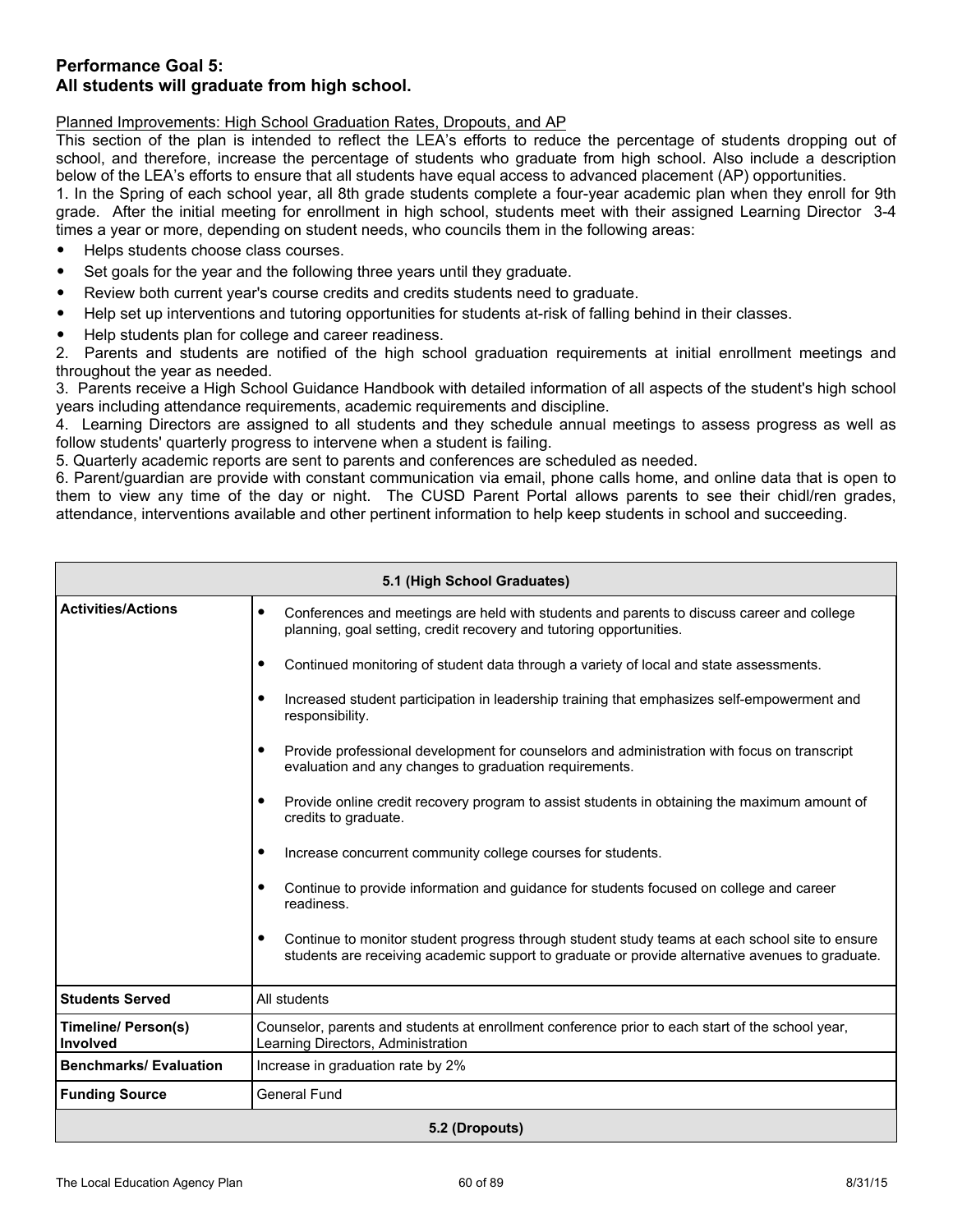| <b>Activities/Actions</b>                     | Increase parent communication with the use of ParentLink, which calls parents twice a day to<br>$\bullet$<br>inform them of students' attendance, areas of concern, and availability of counselors and other<br>interventions for students at-risk.                                                                                                                  |  |
|-----------------------------------------------|----------------------------------------------------------------------------------------------------------------------------------------------------------------------------------------------------------------------------------------------------------------------------------------------------------------------------------------------------------------------|--|
|                                               | Attendance letters are being sent home regularly notifying parents of students' attendance.<br>٠                                                                                                                                                                                                                                                                     |  |
|                                               | Mandatory parent conferences with school administrators for students that are at risk of not<br>$\bullet$<br>meeting attendance requirements for the district.                                                                                                                                                                                                       |  |
|                                               | Counselors and teachers use Dashboard to monitor student attendance, grades, and discipline to<br>٠<br>provide interventions prior to students being at-risk of becoming a dropout.                                                                                                                                                                                  |  |
|                                               | Credit recovery programs are available to all students that do not pass a course to allow students<br>$\bullet$<br>to stay on track of graduating.                                                                                                                                                                                                                   |  |
|                                               | Students that stop attending school are referred to Local School Attendance Review Board<br>$\bullet$<br>(SARB) hearings, which then go to the County SARB hearings and referred to court if non-<br>attendance continues to be an issue. Parents have been fined and can face possible jail time for<br>not following through with SARB contracts and court orders. |  |
| <b>Students Served</b>                        | All students                                                                                                                                                                                                                                                                                                                                                         |  |
| <b>Timeline/ Person(s)</b><br><b>Involved</b> | On site Counselors and Learning Directors, Administrators, District Office Attendance Analyst                                                                                                                                                                                                                                                                        |  |
| <b>Benchmarks/Evaluation</b>                  | Dropout rates will decrease by 1% as monitored by end of year district dropout rates.                                                                                                                                                                                                                                                                                |  |
| <b>Funding Source</b>                         | <b>General Fund</b>                                                                                                                                                                                                                                                                                                                                                  |  |
|                                               | 5.3 (Advanced Placement)                                                                                                                                                                                                                                                                                                                                             |  |
| <b>Activities/Actions</b>                     | We have open enrollment for the Advanced Placement (AP) classes. Students/parents read/sign an<br>AP contract. Our Learning Directors' advertise the classes via email, conferences, and presentations.<br>Teachers also recruit students for Advanced Placement classes.                                                                                            |  |
| <b>Students Served</b>                        | All students                                                                                                                                                                                                                                                                                                                                                         |  |
| <b>Timeline/ Person(s)</b><br>Involved        | Counselors, Learning Directors and Administrators will conference with students, parents/guardians in<br>the Spring of each school year to develop next year's courses and review student placement into<br>Advanced Placement classes.                                                                                                                              |  |
| <b>Benchmarks/Evaluation</b>                  | The number of students enrolled in AP classes will increase by 5% annually as measured by the total<br>number of students enrolled and completing courses at the end of each school year.                                                                                                                                                                            |  |
| <b>Funding Source</b>                         | <b>General Fund</b>                                                                                                                                                                                                                                                                                                                                                  |  |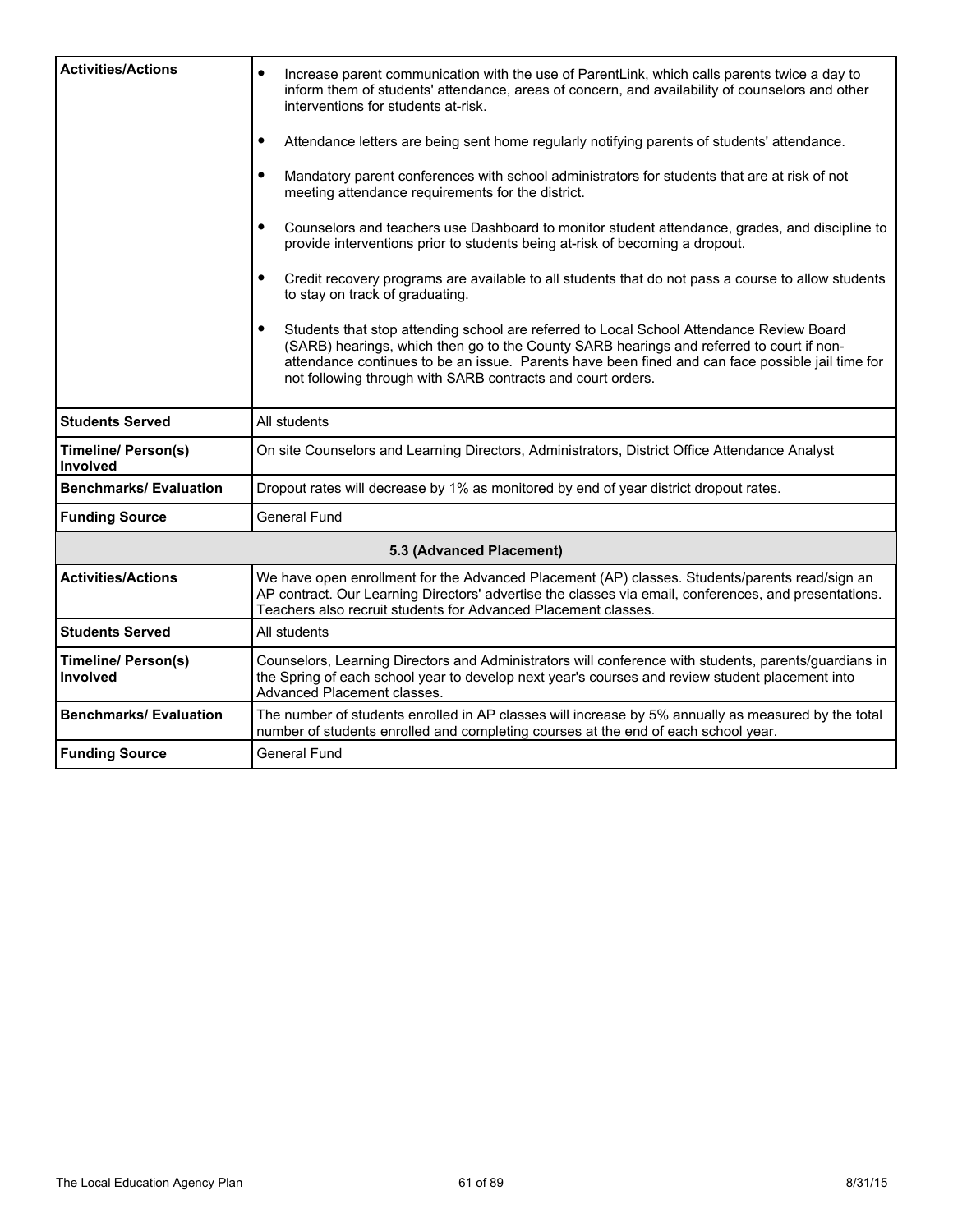### **Additional Mandatory Title I Descriptions**

Please include in the space below the following descriptions mandated by NCLB legislation. If the LEA has already included any of the descriptions, they do not need to be provided again here; please indicate the page number or section of the Plan where this information is included.

Describe the measure of poverty that will be used to determine which schools are eligible for Title I funding in accordance with Section 1113, "Eligible School Attendance Areas.

Corcoran Unified School District (CUSD) identifies schools eligible for Title I funding by the number of students that are eligible for Free/Reduced Lunch Programs.

| Description of How the LEA is Meeting or Plans to Meet this Requirement                                                                                                                                                                                                                                                                                                                                                                                                                                                                                          |                                                                                                                                                                                                                                                                                                                                                                             |  |  |  |
|------------------------------------------------------------------------------------------------------------------------------------------------------------------------------------------------------------------------------------------------------------------------------------------------------------------------------------------------------------------------------------------------------------------------------------------------------------------------------------------------------------------------------------------------------------------|-----------------------------------------------------------------------------------------------------------------------------------------------------------------------------------------------------------------------------------------------------------------------------------------------------------------------------------------------------------------------------|--|--|--|
| Identify one of the following options as the low-<br>income measure to identify schools eligible for Title I<br>funding:<br>Number of children in families receiving<br>$\bullet$<br>assistance under the CalWorks program;<br>Number of children eligible for<br>$\bullet$<br>Free/Reduced Price Lunch programs;<br>Number of children ages 5-17 in poverty<br>$\bullet$<br>counted by the most recent census data;<br>Number of children eligible to receive<br>$\bullet$<br>medical assistance under the Medicaid<br>program;<br>Or a composite of the above. | The LEA distributes Free/Reduced Price Lunch applications to all<br>households, annually and to enrollees as they register for school each<br>year.<br>Families are encouraged to complete and return all applications to school.<br>CUSD identifies schools eligible for Title I funding by the number of<br>٠<br>children eligible for Free/Reduced Price Lunch programs. |  |  |  |
| Describe how the low-income measure described<br>above is used to rank and select schools to receive<br>Title I funds<br>All schools with a 75% or above poverty<br>level are funded<br>All other schools are funded by poverty<br>ranking district wide or by grade span.                                                                                                                                                                                                                                                                                       | CUSD provides Title I funds for all schools with a rate of 75% or above<br>poverty level.<br>The total number of students at each site that are eligible for free/reduced<br>priced meals is divided into the district's total enrollment to determine the<br>sites percentage of funding.                                                                                  |  |  |  |

## **Additional Mandatory Title I Descriptions**

Please include in the space below the following descriptions mandated by NCLB legislation. If the LEA has already included any of the descriptions, they do not need to be provided again here; please indicate the page number or section of the Plan where this information is included.

Please provide a general description of the nature of the programs to be conducted by the LEA under Sections 1114, "Schoolwide Programs," and/or Section 1115, "Targeted Assistance Schools." All ten of the required components must be addressed.

For more information on Schoolwide, please go to http://www.cde.ca.gov/sp/sw/rt.

For Targeted Assistance go to http://www.cde.ca.gov/sp/sw/rt/tasinfo.asp.

Corcoran Unified School District develops plans and activities designed to improve student achievement after a comprehensive needs assessment from all schools. Though plans are varied and based on individual school needs, all provide opportunities for children to meet the state's proficient level as measured the state and local assessments. Strategies used to improve student learning are based on research that demonstrates effectiveness in strengthening the core academic program in each school. Many activities funded and supported by schooled Title I funding provide increased quality of learning time through extended day programs. All activities are focused, after careful data analysis, at meeting the educational needs of underserved populations and closing the traditional achievement gaps that exist between more advantaged and less advantaged students.

Some of our schools have demonstrated a specify need for counseling and/or health services in addition to the district's base program. Preschool to PreK to Kindergarten transition goals are addressed at our Preschool to First Grade campus with activities specifically designed to help with site and grade level transitions. Parent education classes, parenting leadership classes, family interventions, parent involvement and other referral activities help provide needed support to families along with increasings students' success in achieving academic proficiency.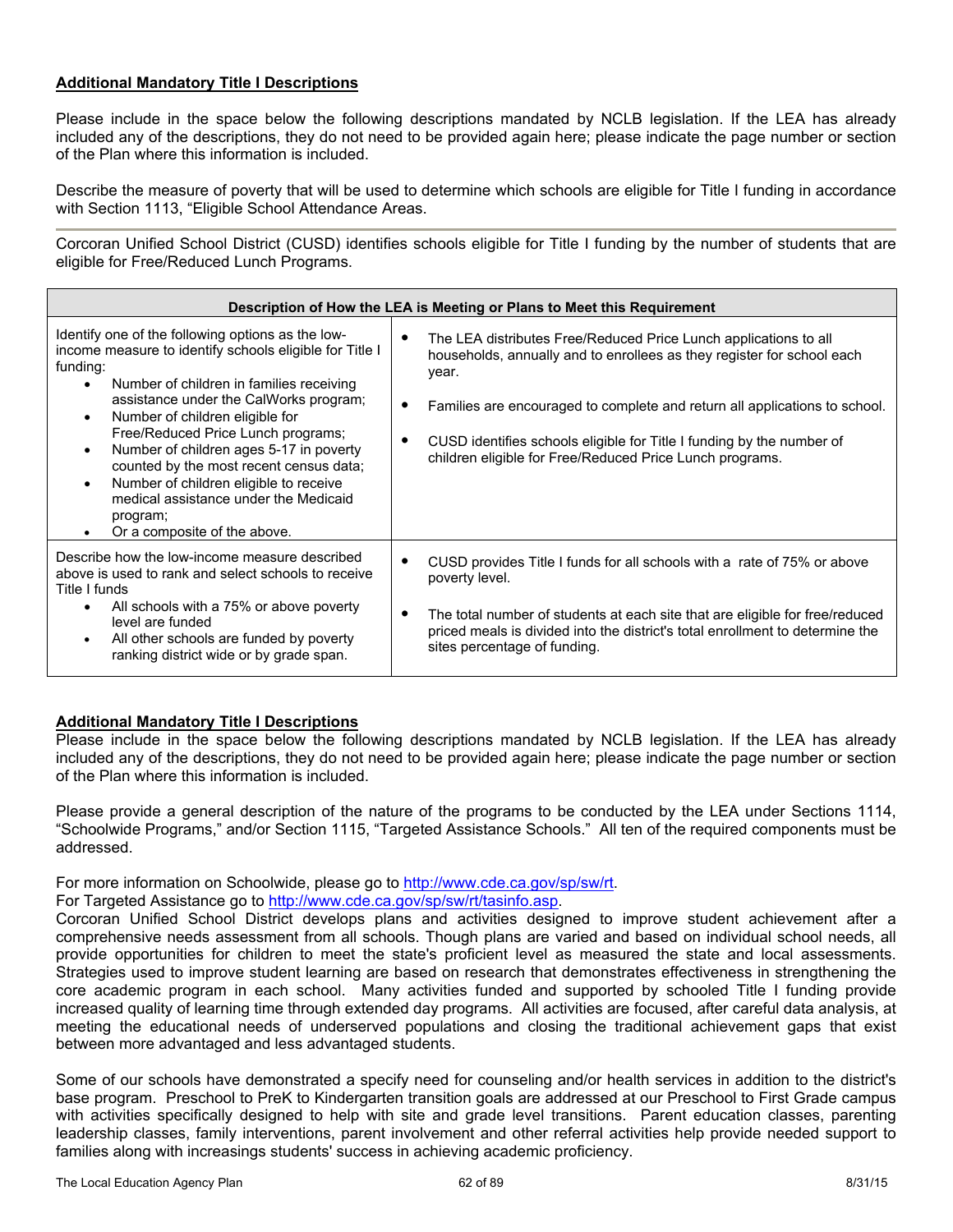Curriculum development focuses on the improvement of core instruction while increasing the qualifications and knowledge base of our teaching staff. Particular attention is paid to address strategies and possible needed certification to effectively teach English learners. Additional professional development activities target the district's goal to maintain highly qualified teaching staff.

**Schoolwide Programs (SWP) - Resources to Upgrade the Entire Educational Program**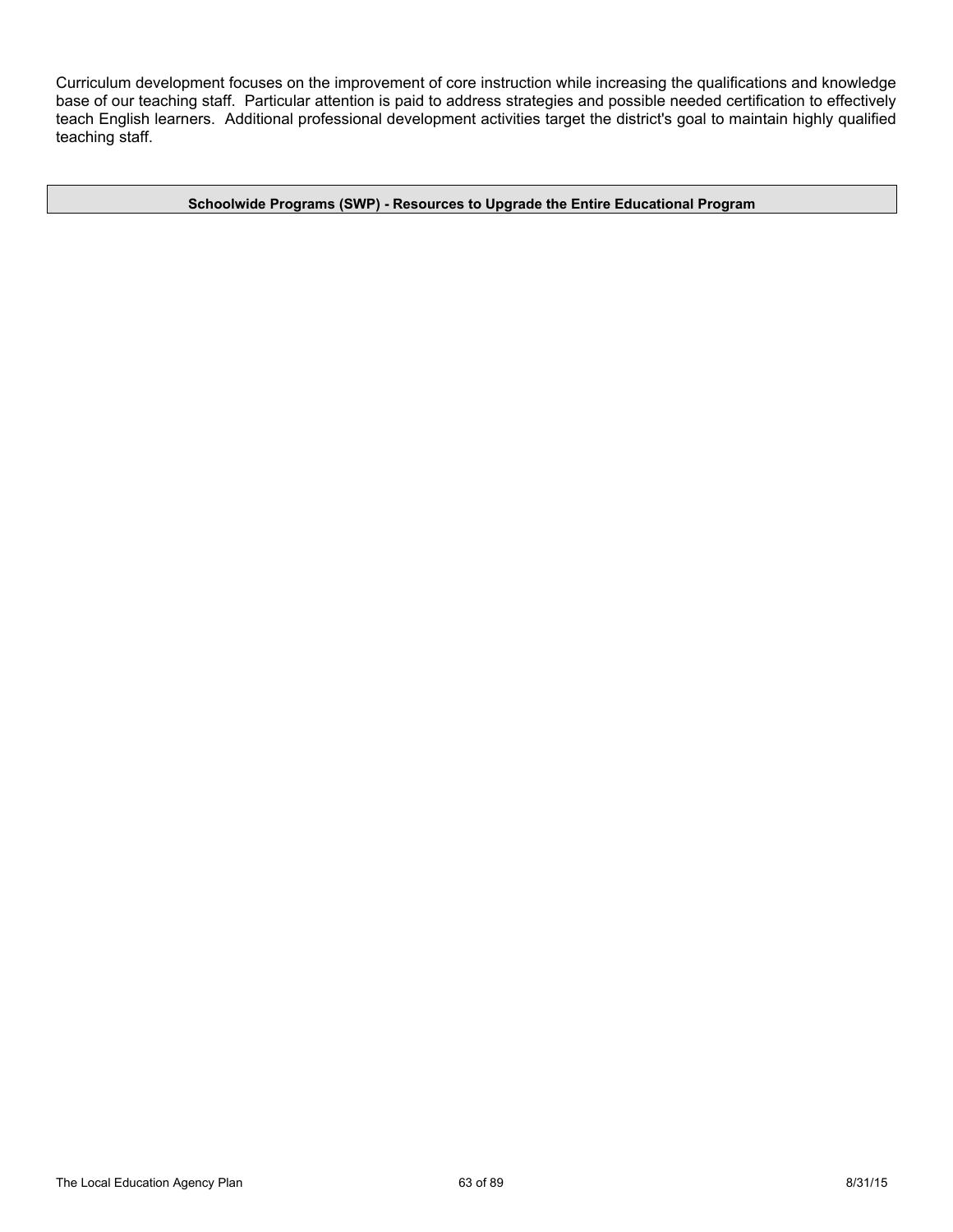LEA will help schools to bring together all resources to upgrade the entire educational program at the school and include assistance in activities such as:

- A comprehensive needs assessment of the entire school in relation to state standards. Schoolwide reform strategies that provide opportunities for all children to meet state standards.
- Effective methods and instructional strategies based on scientifically-based research.
- Strategies that give primary consideration to extended learning time, extended school year, before and after school and summer programs.
- Proven strategies that address the needs of historically under served students, low achieving students, and those at risk of not meeting state standards.
- Instruction by highly qualified teachers and strategies to attract and keep such teachers.
- High quality and ongoing professional development for teachers, principals, paraprofessionals, and if appropriate, pupil services personnel, parents and other staff.
- Strategies to increase parental involvement.
- Assistance to preschool children in transitioning from early childhood programs to elementary school programs.
- Timely and effective additional assistance to students who experience difficulty mastering state standards.

 $\mathcal{L}(\mathcal{L}(\mathcal{L}(\mathcal{L}(\mathcal{L}(\mathcal{L}(\mathcal{L}(\mathcal{L}(\mathcal{L}(\mathcal{L}(\mathcal{L}(\mathcal{L}(\mathcal{L}(\mathcal{L}(\mathcal{L}(\mathcal{L}(\mathcal{L}(\mathcal{L}(\mathcal{L}(\mathcal{L}(\mathcal{L}(\mathcal{L}(\mathcal{L}(\mathcal{L}(\mathcal{L}(\mathcal{L}(\mathcal{L}(\mathcal{L}(\mathcal{L}(\mathcal{L}(\mathcal{L}(\mathcal{L}(\mathcal{L}(\mathcal{L}(\mathcal{L}(\mathcal{L}(\mathcal{$ the areas of English Language Arts and Math, English Language Development, and Technology to provide scientifically research based professional development to staff through the use of Explicit Direct Instruction and other academic strategies for use in the classroom. Kings County Office of Education and Tulare County Office of Education both provide additional professional development strategies for immediate teacher implementation.

- School sites offer after school tutoring through the Recreation Association of Corcoran(RAC), Credit Recovery and Supplemental Educational Services Providers (SES). The district offers summer school sessions using Credit Recovery and SES summer school providers to eligible students.
- Teachers have received professional development training at the start of the school year and throughout the school year in:
- \* Positive Classroom Management
- \* English Language Development Training
- \* Collaborative Learning using Kagan Strategies
- \* Explicit Direct Instruction
- \* District and Site Instructional Rounds

Using Professional Learning Communities to collaborate on effective methods to monitor and adjust their teaching according to student needs as they move toward proficiency.

- The district, through the Kings County Office of Education, provides additional professional development for teachers that are working on meeting Highly Qualified Teacher requirements.
- School Site Councils, English Learner Advisory Committees and the District English Learner Advisory Committees meet a minimum of 5 times per year. These committees discuss all aspects of student learning and provide input for school sites and the district to allow changes to be implemented to foster increasing student proficiency in all core academic areas.
- Sites provide weekly late start or early release Professional Learning Community meetings with focus on professional development and increasing student learning. This professional development is provided by the Principals, Academic Literacy Coachers and Academic Technology Coaches at each school site.
- The district has hired a Parent Liaison to work with parents and the community to increase parent involvement. Each site also has a Community Contact that work directly with parents and the schools to ensure positive communication between all parties and provide an inviting open door policy.
- School sites meet with Preschool staff and parents to explain how the Kindergarten Roundup process works and offers transition ideas that allow incoming students a safe and stress free environment.
- Parent Orientations are offered at each site at the beginning of the school year.
- Back to School Nights and Meet 'n' Greet Information Nights are also regularly incorporated into school climates to give parents and students the opportunity to feel safe and welcome.
- The district prioritizes its Title I students based on assessment data. We then contract with Supplemental Educational Service (SES) providers to work with eligible low performing students to help them in mastering the standards in English language arts and mathematics.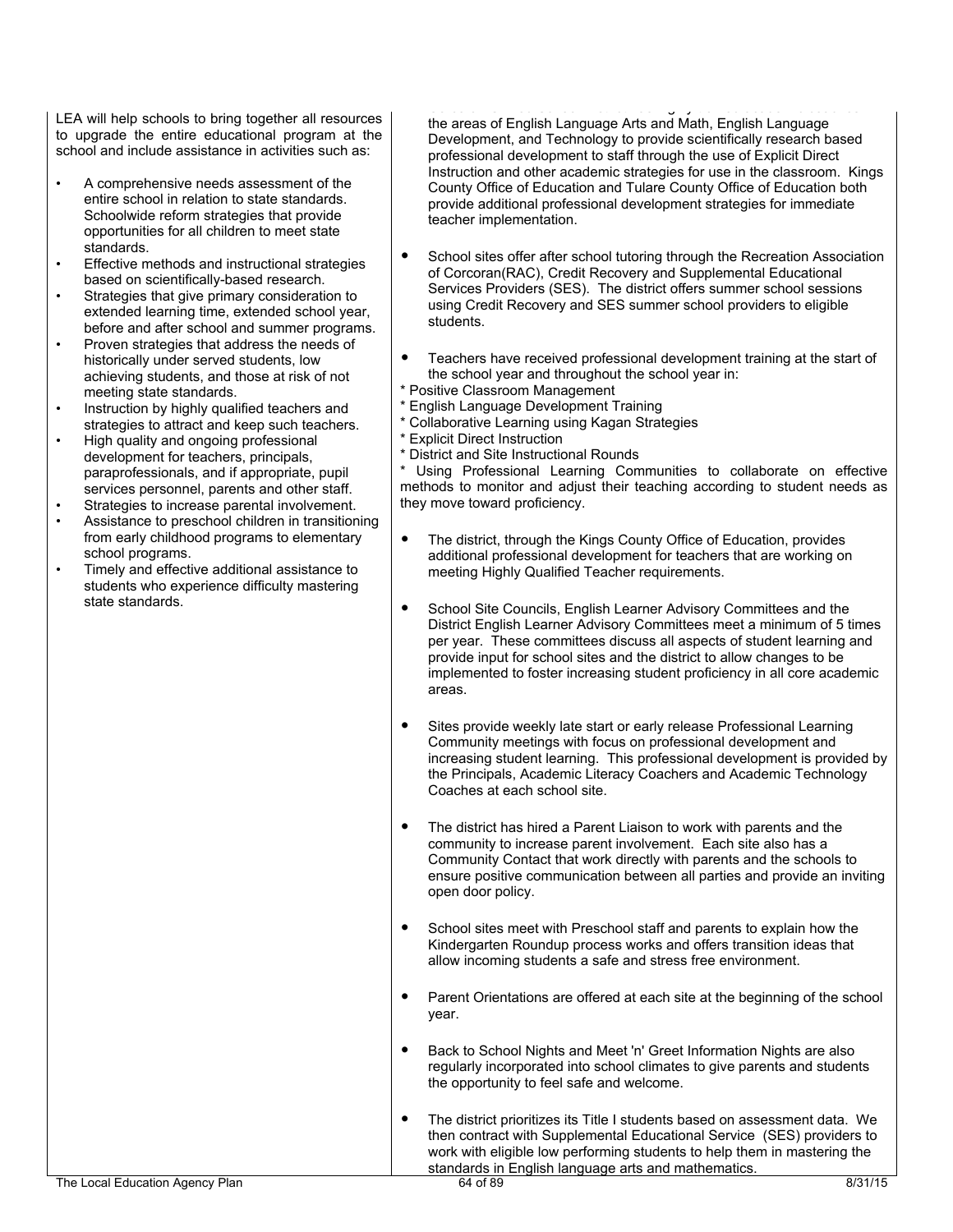| Targeted Assistance Programs (TAS) - Student Identification                                                                                                                                                                                                                                                                                                             |                                                                                    |  |  |  |  |  |
|-------------------------------------------------------------------------------------------------------------------------------------------------------------------------------------------------------------------------------------------------------------------------------------------------------------------------------------------------------------------------|------------------------------------------------------------------------------------|--|--|--|--|--|
| For targeted assistance programs (TAS), describe<br>how the LEA will help schools to identify<br>participating students most at risk of failing to meet<br>state standards and help those students to meet the<br>State's challenging academic standards.<br>The<br>description should include activities such as:                                                      | Corcoran Unified School District is not a Targeted Assistance Program<br>district. |  |  |  |  |  |
| Effective methods and instructional strategies<br>based on scientifically-based research.<br>Strategies that give primary consideration to<br>extended learning time, extended school year,<br>before and after school and summer programs.<br>Strategies that minimize removing children from<br>the regular classroom during regular school<br>hours for instruction. |                                                                                    |  |  |  |  |  |
| Instruction by highly qualified teachers.<br>Professional development opportunities for                                                                                                                                                                                                                                                                                 |                                                                                    |  |  |  |  |  |
| teachers, principals, and paraprofessionals,<br>including if appropriate, pupil services<br>personnel, parents, and other staff.<br>Strategies to increase parental involvement.                                                                                                                                                                                        |                                                                                    |  |  |  |  |  |

Please describe how teachers, in consultation with parents, administrators, and pupil services personnel in targeted assistance schools under Section 1115, "Targeted Assistance Schools," will identify the eligible children most in need of services under this part. **Please note that multiple, educationally related criteria must be used to identify students eligible for services.** Where applicable, provide a description of appropriate, educational services outside such schools for children living in local institutions for neglected or delinquent children in community day school programs, and homeless children.

| Targeted Assistance Programs (TAS) - Student Identification                                                                                                                                                                                                                                                                                                                                                                                                                                       |                                                                                 |  |  |
|---------------------------------------------------------------------------------------------------------------------------------------------------------------------------------------------------------------------------------------------------------------------------------------------------------------------------------------------------------------------------------------------------------------------------------------------------------------------------------------------------|---------------------------------------------------------------------------------|--|--|
| Describe who is involved and the criteria used to<br>identify which students in a targeted assistance<br>school will receive services. The criteria should:                                                                                                                                                                                                                                                                                                                                       | Corcoran Unified School District is not a Targeted Assistance Program district. |  |  |
| Identify children who are failing or most at risk of<br>failing to meet the state academic content<br>standards.<br>Use multiple measures that include objective<br>criteria such as state assessments, and<br>subjective criteria such as teacher judgment,<br>parent interviews and classroom grades.<br>Include solely teacher judgment, parent<br>interviews and developmentally appropriate<br>measures, if the district operates a preschool<br>through grade 2 program with Title I funds. |                                                                                 |  |  |
| The description should include services to homeless<br>children, such as the appointment of a district<br>liaison, immediate enrollment, transportation, and<br>remaining in school of origin.                                                                                                                                                                                                                                                                                                    |                                                                                 |  |  |
| The description should include services to children in<br>a local institution for neglected or delinquent children<br>and youth or attending a community day program, if<br>appropriate.                                                                                                                                                                                                                                                                                                          |                                                                                 |  |  |

Please describe the actions the LEA will take to implement public school choice with paid transportation and Supplemental Educational Services, consistent with the requirements of Section 1116, "Academic Assessment and Local Educational Agency and School Improvement."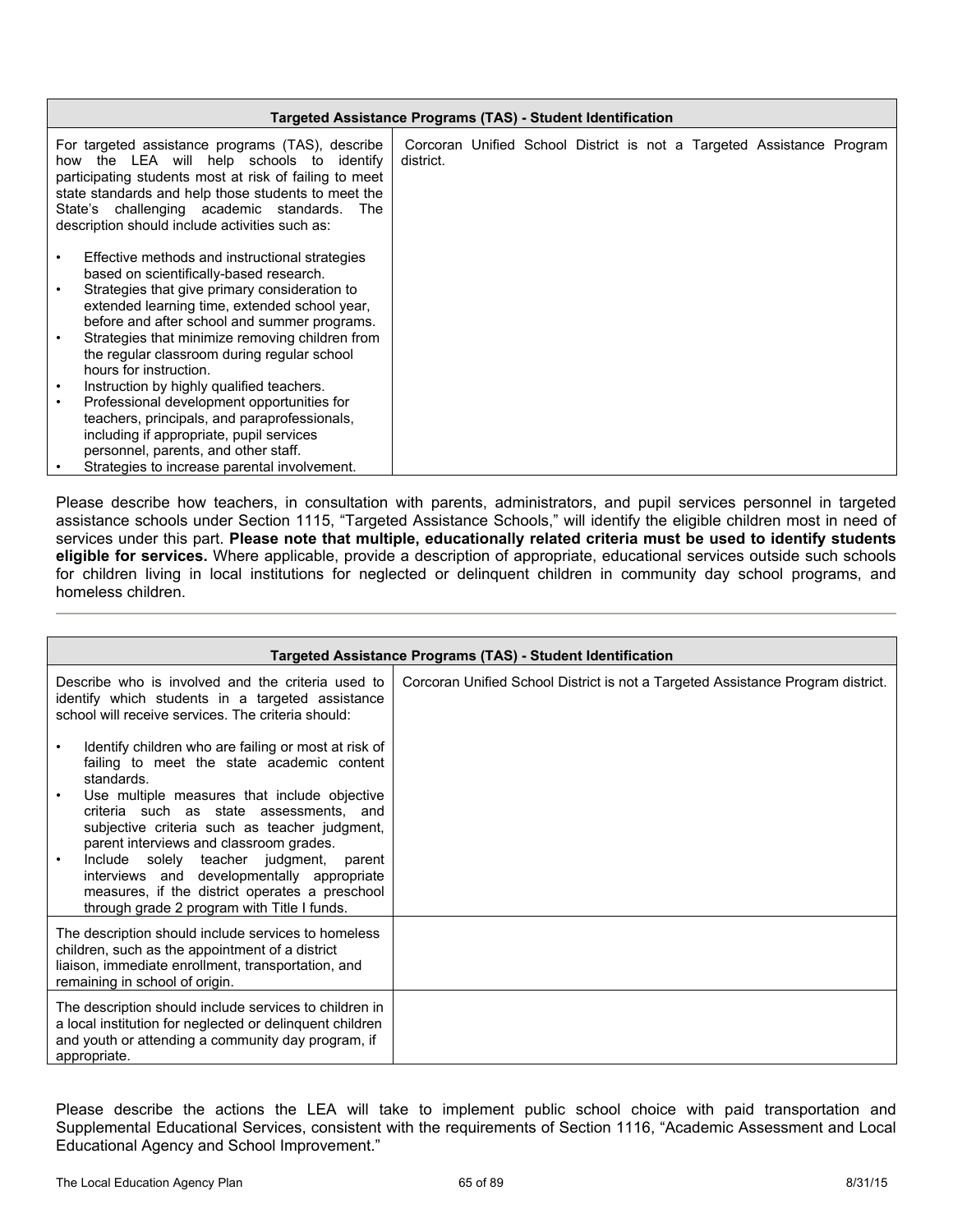Corcoran Unified School District (CUSD) offers all students the option to transfer to another public school, including a public charter school, that is within our LEA and that is not in PI or is not persistently dangerous. Students who exercise their right to attend another school under the school choice provision are given the option to continue to attend that school until they complete the highest grade of that school, even if the student's home school is not longer in PI, corrective action, or restructuring. CUSD offers paid transportation to students to and from the school of choice. Supplemental Educational Services are also provided to students that choose to participate in public school of choice.

| Program Improvement (PI) - Parent Notification                                                                                                                                                                                                                         |                                                                                                                                                                                                                                                                                                                                                                                                                                                                                                                                                                                                                                                                                                                                                                                   |  |
|------------------------------------------------------------------------------------------------------------------------------------------------------------------------------------------------------------------------------------------------------------------------|-----------------------------------------------------------------------------------------------------------------------------------------------------------------------------------------------------------------------------------------------------------------------------------------------------------------------------------------------------------------------------------------------------------------------------------------------------------------------------------------------------------------------------------------------------------------------------------------------------------------------------------------------------------------------------------------------------------------------------------------------------------------------------------|--|
| Describe the process for parent notification of the<br>school's identification as PI, including notification of<br>the right for students to transfer to another school<br>that is not PI with paid transportation, and the right to<br>receive supplemental services. | The district sends out a letter to all parents/quardians, annually, in each<br>student's enrollment packet, notifying them of their child's school identification<br>as a Program Improvement (PI) school. The PI letter to parents implements<br>all requirements set by the State and includes an explanation of what Program<br>Improvement (PI) means, the reason(s) the school was identified as PI, what<br>the district is doing to help the school and how the parents can get involved in<br>helping increase student achievement, as well as an explanation of parent<br>options including "school choice" and supplemental educational services that<br>will be provided for their child(ren). All of this information in also available on<br>the district's webpage. |  |
| Describe how the LEA will provide school choice and<br>supplemental services to eligible children, including<br>the selection of the children to receive services.                                                                                                     | The district uses its required percentage of set-aside funds for Title I to<br>provide supplemental educational services for eligible students. If the request<br>for SES exceed this amount, qualifying students are given priority based on<br>their assessment across with services given to the lowest performing students<br>first.                                                                                                                                                                                                                                                                                                                                                                                                                                          |  |

Please describe the strategy the LEA will use to coordinate programs under Title I with programs under Title II to provide professional development for teachers and principals, and, if appropriate, pupil services personnel, administrators, parents, and other staff, including LEA - level staff in accordance with Section 1118, "Parental Involvement," and Section 1119, "Qualifications for Teachers and Paraprofessionals."

District staff will be provided with professional development opportunities and support to assist them with the implementation of high quality educational programs that meet student needs:

- Programs will be aligned with Common Core State Standards and district-wide initiatives; make use of researchbased effective instructional practices and improvement strategies; and incorporate technology as a key component of teaching, learning, and assessment.
- Provide all administrators with professional development based on the standards-based/standards-aligned curriculum used in their schools and on effective instructional and improvement practices.
- Provide parent informational and/or training sessions on the Common Core State Standards, student achievement, and how achievement is measured.
- Seek and offer community engagement activities including parent institutes such as, School Site Council Workshops, Parent Involvement Workshops and other meetings based on parent-generated topics, DELAC, ELAC and other interested groups.
- Implement and regularly utilize electronic communication systems (such as ParentLink (Blackboard), CUSD Portal or other applications) to allow for increased communication between parents and teachers and make use of local media outlets to improve communication with the community at large.

#### **Highly Qualified Teachers**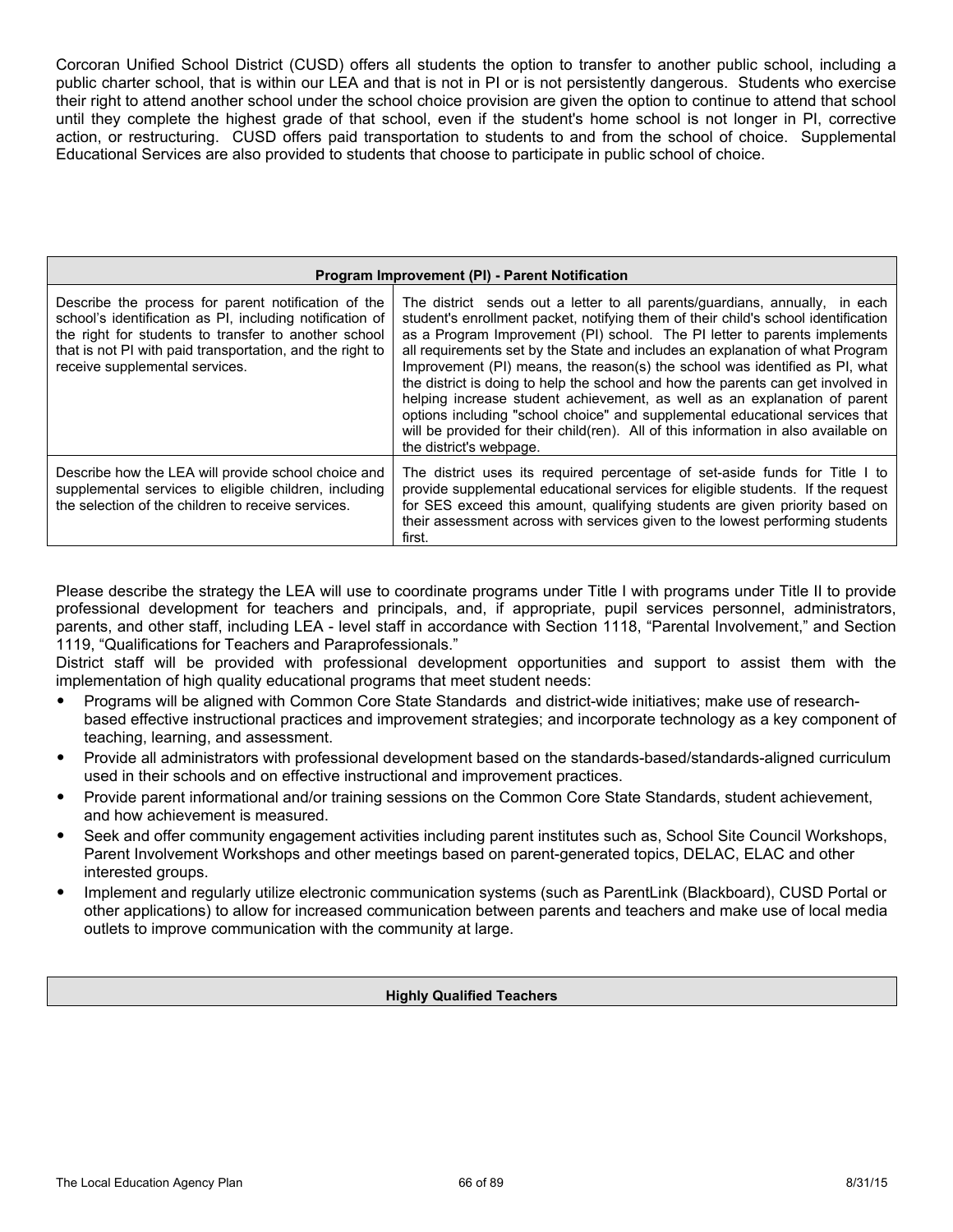| <b>Highly Qualified Teachers</b>                                                                                                                                                                 |                                                                                                                                                                                                                                                                                                                                                                                                         |  |
|--------------------------------------------------------------------------------------------------------------------------------------------------------------------------------------------------|---------------------------------------------------------------------------------------------------------------------------------------------------------------------------------------------------------------------------------------------------------------------------------------------------------------------------------------------------------------------------------------------------------|--|
| Describe the LEA's strategies for coordinating<br>resources and efforts to help schools retain, recruit<br>and increase the number of highly qualified<br>teachers, principals, and other staff. | The Corcoran Unified School District provides support for all new<br>teachers through the Beginning Teacher Support and Assessment<br>Program (BTSA) in conjunction with the Kings County Office of<br>Education.                                                                                                                                                                                       |  |
|                                                                                                                                                                                                  | All teachers are supported throughout the district with on-going<br>$\bullet$<br>professional development through Professional Learning Community<br>(PLC's) meetings on Wednesday's late-start or early out release time.                                                                                                                                                                              |  |
|                                                                                                                                                                                                  | Teachers are provided various staff development opportunities<br>$\bullet$<br>throughout the school year incorporating training from Academic<br>Technology Coaches, Literacy Coaches, Resource Teachers and site<br>administrators.                                                                                                                                                                    |  |
|                                                                                                                                                                                                  | The district provides scheduled trainings each year to help support the<br>$\bullet$<br>needs of teachers allowing them the opportunity to become proficient and<br>highly qualified.                                                                                                                                                                                                                   |  |
|                                                                                                                                                                                                  | The district has a teacher recruitment plan and strategic actions in place<br>٠<br>to ensure that highly qualified teachers are hired and retained.                                                                                                                                                                                                                                                     |  |
| Describe the LEA's strategies for coordinating<br>resources and efforts to prepare parents to be<br>involved in the schools and in their children's<br>education.                                | $\bullet$<br>The Corcoran Unified School District has a formal communication plan<br>that is revised yearly to encourage parental involvement.                                                                                                                                                                                                                                                          |  |
|                                                                                                                                                                                                  | The district coordinates its parent outreach program through the use of<br>$\bullet$<br>ParentLink (Blackboard). ParentLink (Blackboard) directly calls, texts or<br>emails parents and informs them of their child's attendance, academics,<br>discipline and all school and district events.                                                                                                          |  |
|                                                                                                                                                                                                  | Parents/guardians are encouraged to volunteer in their child's classroom<br>٠<br>or help out at school.                                                                                                                                                                                                                                                                                                 |  |
|                                                                                                                                                                                                  | Parent training classes are provided at each site to teach parents what to<br>$\bullet$<br>do in a classroom setting and how to work with students in a positive way.                                                                                                                                                                                                                                   |  |
|                                                                                                                                                                                                  | The District Parent Liaison is available to help and support all parents and<br>encourage them to get involved in their child's school and education.                                                                                                                                                                                                                                                   |  |
|                                                                                                                                                                                                  | Parent training classes are offered each year for parents and the<br>٠<br>community to help them learn how to work with their children at home,<br>the nutritional needs of children, yearly academic and graduation<br>requirements, fingerprinting and Life Scan requirements to become a<br>volunteer, and any other information that parents need to become<br>involved in their child's education. |  |
|                                                                                                                                                                                                  | Each school site is required to include in their Single Plan for Student<br>٠<br>Achievement (SPSA) a formal Parent Involvement Plan that is site<br>specific.                                                                                                                                                                                                                                          |  |
|                                                                                                                                                                                                  | Parents are recognized for volunteering at their child's school and<br>$\bullet$<br>becoming an integral part of their education.                                                                                                                                                                                                                                                                       |  |

## **Coordination of Educational Services**

In the space below, please describe how the LEA will coordinate and integrate educational services at the LEA or individual school level in order to increase program effectiveness, eliminate duplication, and reduce fragmentation of the instructional program. Include programs such as: Even Start; Head Start; Reading First; Early Reading First and other preschool programs (including plans for the transition of participants in such programs to local elementary school programs; services for children with limited English proficiency; children with disabilities; migratory children; neglected or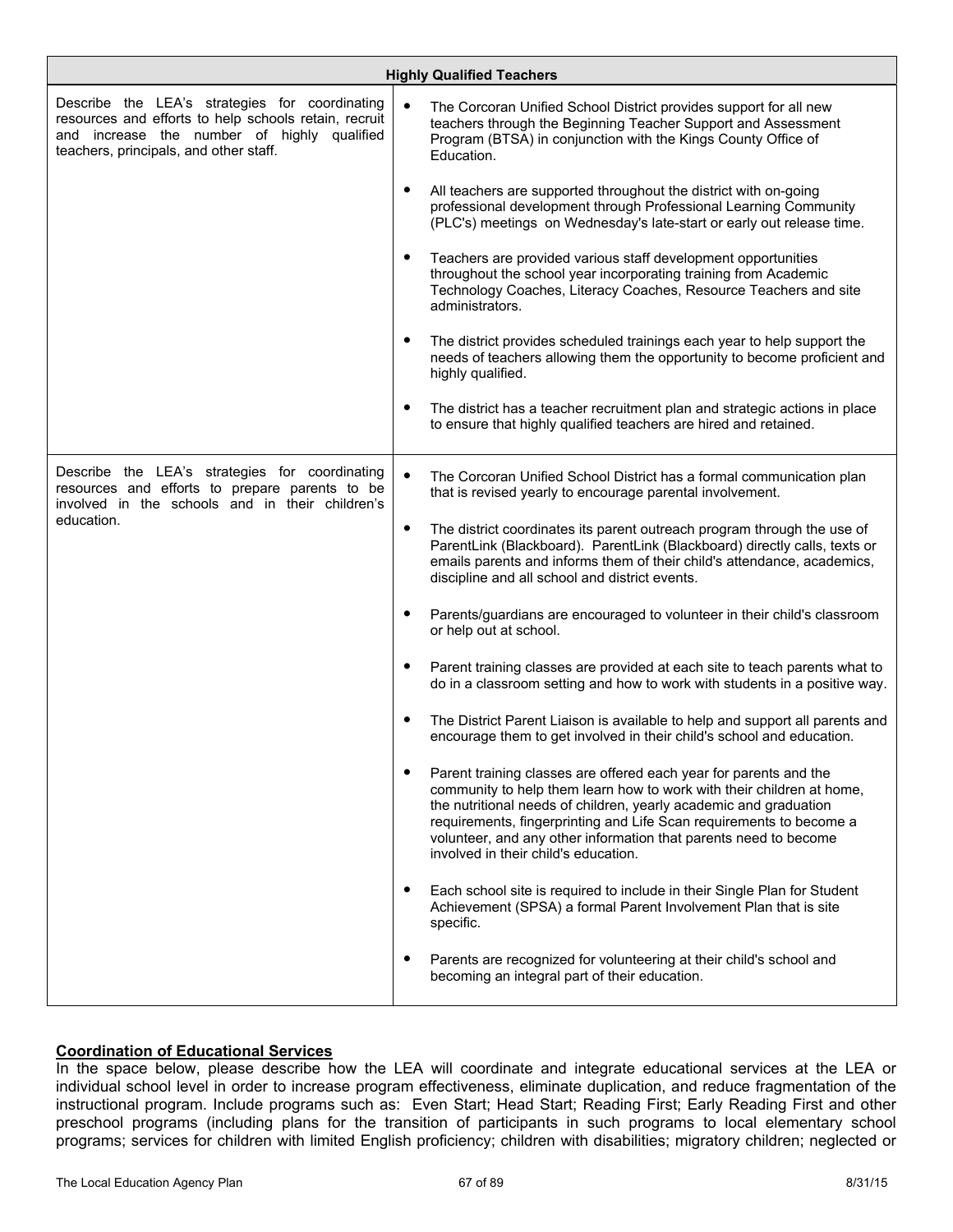delinquent youth; Native American (Indian) students served under Part A of Title VII; homeless children; and immigrant children.

Bret Harte Elementary is the only PreK, Kindergarten and First grade school in the Corcoran Unified School District. The staff and administration of this school meet and coordinate with the various preschool educational services in our district to ensure program effectiveness and eliminate duplication of services. The district operates a preschool on the Bret Harte campus. Parents also have the opportunity to enroll their child/ren in an outside agency preschool that is located at the Recreation Association of Corcoran (RAC) . Head Start and other service agencies keep us informed of the students they service and provide us information when students are ready to enroll in CUSD. We all work together to provide the best possible education for all of our students.

| <b>Increased Program Effectiveness</b>                                                                                                                                                                                                                                                                                                                                                                                                                                                                                                                                                                                                                                                                                                   |                                                                                                                                                                                                                                                                                                                                                                                                                                                                                                                                                                                                                                                                                                                                                                                                                                                                                                                                                                                                                                                                                                                                                                                                                                                                                                                                                                                                                                                                                                                                                                                                                                                                                         |  |
|------------------------------------------------------------------------------------------------------------------------------------------------------------------------------------------------------------------------------------------------------------------------------------------------------------------------------------------------------------------------------------------------------------------------------------------------------------------------------------------------------------------------------------------------------------------------------------------------------------------------------------------------------------------------------------------------------------------------------------------|-----------------------------------------------------------------------------------------------------------------------------------------------------------------------------------------------------------------------------------------------------------------------------------------------------------------------------------------------------------------------------------------------------------------------------------------------------------------------------------------------------------------------------------------------------------------------------------------------------------------------------------------------------------------------------------------------------------------------------------------------------------------------------------------------------------------------------------------------------------------------------------------------------------------------------------------------------------------------------------------------------------------------------------------------------------------------------------------------------------------------------------------------------------------------------------------------------------------------------------------------------------------------------------------------------------------------------------------------------------------------------------------------------------------------------------------------------------------------------------------------------------------------------------------------------------------------------------------------------------------------------------------------------------------------------------------|--|
| Describe how the LEA will coordinate and integrate<br>educational<br>services<br>to<br>increase<br>program<br>effectiveness, eliminate duplication, and reduce<br>fragmentation of the instructional program, including<br>programs such as:<br>Even Start<br>a.<br><b>Head Start</b><br>b.<br><b>Reading First</b><br>c.<br><b>Early Reading First</b><br>d.<br>Other preschool programs<br>e.<br>f.<br>Services for children that are migratory,<br>neglected or delinquent, Native American (Title<br>VII, Part A), homeless, immigrant, and limited -<br>English proficient, and children with disabilities.<br>Compare to programs listed on Page 11 of the LEA<br>Plan to determine if all active programs have been<br>addressed. | $\bullet$<br>Preschool age children, who are from income eligible families, are given<br>readiness for school training opportunities through the district operated<br>state preschool.<br>$\bullet$<br>Students that do not meet the income eligibility requirements for the<br>district operated preschool are encouraged to apply for other preschool<br>opportunities in the community including a low-cost preschool on the<br>same district operated preschool campus along with other classes being<br>offered at the recreational center in town. These programs feed into the<br>Corcoran Unified School District Pre-K and Kindergarten Programs.<br>Pre-K and Kindergarten Roundup meetings are provided for<br>٠<br>parents/guardians to help coordinate and integrate services.<br>Children who are English learners are provided daily instruction in English<br>$\bullet$<br>language development by trained and qualified teachers that specifically<br>target the needs of each student.<br>Children with disabilities are provided educational services that directly<br>$\bullet$<br>incorporate their Individual Learning Plans (ILP's) into their daily core<br>instruction by their teachers and with additional support from Resource<br>Specialists and specially trained paraprofessionals.<br>The district has a small population of immigrant children which receive<br>$\bullet$<br>Migrant education through the Tulare County Office Migrant Education<br>Program Region VIII.<br>There are no duplication of services in any of these programs. All<br>$\bullet$<br>programs are coordinated and integrated to ensure increased program<br>effectiveness. |  |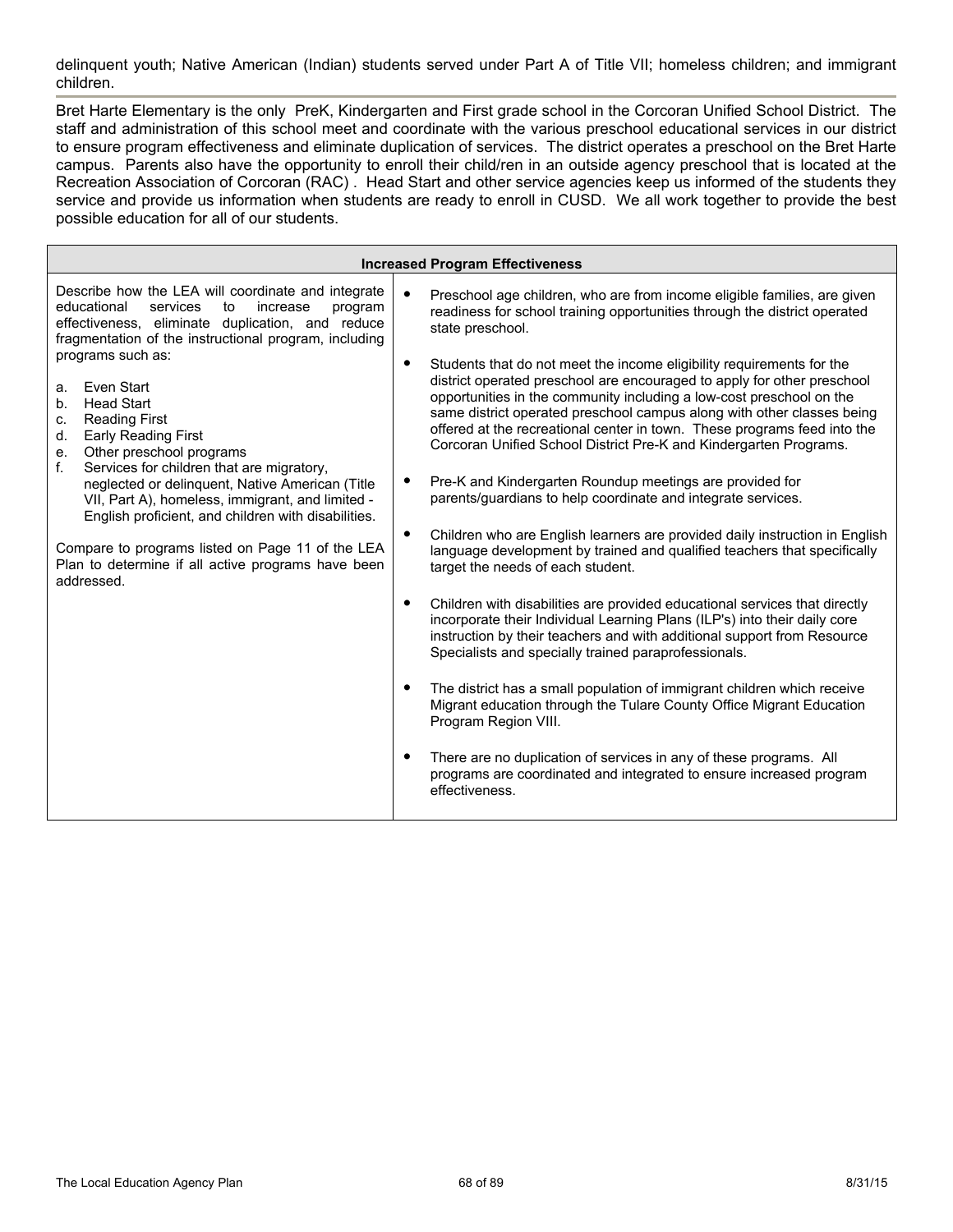## **Part III**

# **Assurances and Attachments**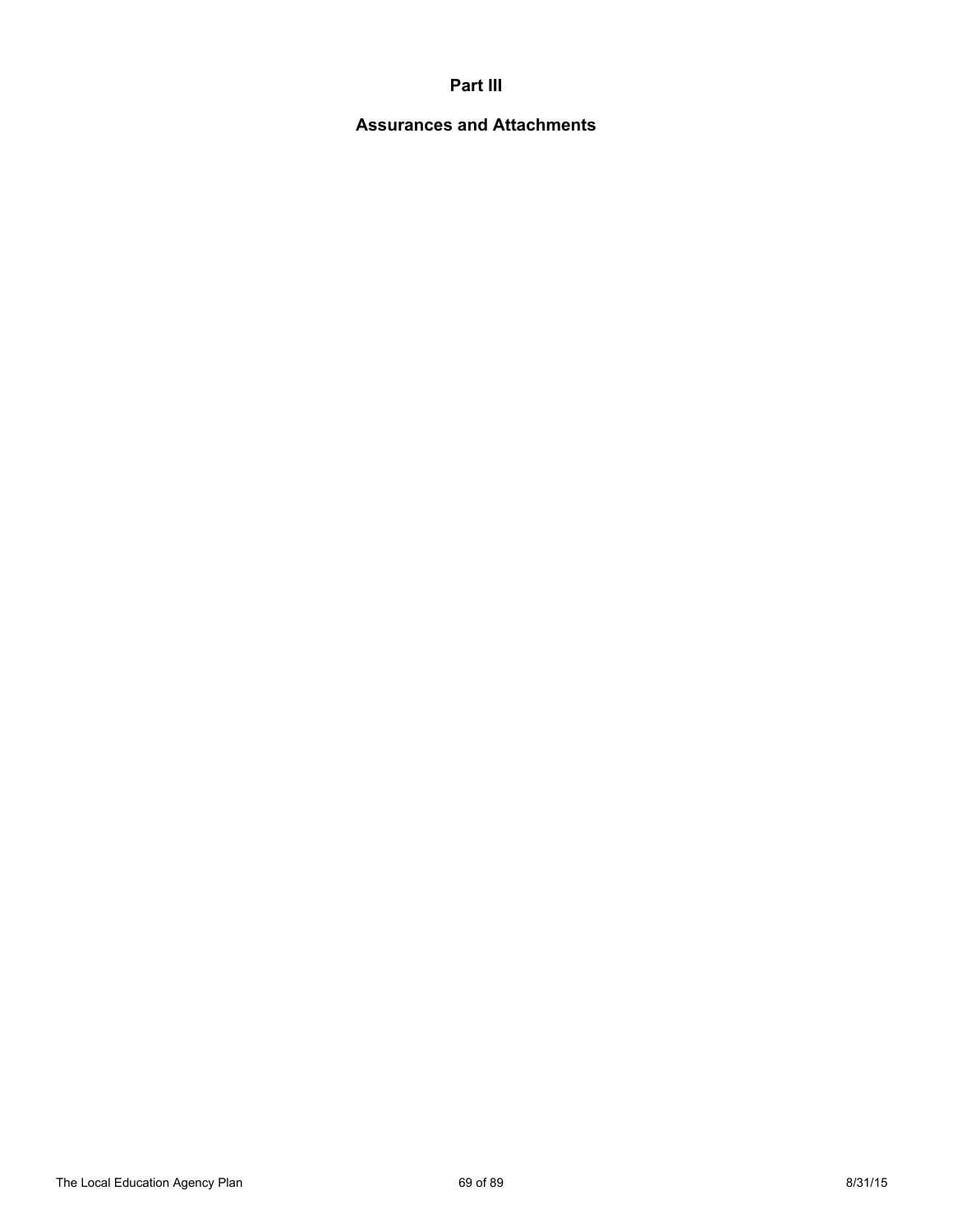#### **Assurances**

To assure the LEA's eligibility for funds included in this Plan, the Superintendent must provide an original signature below attesting to compliance with all of the following statements.

#### **General Assurances**

- 1. Each such program will be administered in accordance with all applicable statutes, regulations, program plans, and applications.
- 2. The LEA will comply with all applicable supplement not supplant and maintenance of effort requirements.
- 3. (a) The control of funds provided under each program and title to property acquired with program funds will be in a public agency, a non - profit private agency, institution, organization, or Indian tribe, if the law authorizing the program provides for assistance to those entities; (b) the public agency, non - profit private agency, institution or organization, or Indian tribe will administer the funds and property to the extent required by the authorizing law.
- 4. The LEA will adopt and use proper methods of administering each such program, including (a) the enforcement of any obligations imposed by law on agencies, institutions, organizations, and other recipients responsible for carrying out each program; and (b) the correction of deficiencies in program operations that are identified through audits, monitoring, or evaluation.
- 5. The LEA will cooperate in carrying out any evaluation of each such program conducted by, or for, the State educational agency, the Secretary, or other Federal officials.
- 6. The LEA will use such fiscal control and fund accounting procedures as will ensure proper disbursement of, and accounting for, Federal funds paid to the applicant under each such program.
- 7. The LEA will (a) submit such reports to the State educational agency (which shall make the reports available to the Governor) and the Secretary as the State educational agency and Secretary may require to enable the State educational agency and Secretary to perform their duties under each such program; and (b) maintain such records, provide such information, and afford such access to the records as the State educational agency (after consultation with the Governor) or the Secretary may reasonably require to carry out the State educational agency's or the Secretary's duties.
- 8. The LEA has consulted with teachers, school administrators, parents, and others in the development of the local consolidated application/LEA Plan to the extent required under Federal law governing each program included in the consolidated application/LEA Plan.
- 9. Before the application was submitted, the LEA afforded a reasonable opportunity for public comment on the application and considered such comment.

9a. The LEA will provide the certification on constitutionally protected prayer that is required by section 9524.

10. The LEA will comply with the armed forces recruiter access provisions required by section 9528.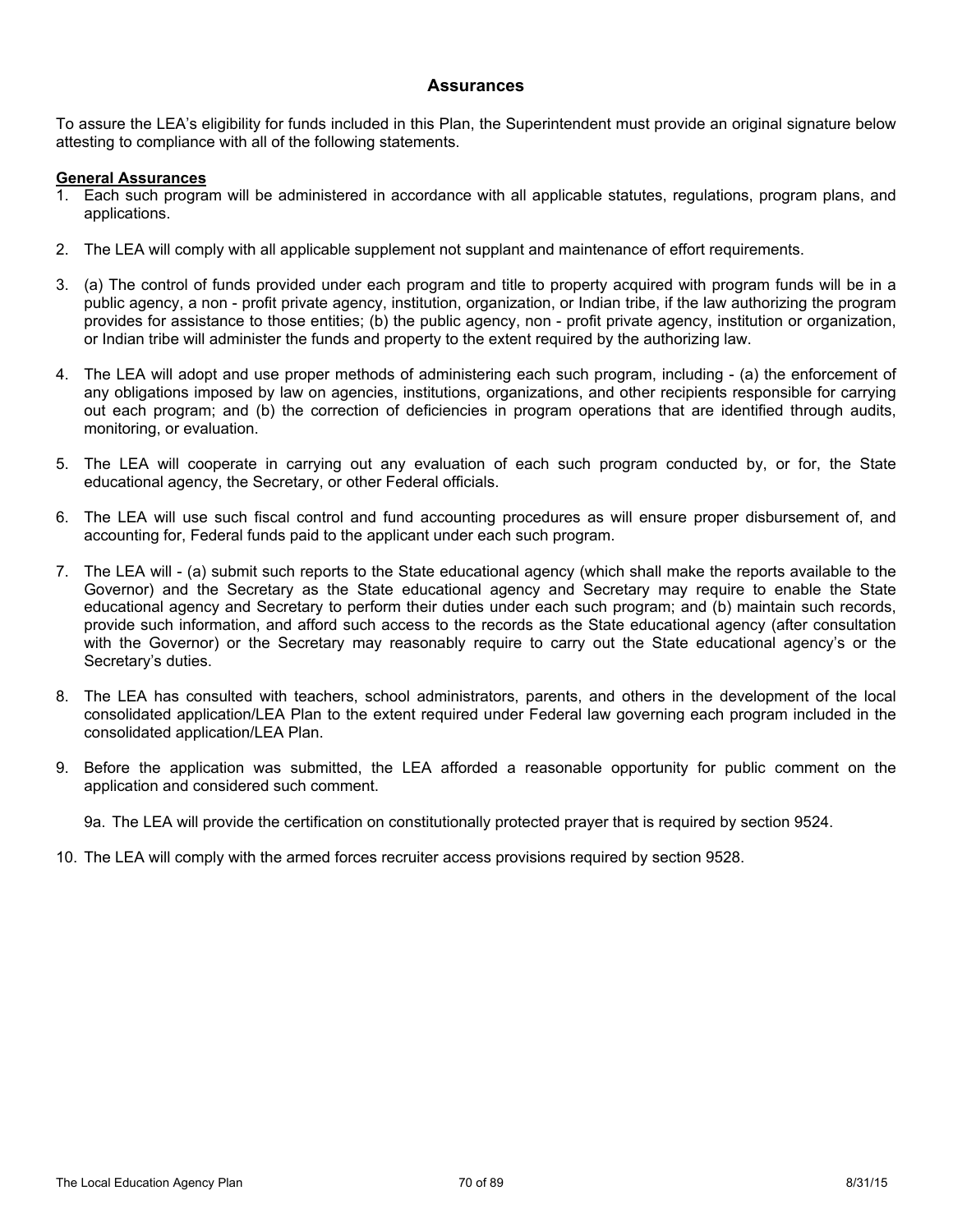## **TITLE I, PART A**

The LEA, hereby, assures that it will:

- 11. Participate, if selected, in the State National Assessment of Educational Progress in  $4<sup>th</sup>$  and  $8<sup>th</sup>$  grade reading and mathematics carried out under section 411(b)(2) of the National Education Statistics Act of 1994.
- 12. If the LEA receives more than \$500,000 in Title I funds, it will allow 1% to carry out NCLB Section 1118, Parent Involvement, including promoting family literacy and parenting skills; 95% of the allocation will be distributed to schools.
- 13. Inform eligible schools and parents of schoolwide program authority and the ability of such schools to consolidate funds from Federal, State, and local sources.
- 14. Provide technical assistance and support to schoolwide programs.
- 15. Work in consultation with schools as the schools develop the schools' plans pursuant to section 1114 and assist schools as the schools implement such plans or undertake activities pursuant to section 1115 so that each school can make adequate yearly progress toward meeting the State student academic achievement standards.
- 16. Fulfill such agency's school improvement responsibilities under section 1116, including taking actions under paragraphs (7) and (8) of section 1116(b).
- 17. Provide services to eligible children attending private elementary schools and secondary schools in accordance with section 1120, and timely and meaningful consultation with private school officials regarding such services.
- 18. Take into account the experience of model programs for the educationally disadvantaged, and the findings of relevant scientifically based research indicating that services may be most effective if focused on students in the earliest grades at schools that receive funds under this part.
- 19. In the case of an LEA that chooses to use funds under this part to provide early childhood development services to low - income children below the age of compulsory school attendance, ensure that such services comply with the performance standards established under section 641A(a) of the Head Start Act.
- 20. Work in consultation with schools as the schools develop and implement their plans or activities under sections 1118 and 1119 and *California Education Code Section 64001.*
- 21. Comply with requirements regarding the qualifications of teachers and paraprofessionals and professional development.
- 22. Inform eligible schools of the local educational agency's authority to obtain waivers on the school's behalf under Title IX.
- 23. Coordinate and collaborate, to the extent feasible and necessary as determined by the local educational agency, with the State educational agency and other agencies providing services to children, youth, and families with respect to a school in school improvement, corrective action, or restructuring under section 1116 if such a school requests assistance from the local educational agency in addressing major factors that have significantly affected student achievement at the school.
- 24. Ensure, through incentives for voluntary transfers, the provision of professional development, recruitment programs, or other effective strategies, that low - income students and minority students are not taught at higher rates than other students by unqualified, out - of - field, or inexperienced teachers.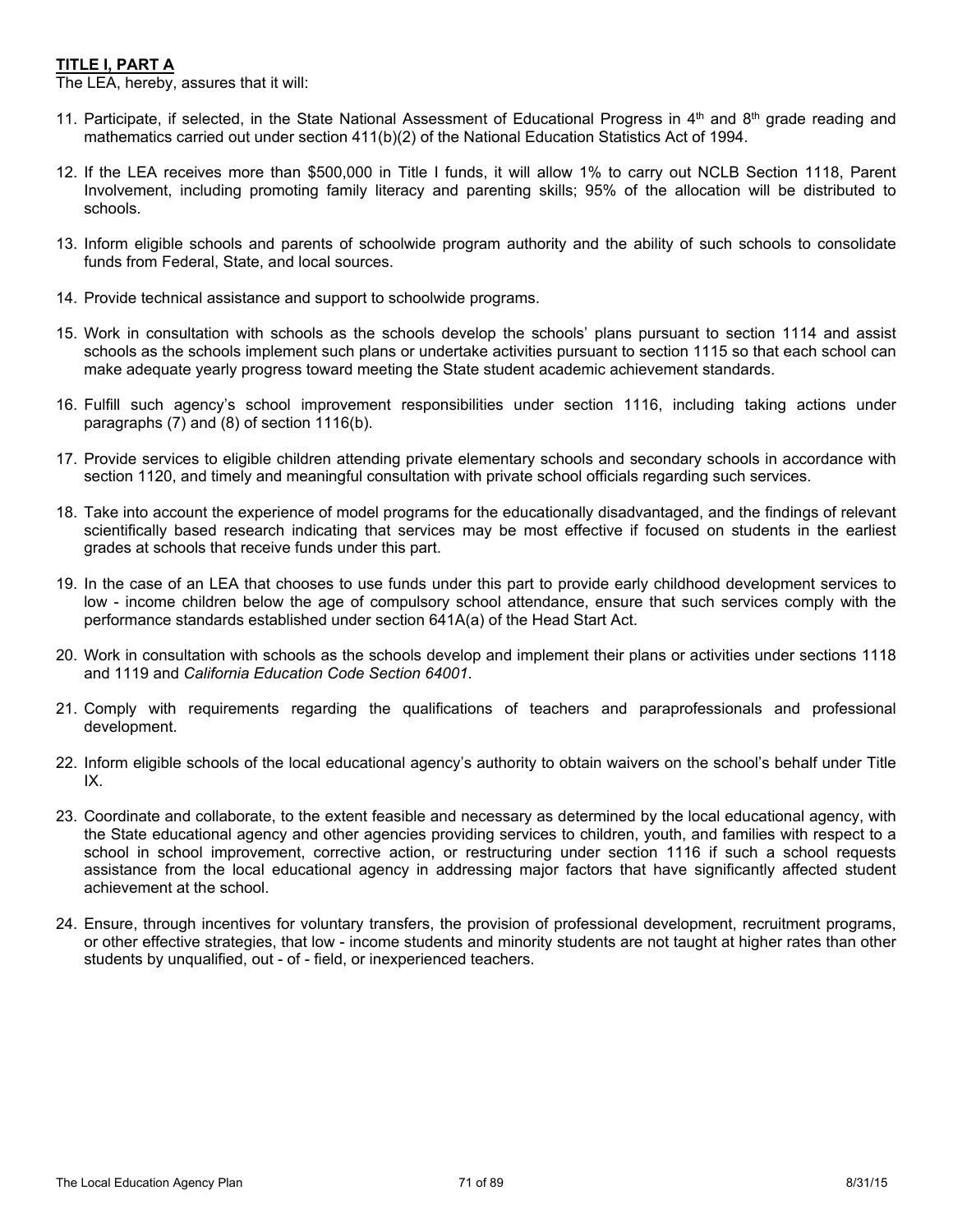- 25. Use the results of the student academic assessments required under section 1111(b)(3), and other measures or indicators available to the agency, to review annually the progress of each school served by the agency and receiving funds under this part to determine whether all of the schools are making the progress necessary to ensure that all students will meet the State's proficient level of achievement on the State academic assessments described in section 1111(b)(3) within 12 years from the baseline year described in section 1111(b)(2)(E)(ii).
- 26. Ensure that the results from the academic assessments required under section 1111(b)(3) will be provided to parents and teachers as soon as is practicably possible after the test is taken, in an understandable and uniform format and, to the extent practicable, provided in a language or other mode of communication that the parents can understand.
- 27. Assist each school served by the agency and assisted under this part in developing or identifying examples of high quality, effective curricula consistent with section 1111(b)(8)(D) and *California Education Code Section 64001*.
- 28. Ensure that schools in school improvement status spend not less than ten percent of their Title I funds to provide professional development (in the area[s] of identification to teachers and principals) for each fiscal year.
- 29. Prepare and disseminate an annual LEA report card in accordance with section 1111(h)(2).
- 30. Where applicable, the applicant will comply with the comparability of services requirement under section 1120A(c). In the case of a local educational agency to which comparability applies, the applicant has established and implemented an agency - wide salary schedule; a policy to ensure equivalence among schools in teachers, administrators, and other staff; and a policy to ensure equivalence among schools in the provision of curriculum materials and instructional supplies. Documentation will be on file to demonstrate that the salary schedule and local policies result in comparability and will be updated biennially.

#### **TITLE I, PART D - SUBPART 2**

- 31. Where feasible, ensure that educational programs in the correctional facility are coordinated with the student's home school, particularly with respect to a student with an individualized education program under Part B of the Individuals with Disabilities Education Act.
- 32. Work to ensure that the correctional facility is staffed with teachers and other qualified staffs that are trained to work with children and youth with disabilities taking into consideration the unique needs of such children and youth.
- 33. Ensure that the educational programs in the correctional facility are related to assisting students to meet high academic achievement standards.

#### **TITLE II, PART A**

34. The LEA, hereby, assures that:

- The LEA will target funds to schools within the jurisdiction of the local educational agency that:
	- **(A) have the lowest proportion of highly qualified teachers;**
	- **(B) have the largest average class size; or**
	- **(C) are identified for school improvement under section 1116(b).**
- The LEA will comply with section 9501 (regarding participation by private school children and teachers).
- The LEA has performed the required assessment of local needs for professional development and hiring, taking into account the activities that need to be conducted in order to give teachers the means, including subject matter knowledge and pedagogy skills, and to give principals the instructional leadership skills to help teachers, to provide students with the opportunity to meet California's academic content standards. This needs assessment was conducted with the involvement of teachers, including teachers participating in programs under Part A of Title I.
- The LEA will assure compliance with the requirements of professional development as defined in section 9101 (34).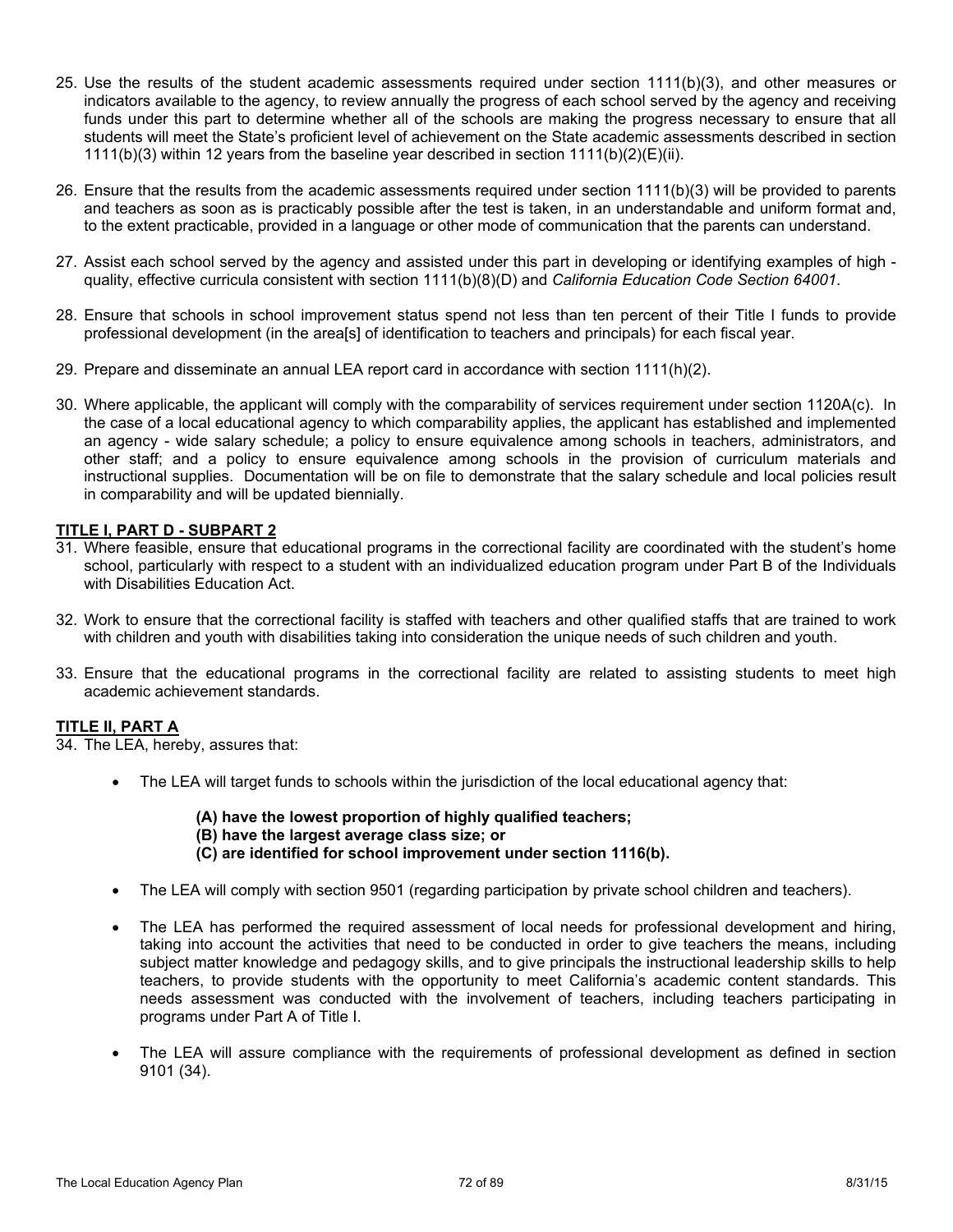## **TITLE II, PART D**

35. The LEA has an updated, local, long - range, strategic, educational technology plan in place that includes the following:

- a. Strategies for using technology to improve academic achievement and teacher effectiveness.
- b. Goals aligned with challenging state standards for using advanced technology to improve student academic achievement.
- c. Steps the applicant will take to ensure that all students and teachers have increased access to technology and to help ensure that teachers are prepared to integrate technology effectively into curricula and instruction.
- d. Promotion of curricula and teaching strategies that integrate technology, are based on a review of relevant research, and lead to improvements in student academic achievement.
- e. Ongoing, sustained professional development for teachers, principals, administrators, and school library media personnel to further the effective use of technology in the classroom or library media center.
- f. A description of the type and costs of technology to be acquired with Ed Tech funds, including provisions for interoperability of components.
- g. A description of how the applicant will coordinate activities funded through the Ed Tech program with technology - related activities supported with funds from other sources.
- h. A description of how the applicant will integrate technology into curricula and instruction, and a timeline for this integration.
- i. Innovative delivery strategies a description of how the applicant will encourage the development and use of innovative strategies for the delivery of specialized or rigorous courses and curricula through the use of technology, including distance learning technologies, particularly in areas that would not otherwise have access to such courses or curricula due to geographical distances or insufficient resources.
- j. A description of how the applicant will use technology effectively to promote parental involvement and increase communication with parents.
- k. Collaboration with adult literacy service providers.
- l. Accountability measures a description of the process and accountability measures that the applicant will use to evaluate the extent to which activities funded under the program are effective in integrating technology into curricula and instruction, increasing the ability of teachers to teach, and enabling student to reach challenging state academic standards.
- m. Supporting resources a description of the supporting resources, such as services, software, other electronically delivered learning materials, and print resources that will be acquired to ensure successful and effective uses of technology.
- 36. The LEA must use a minimum of 25 percent of their funds to provide ongoing, sustained, and intensive high quality professional development in the integration of advanced technology into curricula and instruction and in using those technologies to create new learning environments.
- 37. Any LEA that does not receive services at discount rates under section 254(h)(5) of the Communications Act **of 1934 (47 U.S.C. 254(h)(5)) hereby assures the SEA** that the LEA will not use any Title II, Part D funds to purchase computers used to access the Internet, or to pay for direct costs associated with accessing the Internet, for such school unless the school, school board, local educational agency, or other authority with responsibility for administration of such school:
	- has in place a policy of Internet safety for minors that includes the operation of a technology protection measure with respect to any of its computers with Internet access that protects against access through such computers to visual depictions that are obscene, child pornography, or harmful to minors; and
	- $\circ$  is enforcing the operation of such technology protection measure during any use of such computers by minors; and
	- $\circ$  has in place a policy of Internet safety that includes the operation of a technology protection measure with respect to any of its computers with Internet access that protects against access through such computers to visual depictions that are obscene or child pornography, and is enforcing the operation of such technology protection measure during any use of such computers.
	- $\circ$  Any LEA that does receive such discount rates hereby assures the SEA that it will have in place a policy of Internet safety for minors required by Federal or State law.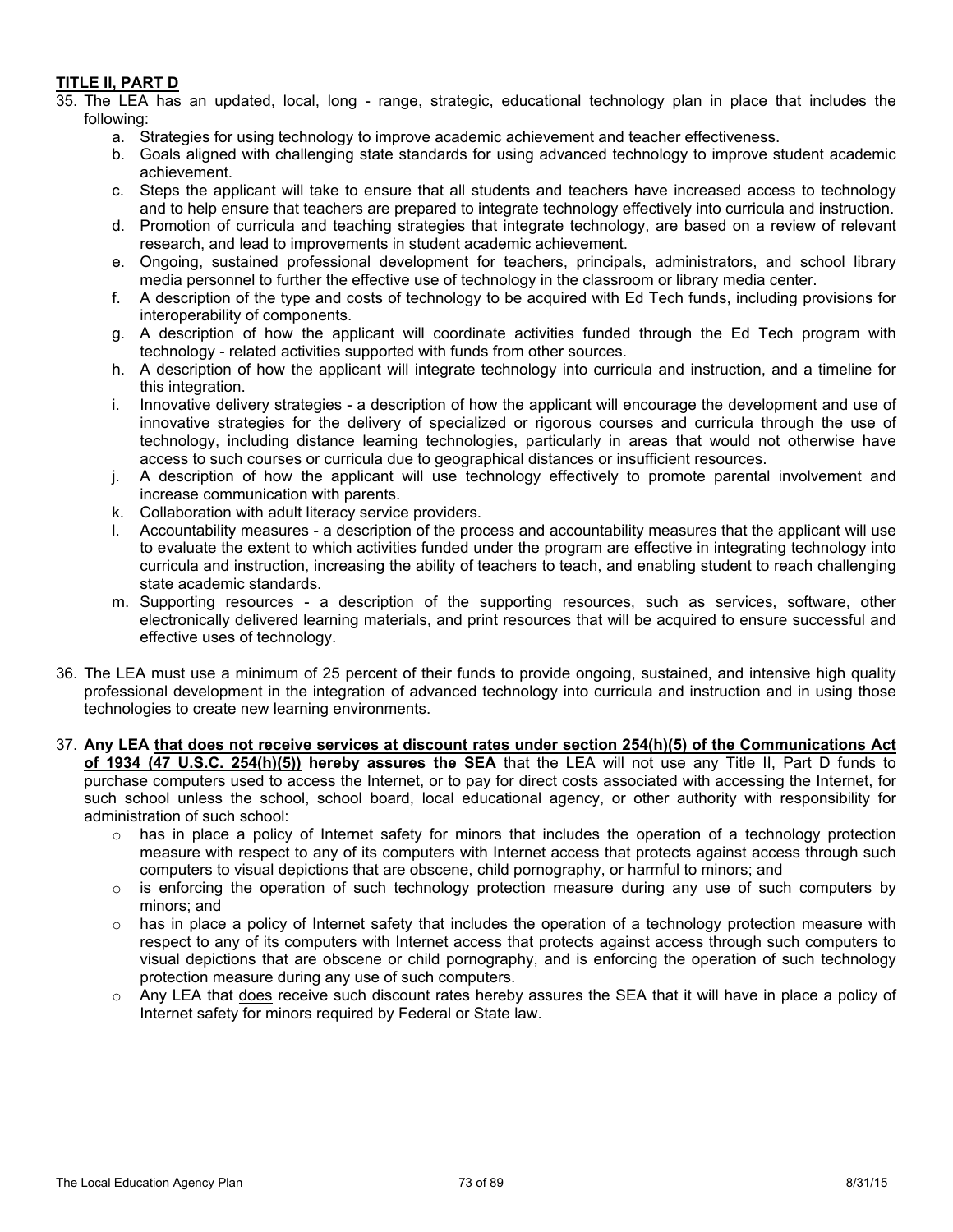### **TITLE III**

- 38. The LEA assures that it consulted with teachers, researchers, school administrators, parents, and, if appropriate, with education - related community groups, nonprofit organizations, and institutions of higher education in developing the LEA Plan.
- 39. The LEA will hold elementary and secondary schools accountable for increasing English language proficiency and for LEP subgroups making adequate yearly progress.
- 40. The LEA is complying with Section 3302 prior to, and throughout, each school year.
- 41. The LEA annually will assess the English proficiency of all students with limited English proficiency participating in programs funded under this part.
- 42. The LEA has based its proposed plan on scientifically based research on teaching limited English proficient students.
- 43. The LEA ensures that the programs will enable to speak, read, write, and comprehend the English language and meet challenging State academic content and student academic achievement standards.
- 44. The LEA is not in violation of any State law, including State constitutional law, regarding the education of limited English - proficient students, consistent with Sections 3126 and 3127.

## **TITLE IV, PART A**

- 45. The LEA assures that it has developed its application through timely and meaningful consultation with State and local government representatives, representatives of schools to be served (including private schools), teachers and other staff, parents, students, community-based organizations, and others with relevant and demonstrated expertise in drug and violence prevention activities (such as medical, mental health, and law enforcement professionals).
- 46. The activities or programs to be funded comply with the principles of effectiveness described in section 4115(a) and foster a safe and drug - free learning environment that supports academic achievement.
- 47. The LEA assures that funds under this subpart will be used to increase the level of State, local, and other non Federal funds that would, in the absence of funds under this subpart, be made available for programs and activities authorized under this subpart, and in no case supplant such State, local, and other non - Federal funds.
- 48. Drug and violence prevention programs supported under this subpart convey a clear and consistent message that acts of violence and the illegal use of drugs are wrong and harmful.
- 49. The LEA has, or the schools to be served have, a plan for keeping schools safe and drug free that includes:
	- Appropriate and effective school discipline policies that prohibit disorderly conduct, the illegal possession of weapons, and the illegal use, possession, distribution, and sale of tobacco, alcohol, and other drugs by students.
	- Security procedures at school and while students are on the way to and from school.
	- Prevention activities that are designed to create and maintain safe, disciplined, and drug free environments.
	- A crisis management plan for responding to violent or traumatic incidents on school grounds.
	- A code of conduct policy for all students that clearly states the responsibilities of students, teachers, and administrators in maintaining a classroom environment that:
		- o Allows a teacher to communicate effectively with all students in the class.
		- o Allows all students in the class to learn.
		- o Has consequences that are fair, and developmentally appropriate.
		- o Considers the student and the circumstances of the situation.
		- o Is enforced accordingly.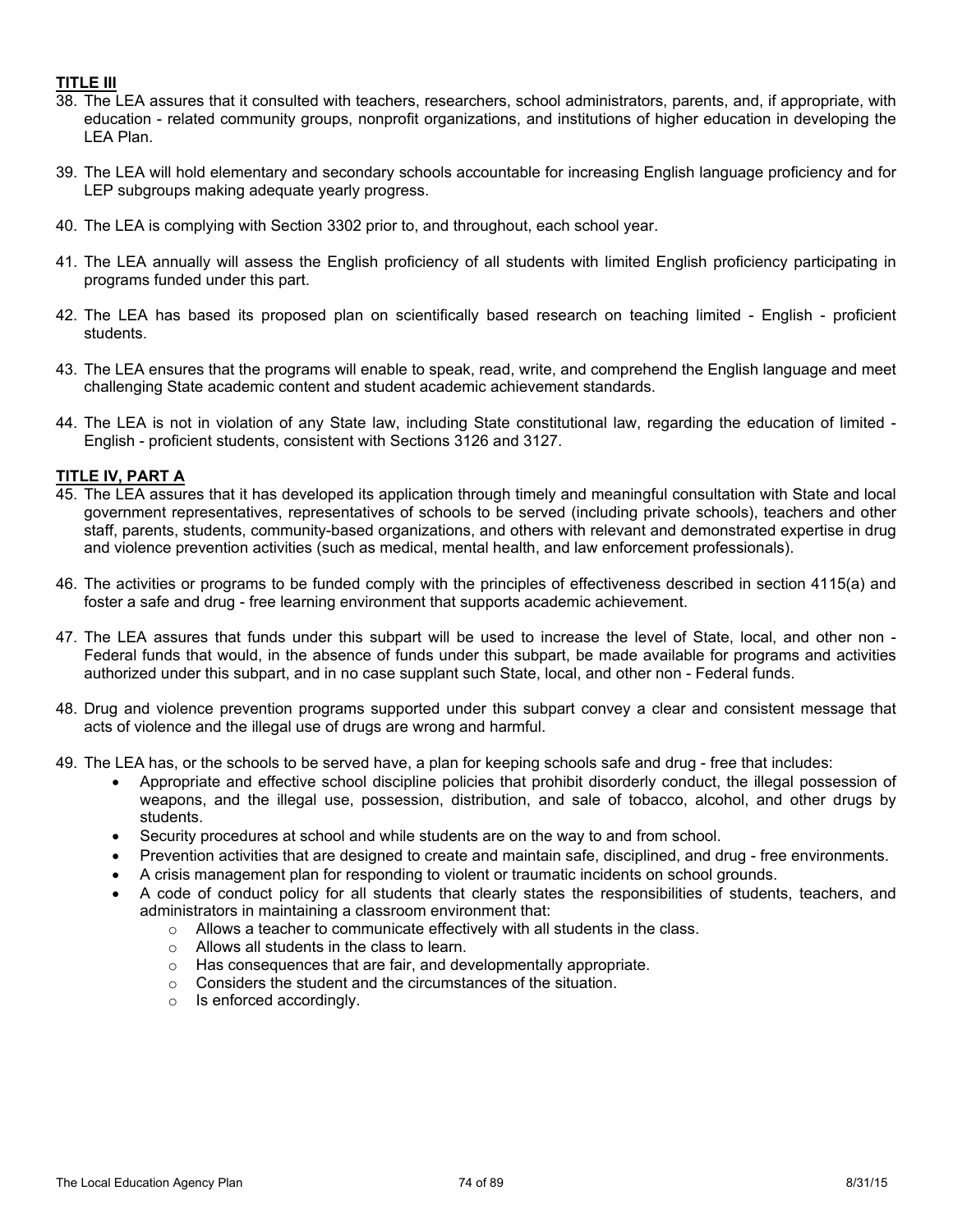50. The application and any waiver request under section 4115(a)(3) (to allow innovative activities or programs that demonstrate substantial likelihood of success) will be available for public review after submission of the application.

## **TITLE IV, PART A, SUBPART 3**

51. The LEA assures that it has, in effect, a written policy providing for the suspension from school for a period of not less than one year of any student who is determined to have brought a firearm to school or who possesses a firearm at school and the referral of a student who has brought a weapon or firearm to the criminal or juvenile justice system. Such a policy may allow the Superintendent to modify such suspension requirement for a student on a case - by case basis.

### **TITLE V, PART A**

- 52. The LEA has provided, in the allocation of funds for the assistance authorized by this part and in the planning, design, and implementation of such innovative assistance programs, for systematic consultation with parents of children attending elementary schools and secondary schools in the area served by the LEA, with teachers and administrative personnel in such schools, and with such other groups involved in the implementation of this part (such as librarians, school counselors, and other pupil services personnel) as may be considered appropriate by the LEA.
- 53. The LEA will comply with this Part, including the provisions of section 5142 concerning the participation of children enrolled in private nonprofit schools.
- 54. The LEA will keep such records, and provide such information to the SEA, as may be reasonably required for fiscal audit and program evaluation.
- 55. The LEA will annually evaluate the programs carried out under this Part, and that evaluation:
	- will be used to make decisions about appropriate changes in programs for the subsequent year;
	- will describe how assistance under this part affected student academic achievement and will include, at a minimum, information and data on the use of funds, the types of services furnished, and the students served under this part; and
	- will be submitted to the SEA at the time and in the manner requested by the SEA.

## **New LEAP Assurances**

- 56. Uniform Management Information and Reporting System: the LEA assures that it will provide to the California Department of Education (CDE) information for the uniform management information and reporting system required by No Child Left Behind, Title IV in the format prescribed by CDE. That information will include:
	- (i) truancy rates;
	- (ii) the frequency, seriousness, and incidence of violence and drug related offenses resulting in suspensions and expulsions in elementary schools and secondary schools in the State;
	- (iii) the types of curricula, programs, and services provided by the chief executive officer, the State educational agency, local educational agencies, and other recipients of funds under this subpart; and
	- (iv) the incidence and prevalence, age of onset, perception of health risk, and perception of social disapproval of drug use and violence by youth in schools and communities. (Section 4112, General Provisions, Title IV, Part A, PL 107 - 110)
- 57. Unsafe School Choice Policy: the LEA assures that it will establish and implement a policy requiring that a student attending a persistently dangerous public elementary school or secondary school, as determined by the State, or who becomes a victim of a violent criminal offense, as determined by State law, while in or on the grounds of a public elementary school or secondary school that the student attends, be allowed to attend a safe public elementary or secondary school within the local educational agency, including a public charter school. The LEA will submit on a format to be designated by CDE the information the state requires to complete annual federal reporting requirements on the number of schools that have been designated "persistently dangerous" in accordance with California State Board of Education policy. (Section 9532, General Provisions, Title IX, PL 107 - 110.)

### **Other**

58. The LEA assures that a minimum of 95% of all students and a minimum number of students in each subgroup (at both the school and district levels) will participate in the state's assessments program.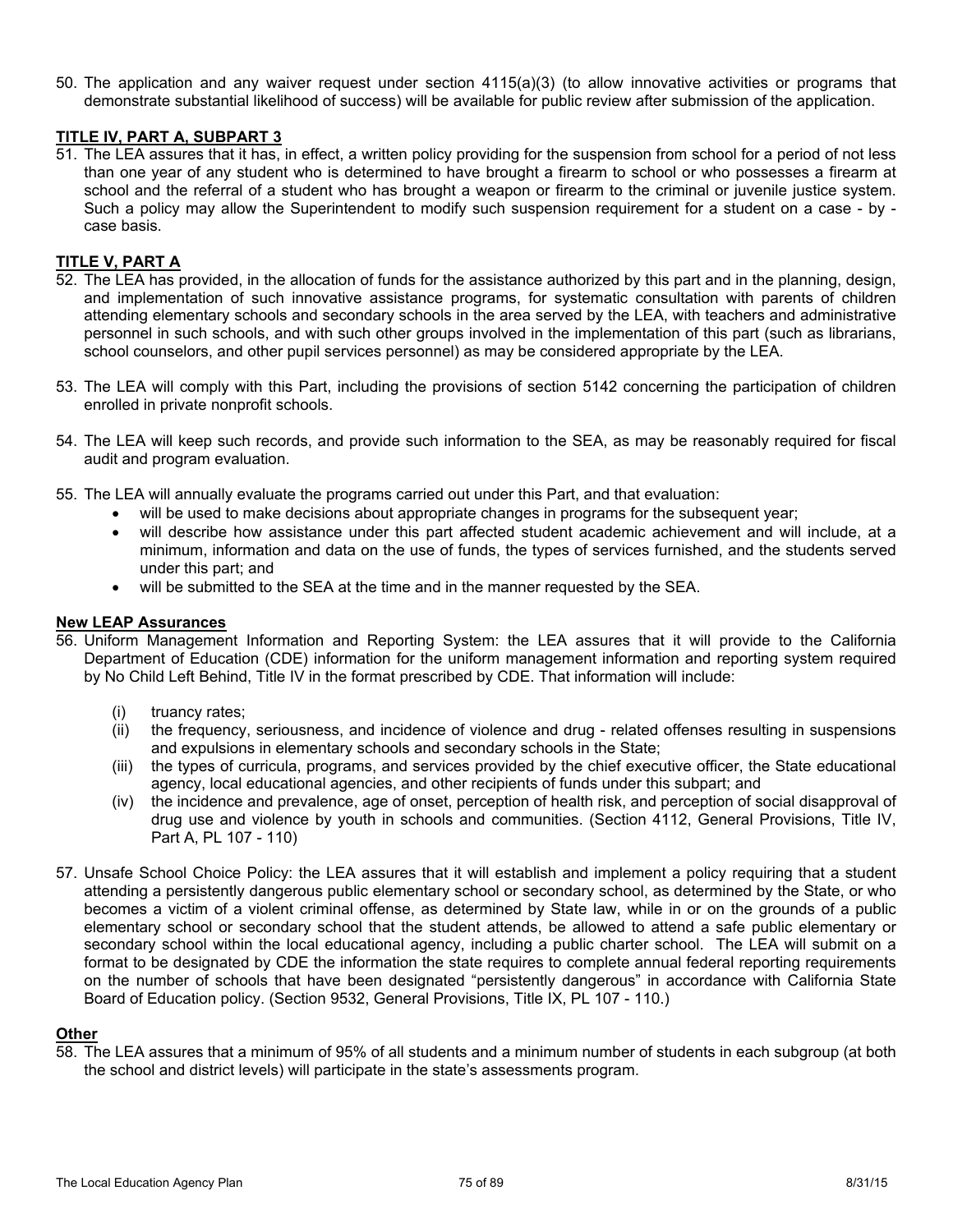# **Signature Page**

Richard Merlo

Printed or typed name of Superintendent **Date** Date Signature of Superintendent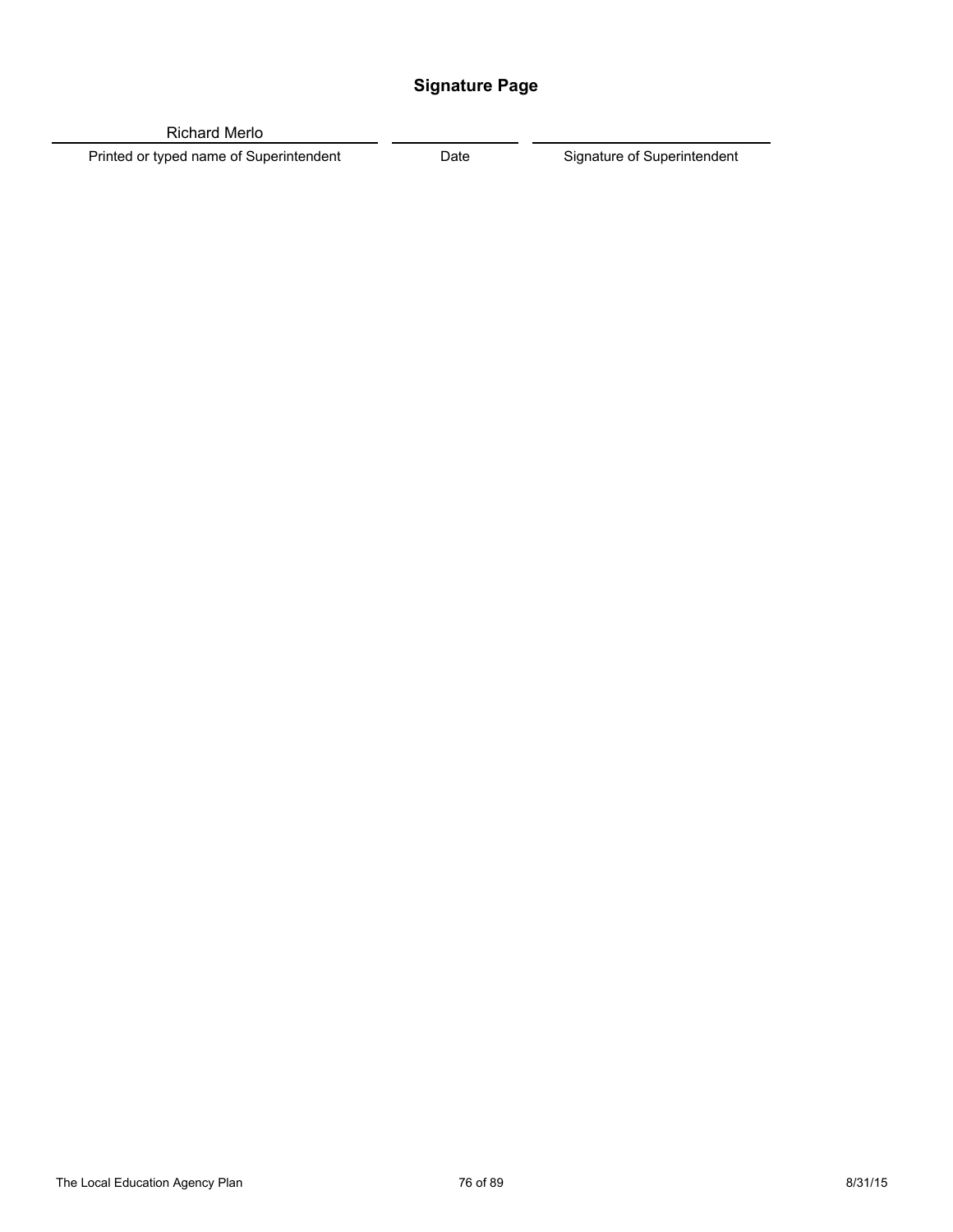# **Apppendix A**

On May 30, 2002, the California State Board of Education (SBE) adopted the five goals and 12 performance indicators for No Child Left Behind, as set forth in the Federal Register Notice of May 22, 2002. The SBE's adoption of the specified goals and performance indicators represents California's commitment to the development of an accountability system to achieve the goals of NCLB.

Collectively, NCLB's goals, performance indicators, and performance targets constitute California's framework for ESEA *accountability*. The framework provides the basis for the state's improvement efforts, informing policy decisions by the SBE and implementation efforts by the California Department of Education (CDE) to fully realize the system envisioned by NCLB; it also provides a basis for coordination with the State Legislature and the Governor's Office.

#### **California's NCLB Performance Goals and Performance Indicators**

#### Performance Goal 1: All students will reach high standards, at a minimum attaining proficiency or better in *reading and mathematics, by 2013 - 2014.*

- **1.1 Performance indicator:** The percentage of students, in the aggregate and for each subgroup, who are above the proficient level in reading on the State's assessment. (These subgroups are those for which the ESEA requires State reporting, as identified in section  $1111(h)(1)(C)(i)$ .
- **1.2 Performance indicator:** The percentage of students, in the aggregate and in each subgroup, who are at or above the proficient level in mathematics on the State's assessment. (These subgroups are those for which the ESEA requires State reporting, as identified in section 1111(h)(C)(i).)
- **1.3 Performance indicator:** The percentage of Title I schools that make adequate yearly progress.

#### Performance Goal 2: All limited - English - proficient students will become proficient in English and reach high *academic standards, at a minimum attaining proficiency or better in reading/language arts and mathematics.*

#### **2.1 Performance indicator:** The percentage of limited - English - proficient

Students, determined by cohort, who have attained English proficiency by the end of the school year.

- **2.2 Performance indicator:** The percentage of limited English proficient students who are at or above the proficient level in reading/language arts on the State's assessment, as reported for performance indicator 1.1.
- **2.3 Performance indicator:** The percentage of limited English proficient students who are at or above the proficient level in mathematics on the State's assessment, as reported for performance indicator 1.2.

### **Performance Goal 3***: By 2005 - 2006, all students will be taught by highly qualified teachers.*

- **3.1 Performance indicator:** The percentage of classes being taught by "highly qualified" teachers (as the term is defined in section 9101(23) of the ESEA), in the aggregate and in "high - poverty" schools (as the term is defined in section 1111(h)(1)(C)(viii) of the ESEA).
- **3.2 Performance indicator:** The percentage of teachers receiving high quality professional development. (See definition of "professional development" in section 9101(34).)
- **3.3 Performance indicator:** The percentage of paraprofessionals (excluding those with sole duties as translators and parent involvement assistants) who are qualified. (See criteria in section 1119(c) and (d).)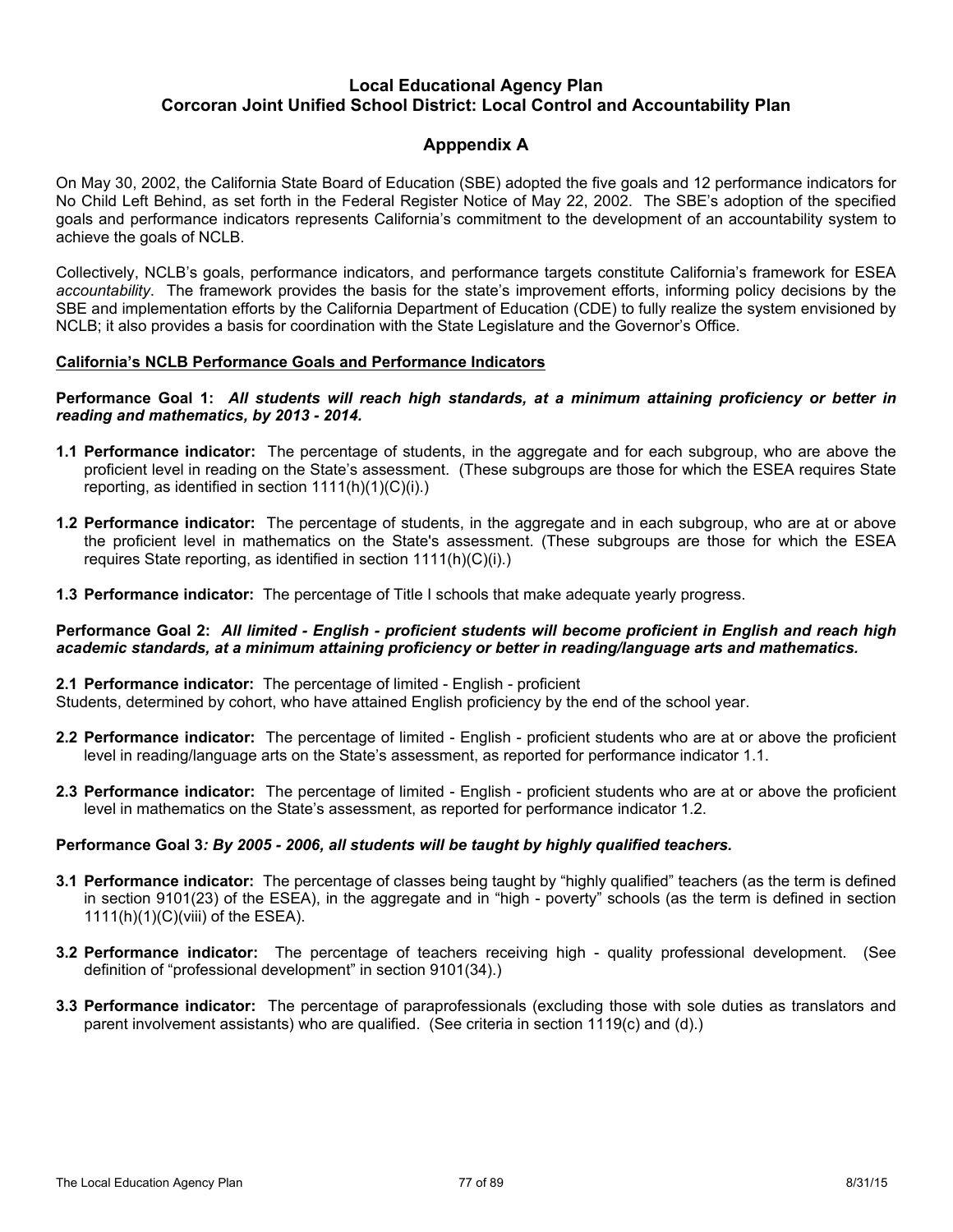Performance Goal 4: All students will be educated in learning environments that are safe, drug free, and *conducive to learning.*

**4.1 Performance indicator:** The percentage of persistently dangerous schools, as defined by the State.

## **Performance Goal 5***: All students will graduate from high school.*

- **5.1 Performance indicator:** The percentage of students who graduate from high school, with a regular diploma:
	- disaggregated by race, ethnicity, gender, disability status, migrant status, English proficiency, and status as economically disadvantaged; and,
	- calculated in the same manner as used in National Center for Education Statistics reports on Common Core of Data.
- **5.2 Performance indicator:** The percentage of students who drop out of school:
	- disaggregated by race, ethnicity, gender, disability status, migrant status, English proficiency, and status as economically disadvantaged; and
	- calculated in the same manner as used in National Center for Education Statistics reports on Common Core of Data.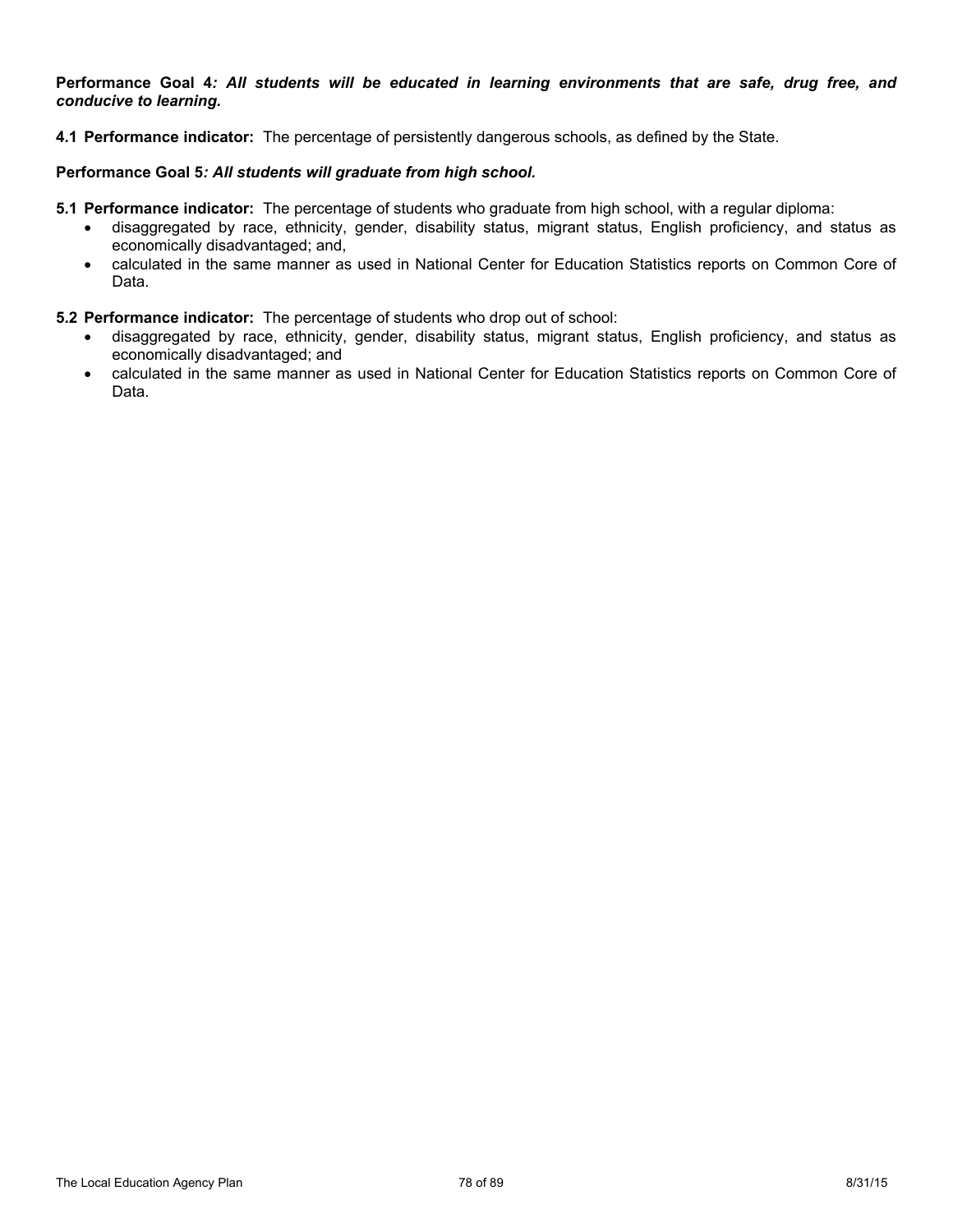# **Appendix B**

## **Links to Data Websites**

Below is a listing of Website links for accessing district - level data and information to be used by the LEA in developing this Plan:

- Academic Performance Index (API) http://www.cde.ca.gov/psaa/api/index.htm
- California Basic Educational Data System (CBEDS) http://www.cde.ca.gov/demographics/coord/
- California English Language Development Test (CELDT) http://www.cde.ca.gov/statetests/celdt/celdt.html
- California High School Exit Exam (CAHSEE) http://www.cde.ca.gov/statetests/cahsee/eval/eval.html
- California Standardized Test (CST) http://www.cde.ca.gov/statetests/index.html
- DataQuest http://data1.cde.ca.gov/dataquest/
- School Accountability Report Card (SARC) http://www.cde.ca.gov/ope/sarc/
- Standardized Testing and Reporting (STAR) Program http://www.cde.ca.gov/statetests/star/index.html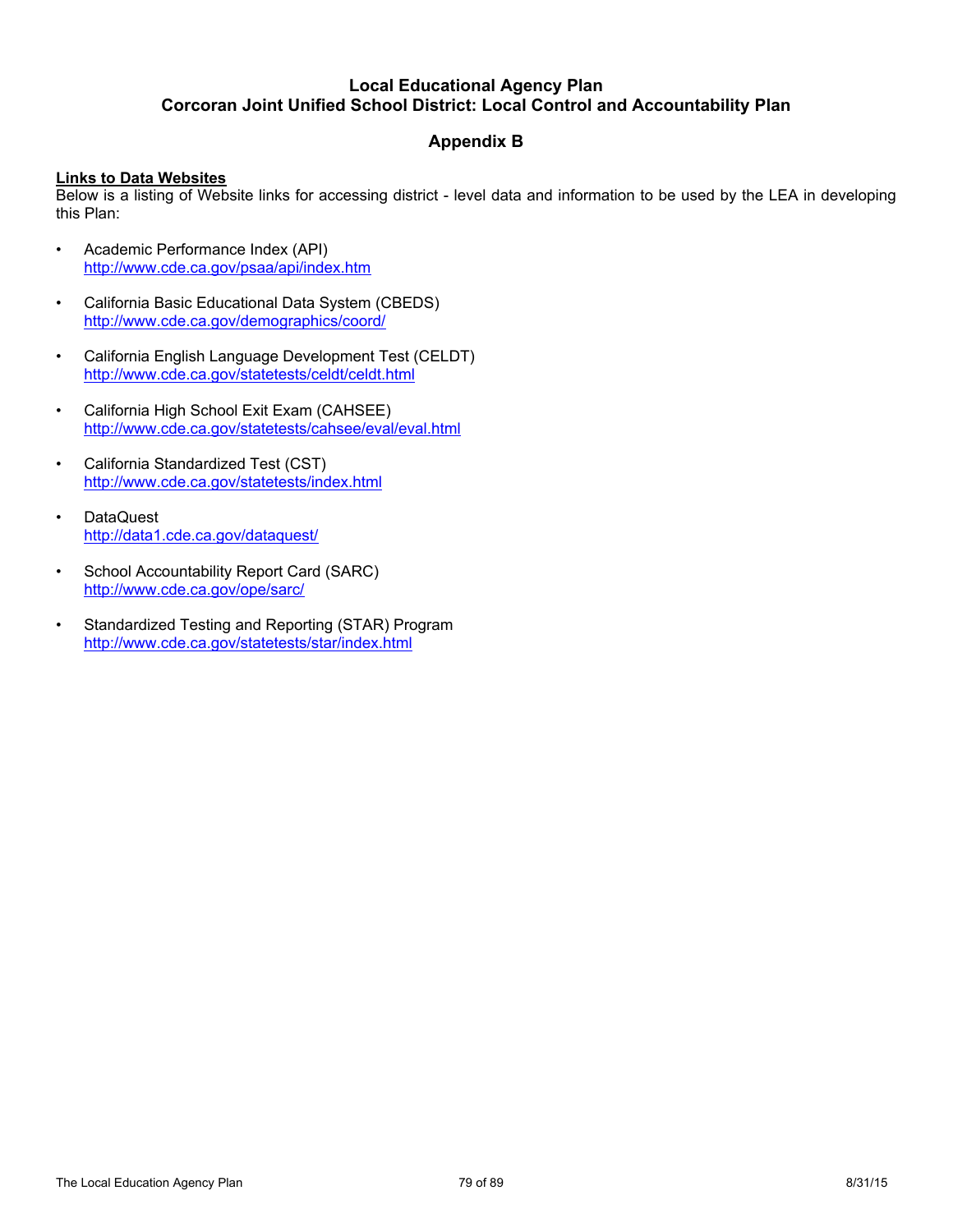## **Appendix C (School-Based Programs)**

#### **Science-Based Programs**

Science-based research has provided evidence of effectiveness for the following school-based prevention programs. Each of the listed programs have been identified as a research - validated, exemplary, or model program by one or more of the following agencies: The California Healthy Kids Resource Center, the Center for Substance Abuse Prevention, United States Department of Education's Expert Panel, or the University of Colorado's Center for the Study and Prevention of Violence. Some of these programs are also discussed in the California Department of Education's publication Getting Results. Websites where additional information can be found about each program's description, target population, and outcomes are listed below. The code in the last column of the menu provides a quick reference indicating which websites have information specific to each program.

A: California Healthy Kids Resource Center: Research - Validated Programs: http://www.californiahealthykids.org

B: University of Colorado: Blueprints: http://www.colorado.edu/cspv/blueprints/model/overview.html

C: Center for Substance Abuse Prevention: Model Programs: http://modelprograms.samhsa.gov/model\_prog.cfm

D: United States Department of Education: Expert Panel: http://www2.edc.org/msc/model.asp

E: Getting Results: http://www.gettingresults.org/

| <b>School-Based Programs</b>                        |                 |                           |                |              |                                                                                             |               |            |  |  |  |  |  |
|-----------------------------------------------------|-----------------|---------------------------|----------------|--------------|---------------------------------------------------------------------------------------------|---------------|------------|--|--|--|--|--|
|                                                     |                 |                           |                |              | Intended program outcomes and target grade levels.<br>See research for proven effectiveness |               |            |  |  |  |  |  |
| <b>Name</b>                                         | Grade           | <b>Alcohol</b>            | <b>Tobacco</b> | <b>Drugs</b> | <b>Violence</b>                                                                             | Youth<br>Dev. | Website    |  |  |  |  |  |
| Across Ages                                         | $4$ to $8$      | $\mathbf{x}$              | X              | X            |                                                                                             | X             | C,         |  |  |  |  |  |
| All Stars™                                          | $6$ to $8$      | X                         | X              | X            |                                                                                             |               | A, C, D, E |  |  |  |  |  |
| ATLAS (Athletes Training and Learning to Avoid      | 9 to 12         | X                         |                | X            |                                                                                             |               | A,B,C,D,   |  |  |  |  |  |
| Border Binge Drinking Reduction Program             | K to 12         | X                         |                |              | X                                                                                           |               | C,         |  |  |  |  |  |
| Child Development Project/Caring School             | $K$ to 6        | X                         |                | X            | X                                                                                           | X             | A,B,C,D,   |  |  |  |  |  |
| Cognitive Behavioral Therapy for Child Sexual Abuse | Families        |                           |                |              | X                                                                                           |               | С          |  |  |  |  |  |
| Cognitive Behavioral Therapy for Child Traumatic    | <b>Families</b> |                           |                |              | X                                                                                           |               | C          |  |  |  |  |  |
| <b>Coping Power</b>                                 | $5$ to $8$      |                           |                | X            | X                                                                                           |               | C          |  |  |  |  |  |
| DARE To Be You                                      | $Pre - K$       | X                         |                | X            | X                                                                                           | X             | A,C,       |  |  |  |  |  |
| Early Risers Skills for Success                     | $K$ to 6        |                           |                |              | X                                                                                           |               | C,         |  |  |  |  |  |
| East Texas Experiential Learning Center             | 7               | X                         | X.             | X            | X                                                                                           | X             | C          |  |  |  |  |  |
| Friendly PEERsuasion                                | $6$ to $8$      | X                         |                |              |                                                                                             |               | C          |  |  |  |  |  |
| Good Behavior Game                                  | 1 to 6          |                           |                |              | X                                                                                           |               | B,C        |  |  |  |  |  |
| High/Scope Perry Preschool Project                  | Pre - K         |                           |                |              | X                                                                                           | $\pmb{\chi}$  | B, C, E    |  |  |  |  |  |
| I Can Problem Solve                                 | $Pre - K$       |                           |                |              | X                                                                                           |               | A,B,D      |  |  |  |  |  |
| Incredible Years                                    | K to 3          |                           |                |              | X                                                                                           | X             | B,C,       |  |  |  |  |  |
| Keep A Clear Mind                                   | 4 to 6          | $\boldsymbol{\mathsf{x}}$ | X              |              |                                                                                             |               | A,C,       |  |  |  |  |  |
| Leadership and Resiliency                           | 9 to 12         |                           |                |              |                                                                                             | X             | C,         |  |  |  |  |  |
| Botvin's LifeSkills™ Training                       | $6$ to $8$      | X                         | X              | X            | X                                                                                           |               | A,B,C,D,   |  |  |  |  |  |
| Lions - Quest Skills for Adolescence                | $6$ to $8$      |                           |                |              |                                                                                             | X             | D, C, E    |  |  |  |  |  |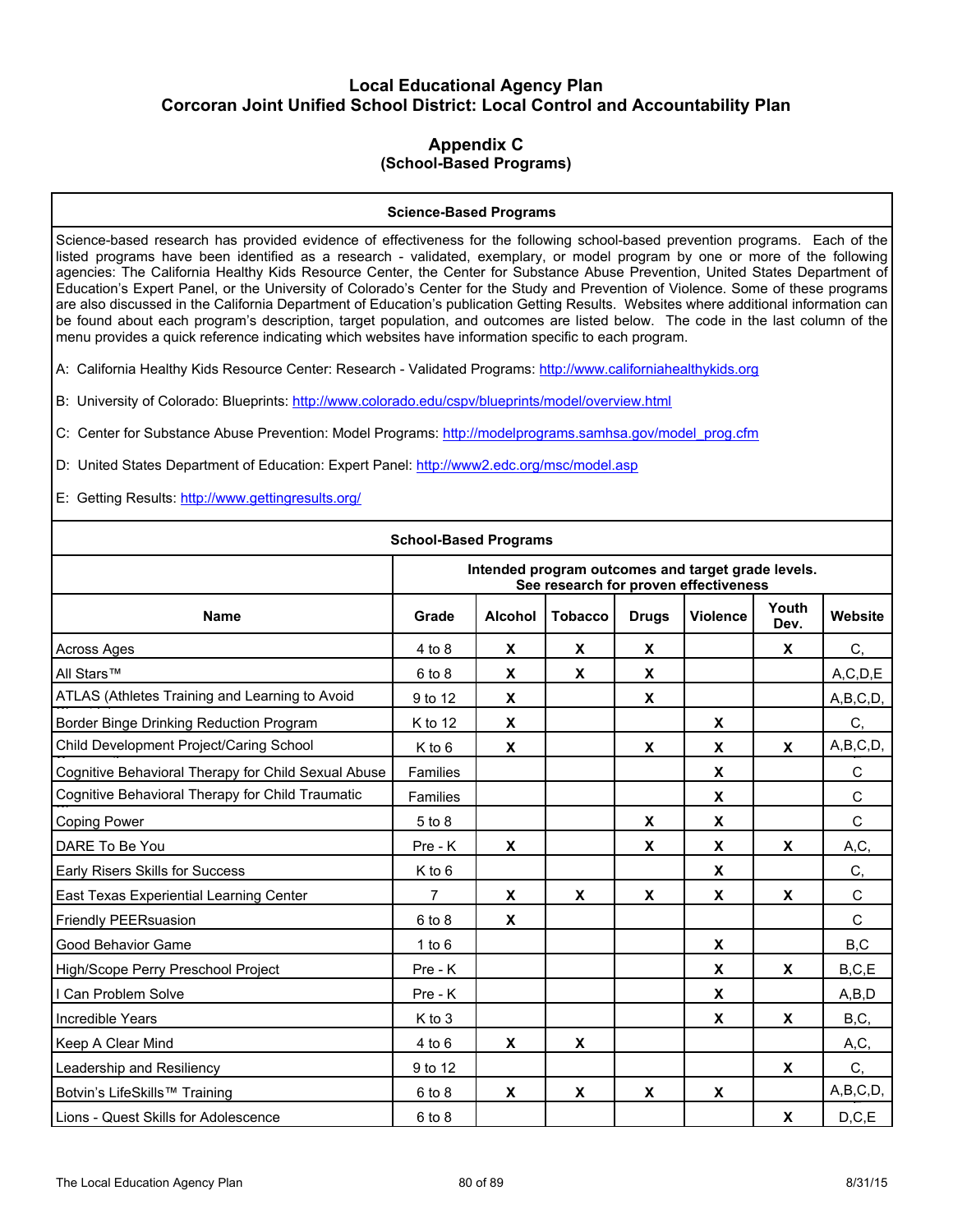# **Appendix C (School-Based Programs)**

| <b>School-Based Programs</b>                                                          |              |                           |                |                           |                                                                                             |               |              |  |  |  |  |
|---------------------------------------------------------------------------------------|--------------|---------------------------|----------------|---------------------------|---------------------------------------------------------------------------------------------|---------------|--------------|--|--|--|--|
|                                                                                       |              |                           |                |                           | Intended program outcomes and target grade levels.<br>See research for proven effectiveness |               |              |  |  |  |  |
| <b>Name</b>                                                                           | Grade        | <b>Alcohol</b>            | <b>Tobacco</b> | <b>Drugs</b>              | <b>Violence</b>                                                                             | Youth<br>Dev. | Website      |  |  |  |  |
| Minnesota Smoking Prevention Program                                                  | 6 to 10      |                           | X              |                           |                                                                                             |               | A, D, E      |  |  |  |  |
| <b>Olweus Bullying Prevention</b>                                                     | K to 8       |                           |                |                           | $\boldsymbol{\mathsf{x}}$                                                                   |               | B, C, E      |  |  |  |  |
| Positive Action                                                                       | K to 12      | X                         | X              | $\pmb{\mathsf{X}}$        | $\mathbf x$                                                                                 | X             | C,D,         |  |  |  |  |
| Project ACHIEVE                                                                       | Pre - K to 8 |                           |                |                           | $\boldsymbol{\mathsf{x}}$                                                                   | X             | A, C, E      |  |  |  |  |
| Project ALERT                                                                         | $6$ to $8$   | X                         | X              | X                         |                                                                                             |               | A, C, D, E   |  |  |  |  |
| Project Northland                                                                     | $6$ to $8$   | $\boldsymbol{\mathsf{X}}$ |                | $\pmb{\mathsf{X}}$        |                                                                                             |               | A,B,C,D,     |  |  |  |  |
| Project PATHE                                                                         | 9 to 12      |                           |                |                           |                                                                                             | X             | B, E         |  |  |  |  |
| <b>Project SUCCESS</b>                                                                | 9 to 12      | $\boldsymbol{\mathsf{x}}$ | $\mathbf{x}$   | $\boldsymbol{\mathsf{x}}$ |                                                                                             |               | C,           |  |  |  |  |
| Project Toward No Drug Abuse (TND)                                                    | 9 to 12      | $\boldsymbol{\mathsf{X}}$ | X              | X                         | X                                                                                           |               | C,           |  |  |  |  |
| Project Toward No Tobacco Use (TNT)                                                   | 5 to 8       |                           | $\mathbf{x}$   |                           |                                                                                             |               | A, C, D, E   |  |  |  |  |
| Promoting Alternative Thinking Strategies (PATHS)                                     | K to 6       |                           |                |                           | X                                                                                           |               | A,B,C,D,     |  |  |  |  |
| Protecting You/Protecting Me                                                          | K to 5       | $\boldsymbol{\mathsf{X}}$ |                |                           |                                                                                             |               | C,           |  |  |  |  |
| <b>Quantum Opportunities</b>                                                          | 9 to 12      |                           |                |                           |                                                                                             | X             | B, E         |  |  |  |  |
| Reconnecting Youth                                                                    | 9 to 12      | X                         |                | X                         | X                                                                                           | X             | A, C, E      |  |  |  |  |
| Responding in Peaceful and Positive Ways                                              | 6 to 12      |                           |                | X                         | X                                                                                           |               | C, D, E      |  |  |  |  |
| Rural Educational Achievement Project                                                 | 4            |                           |                |                           | X                                                                                           |               | C            |  |  |  |  |
| School Violence Prevention Demonstration Program                                      | 5 to 8       |                           |                |                           | X                                                                                           |               | $\mathsf{C}$ |  |  |  |  |
| Second Step                                                                           | Pre - K to 8 |                           |                |                           | $\mathbf x$                                                                                 |               | A, C, D,     |  |  |  |  |
| Skills, Opportunities, and Recognition (SOAR):<br>Seattle Social Development Project: | K to 6       | X                         |                |                           | X                                                                                           | X             | B, C, D, E   |  |  |  |  |
| <b>SMART Leaders</b>                                                                  | 9 to 12      |                           |                | X                         |                                                                                             |               | $\mathsf{C}$ |  |  |  |  |
| Social Competence Promotion Program for Young<br>Adolescents (SCPP - YA)              | 5 to 7       |                           |                | X                         |                                                                                             |               | C            |  |  |  |  |
| Start Taking Alcohol Risks Seriously (STARS) for                                      | $6$ to $8$   | X                         |                |                           |                                                                                             |               | C,           |  |  |  |  |
| Students Managing Anger and Resolution Together<br>(SMART) Team                       | 6 to 9       |                           |                |                           | X                                                                                           |               | C, D,        |  |  |  |  |
| Too Good for Drugs                                                                    | K to 12      | $\boldsymbol{\mathsf{x}}$ | $\mathbf{x}$   | $\boldsymbol{\mathsf{x}}$ | $\boldsymbol{\mathsf{x}}$                                                                   |               | $\mathsf{C}$ |  |  |  |  |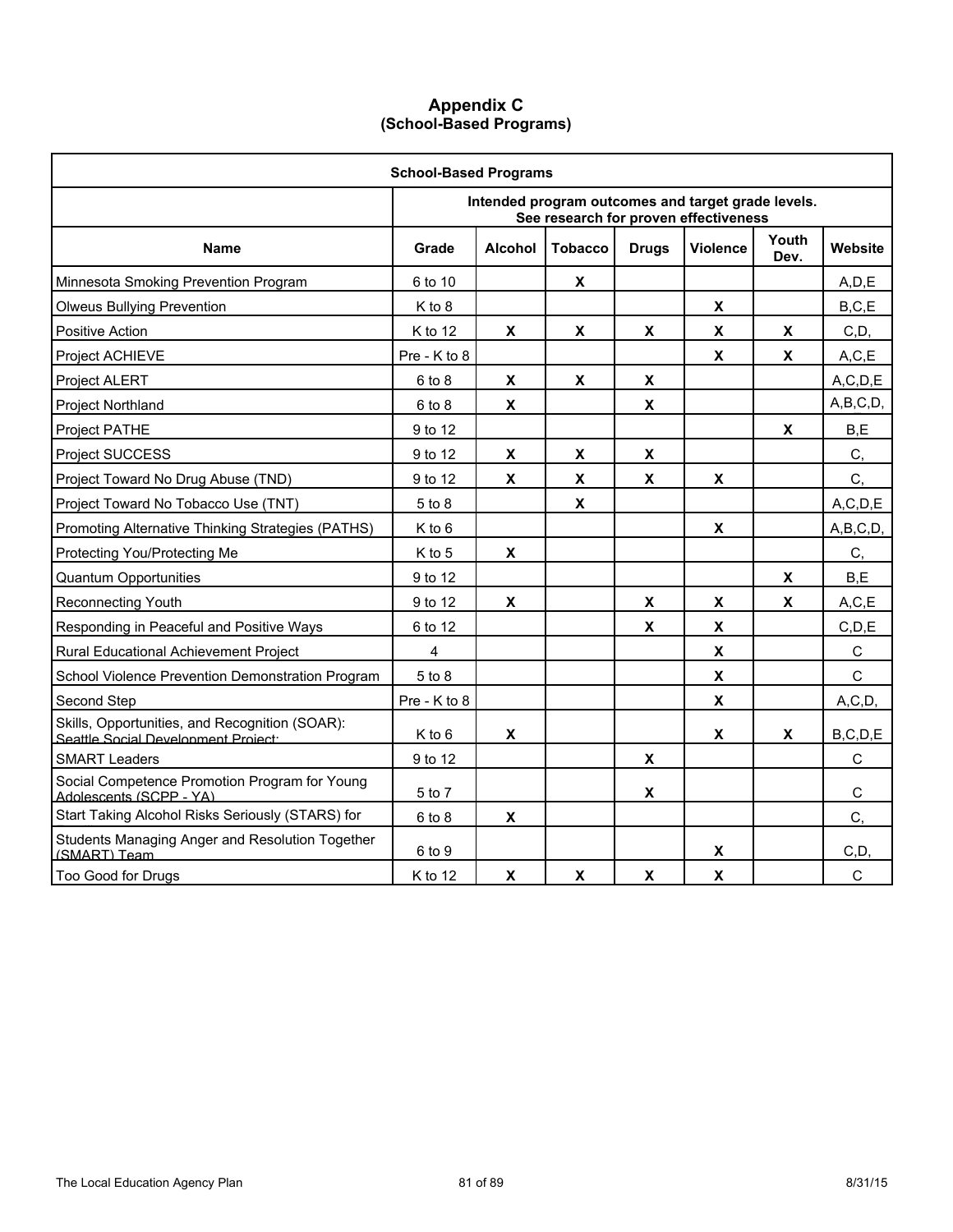## **Appendix C (Community and Family-Based Programs)**

| <b>Community and Family-Based Programs</b>                                                |                             |                |                |                           |                                                                                             |               |                       |  |  |  |  |
|-------------------------------------------------------------------------------------------|-----------------------------|----------------|----------------|---------------------------|---------------------------------------------------------------------------------------------|---------------|-----------------------|--|--|--|--|
|                                                                                           |                             |                |                |                           | Intended program outcomes and target grade levels.<br>See research for proven effectiveness |               |                       |  |  |  |  |
| <b>Name</b>                                                                               | <b>Target</b><br>Population | <b>Alcohol</b> | <b>Tobacco</b> | <b>Drugs</b>              | <b>Violence</b>                                                                             | Youth<br>Dev. | Website               |  |  |  |  |
| <b>Big Brothers Big Sisters</b>                                                           | Community                   |                |                |                           |                                                                                             | X             | B, E                  |  |  |  |  |
| <b>Brief Strategic Family Therapy</b>                                                     | Families                    |                |                | $\boldsymbol{\mathsf{x}}$ |                                                                                             |               | <b>B</b> , C,         |  |  |  |  |
| <b>CASASTART</b>                                                                          | Community                   |                |                | X                         | X                                                                                           |               | <b>B</b> , C, D,      |  |  |  |  |
| Communities Mobilizing for Change                                                         | Community                   | X              |                |                           |                                                                                             |               | $\mathsf C$           |  |  |  |  |
| <b>Creating Lasting Family Connections</b>                                                | Families (6 to              | X              |                | X                         |                                                                                             | X             | A, C, D,              |  |  |  |  |
| Families And Schools Together (FAST)                                                      | <b>Families</b>             |                |                |                           | X                                                                                           |               | C,                    |  |  |  |  |
| Family Development Research Project                                                       | Families                    |                |                |                           | $\mathbf x$                                                                                 |               | $\mathsf{C}$          |  |  |  |  |
| <b>Family Effectiveness Training</b>                                                      | Families                    |                |                |                           | $\boldsymbol{\mathsf{X}}$                                                                   |               | C,                    |  |  |  |  |
| <b>Family Matters</b>                                                                     | Families                    | X              | X              |                           |                                                                                             |               | $\mathsf{C}$          |  |  |  |  |
| FAN (Family Advocacy Network) Club                                                        | Families                    |                |                | X                         |                                                                                             | X             | $\mathsf{C}$          |  |  |  |  |
| <b>Functional Family Therapy</b>                                                          | Families                    | X              |                | X                         | X                                                                                           |               | B, E                  |  |  |  |  |
| Home-Based Behavioral Systems Family                                                      | Families                    |                |                |                           | X                                                                                           |               | C                     |  |  |  |  |
| Houston Parent - Child Development Program                                                | Parents                     |                |                |                           |                                                                                             | X             | $\mathsf{C}$          |  |  |  |  |
| Multisystemic Therapy                                                                     | Parents                     |                |                | $\boldsymbol{\mathsf{x}}$ | X                                                                                           |               | B, C, E               |  |  |  |  |
| Nurse - Family Partnership                                                                | Parents                     |                | X              |                           |                                                                                             |               | <b>B</b> , C,         |  |  |  |  |
| <b>Parenting Wisely</b>                                                                   | Parents                     |                |                |                           | X                                                                                           |               | C,                    |  |  |  |  |
| Preparing for the Drug Free Years                                                         | Parents (4 to 7)            | X              |                | X                         |                                                                                             | X             | A, B, C,              |  |  |  |  |
| Project Star (Students Taught Awareness and<br>Resistance): Midwestern Prevention Project | Community                   | X              | X              | X                         |                                                                                             |               | <b>B</b> , D, C,<br>E |  |  |  |  |
| Schools and Families Educating Children (SAFE<br>Children)                                | Families                    |                |                |                           |                                                                                             | X             | $\mathsf{C}$          |  |  |  |  |
| Stopping Teenage Addiction to Tobacco                                                     | Community                   |                | X              |                           |                                                                                             |               | C                     |  |  |  |  |
| <b>Strengthening Families Program</b>                                                     | Families (4 to 6)           | X              |                | X                         | X                                                                                           | X             | A, C, D,              |  |  |  |  |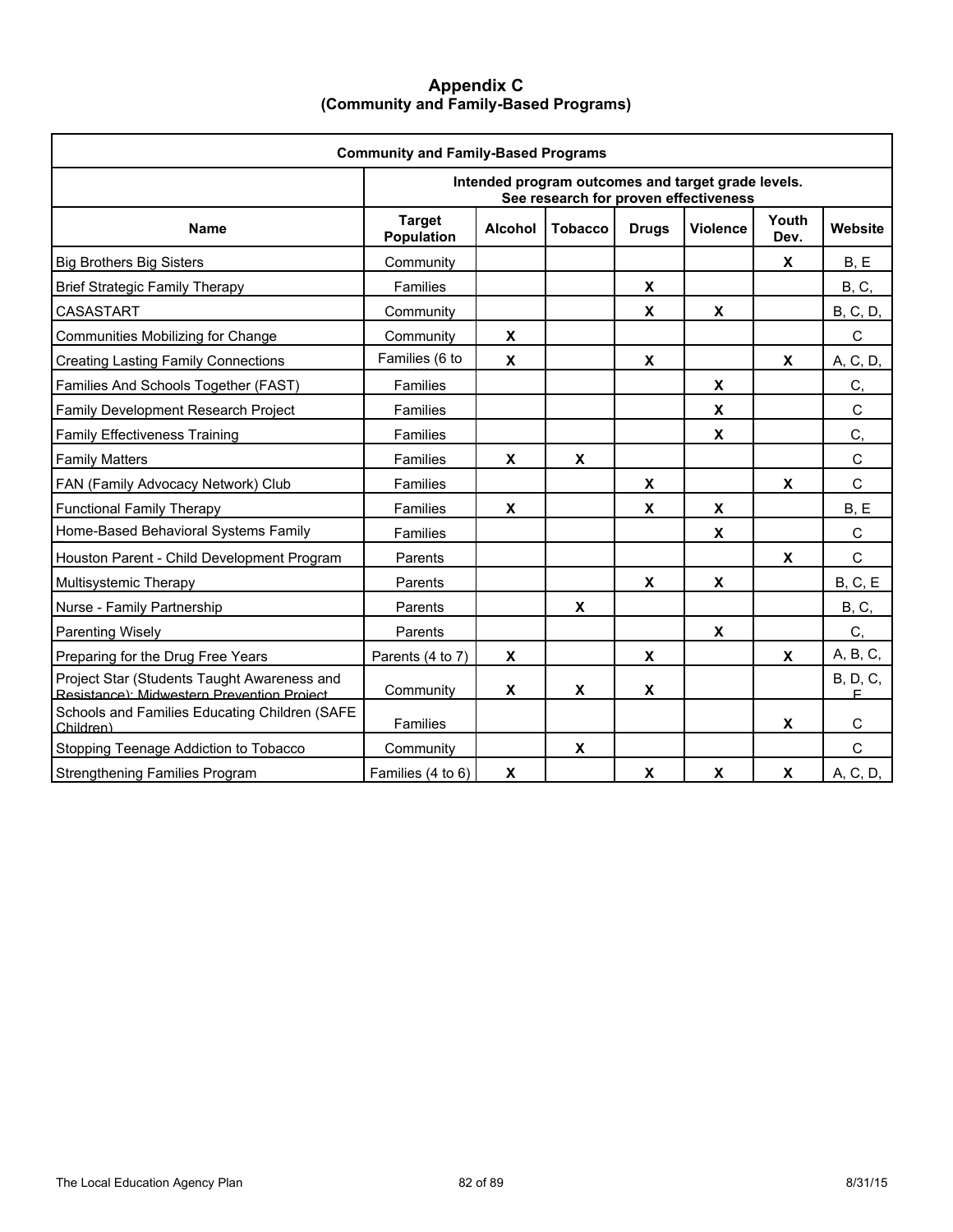# **Appendix D**

## **Research-based Activities (4115 (a)(1)(C))**

The LEA must designate and list the research-based activities (strategies and activities developed by the LEA to supplement the science-based programs listed above) selected from below:

| <b>Activities</b>                                  | <b>Research Summaries Supporting Each Activity:</b>                                                                                                             |  |  |  |  |  |
|----------------------------------------------------|-----------------------------------------------------------------------------------------------------------------------------------------------------------------|--|--|--|--|--|
| After School Programs                              | Getting Results Part I, page 77 - 78                                                                                                                            |  |  |  |  |  |
| <b>Conflict Mediation/Resolution</b>               | Getting Results Part I, page 63 - 65<br>Getting Results Part I, page 127 - 129                                                                                  |  |  |  |  |  |
| Early Intervention and Counseling                  | Getting Results Part I, page 72<br>Getting Results Part I, page 100 - 101<br>Getting Results Part I, page 106 - 107                                             |  |  |  |  |  |
| <b>Environmental Strategies</b>                    | Getting Results Part I, page 73 - 75<br>Getting Results Part II, page 47 - 48<br>Getting Results Part II, page 76 - 79<br>Getting Results Part II, page 89 - 94 |  |  |  |  |  |
| Family and Community Collaboration                 | Getting Results Part I, page 104 - 105<br>Getting Results Part II, page 26 - 28<br>Getting Results Part II, page 33                                             |  |  |  |  |  |
| Media Literacy and Advocacy                        | Getting Results Part II, page 45<br>Getting Results Update 3, page 22 - 24                                                                                      |  |  |  |  |  |
| Mentoring                                          | Getting Results Part I, page 49                                                                                                                                 |  |  |  |  |  |
| Peer - Helping and Peer Leaders                    | Getting Results Part I, page 104 - 106<br>Getting Results Update 3, page 43 - 45                                                                                |  |  |  |  |  |
| <b>Positive Alternatives</b>                       | Getting Results Part I, page 79 - 81<br>Getting Results Part I, page 104 - 106<br>Getting Results Part I, page 108 - 109                                        |  |  |  |  |  |
| <b>School Policies</b>                             | Getting Results Part I, page 66 - 72<br>Getting Results Part II, page 22 - 23                                                                                   |  |  |  |  |  |
| Service Learning/Community Service                 | Getting Results Part I, page 81 - 83<br>Getting Results Part II, page 46 - 47                                                                                   |  |  |  |  |  |
| <b>Student Assistance Programs</b>                 | Getting Results Part I, page 89 - 90                                                                                                                            |  |  |  |  |  |
| Tobacco - Use Cessation                            | Getting Results Part II, page 28<br>Getting Results Part II, page 42 - 43<br>Getting Results Part II, page 72 - 74                                              |  |  |  |  |  |
| Youth Development/Caring Schools/Caring Classrooms | Getting Results Part I, page 121 - 123<br>Getting Results Part I, page 136 - 137<br>Getting Results Part II, page 28<br><b>Getting Results Update 1</b>         |  |  |  |  |  |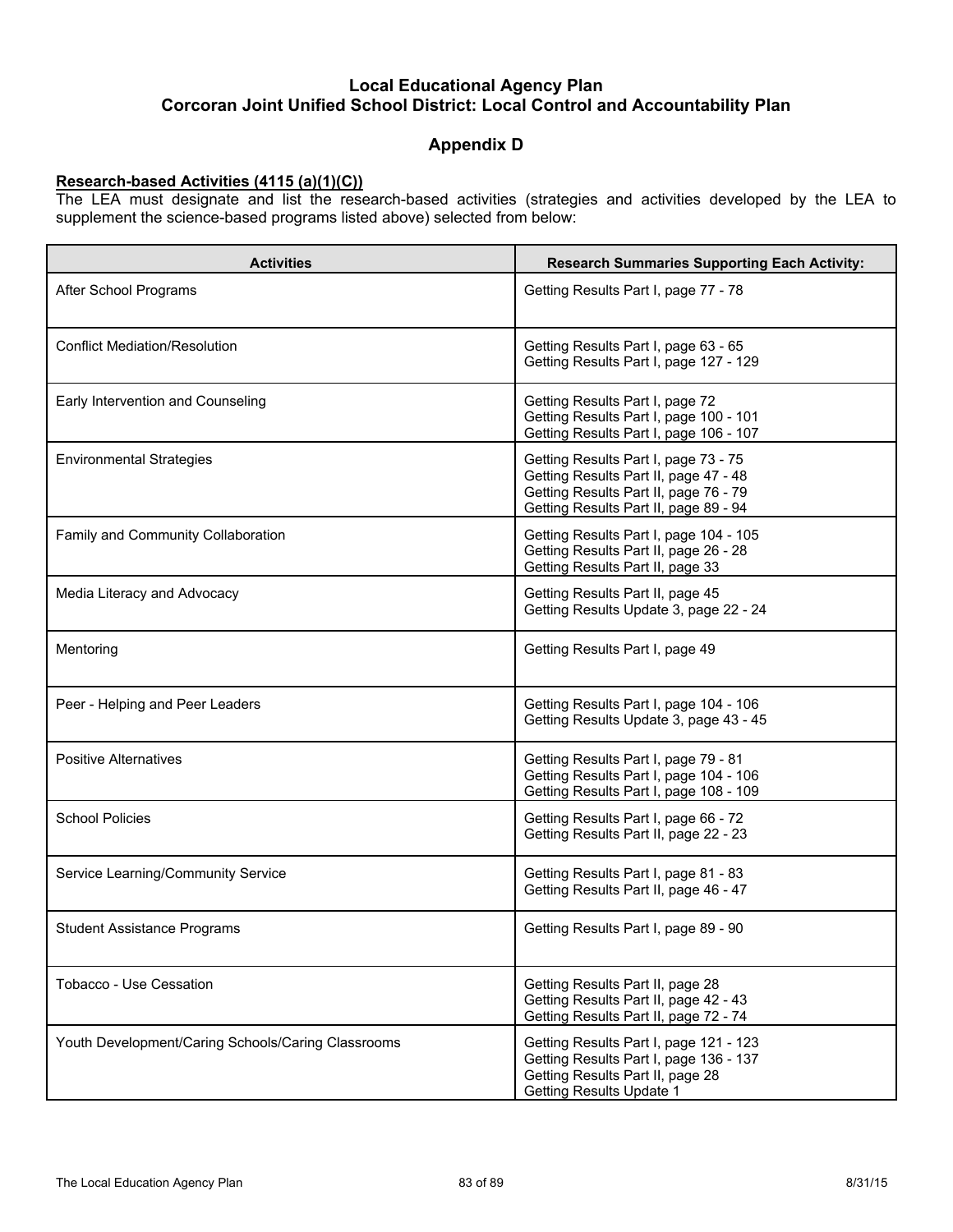# **Appendix E**

#### **(Promising or Favorable Programs)**

## **Promising or Favorable Programs**

Either the United States Department of Education's Expert Panel, the University of Colorado's Center for the Study and Prevention of Violence, or the Center for Substance Abuse Prevention has identified the programs listed below as producing a consistent positive pattern of results (CSAP) or have evidence of a deterrent effect (Blueprints) but otherwise did not match all of the criteria established by these agencies to be identified as an exemplary or model program. The code in the last column of the chart provides a quick reference indicating which web sites have information specific to each program.

A: California Healthy Kids Resource Center: http://www.californiahealthykids.org

B: University of Colorado: Blueprints: http://www.colorado.edu/cspv/blueprints/model/overview.html

C: Center for Substance Abuse Prevention: http://modelprograms.samhsa.gov/model\_prog.cfm

D: United States Department of Education: Expert Panel: http://www2.edc.org/msc/model.asp

E: Getting Results: http://www.gettingresults.org/

| <b>Name</b>                                          | Grade, or<br><b>Setting</b> | <b>Alcohol</b> | <b>Tobacco</b> | <b>Drug</b> | <b>Violence</b> | Youth<br>Dev. | <b>Web site</b> |
|------------------------------------------------------|-----------------------------|----------------|----------------|-------------|-----------------|---------------|-----------------|
| <b>Adolescent Alcohol Prevention Trial</b>           | 5 to 7                      |                |                | X           |                 |               | C               |
| Aggression Replacement Training                      | School                      |                |                |             | X               |               | D               |
| Aggressors, Victims, and Bystanders                  | 6 to 9                      |                |                |             | X               |               | D               |
| Al'sPal's: Kids Making Healthy Choices               | Pre K to 2                  |                |                |             | X               |               | D               |
| Baby Safe (Substance Abuse Free Environment)         | Families                    | X              | X              | X           |                 |               | $\mathsf{C}$    |
| <b>Basement Bums</b>                                 | $6$ to $8$                  |                | X              |             |                 |               | A               |
| Be a Star                                            | $K$ to 6                    |                |                |             |                 | X             | $\mathsf{C}$    |
| Behavioral Monitoring and Reinforcement              | $7$ to $8$                  |                |                | X           | X               |               | C               |
| Bilingual/Bicultural Counseling and Support Services | Communiti                   | $\mathbf x$    |                | X           |                 |               | $\mathsf{C}$    |
| <b>Bully Proofing Your School</b>                    | K to 8                      |                |                |             | X               |               | B               |
| Creating a Peaceful School Learning Environment      | K to 5                      |                |                |             | X               |               | B               |
| Club Hero                                            | 6                           |                |                |             |                 | X             | C               |
| Coca - Cola Valued Youth Program (CCVYP)             | School                      |                |                |             |                 | X             | B               |
| Colorado Youth Leadership Project                    | 7                           | X              |                |             |                 | X             | C               |
| Comer School Development Program (CSDP)              | School                      |                |                |             |                 | X             | B               |
| Earlscourt Social Skills Group Program               | K to 6                      |                |                |             |                 | X             | <sub>B</sub>    |
| Effective Black Parenting Program (EBPP)             | Families                    |                |                |             | X               |               | B               |
| Facing History and Ourselves                         | 7 to 12                     |                |                |             | X               |               | D               |
| Family Health Promotion                              | Families                    | X              | X              | X           |                 | X             | C               |
| <b>FAST Track</b>                                    | 1 to $6$                    |                |                |             | X               |               | B               |
| <b>Get Real About Violence</b>                       | $K$ to 12                   |                |                |             | X               |               | C               |
| Growing Healthy                                      | K to 6                      | X              | X              | X           |                 |               | D               |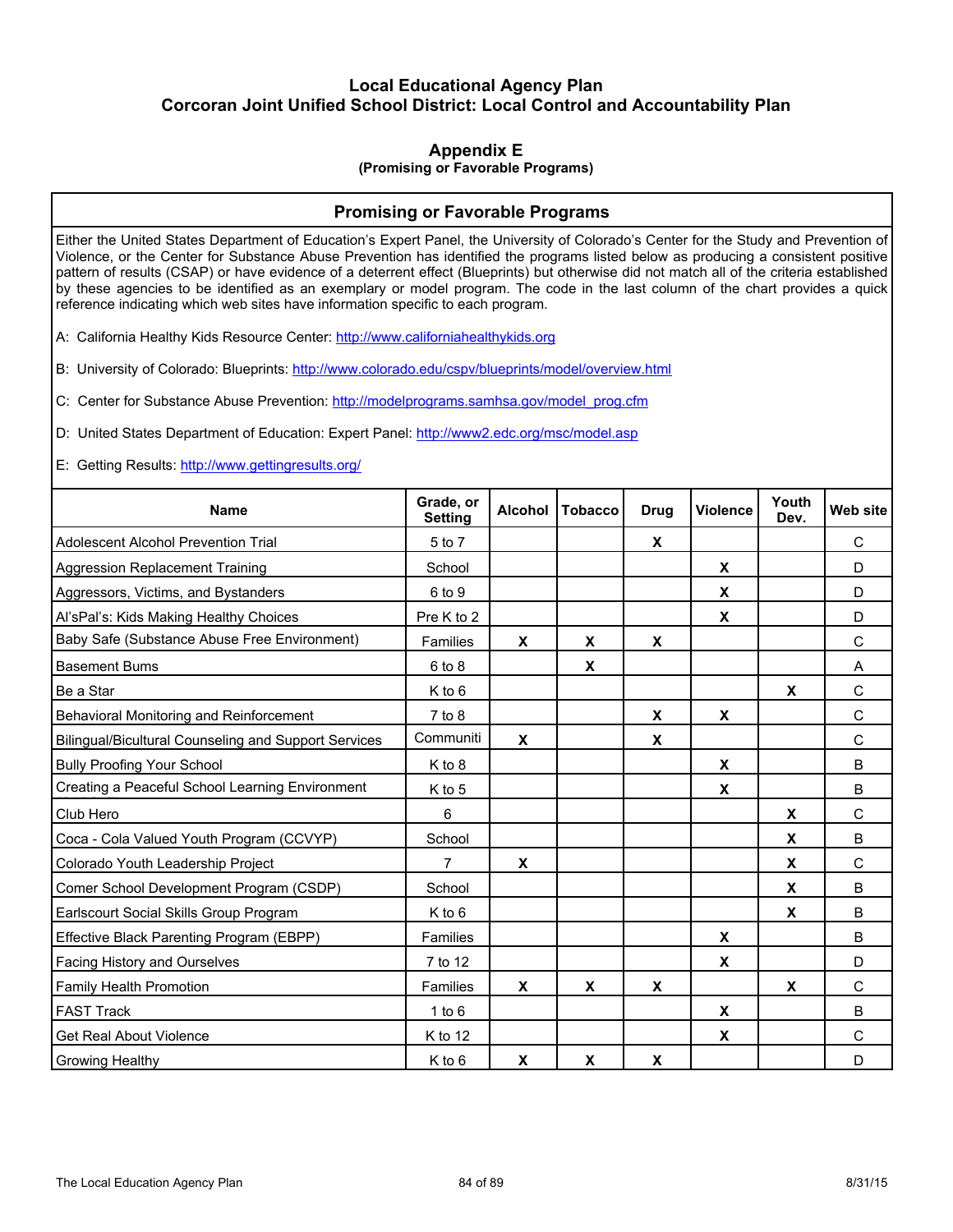## **Appendix E (Promising or Favorable Programs)**

| <b>Name</b>                                           | Grade, or<br><b>Setting</b> | <b>Alcohol</b>     | <b>Tobacco</b>     | <b>Drug</b>               | <b>Violence</b>           | Youth<br>Dev.             | Web site        |
|-------------------------------------------------------|-----------------------------|--------------------|--------------------|---------------------------|---------------------------|---------------------------|-----------------|
| Intensive Protective Supervision Program              | Community                   |                    |                    |                           | X                         |                           | B               |
| Iowa Strengthening Families Program                   | Family                      | X                  |                    |                           |                           |                           | B               |
| Kids Intervention with Kids in School (KIKS)          | 6 to 12                     | X                  | X                  | X                         | X                         | X                         | C               |
| Let Each One Teach One                                | Mentoring                   |                    |                    |                           |                           | $\boldsymbol{\mathsf{X}}$ | D               |
| Linking the Interests of Families and Teachers (LIFT) | $1$ to $5$                  |                    |                    |                           | $\pmb{\mathsf{X}}$        |                           | <b>B</b> , C, D |
| Lion's Quest Working Toward Peace                     | 5 to 9                      |                    |                    |                           | $\boldsymbol{\mathsf{X}}$ |                           | D               |
| Massachusetts Tobacco Control Program                 | 7 to 12                     |                    | X                  |                           |                           |                           | $\mathsf{C}$    |
| Michigan Model for Comprehensive School Health        | K to 12                     | $\pmb{\mathsf{X}}$ | $\pmb{\mathsf{x}}$ | $\pmb{\mathsf{X}}$        |                           |                           | D               |
| Open Circle Curriculum                                | K to 5                      |                    |                    |                           | $\boldsymbol{\mathsf{X}}$ | $\pmb{\mathsf{X}}$        | D               |
| Parent - Child Assistance Program (P - CAP)           | Families                    | X                  |                    | X                         |                           |                           | $\mathsf{C}$    |
| PeaceBuilders                                         | K to 8                      |                    |                    |                           | $\boldsymbol{\mathsf{X}}$ |                           | D               |
| Peacemakers Program                                   | 4 to 8                      |                    |                    |                           | $\pmb{\mathsf{X}}$        |                           | D               |
| Peer Assistance and Leadership                        | 9 to 12                     |                    |                    | $\boldsymbol{\mathsf{X}}$ | $\pmb{\mathsf{X}}$        |                           | $\mathsf C$     |
| Peer Coping Skills (PCS)                              | $1$ to $3$                  |                    |                    |                           | $\pmb{\chi}$              |                           | B               |
| Peers Making Peace                                    | K to 12                     |                    |                    |                           | $\pmb{\mathsf{X}}$        |                           | D               |
| Personal/Social Skills Lessons                        | 6 to 12                     |                    | X                  |                           |                           |                           | Α               |
| Preventive Intervention                               | $6$ to $8$                  |                    |                    | X                         |                           |                           | B               |
| Preventive Treatment Program                          | Parents                     |                    |                    | X                         | X                         |                           | B               |
| Primary Mental Health Project                         | Pre k to 3                  |                    |                    |                           |                           |                           | D               |
| Project Alive                                         | $K$ to 12                   |                    | X                  |                           |                           |                           | A               |
| <b>Project BASIS</b>                                  | 6 to 8                      |                    |                    |                           | X                         | $\pmb{\chi}$              | $\mathsf{C}$    |
| Project Break Away                                    | 6 to 8                      |                    | X                  | X                         |                           |                           | $\mathbf C$     |
| Project Life                                          | 9 to 12                     |                    | X                  |                           |                           |                           | A               |
| Project PACE                                          | 4                           |                    |                    |                           |                           | X                         | $\mathsf C$     |
| Project SCAT                                          | 4 to 12                     |                    | $\pmb{\mathsf{x}}$ |                           |                           |                           | A               |
| <b>Project Status</b>                                 | 6 to 12                     |                    |                    | $\pmb{\mathsf{x}}$        | $\pmb{\chi}$              | $\pmb{\mathsf{X}}$        | B               |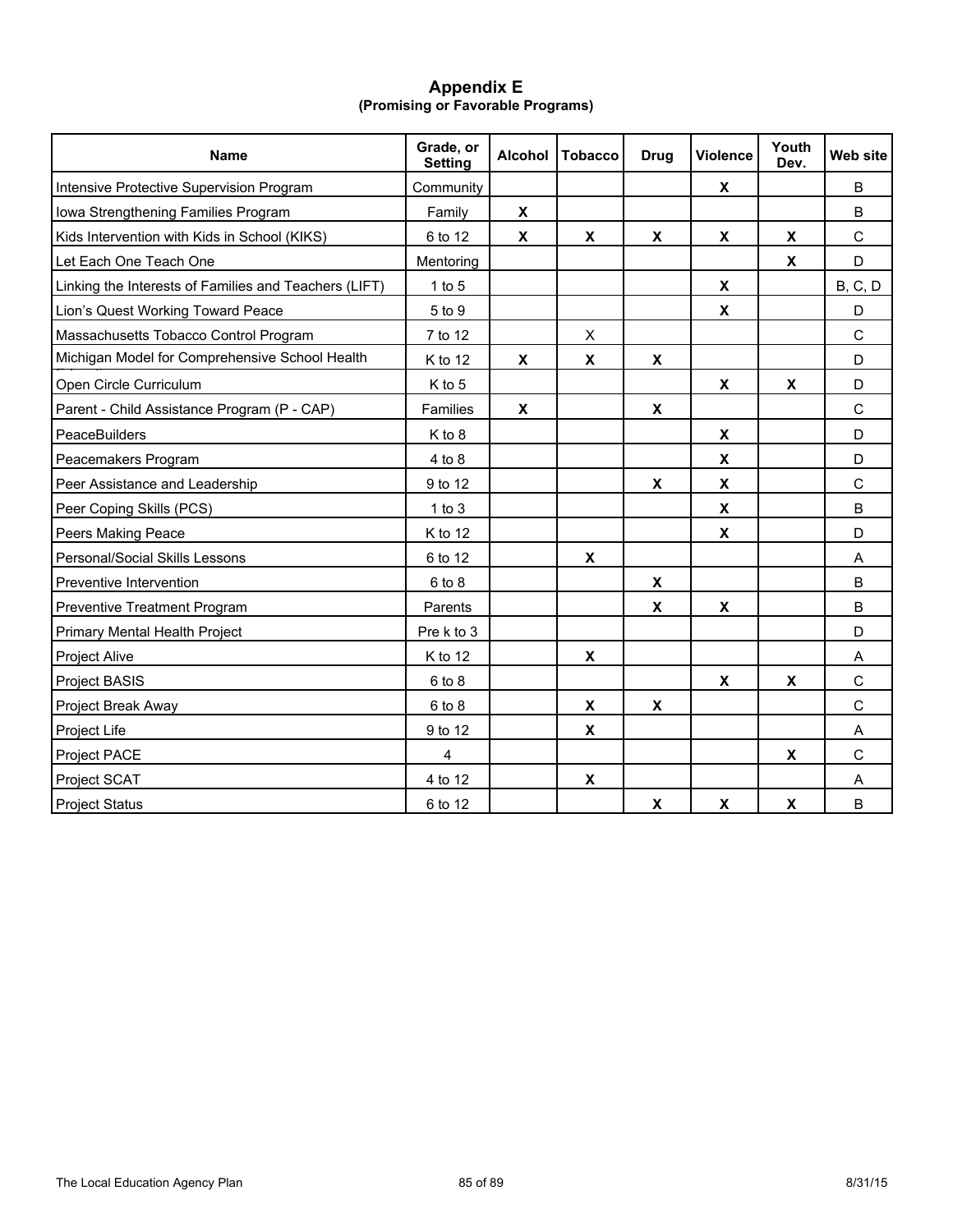## **Appendix E (Promising or Favorable Programs)**

| <b>Name</b>                                                    | Grade, or<br><b>Setting</b> | <b>Alcohol</b>            | <b>Tobacco</b>     | <b>Drug</b>               | <b>Violence</b>    | Youth<br>Dev.      | Web site     |
|----------------------------------------------------------------|-----------------------------|---------------------------|--------------------|---------------------------|--------------------|--------------------|--------------|
| Safe Dates                                                     | School                      |                           |                    |                           | X                  |                    | B            |
| Say It Straight (SIS) Training                                 | 6 to 12                     | $\boldsymbol{\mathsf{x}}$ |                    |                           |                    |                    | D            |
| School Transitional Environmental Program                      | 9 to 12                     |                           |                    | $\boldsymbol{\mathsf{X}}$ | X                  | $\pmb{\mathsf{X}}$ | B            |
| Smokeless School Days                                          | 9 to 12                     |                           | X                  |                           |                    |                    | A            |
| Social Decision Making and Problem Solving                     | $1$ to $6$                  | $\pmb{\chi}$              |                    |                           | $\pmb{\chi}$       |                    | D            |
| Social Decision Making and Problem Solving Program<br>(SDM/PS) | K to 5                      |                           |                    |                           |                    | X                  | B            |
| Socio - Moral Reasoning Development Program                    | School                      |                           |                    |                           | $\pmb{\mathsf{X}}$ |                    | B            |
| Storytelling for Empowerment                                   | 6 to 8                      | X                         |                    | X                         |                    |                    | C            |
| Strengthening Hawaii Families                                  | Families                    |                           |                    | $\boldsymbol{\mathsf{x}}$ |                    |                    | $\mathsf{C}$ |
| Strengthening the Bonds of Chicano Youth & Families            | Communiti                   | X                         |                    | $\pmb{\mathsf{X}}$        |                    |                    | $\mathsf{C}$ |
| Syracuse Family Development Program                            | Family                      |                           |                    |                           | X                  |                    | B            |
| Teams - Games - Tournaments Alcohol Prevention                 | 10 to 12                    | $\boldsymbol{\mathsf{X}}$ |                    |                           |                    |                    | $\mathsf{C}$ |
| Teenage Health Teaching Modules                                | 6 to 12                     |                           | X                  |                           |                    |                    | C, D         |
| Teens Tackle Tobacco! - Triple T                               | 6 to 12                     |                           | X                  |                           |                    |                    | A            |
| The Scare Program                                              | School                      |                           |                    |                           | X                  |                    | D            |
| The Think Time Strategy                                        | K to 9                      |                           |                    |                           | $\pmb{\mathsf{x}}$ |                    | D            |
| Tinkham Alternative High School                                | 9 to 12                     |                           |                    |                           |                    | $\pmb{\chi}$       | $\mathsf{C}$ |
| <b>Tobacco - Free Generations</b>                              | 8 to 12                     |                           | X                  |                           |                    |                    | A            |
| Viewpoints                                                     | 9 to 12                     |                           |                    |                           | $\pmb{\mathsf{x}}$ |                    | B            |
| Woodrock Youth Development Project                             | K to 8                      | X                         | $\pmb{\chi}$       | $\pmb{\mathsf{X}}$        |                    | $\pmb{\chi}$       | $\mathsf{C}$ |
| Yale Child Welfare Project                                     | Families                    |                           |                    |                           | X                  |                    | $\sf B$      |
| Project Break Away                                             | 6 to 8                      |                           | $\pmb{\mathsf{x}}$ | X                         |                    |                    | $\mathsf{C}$ |
| Project Life                                                   | 9 to 12                     |                           | $\pmb{\mathsf{X}}$ |                           |                    |                    | A            |
| Project PACE                                                   | 4                           |                           |                    |                           |                    | X                  | $\mathsf{C}$ |
| Project SCAT                                                   | 4 to 12                     |                           | $\pmb{\chi}$       |                           |                    |                    | A            |
| <b>Project Status</b>                                          | 6 to 12                     |                           |                    | $\pmb{\chi}$              | $\pmb{\chi}$       | $\pmb{\mathsf{x}}$ | $\sf B$      |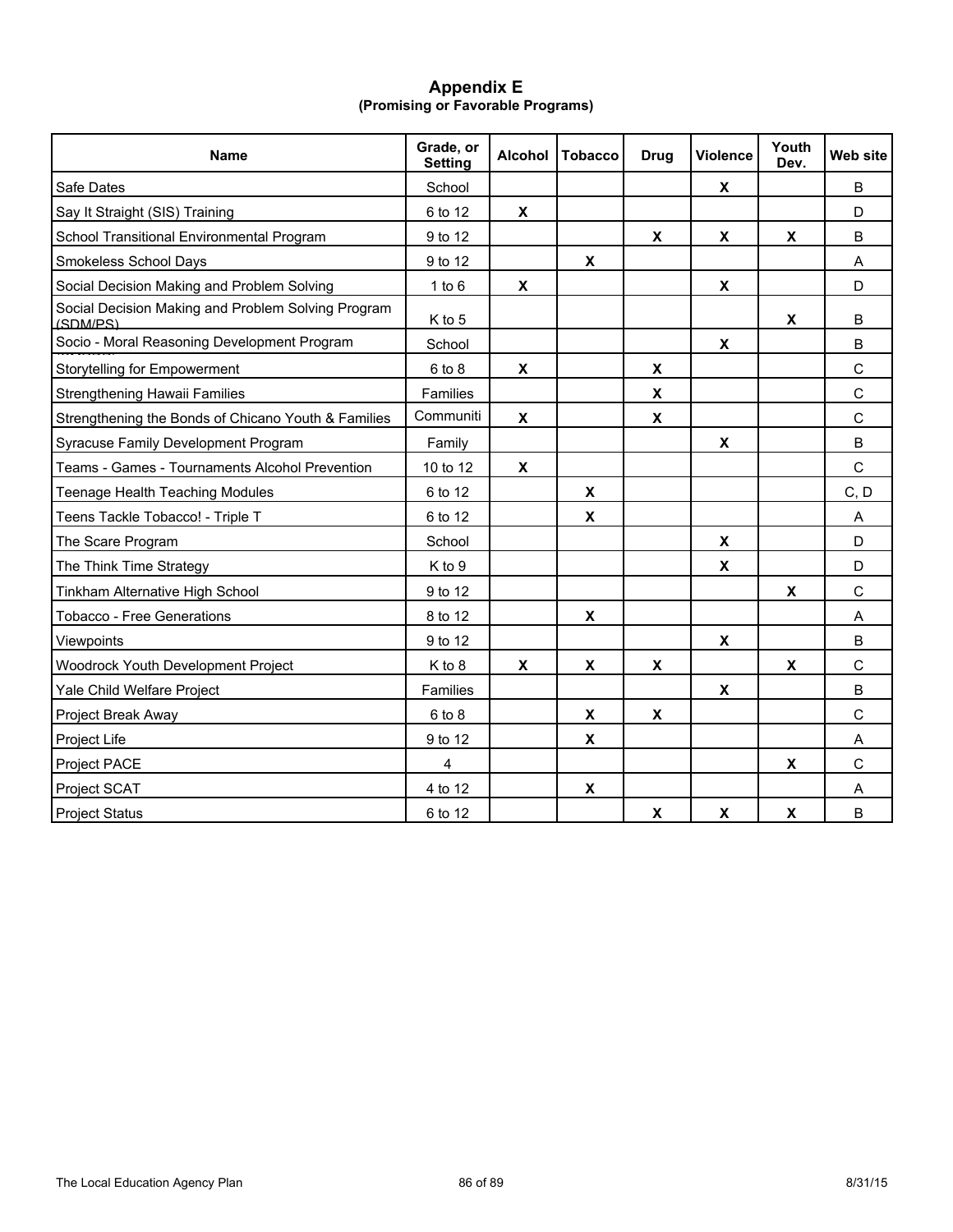# **Appendix F**

# **District & Student Performance Data**

# **Title III Accountability**

|                                     |         | <b>Annual Growth</b> |         |  |  |  |  |  |  |
|-------------------------------------|---------|----------------------|---------|--|--|--|--|--|--|
| AMAO <sub>1</sub>                   | 2012-13 | 2013-14              | 2015-15 |  |  |  |  |  |  |
| <b>Number of Annual Testers</b>     | 761     | 779                  |         |  |  |  |  |  |  |
| <b>Percent with Prior Year Data</b> | 99.9    | 91.8                 |         |  |  |  |  |  |  |
| <b>Number in Cohort</b>             | 760     | 715                  |         |  |  |  |  |  |  |
| <b>Number Met</b>                   | 364     | 352                  |         |  |  |  |  |  |  |
| <b>Percent Met</b>                  | 47.9    | 49.2                 |         |  |  |  |  |  |  |
| <b>NCLB Target</b>                  | 57.5    | 59.0                 | 59.0    |  |  |  |  |  |  |
| <b>Met Target</b>                   | No      | <b>No</b>            |         |  |  |  |  |  |  |

|                    | <b>Attaining English Proficiency</b> |                                |                                |           |                                |           |  |  |  |  |
|--------------------|--------------------------------------|--------------------------------|--------------------------------|-----------|--------------------------------|-----------|--|--|--|--|
|                    |                                      | 2012-13                        | 2013-14                        |           | 2015-15                        |           |  |  |  |  |
| AMAO <sub>2</sub>  |                                      | <b>Years of EL instruction</b> | <b>Years of EL instruction</b> |           | <b>Years of EL instruction</b> |           |  |  |  |  |
|                    | Less Than 5                          | 5 Or More                      | Less Than 5                    | 5 Or More | Less Than 5                    | 5 Or More |  |  |  |  |
| Number in Cohort   | 547                                  | 359                            | 532                            | 385       |                                |           |  |  |  |  |
| <b>Number Met</b>  | 95                                   | 146                            | 87                             | 141       |                                |           |  |  |  |  |
| <b>Percent Met</b> | 17.4                                 | 40.7                           | 16.4                           | 36.6      |                                |           |  |  |  |  |
| <b>NCLB Target</b> | 21.4                                 | 47.0                           | 22.8                           | 49.0      | 22.8                           | 49.0      |  |  |  |  |
| <b>Met Target</b>  | No                                   | <b>No</b>                      | <b>No</b>                      | No        |                                |           |  |  |  |  |

|                                 |            | Adequate Yearly Progress for English Learner Subgroup at the LEA Level |         |  |  |  |  |  |  |
|---------------------------------|------------|------------------------------------------------------------------------|---------|--|--|--|--|--|--|
| AMAO 3                          | 2012-13    | 2013-14                                                                | 2015-15 |  |  |  |  |  |  |
| <b>English-Language Arts</b>    |            |                                                                        |         |  |  |  |  |  |  |
| Met Participation Rate          | <b>Yes</b> | Yes                                                                    |         |  |  |  |  |  |  |
| Met Percent Proficient or Above | No.        | No                                                                     |         |  |  |  |  |  |  |
| <b>Mathematics</b>              |            |                                                                        |         |  |  |  |  |  |  |
| Met Participation Rate          | <b>Yes</b> | Yes                                                                    |         |  |  |  |  |  |  |
| Met Percent Proficient or Above | No.        | No                                                                     |         |  |  |  |  |  |  |
| Met Target for AMAO 3           | No         | <b>No</b>                                                              |         |  |  |  |  |  |  |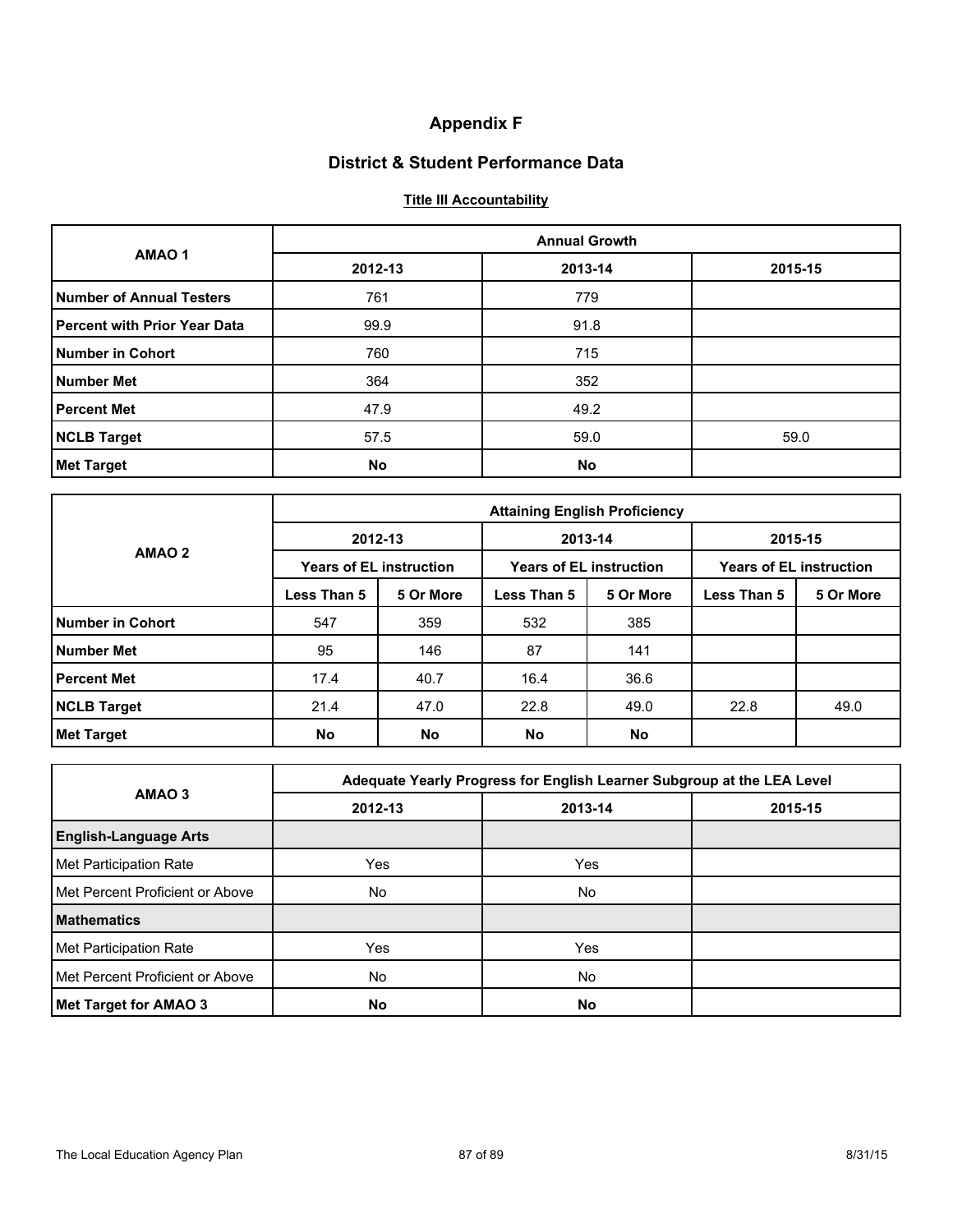# **Appendix F**

# **District & Student Performance Data**

# **California English Language Development (CELDT) Data**

|                |                |                 |                       |      |            |              |                | 2014-15 CELDT (Annual Assessment) Results |                  |                |                      |  |
|----------------|----------------|-----------------|-----------------------|------|------------|--------------|----------------|-------------------------------------------|------------------|----------------|----------------------|--|
| Grade          |                | <b>Advanced</b> | <b>Early Advanced</b> |      |            | Intermediate |                | Early<br>Intermediate                     | <b>Beginning</b> |                | <b>Number Tested</b> |  |
|                | #              | $\%$            | #                     | $\%$ | $\pmb{\#}$ | %            | #              | %                                         | $\pmb{\#}$       | $\%$           | #                    |  |
| K              |                |                 | 3                     | 21   | 5          | 36           | 5              | 36                                        | $\mathbf{1}$     | $\overline{7}$ | 14                   |  |
| $\mathbf{1}$   | 4              | $\overline{4}$  | 36                    | 32   | 39         | 35           | 27             | 24                                        | 5                | 5              | 111                  |  |
| $\mathbf{2}$   | 6              | 5               | 38                    | 32   | 53         | 45           | 16             | 14                                        | $\overline{4}$   | 3              | 117                  |  |
| 3              | 3              | 3               | 19                    | 20   | 46         | 48           | 18             | 19                                        | 9                | 9              | 95                   |  |
| 4              | 4              | 4               | 36                    | 37   | 42         | 43           | 10             | 10                                        | 5                | 5              | 97                   |  |
| 5              | 4              | 6               | 26                    | 39   | 23         | 34           | 10             | 15                                        | 4                | 6              | 67                   |  |
| 6              | $\mathbf{1}$   | $\mathbf{1}$    | 13                    | 19   | 29         | 42           | 17             | 25                                        | 9                | 13             | 69                   |  |
| $\overline{7}$ | $\overline{2}$ | $\overline{4}$  | 16                    | 30   | 21         | 40           | 9              | 17                                        | 5                | 9              | 53                   |  |
| 8              | $\overline{2}$ | 5               | 18                    | 47   | 12         | 32           | $\overline{2}$ | 5                                         | $\overline{4}$   | 11             | 38                   |  |
| 9              | 5              | 10              | 20                    | 39   | 16         | 31           | 8              | 16                                        | $\overline{2}$   | 4              | 51                   |  |
| 10             |                |                 | 15                    | 33   | 22         | 48           | 3              | $\overline{7}$                            | 6                | 13             | 46                   |  |
| 11             | 5              | 15              | 10                    | 30   | 13         | 39           | 3              | 9                                         | 2                | $\,6\,$        | 33                   |  |
| 12             | 5              | 19              | 9                     | 33   | 4          | 15           | 4              | 15                                        | 5                | 19             | 27                   |  |
| <b>Total</b>   | 41             | 5               | 259                   | 32   | 325        | 40           | 132            | 16                                        | 61               | $\overline{7}$ | 818                  |  |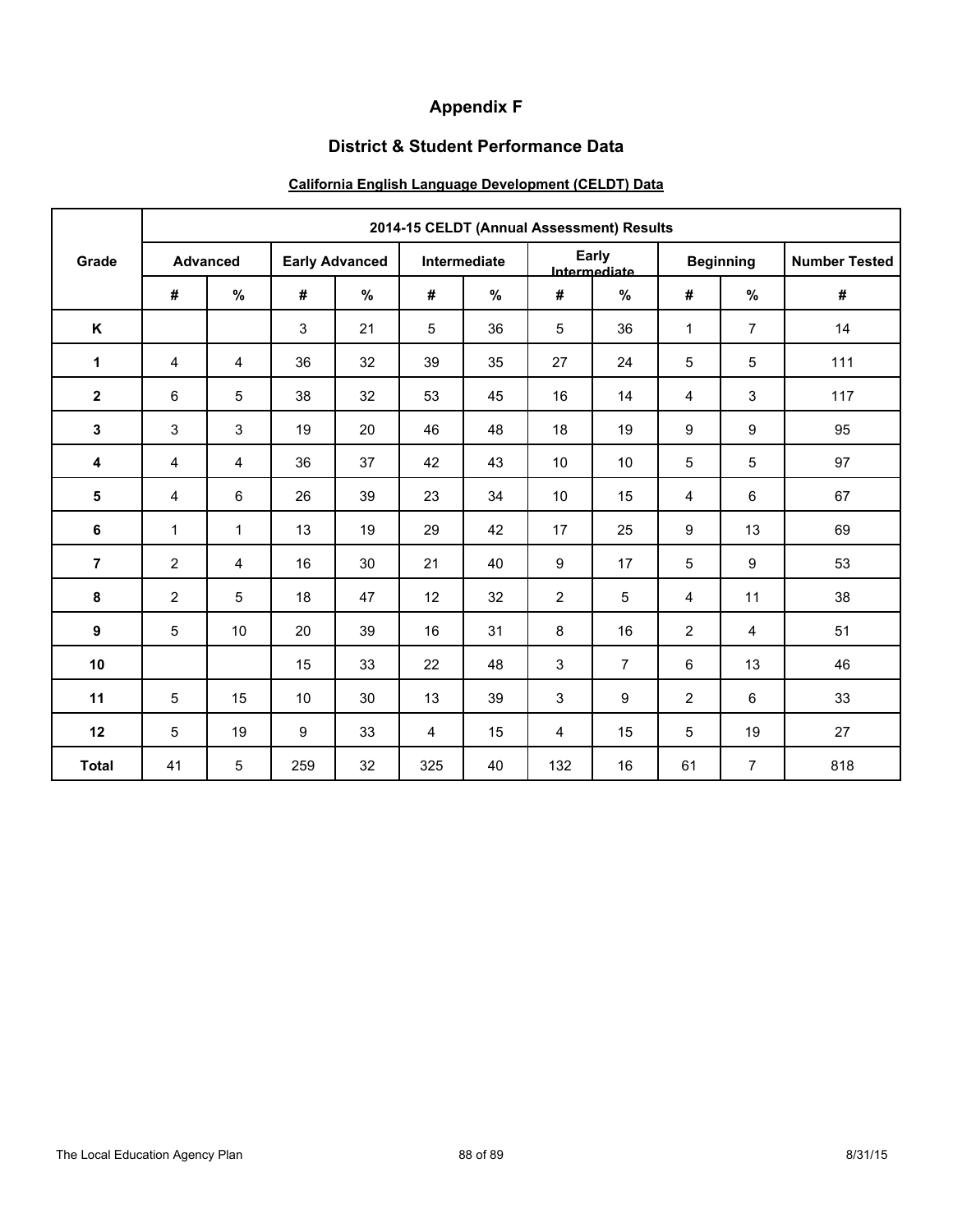|       | 2014-15 CELDT (All Assessment) Results |                 |   |                       |                                       |   |             |  |   |                  |                      |
|-------|----------------------------------------|-----------------|---|-----------------------|---------------------------------------|---|-------------|--|---|------------------|----------------------|
| Grade |                                        | <b>Advanced</b> |   | <b>Early Advanced</b> | Early<br>Intermediate<br>Intermediate |   |             |  |   | <b>Beginning</b> | <b>Number Tested</b> |
|       | #                                      | %               | # | %                     | #                                     | % | %<br>#<br># |  | % |                  |                      |